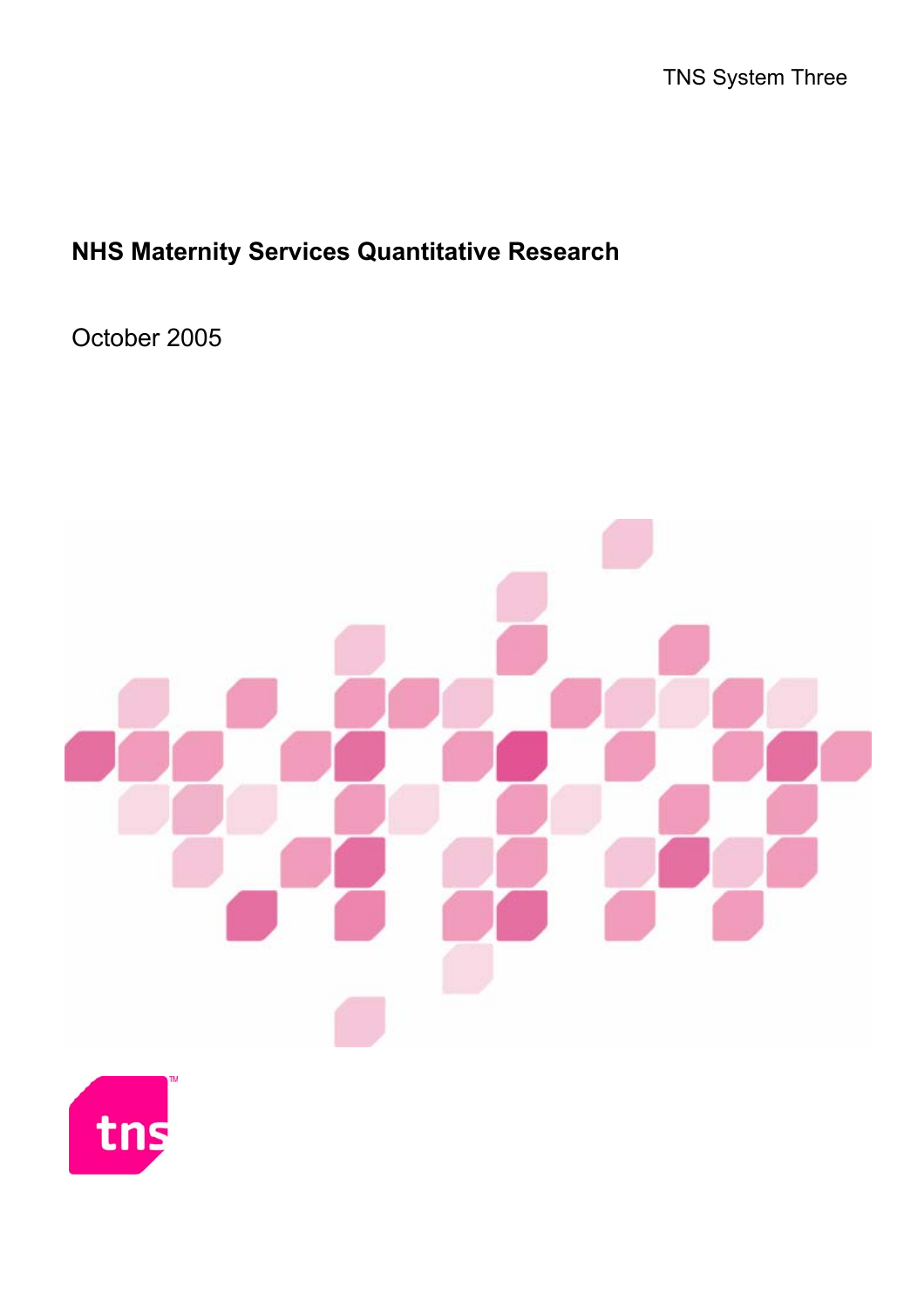### **NHS Maternity Services Quantitative Research**

For Kate Hawkins, COI & Ann Barker, Department of Health

October 2005

Prepared by:

### **TNS System Three**

19 Atholl Crescent Edinburgh, EH3 8HQ

Telephone: 0131 656 4000 Facsimile: 0131 656 4001 e-mail: scotland.enquiries@tns-global.com

128514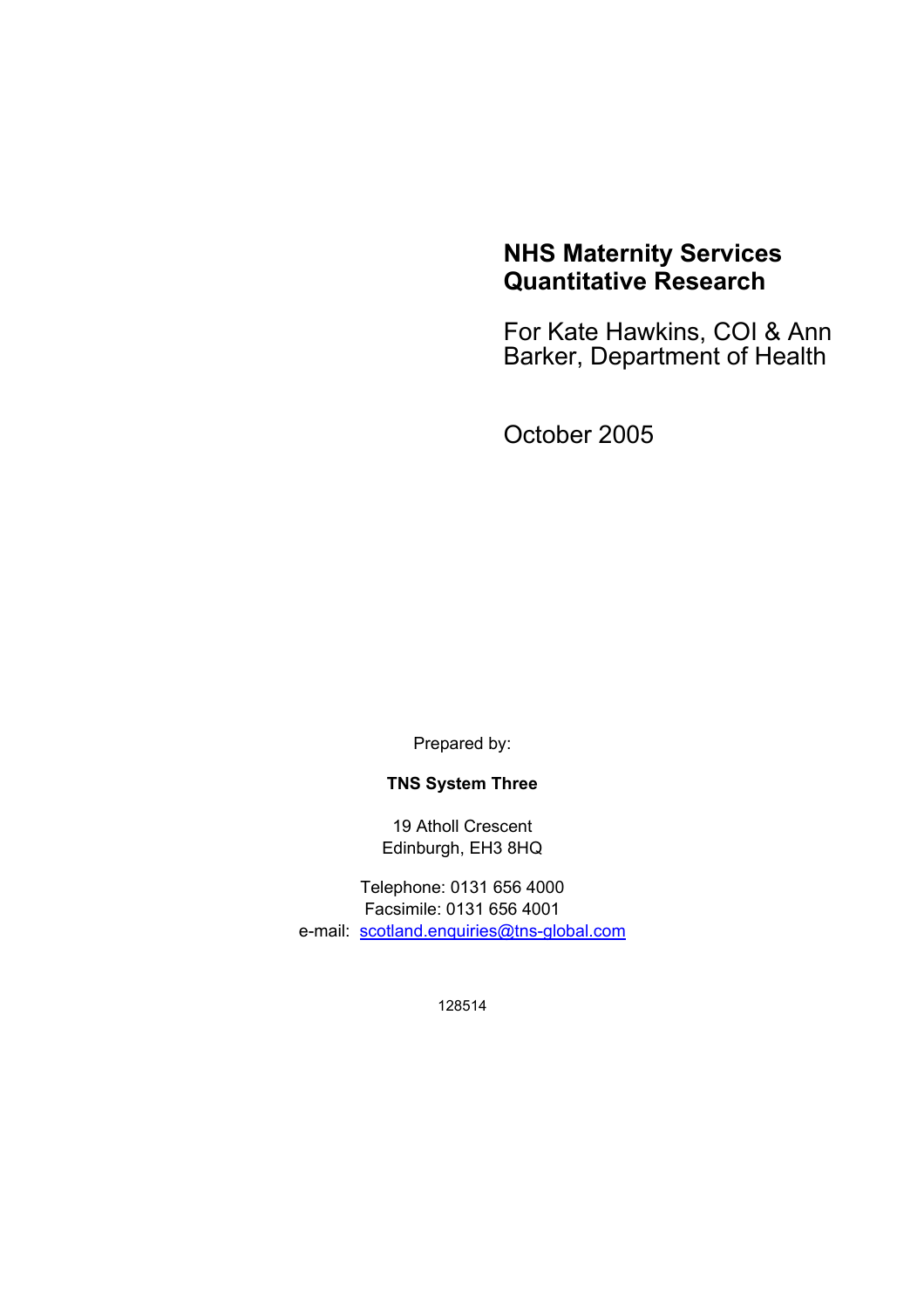# **Contents**

| А. |  |
|----|--|
| В. |  |
| C. |  |
|    |  |
|    |  |
|    |  |
|    |  |
| D. |  |
|    |  |
|    |  |
|    |  |
|    |  |
| Е. |  |
| F. |  |
| G. |  |
|    |  |
|    |  |
| Η. |  |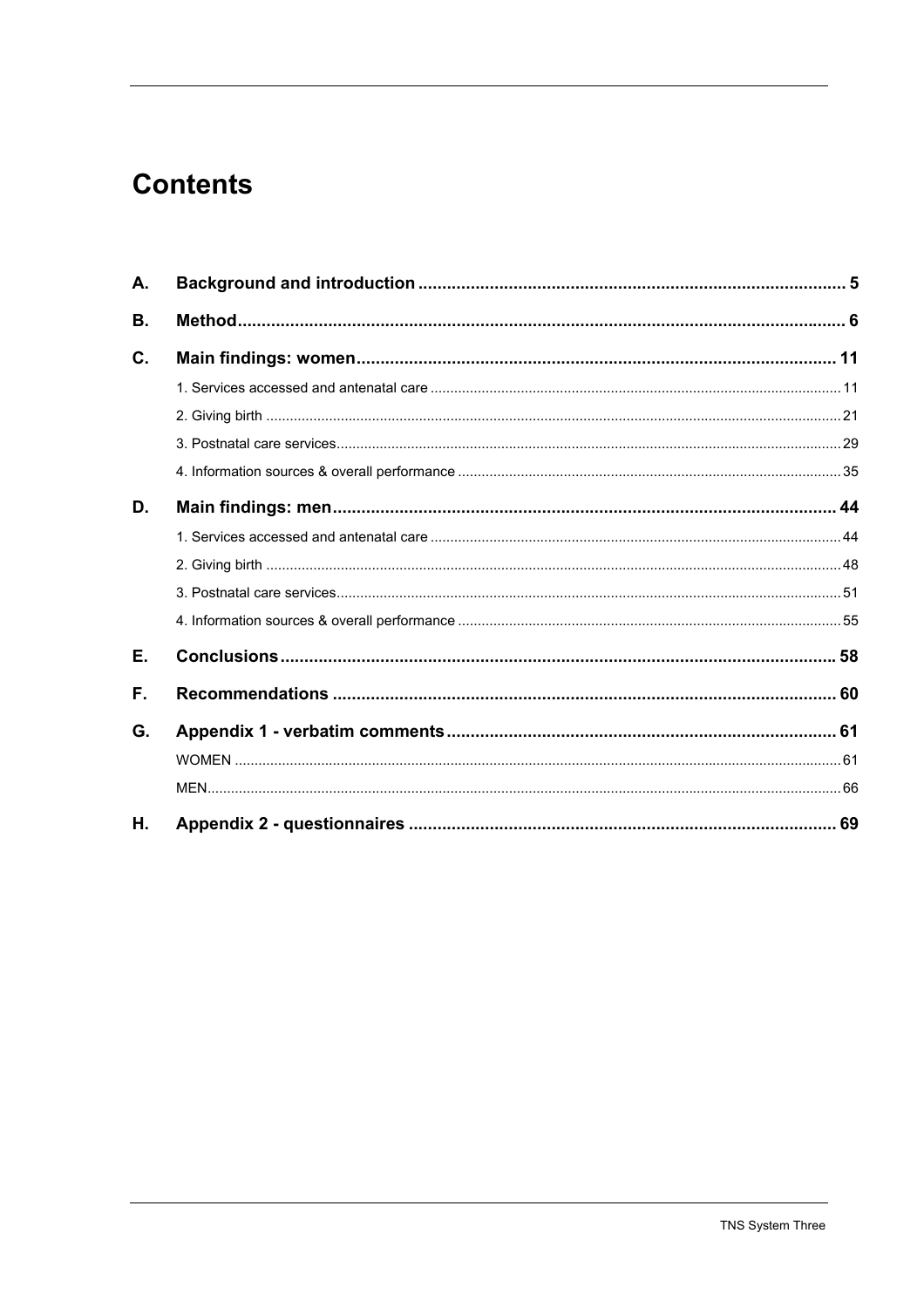## **Management Summary**

### **Audience**

The primary audience was women (in England) who were 6-9 months pregnant or had a child up to 12 months old, with the following characteristics:

- resident in the UK for at least 2 years;
- representative of the universe in terms of age, region and social grade.

500 interviews were conducted with the primary target audience.

The secondary audience was men (in England) who had a child up to 12 months old, representative of the universe in terms of age, region and social grade. All had to be resident in the UK for at least 2 years, and had to live with the mother and baby or had have been in contact with them around the time of birth.

100 interviews were conducted with the secondary target audience.

### **Background**

- The Government is committed to improvements in maternity services, illustrated through the National Service Framework (NSF) for children, young people and maternity services which was published in 2004 for implementation by 2014 and a manifesto pledge.
- Ultimately the aim is to deliver easy access to supportive, high quality maternity services, designed around the individual needs of women and their babies, to all women, regardless of wealth, creed or colour.
- Quantitative research was required to provide a snapshot of the current situation of maternity care services in England.

### **Objectives**

- To provide a benchmark of what services are available across the country (services used and point of access);
- To gauge satisfaction with services;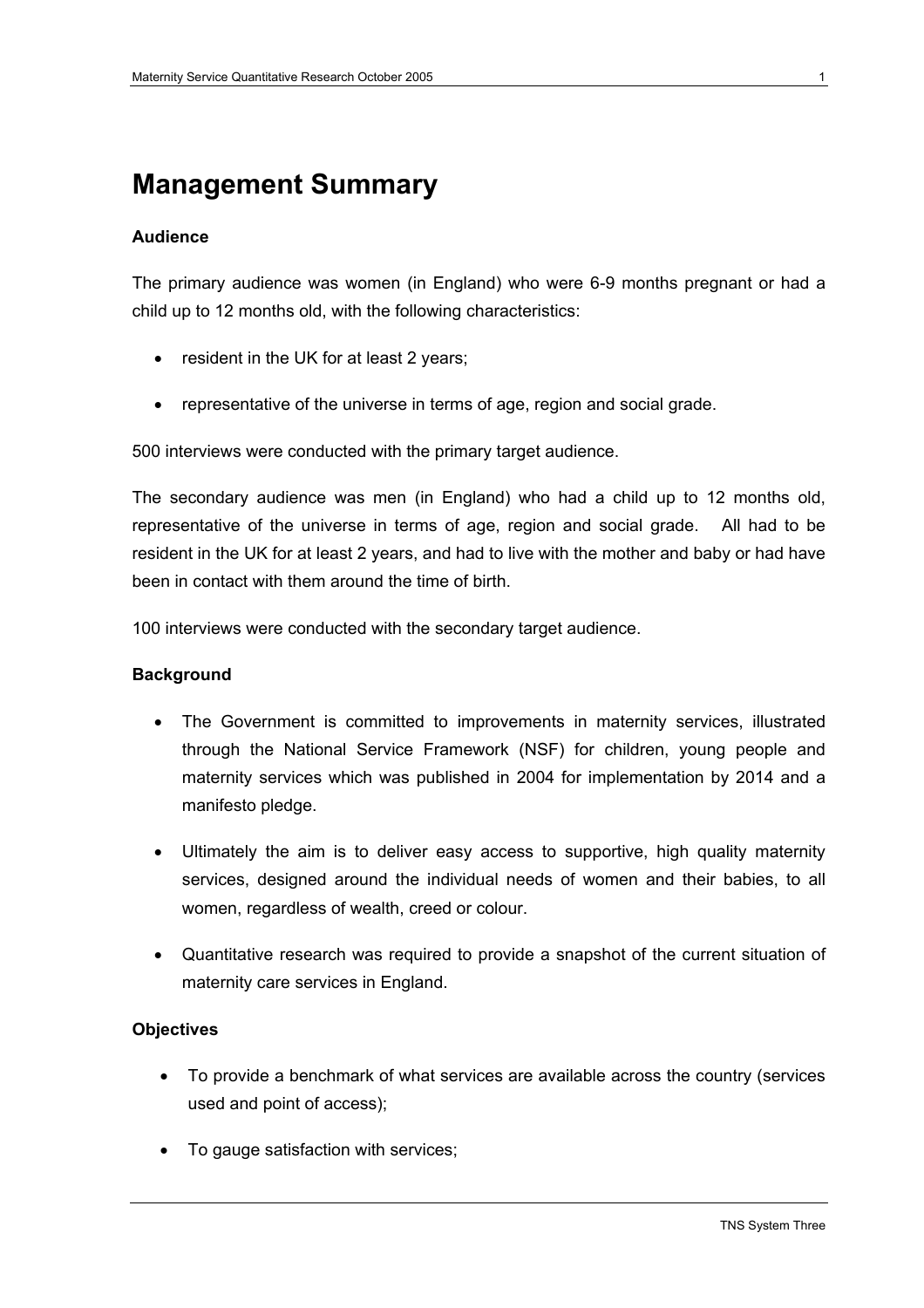- To gauge how much choice and information individuals are being given;
- To establish how much continuity of antenatal care there is currently;
- To determine opinions of the attitude of staff and support given;
- To establish how women want to receive information about maternity and related services, ie. how to communicate most effectively;
- As far as possible, to establish the ability to address specific client group needs (e.g. vulnerable women); and
- To measure support given to fathers/partners and attitude of staff towards them.

### **Methodology**

• The research was conducted by TNS System Three, using a self-completion questionnaire online, interviewing eligible Access Panel members.

### **Fieldwork dates and locations**

• Fieldwork took place from 7th - 26th September 2005.

### **Results**

### *Women*

- Virtually all respondents accessed some antenatal services and 97% postnatal services. Only 2% chose private healthcare for giving birth. Services least likely to be accessed were antenatal classes and visits to the hospital in advance of the birth. Perhaps lower than expected, only four fifths had had a scan at 10-13 weeks with some simply not aware this was an option.
- The vast majority of respondents (85%) had sought care by the 11<sup>th</sup> week of their pregnancy and 50% had seen a midwife by then.
- Most (83%) went to their GP for initial care and only 14% to a midwife: awareness of the possibility of going direct to a midwife was low.
- Overall satisfaction with maternity services was fairly high amongst women: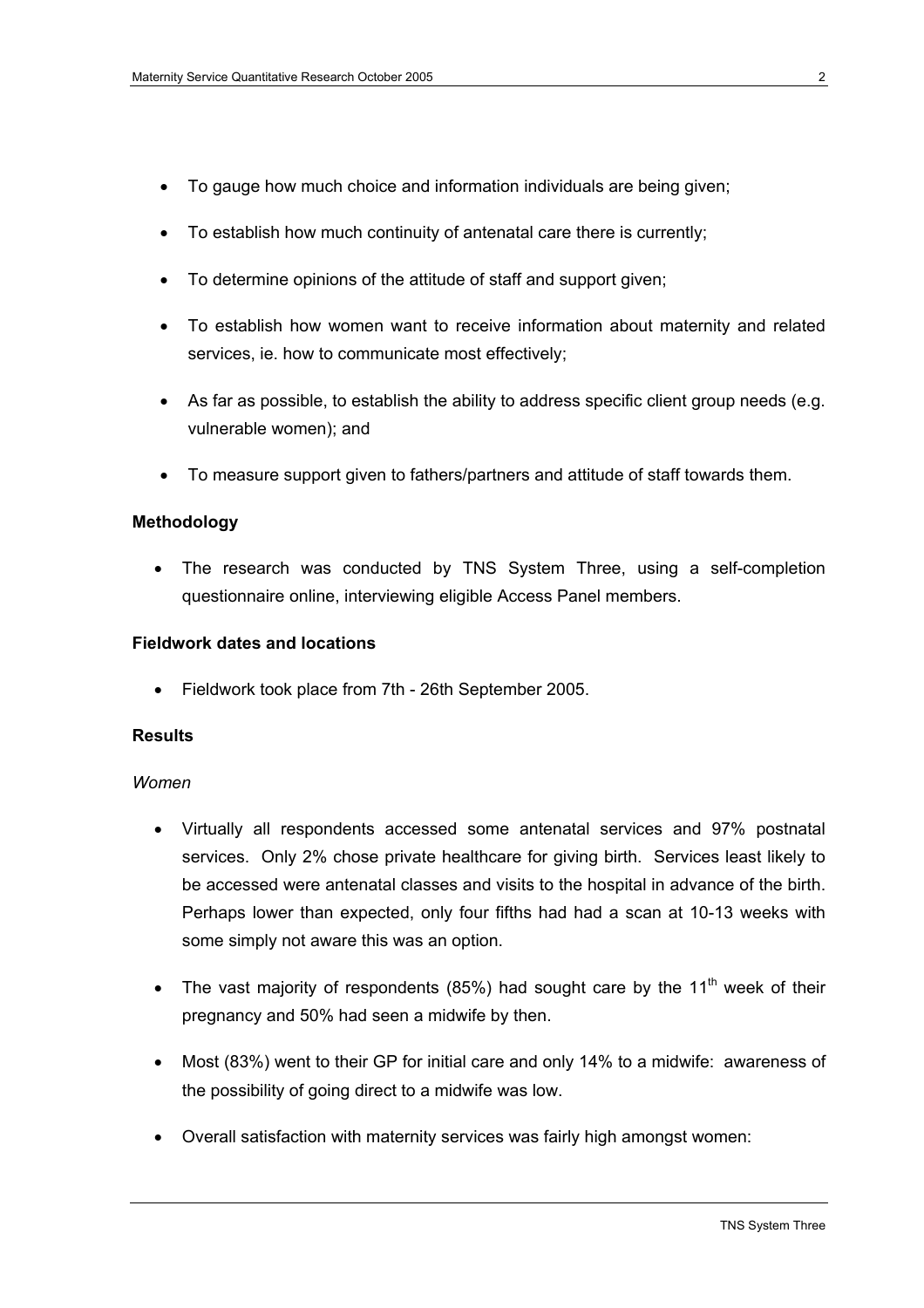- $\circ$  the vast majority said they were satisfied at the antenatal, birth & postnatal care stages
- $\circ$  79% rated maternity services generally as good or very good and only 7% rated them as poor.
- The *professionalism of staff* was consistently the best rated aspect of care while *flexibility to meet your needs* was consistently the worst performing aspect of maternity care of those measured in the survey.
- Levels of dissatisfaction were highest for services accessed whilst giving birth compared to those accessed ante- or postnatally.
- Generally, improvements suggested related to staff attitude/support, continuity in care, a more personalised service and the information provided.
- The majority of respondents experienced continuity in the staff they saw antenatally and postnatally
	- $\circ$  however this was not the case for giving birth, with very few having complete continuity across all three stages.
- The research also established some dissatisfaction with choices available at the antenatal stage, particularly those related to antenatal classes.
- There is evidence to suggest a need for more/better quality information generally:
	- o ratings on these aspects that could be improved on;
	- o comments were made on the need for more information when asked about improvements; and
	- $\circ$  around a fifth said they did not feel well enough informed to make decisions about the type of birth they wanted.
- Having said this, information sources for various subjects were not badly rated, with midwives being the key route for information delivery, although the Pregnancy book and leaflets also provide important back-up.

*Men*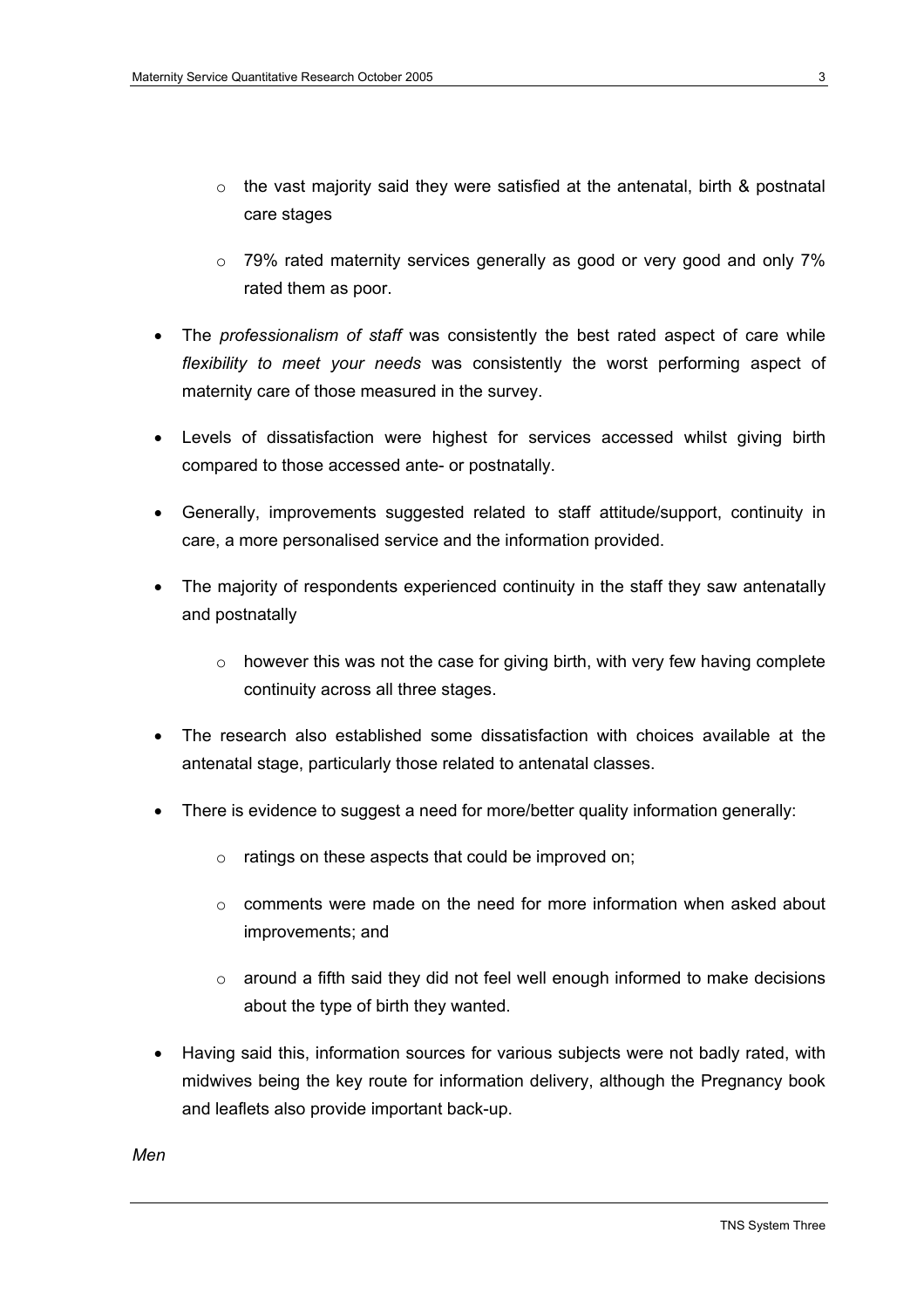- Men were also satisfied with their experiences overall indeed more so than women.
- Men consistently rated aspects of maternity care more highly than women did;
	- o as with women, professionalism of staff was the best rated aspect of care and the flexibility to meet your needs was the worst.
- There was a direct correlation between the amount of encouragement given by staff to fathers, and their levels of satisfaction with maternity services.
- The men interviewed were most happy with the amount of encouragement they were given around the birth and least happy with the amount they are given postnatally.
- There was a consistent desire for more information, with the midwife being the key information source also for men.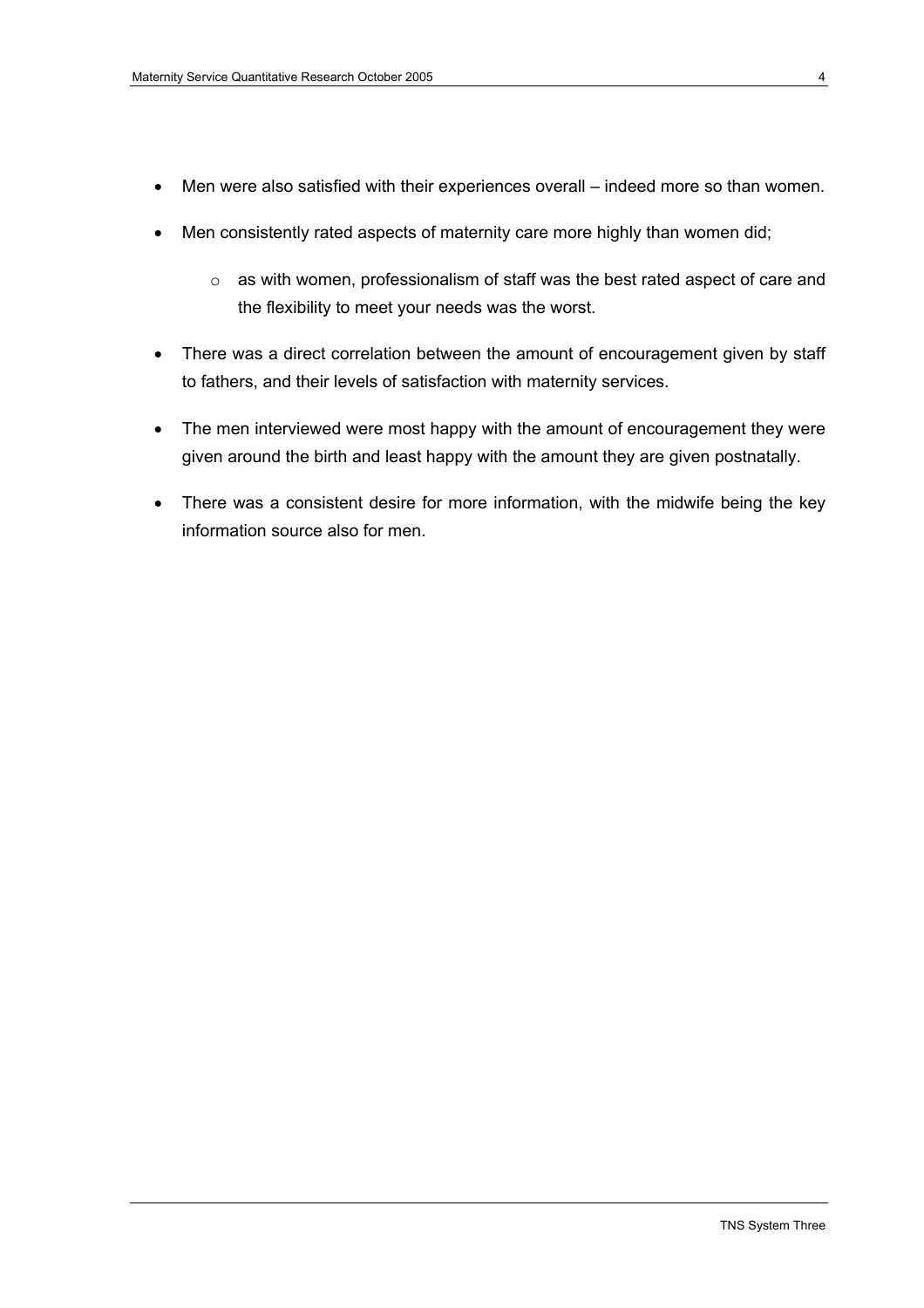## **A. Background and introduction**

The National Service Framework (NSF) for children, young people and maternity services was published by the Department of Health (DH) in September 2004, for implementation by 2014, setting standards for children's health. The Government's commitment to delivery of the specific maternity standard of the NSF was boosted by a manifesto commitment that:

*"By 2009, all women will have choice over where and how they have their baby and what pain relief to use. We want every woman to be supported by the same midwife throughout her pregnancy."* Source: http://www.dh.gov.uk/PolicyAndGuidance/HealthAndSocialCareTopics

Ultimately the aim is to deliver easy access to supportive, high quality maternity services, designed around the individual needs of women and their babies, to all women, regardless of wealth, creed or colour.

Research was required to provide a snapshot of the current situation of maternity care services in England. Both quantitative and qualitative stages were undertaken, however this report refers to the quantitative element of research in isolation.

There were several key objectives for the research, as follows;

- To provide a benchmark of what services are available across the country (services used and point of access);
- To gauge satisfaction with services;
- To gauge how much choice and information individuals are being given;
- To establish how much continuity of antenatal care there is currently;
- To determine opinions of the attitude of staff and support given;
- To establish how women want to receive information about maternity and related services, ie. how to communicate most effectively;
- As far as possible, to establish the ability to address specific client group needs (e.g. vulnerable women); and
- To measure support given to fathers/partners and attitude of staff towards them.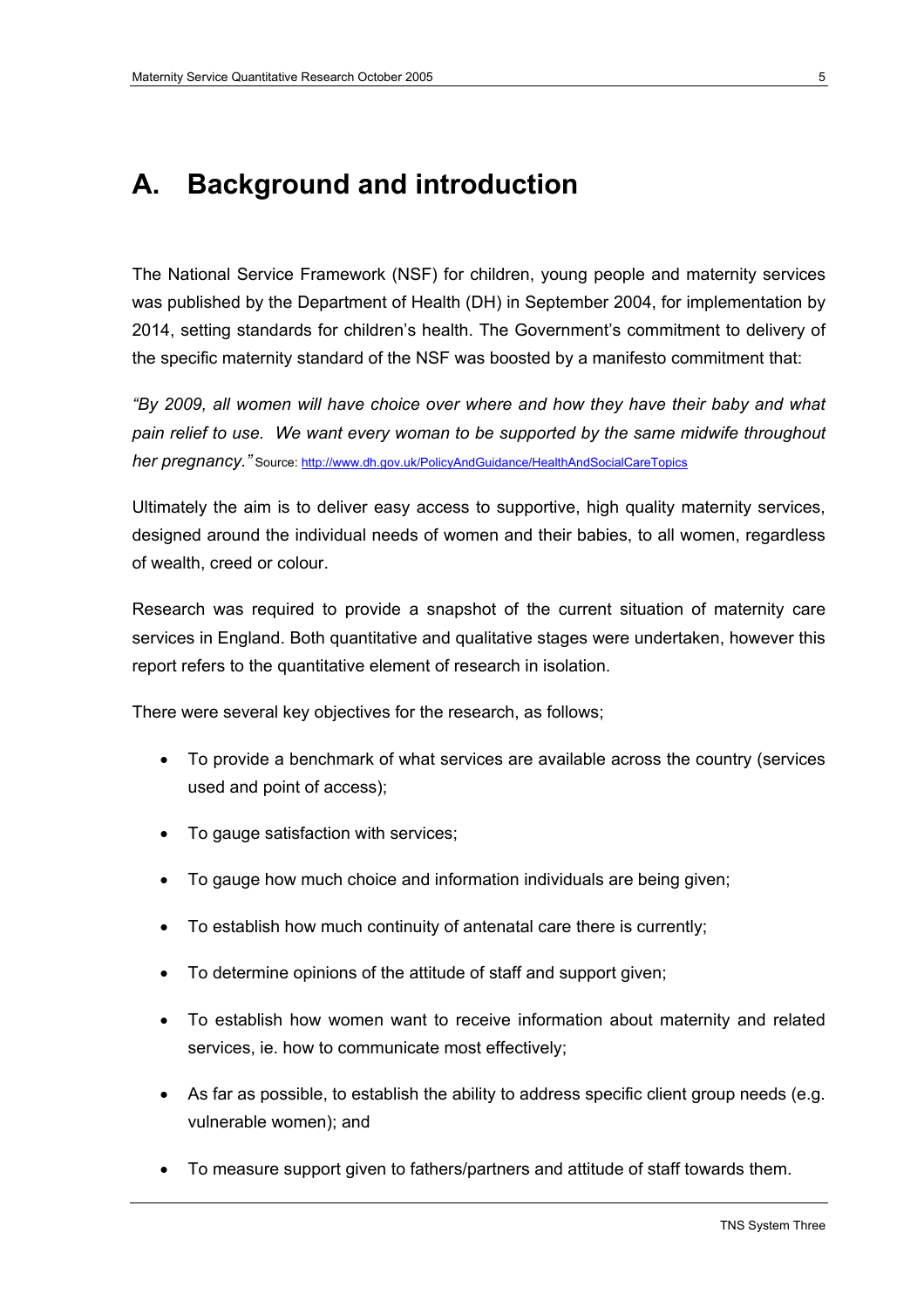### **B. Method**

The research was conducted via self-completion questionnaire online, from 7th - 26th September 2005. An online methodology was decided upon for several reasons: the main advantage was that the time necessary for fieldwork was less than alternative approaches, thus fitting in with the desired timescale. An online methodology is also respondent friendly, allowing individuals to complete the questionnaire at a time and a place that is convenient to them. Due to the emotive and at times sensitive nature of the subject matter not having an interviewer present was seen as an advantage. The level of detail captured in the 'openended' questions (see Appendix 1) shows that respondents felt comfortable when they were asked to comment on their experiences.

#### *Primary audience*

The primary audience was women who were 6-9 months pregnant or had a child up to 12 months old, with the following characteristics:

- resident in the UK for at least 2 years;
- representative of the universe in terms of age, region and social grade.

A sample size of 500 was set for the primary target audience.

#### *Secondary audience*

The secondary audience was men who had a child up to 12 months old, representative in terms of age, region and social grade. A sample size of 100 was set for the secondary target audience. Again, all had to be resident in the UK for at least 2 years, and they had to live with the mother and baby or had have been in contact with them around the time of birth.

#### *Sample*

The sample for study was supplied from Access Panels of household across England. For the purposes of this study this was the most efficient (and thus the most cost effective) method of contacting the target audience. TNS' Access Panel is a group of individuals who have agreed to be re-contacted by TNS for the purposes of research; a considerable amount of time and capital has been invested in building a substantial Panel of 60,000 households to help us access and research difficult to reach target audiences. Panel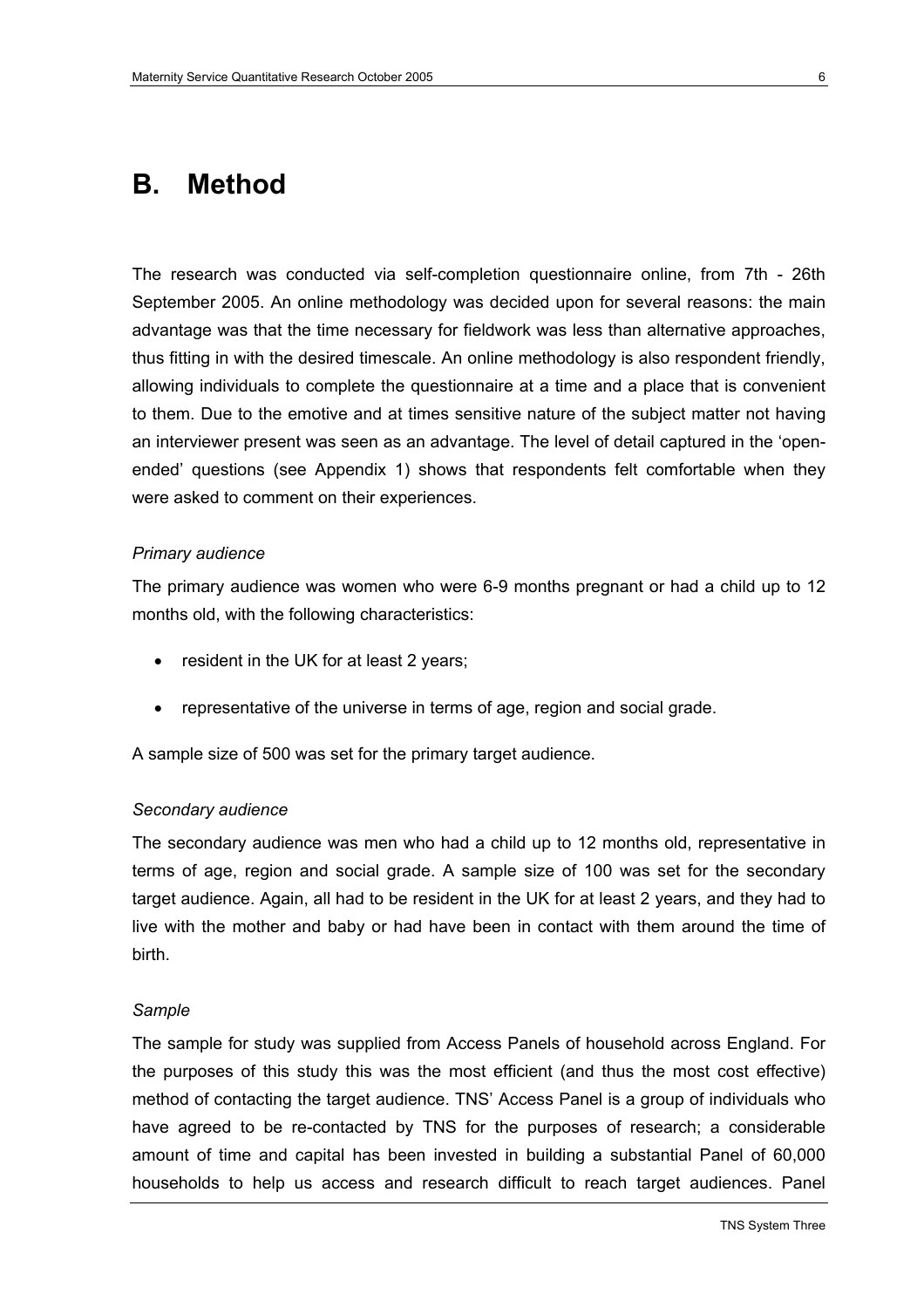members are recruited from a wide variety of sources, completing a double opt-in process to join, and are carefully managed so that members are not over or under contacted. The TNS Access Panel was used in conjunction with Ciao's Access Panel (a  $3<sup>rd</sup>$  party supplier regularly used by TNS) to provide sample for the survey.

### *Questionnaire*

The questionnaires were designed by TNS System Three in conjunction with COI & DH. The agreed questionnaires were then turned into computer scripts and placed onto TNS' secure server. Respondents were invited to take part in the survey via email. Email invitations gave a brief introduction to the research and contained a hyperlink to direct them to the survey online, allowing respondents to click on the link and complete the survey in their own time. Eligibility for the survey was checked before allowing respondents to proceed.

### *Sample profile*

The samples were designed to be representative in terms of respondent age, region and social grade (based on the BARB Establishment survey, 2 years ending Dec 2003). The profiles of the achieved samples compared to the BARB profile are shown in Tables B1 and B2 below:

| Table B1: Women's sample profile |                        |                          |  |  |  |
|----------------------------------|------------------------|--------------------------|--|--|--|
|                                  | <b>Achieved sample</b> | <b>Profile from BARB</b> |  |  |  |
|                                  | (%)                    | (%)                      |  |  |  |
| Age                              |                        |                          |  |  |  |
| 16-24                            | 27                     | 24                       |  |  |  |
| 25-34                            | 57                     | 54                       |  |  |  |
| 35-44                            | 16                     | 24                       |  |  |  |
| <b>SEG</b>                       |                        |                          |  |  |  |
| AB                               | 24                     | 21                       |  |  |  |
| C <sub>1</sub> C <sub>2</sub>    | 40                     | 46                       |  |  |  |
| DE.                              | 36                     | 33                       |  |  |  |
| <b>Region</b>                    |                        |                          |  |  |  |
| <b>North</b>                     | 32                     | 28                       |  |  |  |
| Midlands / East Anglia           | 32                     | 28                       |  |  |  |
| South                            | 36                     | 44                       |  |  |  |
| <b>TOTAL</b>                     | 100                    | 100                      |  |  |  |

### **Table B1: Women's sample profile**

As can be seen in the table, the achieved sample for women was fairly close to the desired profile, although the proportion of respondents in the 35-44 and South categories were slightly under-represented. It was decided, however, not to weight the data.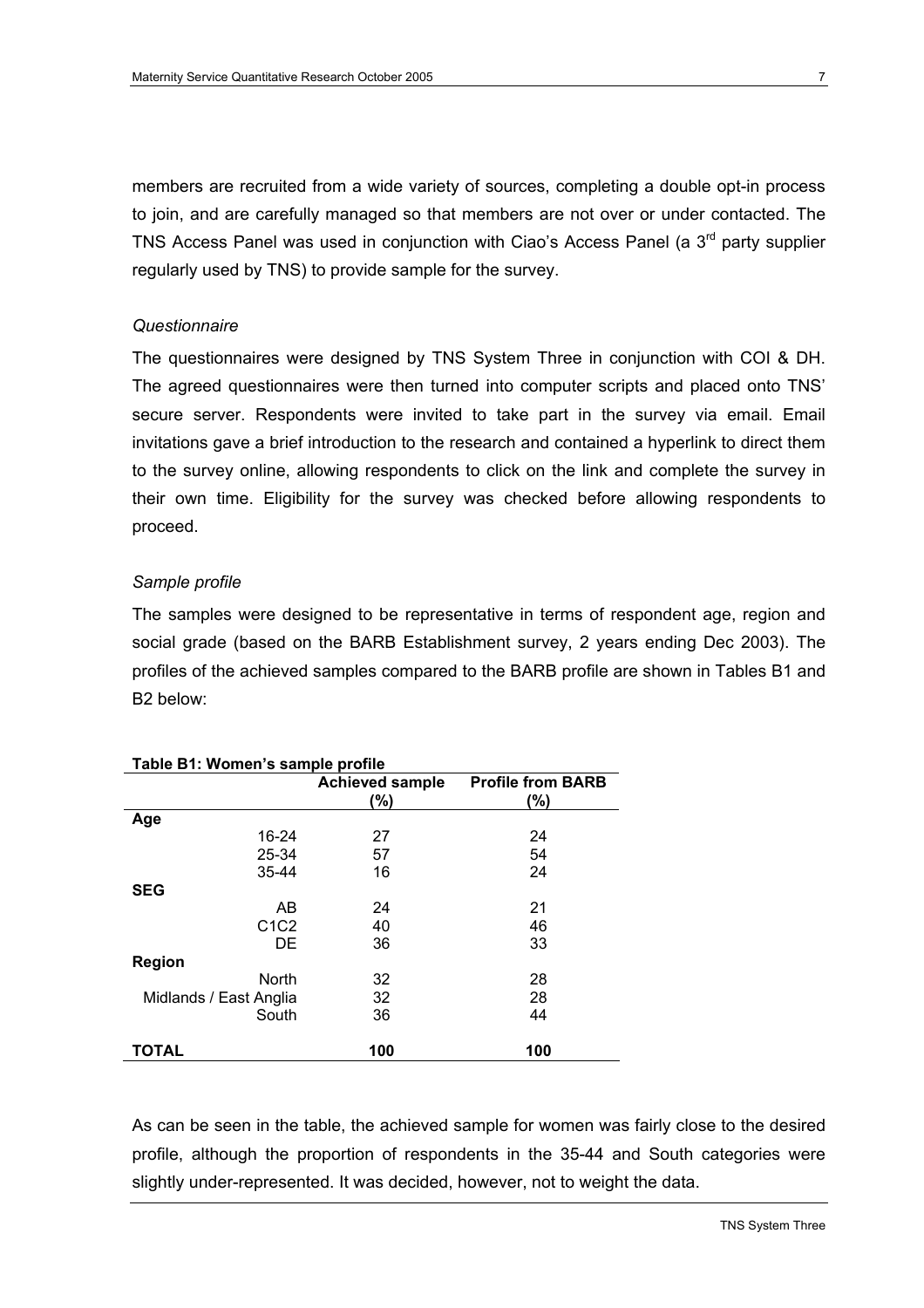| rapie DZ. Men 3 Sanipie pronie |                               |                                 |  |  |
|--------------------------------|-------------------------------|---------------------------------|--|--|
|                                | <b>Achieved sample</b><br>(%) | <b>Profile from BARB</b><br>(%) |  |  |
| Age                            |                               |                                 |  |  |
| 16-24                          | 13                            | 11                              |  |  |
| 25-34                          | 51                            | 49                              |  |  |
| 35-44                          | 36                            | 40                              |  |  |
| <b>SEG</b>                     |                               |                                 |  |  |
| AB                             | 25                            | 25                              |  |  |
| C <sub>1</sub> C <sub>2</sub>  | 55                            | 50                              |  |  |
| DE                             | 20                            | 25                              |  |  |
| Region                         |                               |                                 |  |  |
| North                          | 30                            | 28                              |  |  |
| Midlands / East Anglia         | 30                            | 28                              |  |  |
| South                          | 40                            | 44                              |  |  |
| <b>TOTAL</b>                   | 100                           | 100                             |  |  |

**Table B2: Men's sample profile** 

The achieved men's profile was very close to the BARB profile; the DE social grades (20% compared to 25%) and South (40% compared to 44%) were slightly under-represented, but not to a great extent.

Aside from respondent characteristics, quotas were also set on the age of the child with the aim for the women's sample of including an equal proportion of respondents who were 6 months+ pregnant, or had a child aged 0-3, 3-6, 6-9 or 9-12 months old. The child status of the achieved sample is shown in the figure overleaf: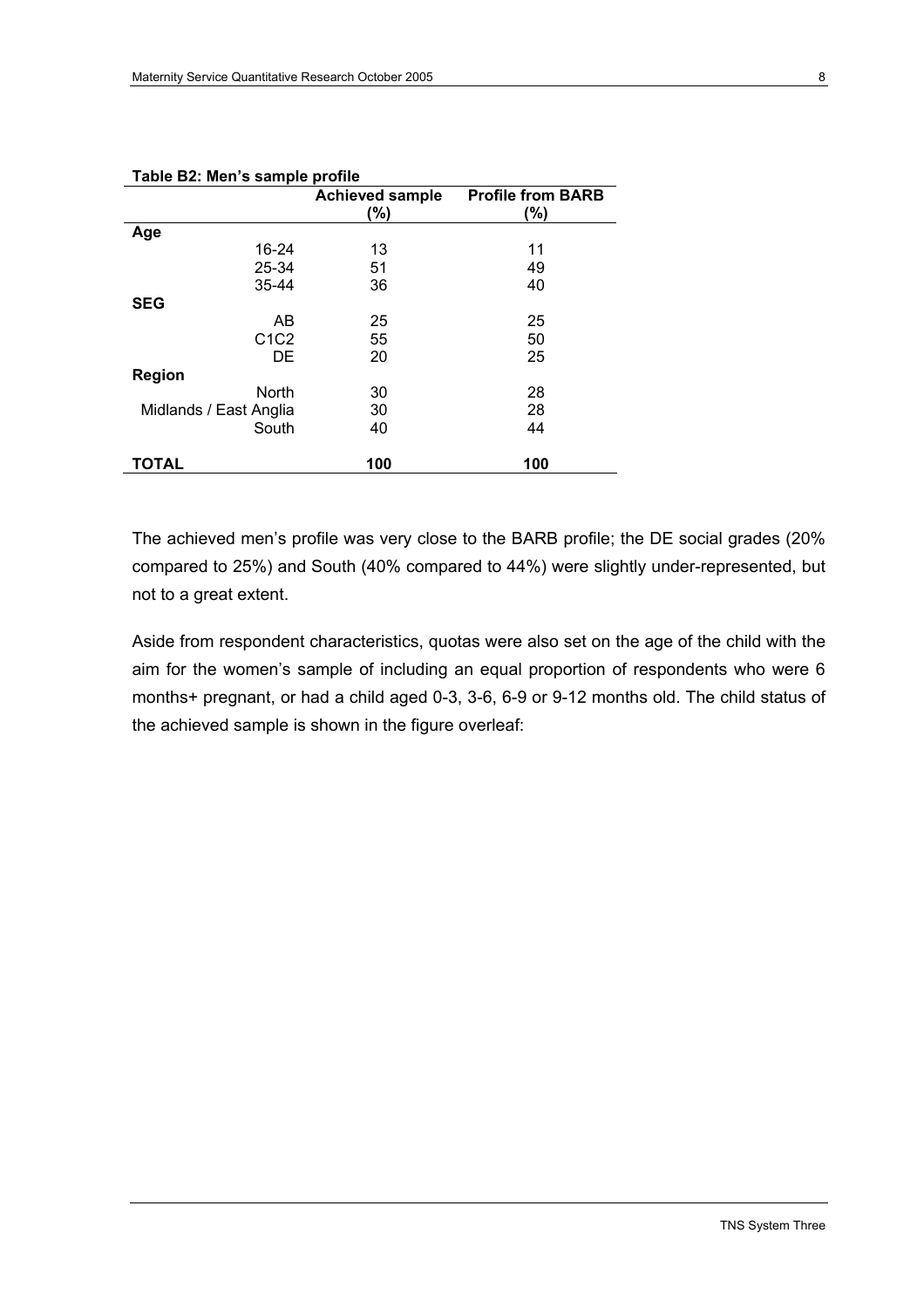

**Figure B1: Child status of women**  Base: all respondents (500)

As can be seen, the proportions of respondents who were pregnant and who had a child in the youngest category (0-3 months) were slightly under-represented, reflecting the difficulty in reaching these target audiences. First time mothers or mothers-to-be represented 44% of the sample.

The men's sample was to contain an equal proportion of respondents who had a child aged 0-3, 3-6, 6-9 or 9-12 months old. The child status for the achieved sample is shown overleaf.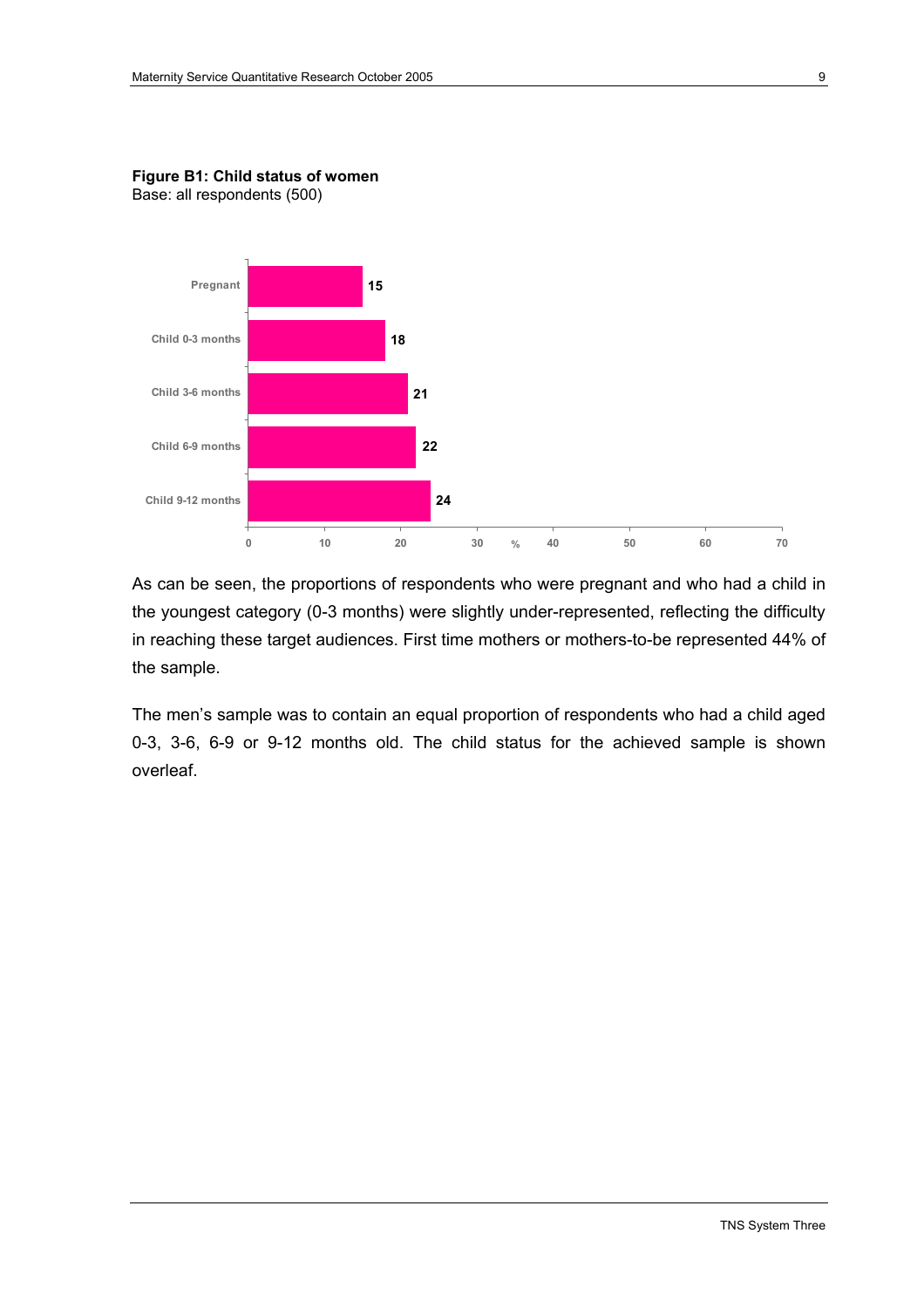

**Figure B2: Child status of men**  Base: all respondents (100)

The proportion of respondents with children in each age range was very well balanced, with older children aged 9-12 months being very slightly over-represented at 27%.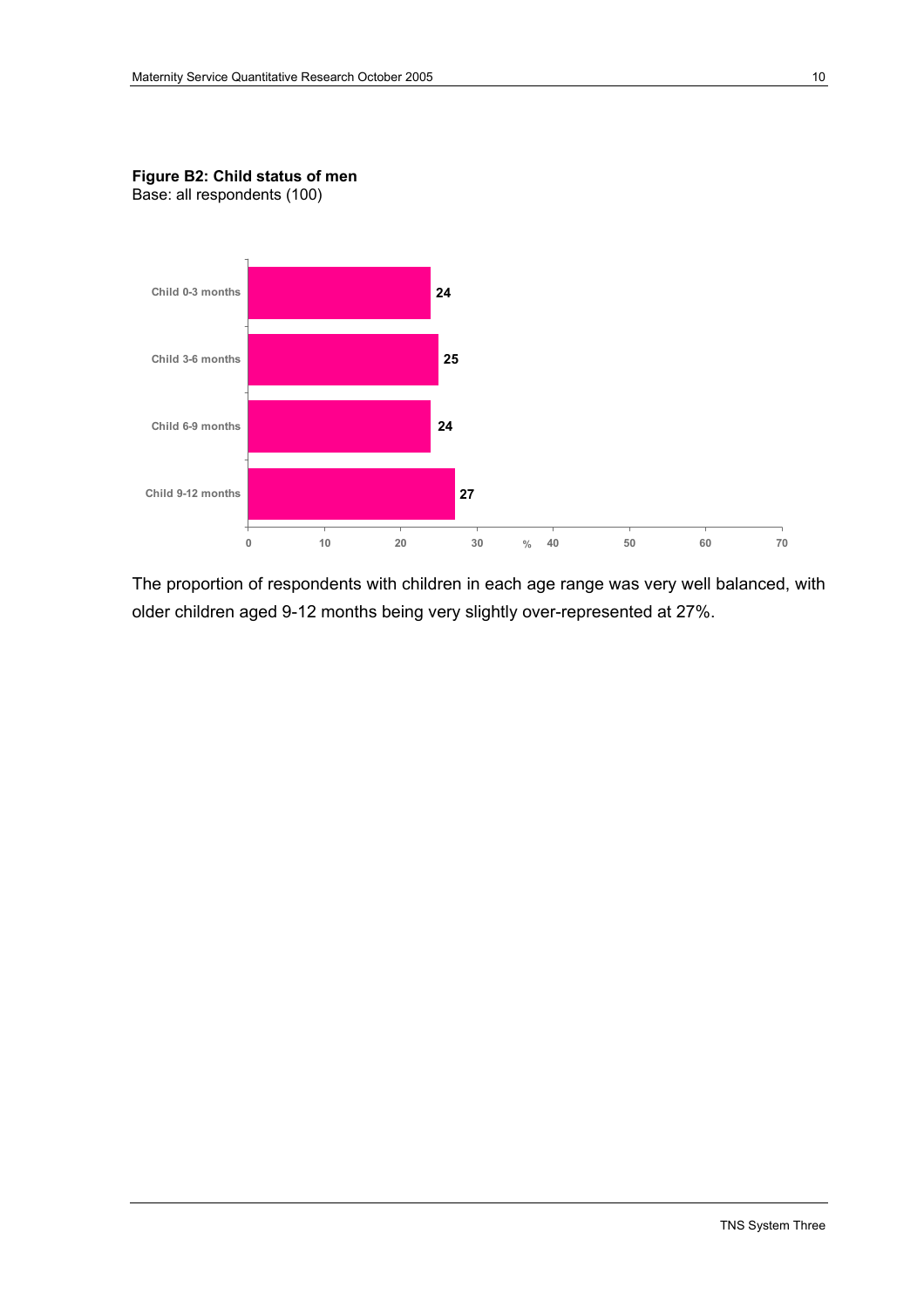## **C. Main findings: women**

The survey's main findings are outlined below. Section 1 relates to respondents' overall access to maternity services, as well as their experiences of antenatal care; section 2 relates to giving birth; section 3 relates to postnatal care services; and section 4 relates to overall satisfaction and the information sources that respondents used.

### **1. Services accessed and antenatal care**

All respondents were presented with a list of maternity care services and were asked which they had accessed. Their responses are shown in the figure below:

### **Figure C1: Services accessed**

 $\overline{a}$ 

Base: all female respondents (500)



Although take-up of individual services varied, 100% of respondents accessed some form of antenatal care, 97%<sup>1</sup> accessed postnatal care overall, and only 2% had chosen private healthcare for giving birth. Antenatal care shows the greatest amount of variation in takeup. Almost all women had regular antenatal check-ups with a midwife (95%) and a scan at

 $1$  Postnatal services were NOT percentaged against pregnant women, just those who had given birth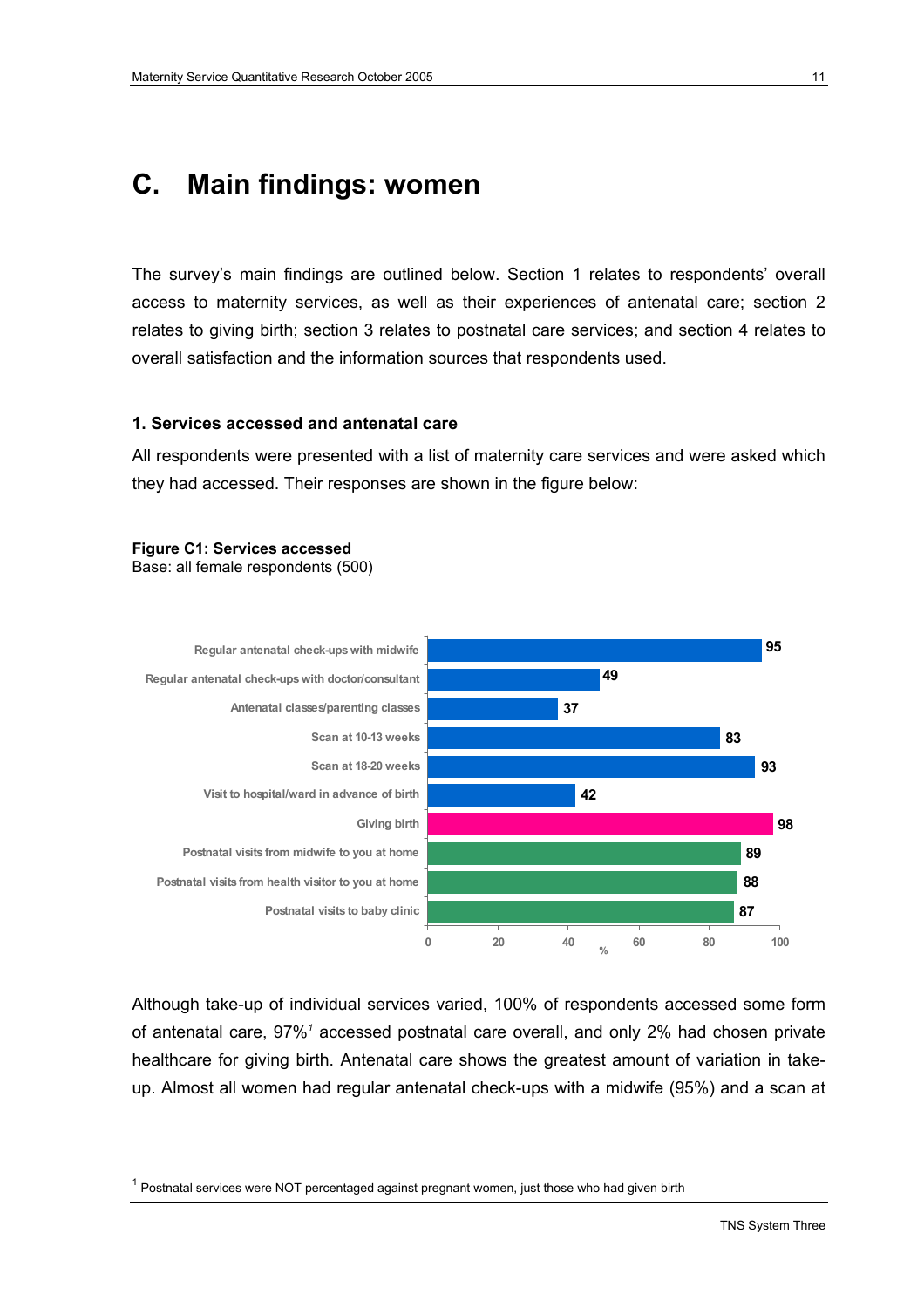18-20 weeks (93%) whilst a minority attended antenatal classes (37%) and made a visit to the hospital / ward in advance of the birth (42%). Although still at a fairly high level, the proportion having a scan at 10-13 weeks was perhaps lower than expected at 83%. Reasons for not accessing services are discussed below.

### *1.1 Reasons for not accessing services*

In most cases only a minority had not accessed the service. For those least likely to be used, that is antenatal classes and a visit to hospital / ward before birth, the main reason given by those not accessing (71% and 57% respectively) was that they simply chose not to use them, and may reflect the importance placed on them, or perceptions of their usefulness. To some extent access is dependent on whether respondents are 1st time mothers (or mothers to-be) or not. Antenatal classes, for example were taken up by 58% of first-time mothers compared to 22% of those with other children; similarly visits to the hospital / ward before birth were taken up by 55% of 1st-time mothers compared to 30% of those with other children respectively.

The situation was slightly different for those not having a scan at 10-13 weeks: 2 in 5 of this group were told this was not available. This is clearly an issue which needs to be addressed as all women are entitled to this service.

Access levels to postnatal care (visits from a midwife, health visitor and to a baby clinic) all correlated with the age of the respondent's child. Take-up of visits from a midwife ranged from 80% amongst those with a child aged 0-3 months to 95% amongst those with a child aged 9-12 months. Similarly take-up of visits from a health visitor ranged from 74% to 93% for those with children aged 0-3 months and 9-12 months respectively; take-up for visits to a baby clinic also ranged from 58% to 81% respectively. Whilst it is not clear why this should be the case for midwife visits, the implication is that respondents with older children have more opportunity to access postnatal care services. .

#### *1.2 Services accessed that would have liked to*

Respondents were also asked whether there were any services that they hadn't accessed that they would have liked to. Reflecting the higher levels not accessing them, visits to the hospital before birth and antenatal classes were most likely to be mentioned (by 19% and 14%) respectively, followed by check-ups with the consultant and a scan at 10-13 weeks. This illustrates that certainly there is more demand for these than current up-take suggests.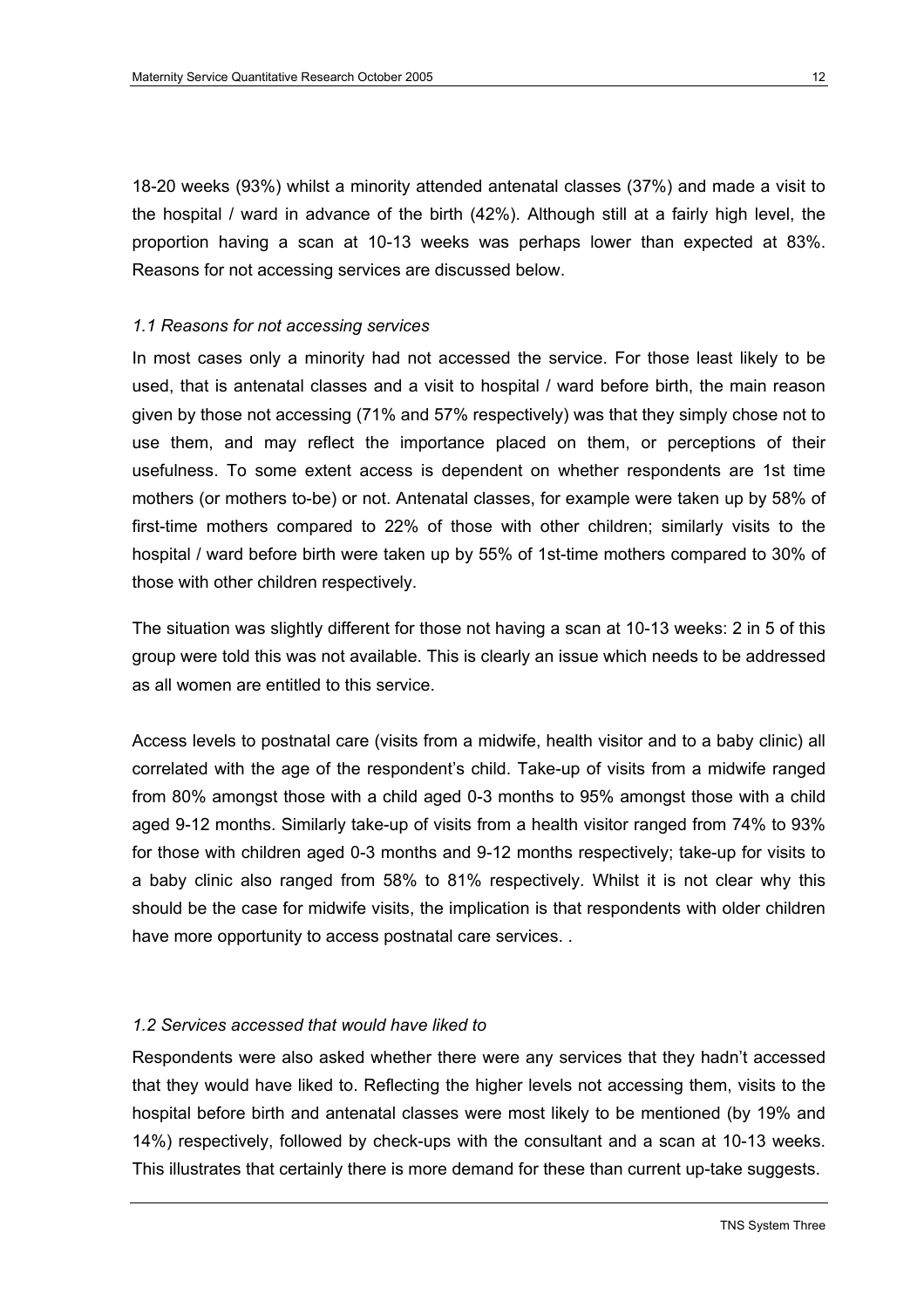### *1.3 Services accessed by sub group*

As mentioned, one objective was, as far as possible within the scope of the research, to establish the ability to meet the needs of more vulnerable groups of women. Some such sub-groups can be identified within the sample although it should be noted that the base sizes are fairly small. Any major differences among the following sub-groups are highlighted for access to services and at any other appropriate points in the report. The sub-groups identified are:

- Those in the DE socio-economic groupings (181)
- Those aged 16-24 (136)
- Those who are single or divorced, widowed or separated (94)
- Those who have a long term illness or disability that limits activities in any way (45).

Among those in the lower socio-economic groupings, only access to antenatal classes is substantially lower than the average, with only 27% of DEs attending antenatal classes compared to 37% overall. This is also the group that is presumably least likely to access them privately.

Among single mothers, however, the levels accessing various services are slightly lower than average or indeed among their married counterparts: check-ups with midwife stand at 91%, check-ups with doctors at 41%, antenatal classes at 35%, scan at 18-20 weeks at 88% and visit to the hospital in advance of the birth at 39% compared to levels of 96%, 51%, 38%, 94% and 42% respectively among those who are married or living as married.

Among those with a long term illness or disability that limits activities, the main difference from the average is, not surprisingly, considerably higher levels of regular antenatal checkups with doctors (73% vs 49% overall), and consequently lower levels of regular check-ups with midwives (91% versus 96% overall). The level attending antenatal classes is also slightly lower than average (33% versus 37% overall)

Again not surprisingly, there is also a higher level of regular antenatal check-ups with doctors among those aged 35-44 than among other age groups: 59% compared to 50% among 25-34 year olds and 43% among 16-24 year olds.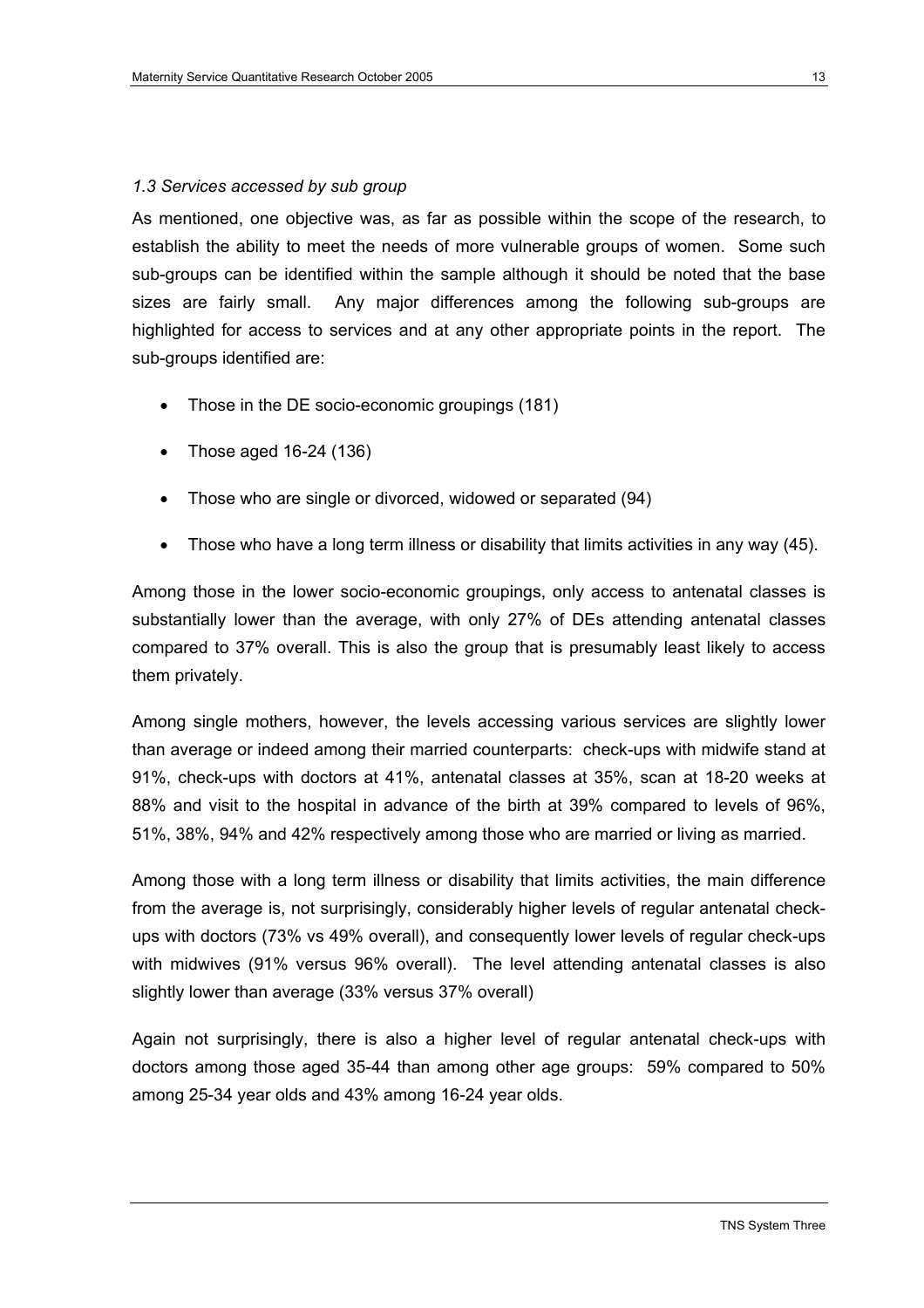### *1.4 Initial care*

The vast majority of respondents (85%) sought care by the 11th week of their pregnancy, whilst a large minority did so earlier - before the 8th week (47%). The vast majority (83%) also went to their GP for their initial care, whilst 14% went directly to a midwife. Amongst those who did **not** go directly to a midwife, only 14% realised they could have done so: amongst those who did go directly to a midwife or were aware they could have done so, almost half (48%) said that they knew to do so from a previous pregnancy.

Half of the respondents (50%) had seen a midwife by 11 weeks, 81% had done so by 15 weeks. This contrasts with the figure above of 85% who had initially sought care by 11 weeks, indicating a clear opportunity to start the dialogue with the midwife earlier.

Amongst those who had regular check-ups with a doctor or consultant, 32% first saw one between 12 and 15 weeks and a further 32% saw one at 16 weeks+ (presumably referred as the pregnancy progressed).

### *1.5 Continuity of staff, choice and encouragement*

All respondents who had regular antenatal check-ups were asked about the staff who provided that care. The results are shown in the figure below:





As can be seen just over 2 in 5 (41%) were almost always seen by the same midwife, and a further two fifths (37%) by the same small team of midwives indicating reasonable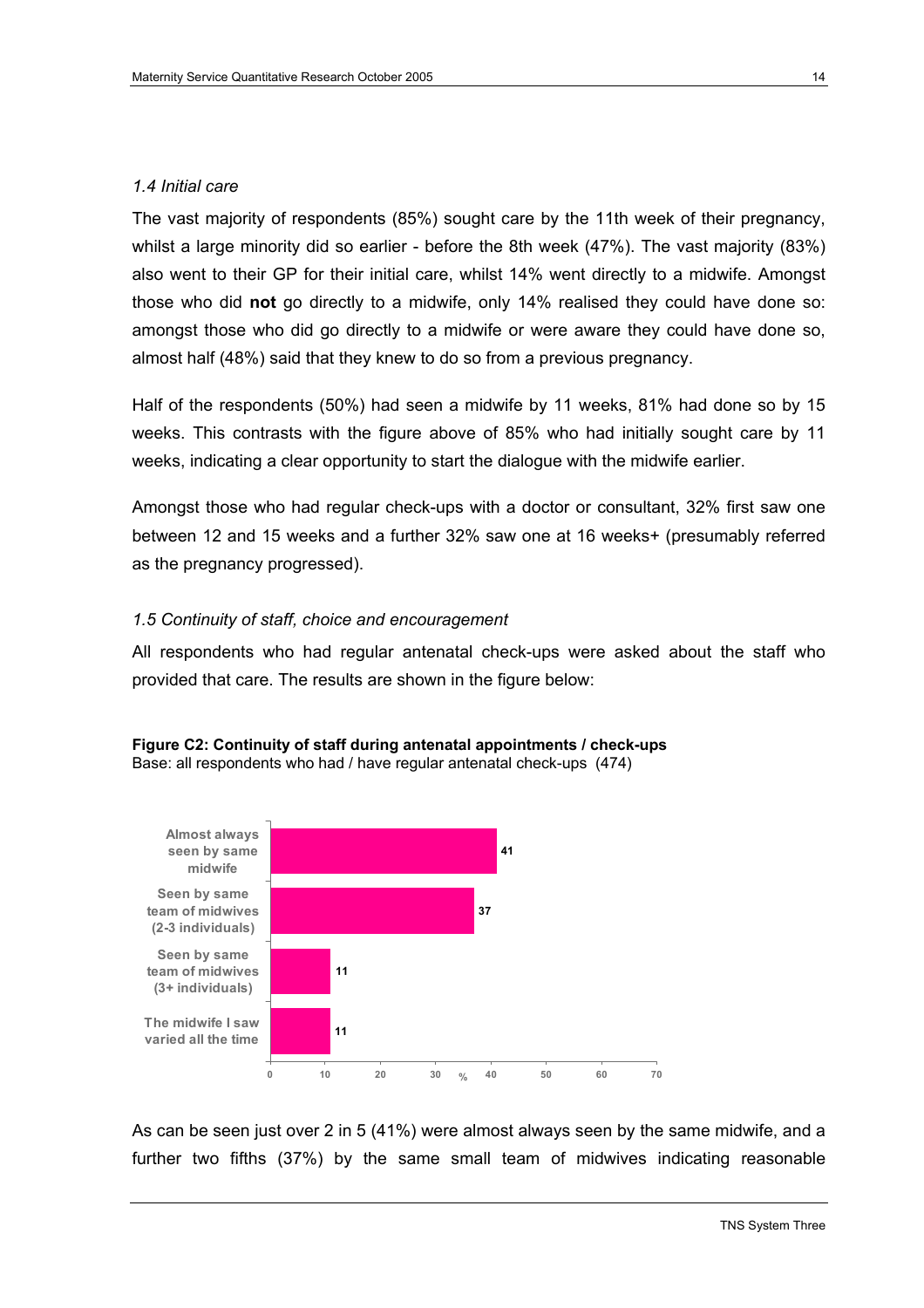continuity for 78% of women. Over 1 in 5 had less continuity than this, saying either that they were seen by the same team of 3+ midwives (11%) or that the midwife they saw varied all the time (11%).

Respondents were then asked whether they thought they had enough choice about when to have antenatal appointments; the majority (66%) thought that they did. Those who did not (34%) were asked about what type of choice they would like: almost three quarters (72%) said they would like a choice of time, split into those saying a time of day *or* evening (48%) and those saying time of day only (31%). Almost two thirds (64%) said they would like a choice of day of week. Clearly a fairly large proportion would like both a choice of time and a choice of day.

Respondents were then asked where they had had antenatal appointments; the results are shown overleaf:



**Figure C3: Where had antenatal appointments / check-ups**  Base: all respondents who had / have regular antenatal check-ups (474)

The vast majority had attended appointments at their midwife's clinic or GP surgery (87%), whilst a further quarter (26%) had attended appointments at a hospital. Just under a fifth had had appointments at home (18%). In fact all pregnant women should have at least one appointment at home, and this is not reflected in these findings: for some women this may be a case of forgetting especially if it was only one of many appointments that took place at home.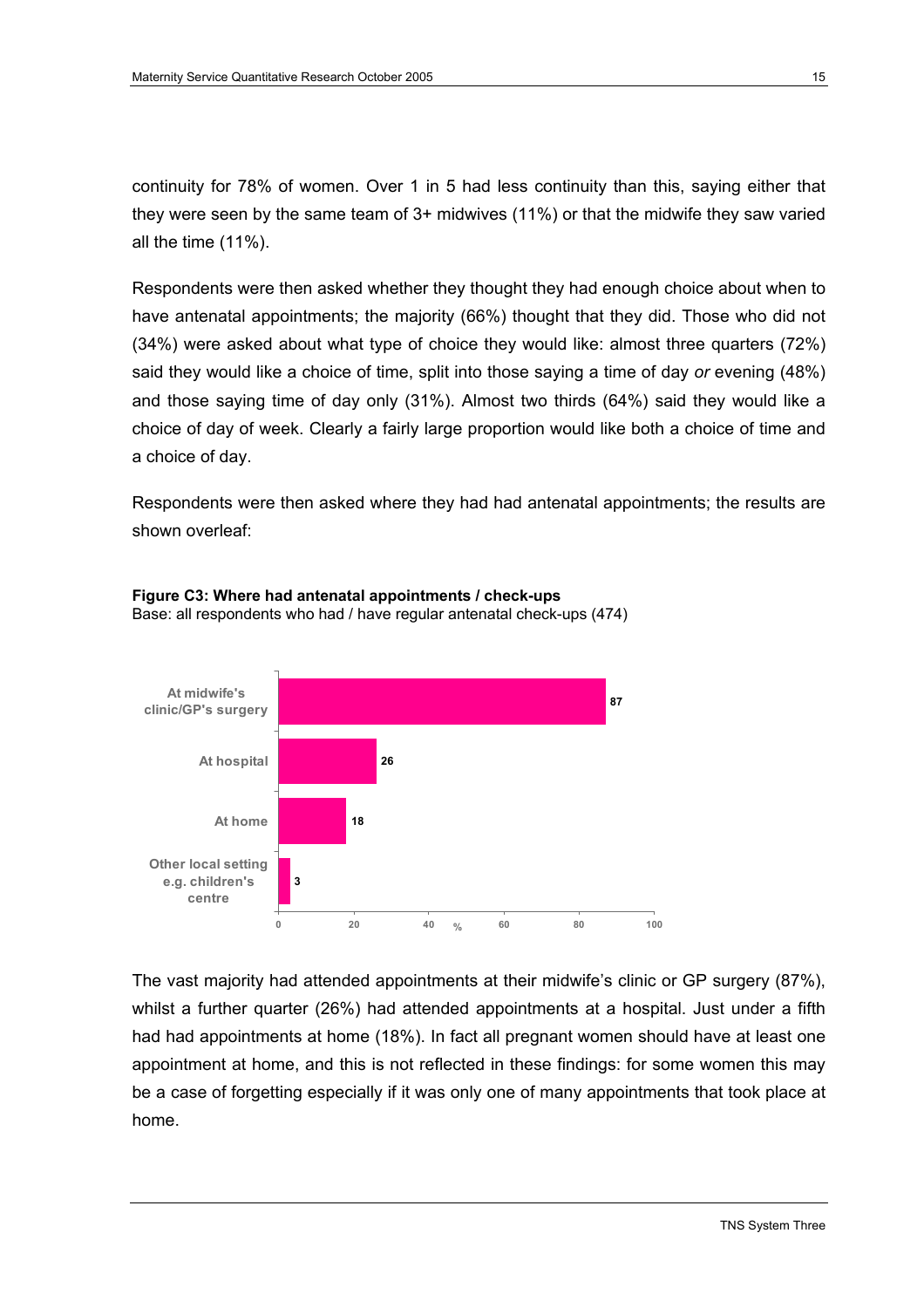Respondents were then asked whether they thought there was enough choice of where to have antenatal appointments: again, the majority (67%) thought that there was enough choice. The remainder (33%) were asked what choice they would like: two thirds of this group (67%) said that they would like appointments at home, and over a third (37%) said they would like appointments at their midwife's clinic / GP's surgery; 16% suggested at hospital, and a further 14% suggested another local setting for example a children's centre. The findings of choice of when and where to have antenatal appointments indicate that there are certainly opportunities to improve the choices available currently.

Respondents who had attended antenatal classes were next asked whether they thought there was enough choice about when to have antenatal / parenting classes: just over half (53%) said that they did, whilst the remaining 47% said they did not have enough choice. Those that said there was not enough choice were asked what choice they would like: the majority suggested both a choice of time of day (71%) and of day of week (61%) would be beneficial. Other suggestions included a choice of start date for the classes (9%) and a choice of venue (7%). Take-up of antenatal classes was low (see figure C1) and a lack choice of when to have appointments may play a part in this, although those who did not attend antenatal classes were not asked about this.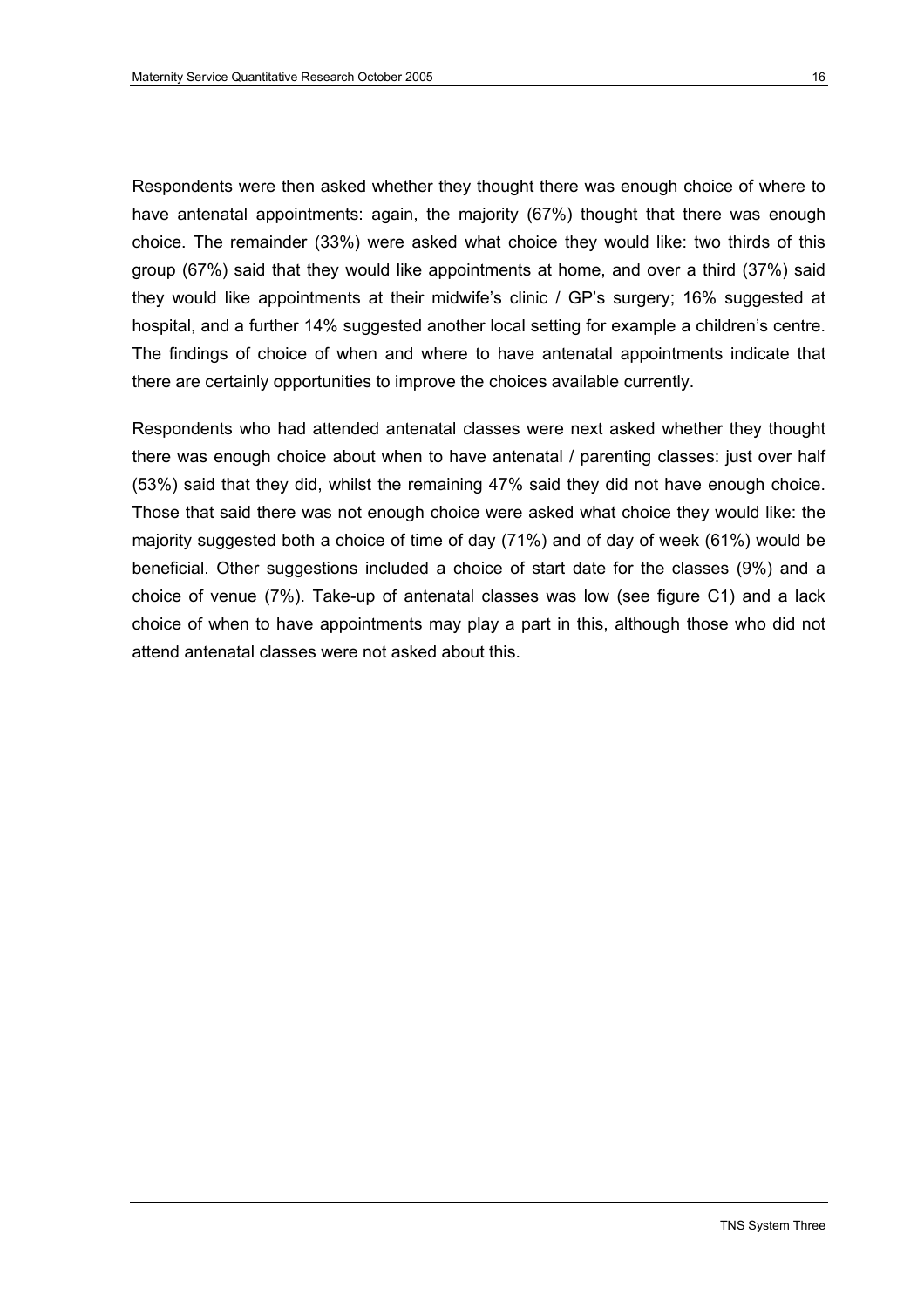Respondents were next asked if the father of their child was invited to attend the antenatal / parenting classes. The results are shown in the figure below:





Amongst the sample who had attended antenatal classes, almost all (95%) of fathers were invited to attend antenatal / parenting classes; two thirds (66%) were invited to all, around a quarter (23%) just to some and 6% just to one. The percentage not invited was very small at 3%.

Although this gives a fairly positive picture, when respondents were asked how much encouragement was given to fathers by midwives involved in the antenatal care, the results are less clear-cut (shown in the figure overleaf).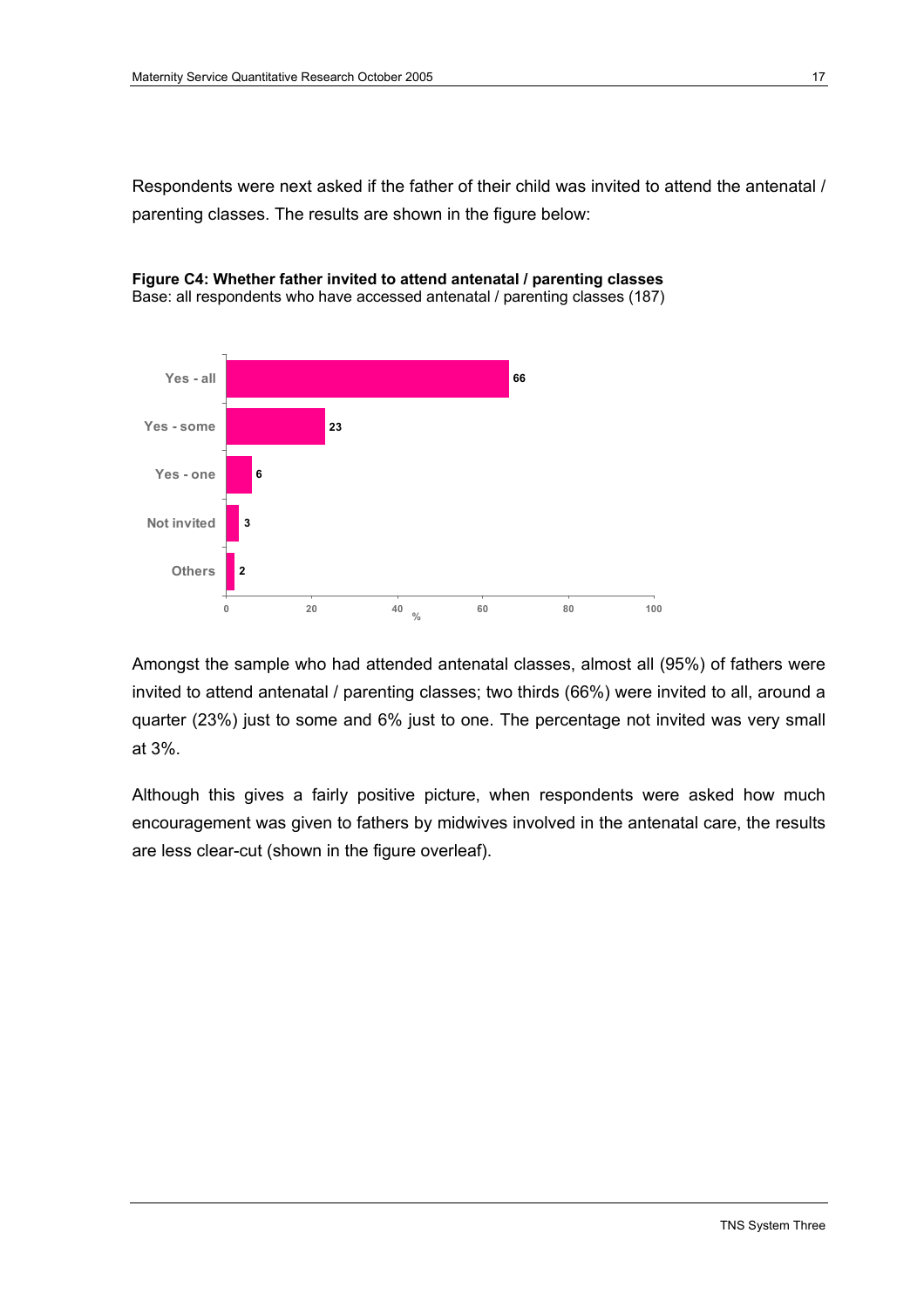

**Figure C5: Amount of encouragement given to fathers by midwives involved in antenatal care**  Base: all respondents who have accessed antenatal care & father of child is present (496)

The majority of respondents (72%) said that the father of their child received encouragement from the midwives, split into 40% saying that they received a lot of encouragement, and 32% saying that they received a little encouragement. The remaining 28% of respondents said that the father received no encouragement. Looking at differences by SEG there is a relationship between SEG and the proportion of respondents stating that the father of the child received no encouragement: 37% of those in the DE social grades said that the father received no encouragement, compared to 24% of those in the C1C2 grades and 21% in the AB social grades.

### *1.6 Satisfaction with antenatal care*

The last questions in the antenatal care section asked respondents to rate aspects of antenatal care, then to rate their overall satisfaction with antenatal care. The figure overleaf illustrates the results for the ratings of aspects of antenatal care.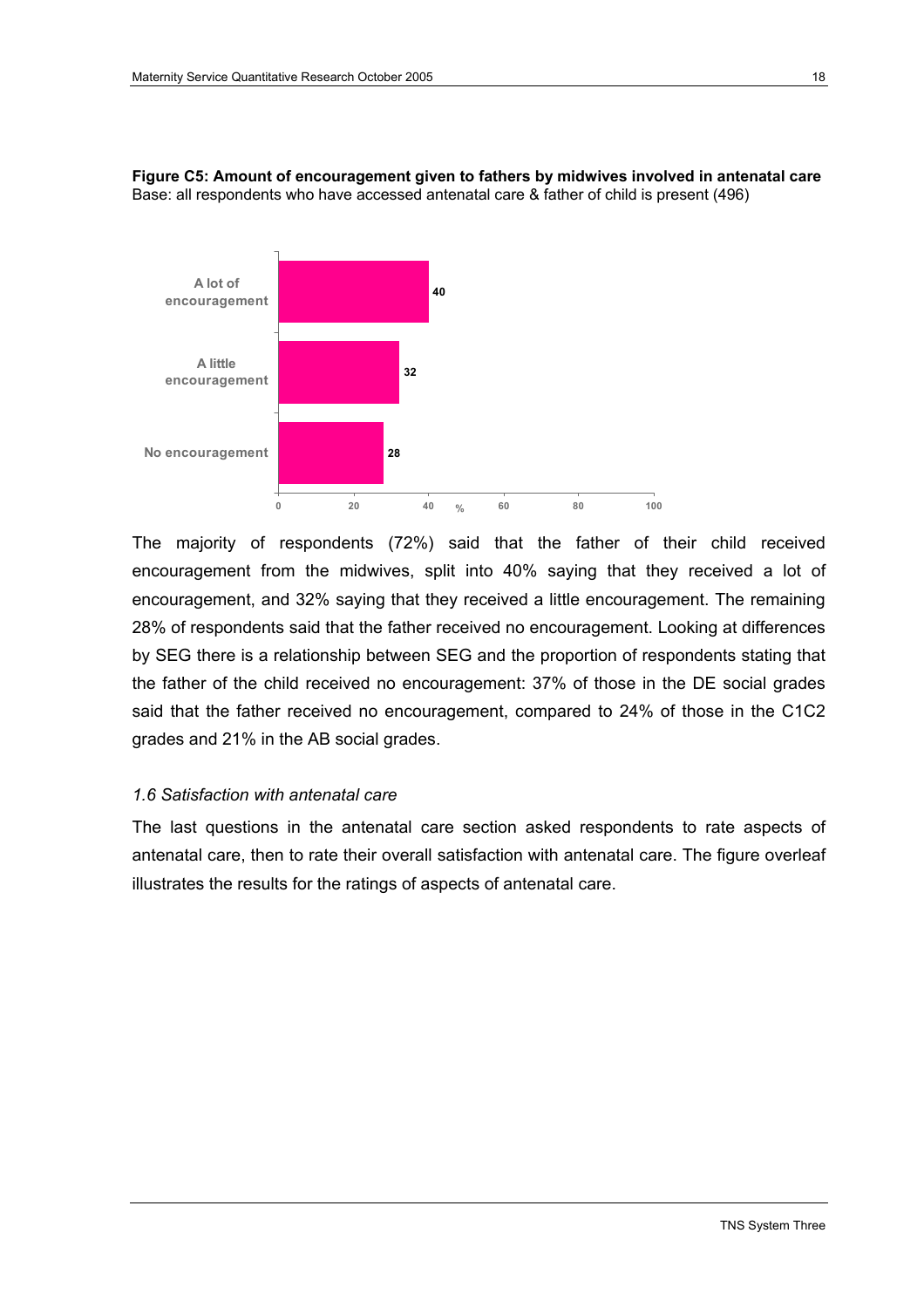



Results were positive for **all** aspects within this measure with mean scores ranging from a high of 4.27 out of a possible 5 for *professionalism of staff,* to a low of 3.75 for *flexibility to meet your needs*. Mean scores are calculated by assigning a value of between 5 and 1 to each point of the scale and calculating an average score for the sample or sub group within it. It is also interesting to examine the use of the 'top box' ratings - ratings of very good and the bottom 2 boxes - ratings of fairly or very poor. Essentially the picture is fairly positive across the board apart from for *flexibility to meet your needs*; use of the bottom 2 boxes is low, less than 10%, and use of the top box Is reasonably high, around 30% or more. Having said this, improvement in the top box measure could be sought.

On the whole staff were rated most highly for *making people feel at ease* and for giving them *support*, as well as for being professional, and **slightly** less well rated for the quality and amount of information provided, as well as being by far the least well rated on flexibility to meet your needs. Later findings shed further light on the need for information.

Respondents were next asked to give their overall satisfaction with antenatal care services. Results are shown in the figure overleaf.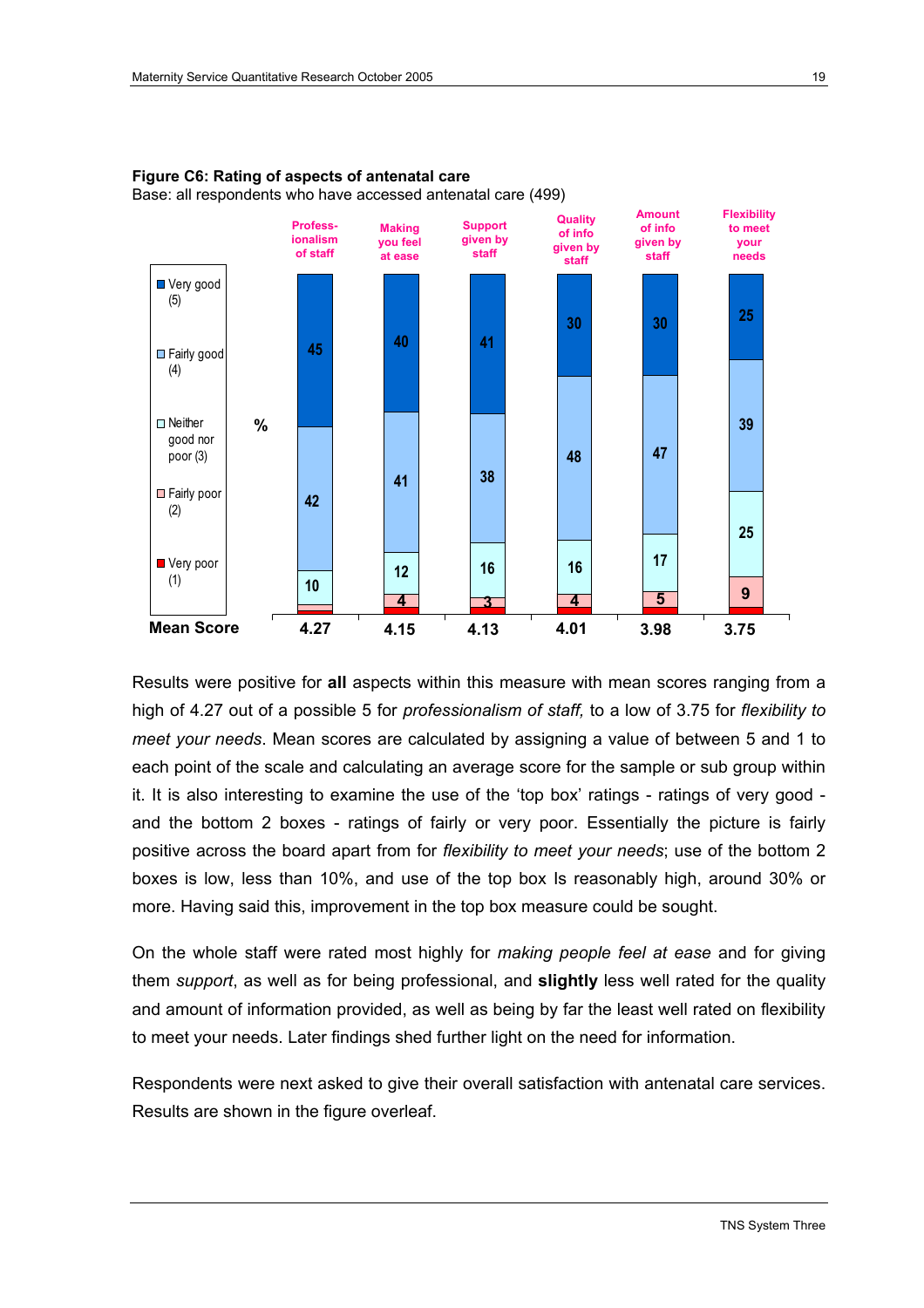

**Figure C7: Overall satisfaction with antenatal care**  Base: all respondents who have accessed antenatal care (499)

Linking with the previous measures overall satisfaction with antenatal care services was high: over 8 in 10 (83%) were satisfied with the care services they received with just over a third (36%) opting for the 'top box' (most positive) rating. Conversely just 7% were dissatisfied, and 10% undecided. Although the top box measure could be higher, overall antenatal care services appear to be meeting the needs of respondents surveyed.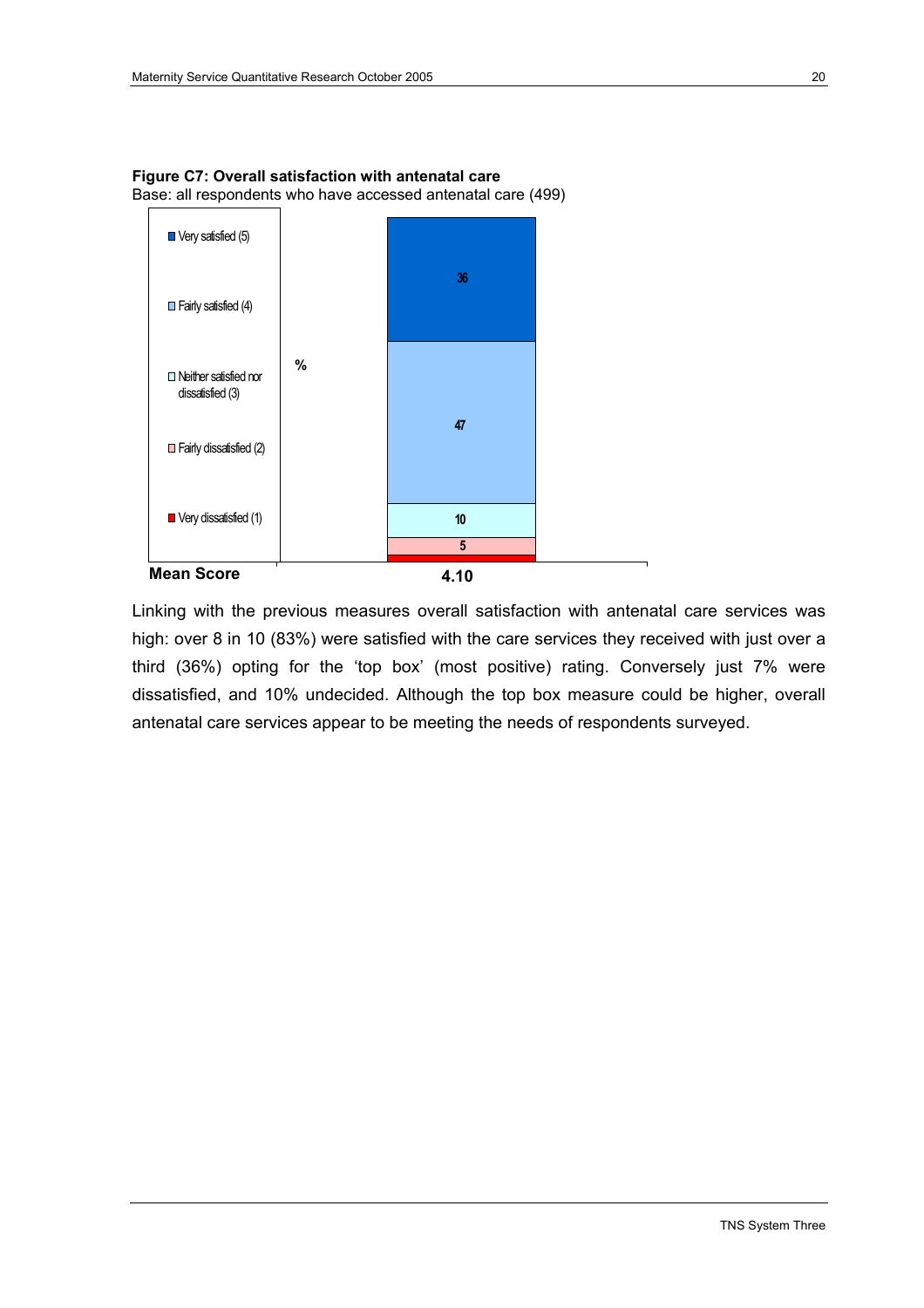Those respondents who were dissatisfied were asked to provide information about their situation, what would have made them more satisfied. This was asked as an open ended question and respondents were asked to type in their responses. The results were then coded at the analysis stage, and the results are shown in the table below.

| <b>Aspect</b>                                            | (%) |
|----------------------------------------------------------|-----|
| More understanding/closer bond/more support from midwife | 56  |
| To see the same midwife from start to finish             | 24  |
| To be treated as an individual not an inconvenience      | 15  |
| To have a longer appointment with midwife                | 9   |
| Quicker response by staff to potential problems          | 9   |
| To see the midwife more often                            | 6   |
| To attend a hospital nearer home                         | 3   |
| Better communication between staff                       | 3   |
| Others                                                   | 3   |
| TOTAL                                                    | 100 |

**Table C1: What would have made you more satisfied with antenatal care services**  Base: all respondents who were dissatisfied with antenatal care services (34)

The table shows that respondents who were dissatisfied most commonly mentioned that they would prefer to have had *more understanding or a closer bond or more support from the midwife* (56%), that they would have preferred *to have seen the same midwife from start to finish* (24%) or to *be treated as an individual not an inconvenience* (15%). Clearly responses related to continuity of staff, support and lack of personal service tie in to the areas being tackled through the NSF. A selection of the verbatim comments made at this question are included at appendix 1, and make interesting reading; although it should be borne in mind when reading these that only the small number who were dissatisfied with antenatal services were asked this question.

### **2. Giving birth**

All respondents with a baby who answered the giving birth section of the questionnaire were asked where they had given birth. The vast majority (84%) had done so in a general hospital; 10% had done so in a midwifery-led birthing unit, and 5% had done so at home. Just 1% gave birth in another location, including in a car in one case!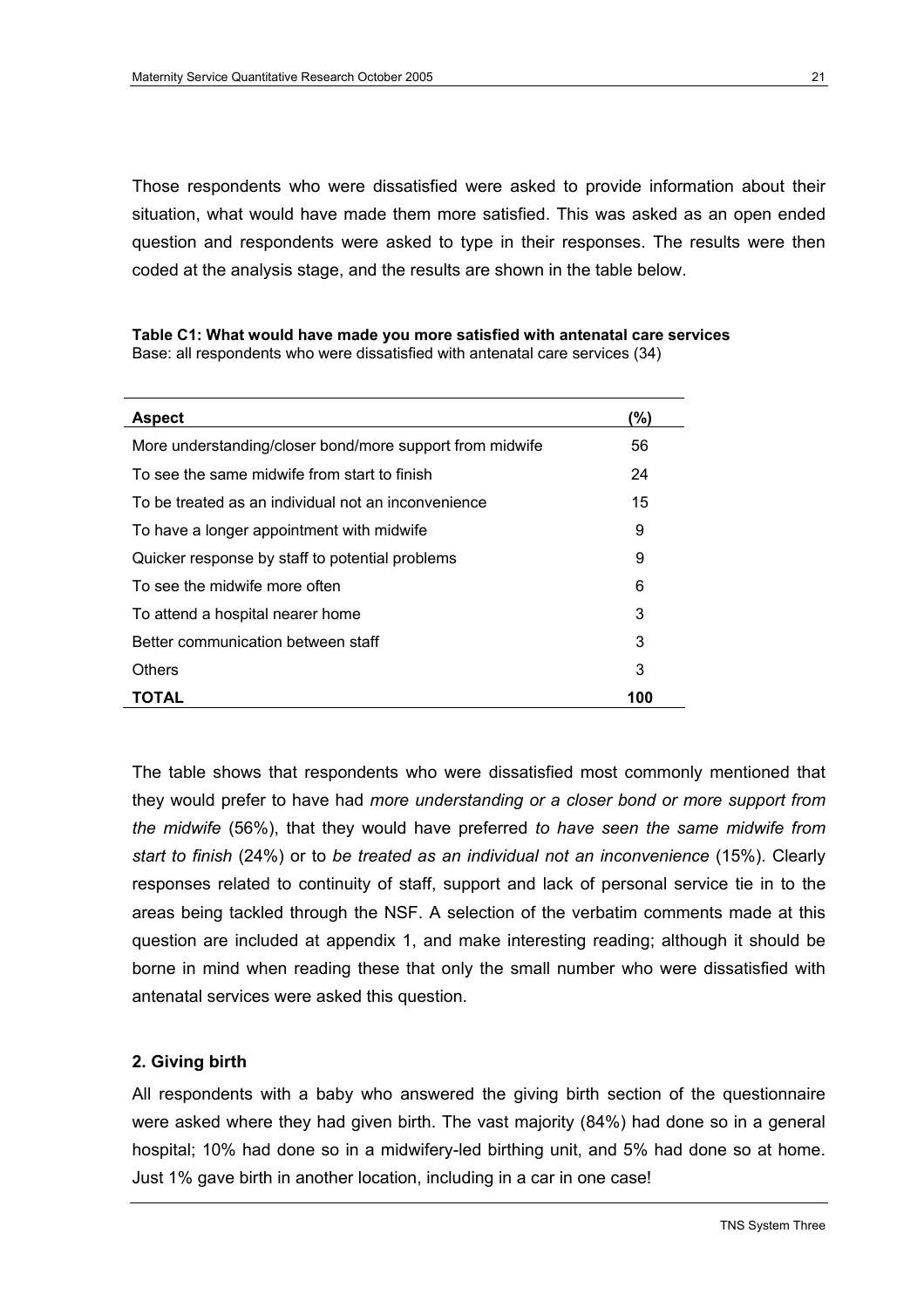Respondents were then asked if they felt sufficiently well informed to make decisions about the type of birth they wanted to have. The majority (79%) of respondents thought that they had, 17% thought that they hadn't and a further 4% were unsure, although it is encouraging that the majority felt sufficiently well informed, it is perhaps of concern that almost a fifth didn't. Subgroup analysis reveals that the 16-24 year old age group in particular that feels less well informed (21% compared to 16% of those aged 25-34 and 13% of those aged 35- 44).

Respondents who did not feel sufficiently well informed were asked what they would like to have received more information about. The first five categories shown on the chart were listed as answer options, with the opportunity to type in any 'others' not covered by the code list. Results are shown in the figure below.

**Figure C8: What would have liked to have been given more information about**  Base: all respondents with baby who answered giving birth section and didn't feel informed enough to make decisions about type of birth (64)



Pain relief tops the list of things people would like to have received more information about, with 53% of those asked mentioning it, followed closely by choices over where to give birth (52%). A little under half wanted more information on what to expect when giving birth (47%), over a third (36%) wanted information specifically about water birth, over a quarter mentioned how to recognise the early signs of labour (28%), and 8% mentioned caesarean section. The impression from this measure is that women who didn't feel well informed enough to make decisions about the type of birth they wanted feel quite badly informed about several areas rather than just one, with 2 mentioned on average by each respondent.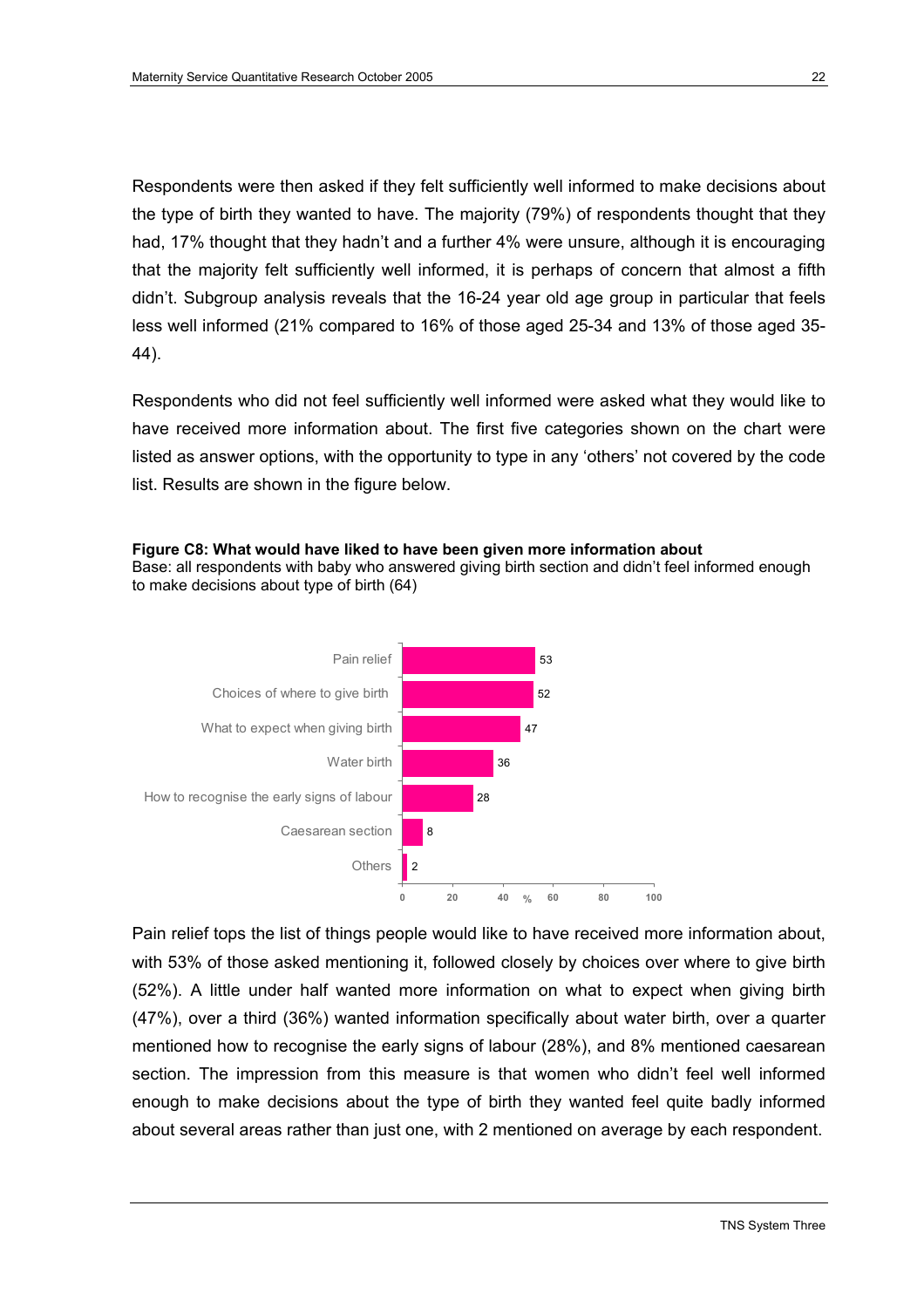### *2.1 Continuity of staff and encouragement*

To get a clearer idea of continuity of care, all respondents with a baby who answered the giving birth section of the questionnaire were then asked whether their baby was delivered by the same midwife/wives providing their antenatal care. Results are shown in the figure overleaf.

**Figure C9: Whether baby was delivered by the same midwife/wives providing antenatal care**  Base: all respondents with baby who answered giving birth section (379)



Continuity of care - whereby the same midwife who provided antenatal care delivered the baby - was experienced by just 16% of respondents on this measure. The majority (60%) of those asked stated that their baby was delivered by another midwife, 21% said their baby was not delivered by a midwife and 3% were unsure. The current situation 'on the ground' is therefore a long way away from the NSF target of every woman in England being supported by the same midwife throughout her pregnancy.

Respondents were next asked about the amount of encouragement given to the father during / immediately after the birth of the child. The results are shown in the figure below: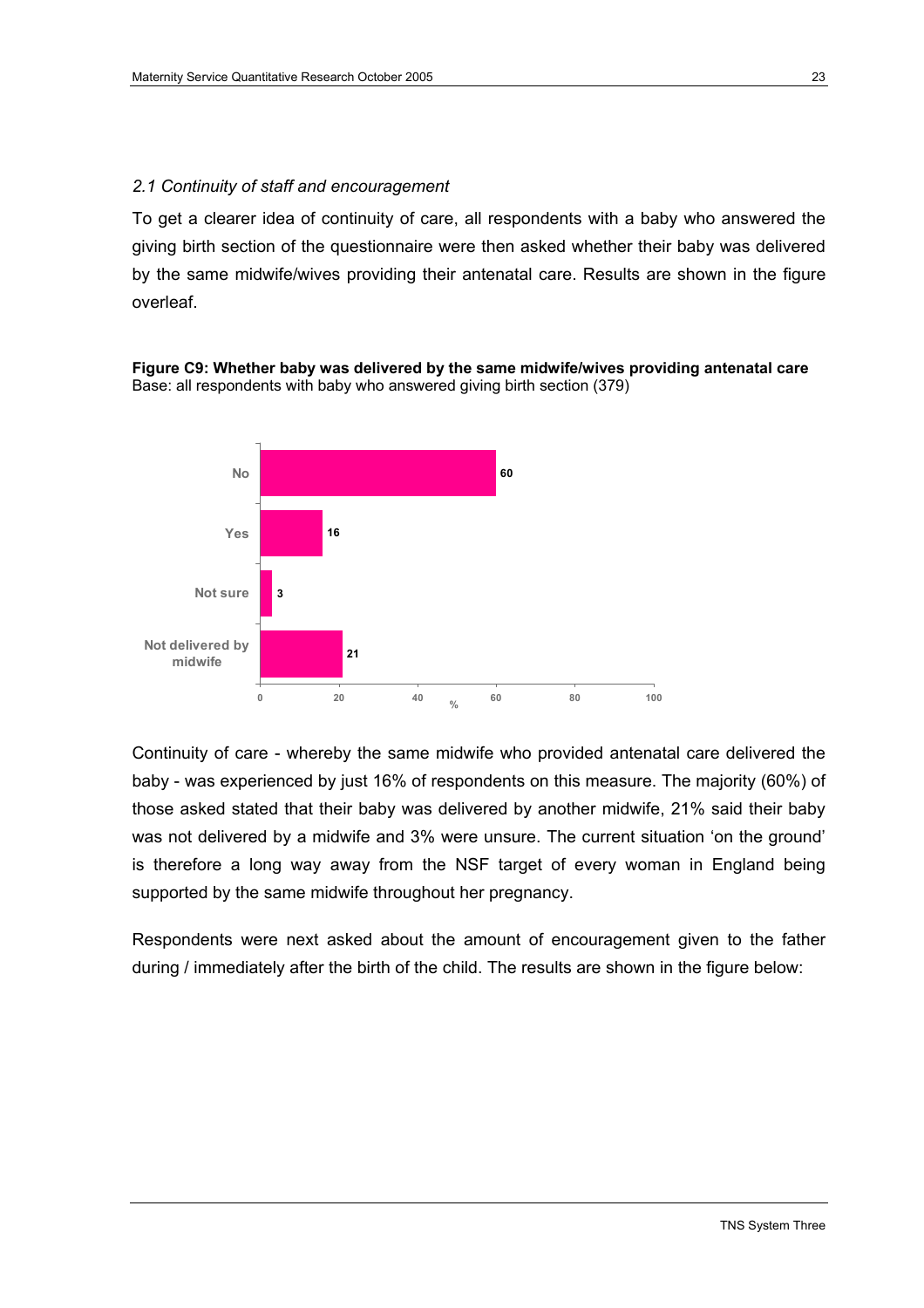

**Figure C10: Amount of encouragement given to father during/immediately after birth**  Base: all respondents with baby who answered giving birth section (379)

As can be seen almost half (48%) of all respondents thought that the father of their child received *a lot* of encouragement, and almost a third thought that he received *a little*  encouragement (32%) giving a total figure of 80%, exceeding what was seen for antenatal care (72%). Only 13% stated they received no encouragement, giving a fairly positive picture overall. Information about the amount of encouragement given to fathers is made at the postnatal stage later in this section, and in the discussion of the men's findings in section D.

### *2.2 Satisfaction with services accessed whilst giving birth*

The last questions in the birth section asked respondents to rate aspects of care services accessed whilst giving birth, then to rate their overall satisfaction. The figure overleaf illustrates the results for the ratings of aspects of care services accessed whilst giving birth.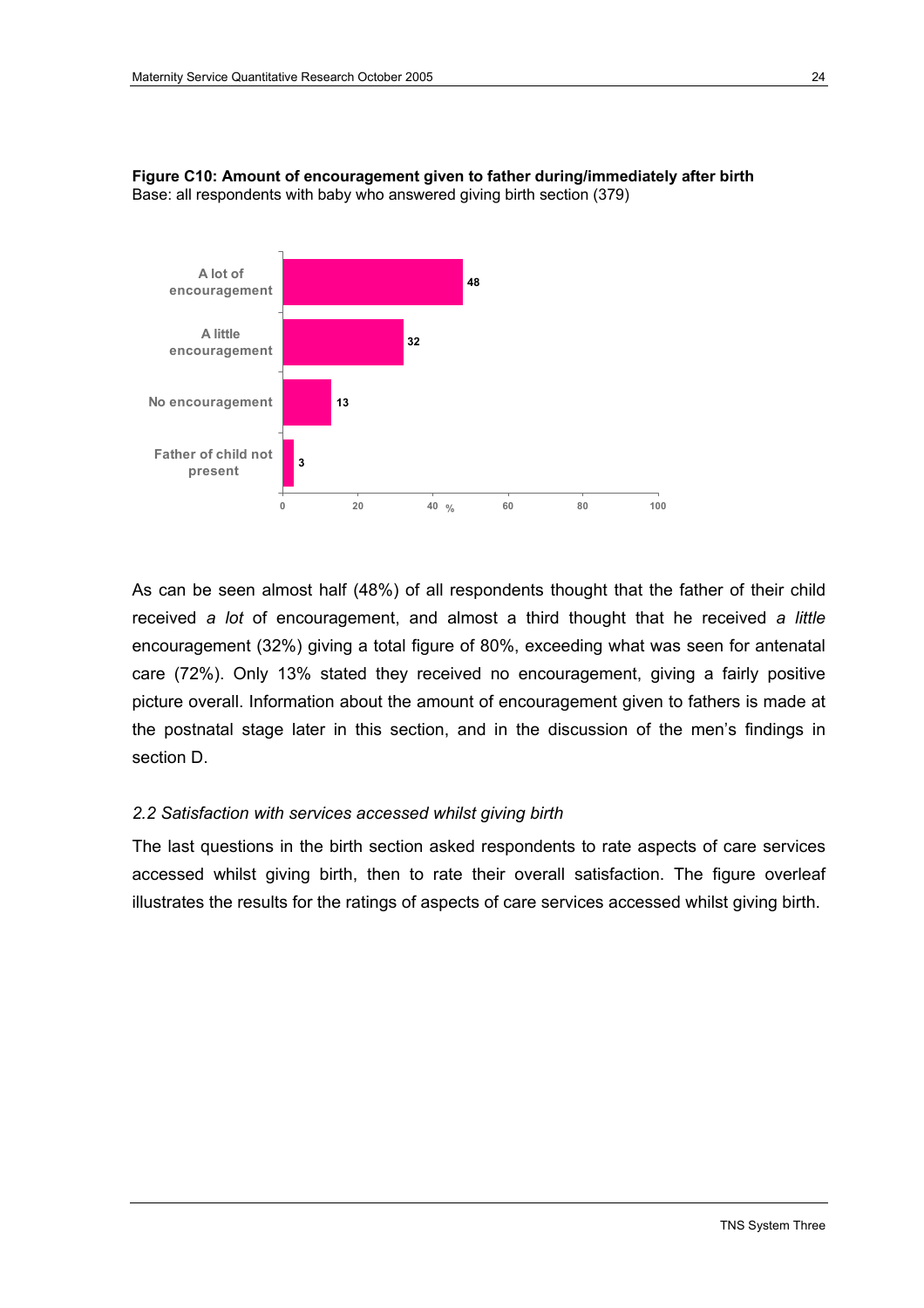



Reflecting the findings for antenatal care, results were positive on these measures with mean scores ranging from a high of 4.19 out of a possible 5 for *professionalism of staff,* to a low of 3.87 for *flexibility to meet your needs*. 'Top box' ratings of very good made up a more significant proportion of the responses than they did at the antenatal stage, ranging from 51% again for *professionalism of staff,* to 36% for *flexibility to meet your needs*. However there is also some evidence of higher dissatisfaction levels with fairly poor and very poor ratings accounting for between 8% and 14% of responses. The impression given by the results is that many are happy, indeed *very* happy with these aspects of birth care service; however those whose experiences of care do not meet with expectations are likely to give negative ratings. Birth is after all the most important and emotional part of pregnancy. Verbatim comments made in the following measures, shown in Appendix 1, illustrate how emotional the experience can be.

To summarise, the rating of aspects of care follows a similar pattern to that observed for antenatal care: staff are rated most highly for *making people feel at ease* and for giving them *support*, as well as for being professional, and **slightly** less well rated for the quality and amount of information provided and flexibility to meet your needs.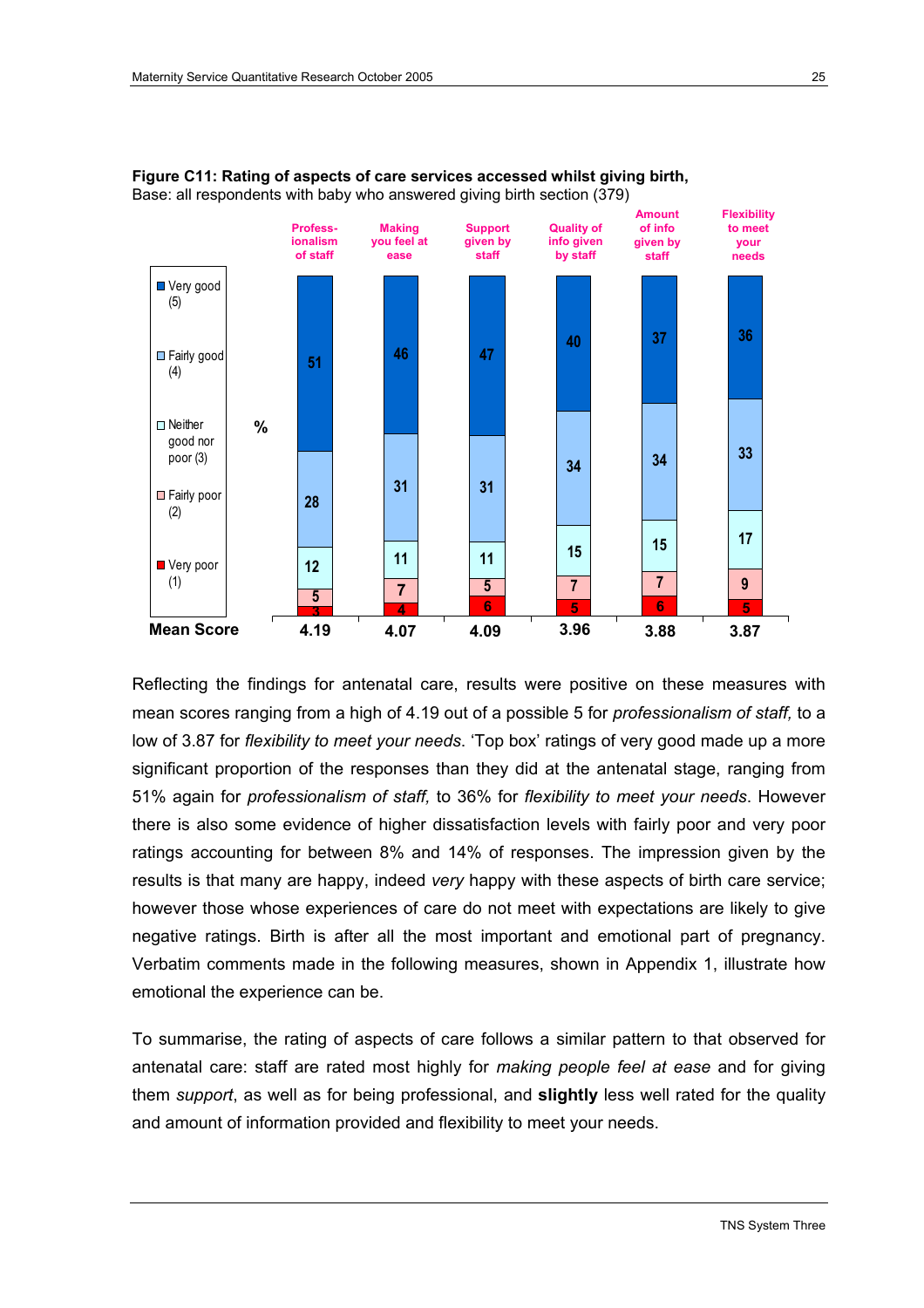Respondents were next asked about their overall satisfaction with services accessed whilst giving birth. The results are shown in the figure below.





The majority (79%) of respondents were satisfied with the care they received whilst giving birth, including a significant proportion (42%) who were *very* satisfied. Dissatisfaction stood at 14%, including 6% who said they were very dissatisfied with the care they received. 8% did not feel strongly positive or negative. This finding links with the pattern of results found at the antenatal care stage where a similar proportion (83%) were satisfied overall: the present result is however more polarised with a greater proportion of respondents choosing the 'top and bottom box' ratings. For example, 37% and 7% chose the top and bottom 2 ratings for antenatal care compared to 42% and 14% here. The mean score at 4.02 is high, although a little lower than the 4.10 observed for antenatal care. The implication is that many are happy, indeed *very* happy with aspects of birth care services; however those whose experiences of care do not meet with expectations are likely to give negative ratings.

Results by age show that satisfaction is inversely correlated with age: those aged 16-24 had a mean score of 3.87, those aged 25-34 had a mean score of 4.06, and those aged 35- 44 had a mean score of 4.13.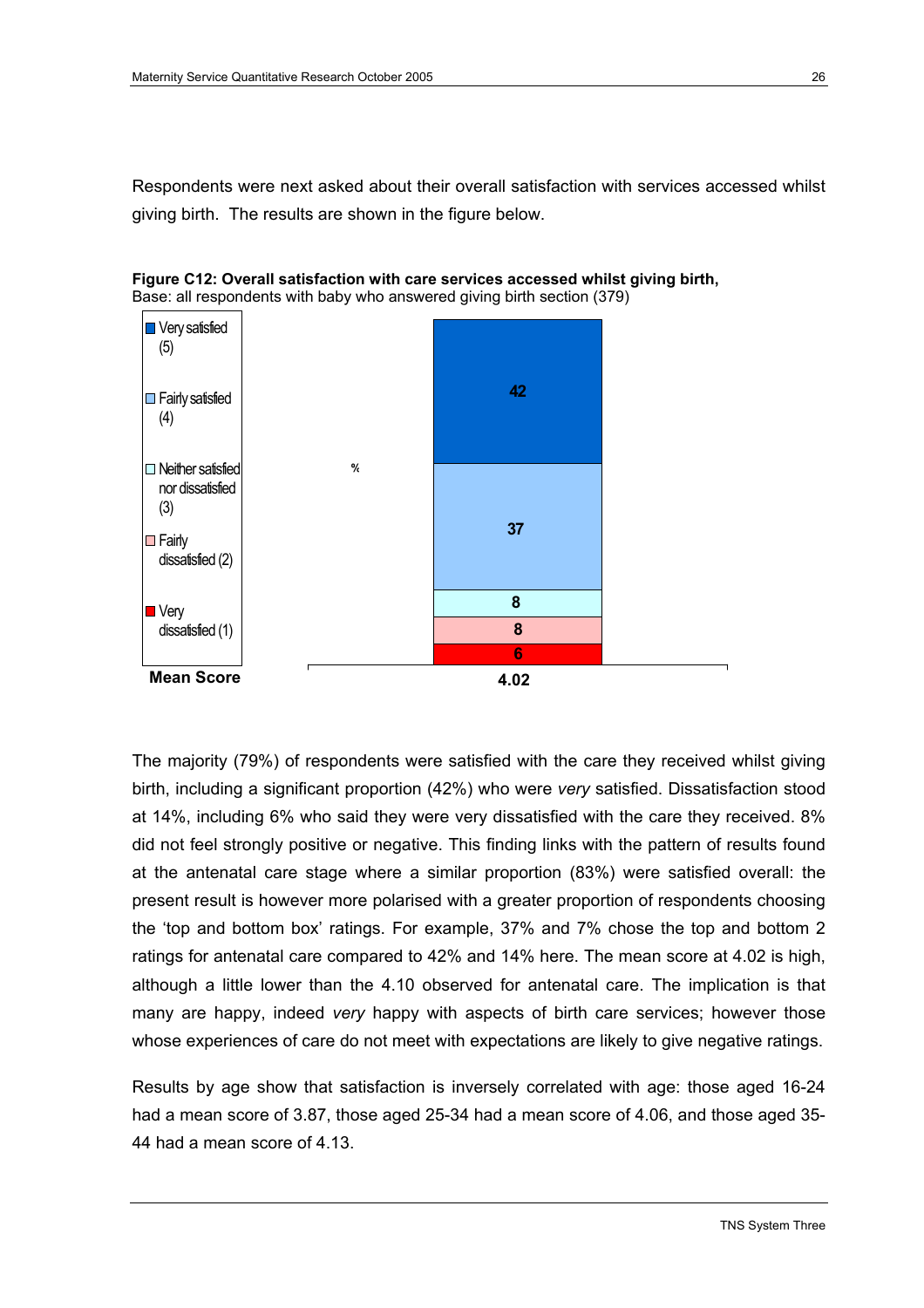Looking at mean score satisfaction by sub group, we can see that there is a correlation between different areas of care and overall satisfaction. The figures below and overleaf illustrate this.



**Figure C13a: Overall satisfaction with birth care services by sub group**  Base: all respondents in sub group

### **Figure C13b: Overall satisfaction with birth care services by sub group**  Base: all respondents in sub group



There is a small difference in satisfaction according to where respondents gave birth: respondents who gave birth at home had marginally higher mean scores than those who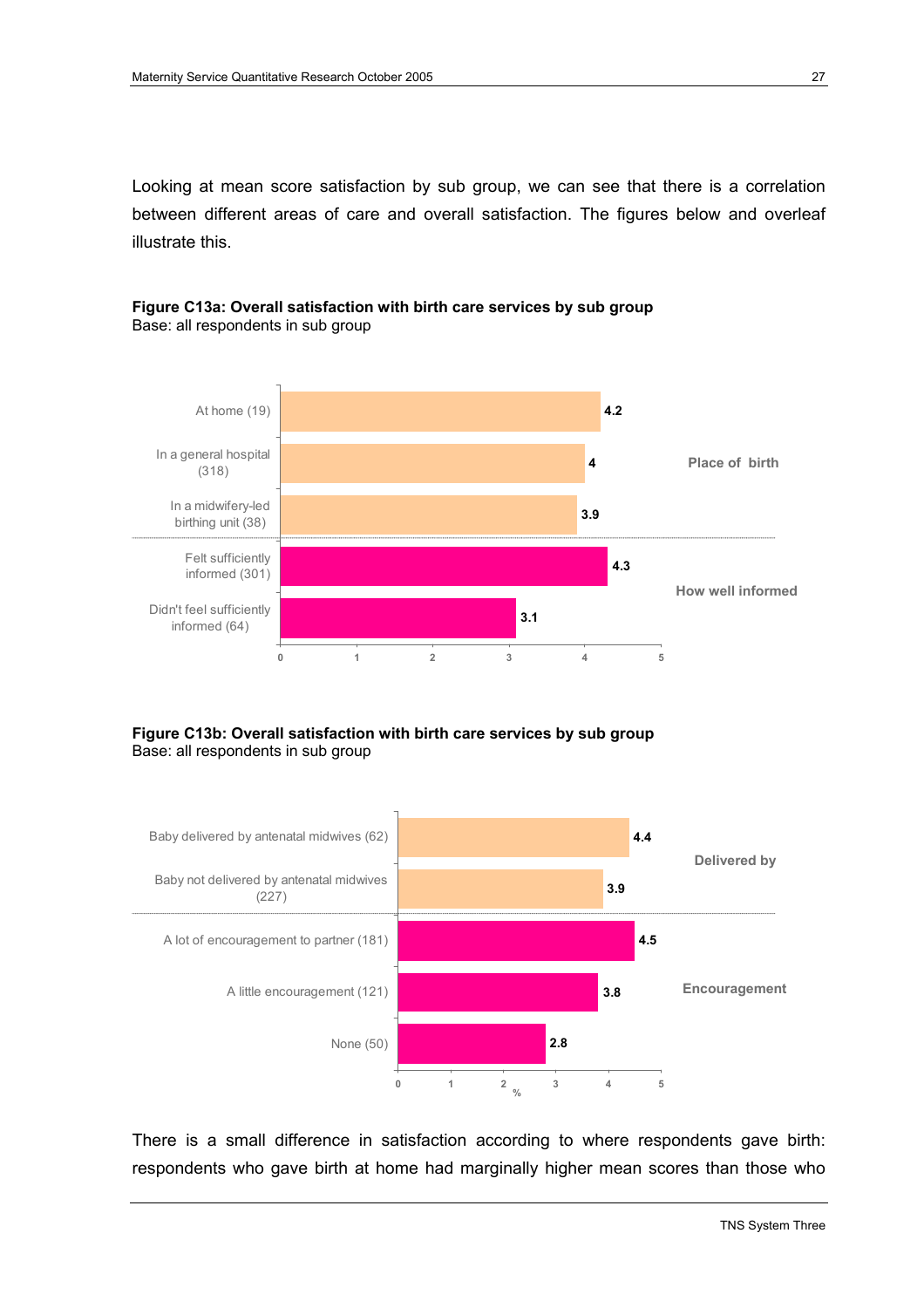gave birth in a general hospital or a midwifery led birth unit (4.2 compared to 4.0 and 3.9 respectively).

Respondents who felt sufficiently well informed to make decisions about the type of birth they wanted to had **much higher** overall satisfaction mean scores than those who did not feel well informed (4.3 compared to 3.1).

Respondents who had experienced continuity of care, whereby the midwife/wives who had provided their antenatal care had delivered their baby, had higher overall satisfaction mean scores than those respondents whose baby was delivered by someone else (4.4 compared to 3.9).

Finally, overall satisfaction also correlates with the amount of encouragement given to the father of the child: those respondents who said the father received a lot of encouragement had a mean score of 4.5, falling to 3.8 for those stating a little encouragement, to 2.8 for those who said none.

Those respondents who were dissatisfied were asked to elaborate on their situation, specifically what would have made them more satisfied. The results are shown in the table overleaf.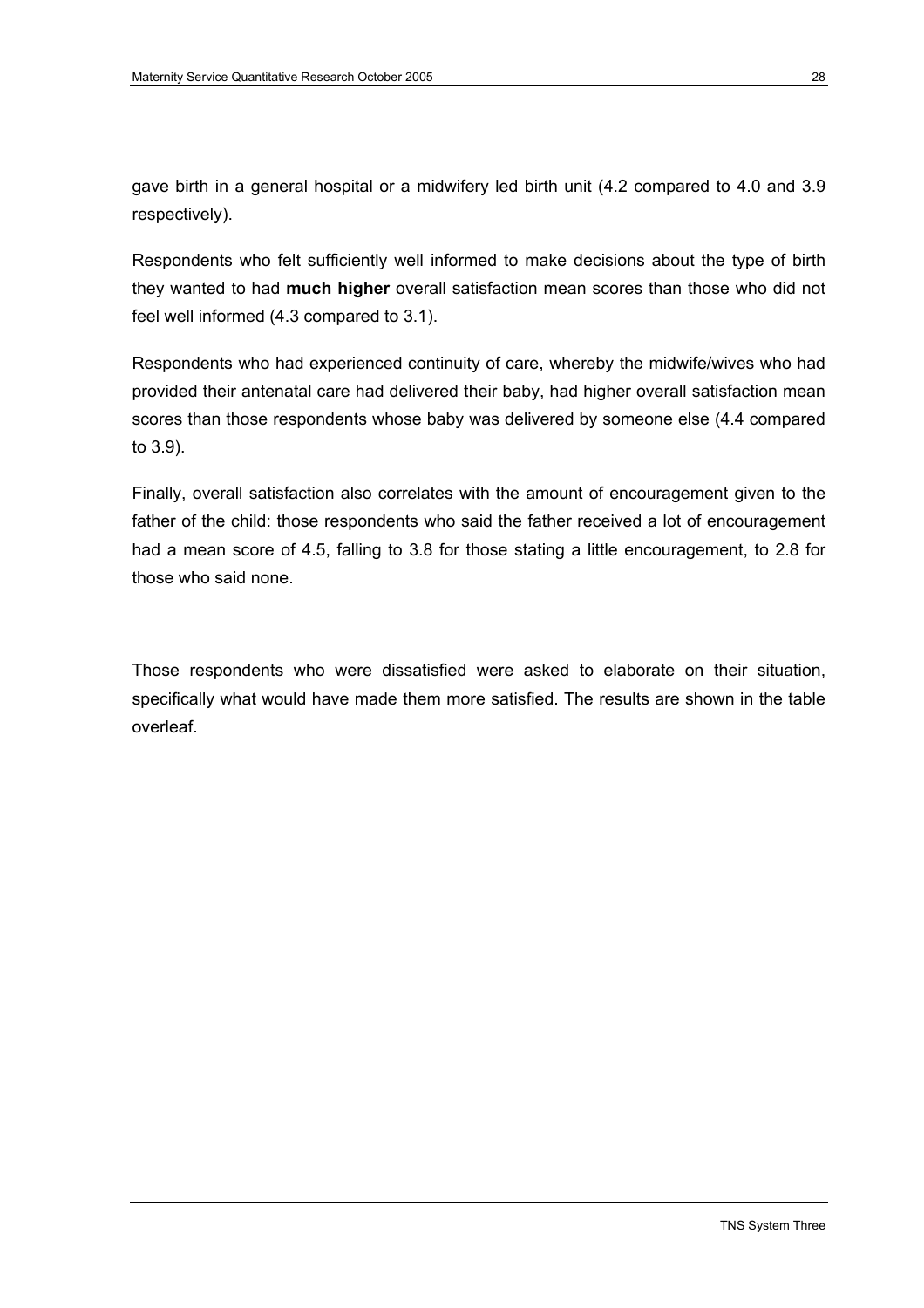### **Table C2: What would have made you more satisfied with services accessed whilst giving birth**

Base: all respondents who were dissatisfied with services accessed whilst giving birth (51)

|                                                          | (%) |
|----------------------------------------------------------|-----|
| Staff attitude/not supportive                            | 33  |
| More after-care                                          | 25  |
| Being kept informed about what is happening              |     |
| Not being left alone / staff shortages                   | 24  |
| Being treated as a person not just a number / wishes not | 20  |
| considered                                               |     |
| More help with pain relief                               | 18  |
| More monitoring                                          | 14  |
| Support with breast-feeding                              | 14  |
| Partner to be more involved/ was sent home               | 10  |
| Midwives/staff kept changing                             | 10  |
| <b>Others</b>                                            | 8   |
| <b>TOTAL</b>                                             | 100 |

The table shows that respondents who are dissatisfied most commonly mention issues relating to how staff treat them. They would prefer to receive *more support from staff / a better staff attitude* (33%), *more after-care* (25%), not to be *left alone (staff shortages)*  (24%) as well as *being treated as a person not just a number* (20%). The feel from the answers is that respondents would like a more personal service from the NHS.

Other answers mention issues such as being *kept informed about what is happening* (25%), having *more help with pain relief* (18%), and *support with breast-feeding* (14%).

A selection of the verbatim comments made at this question is included at Appendix 1, and add a greater amount of insight the coded responses shown above.

### **3. Postnatal care services**

All respondents who had accessed postnatal care services were asked about the midwife/wives that provided their postnatal care to get a further measure of continuity of care. The results are shown in the figure overleaf.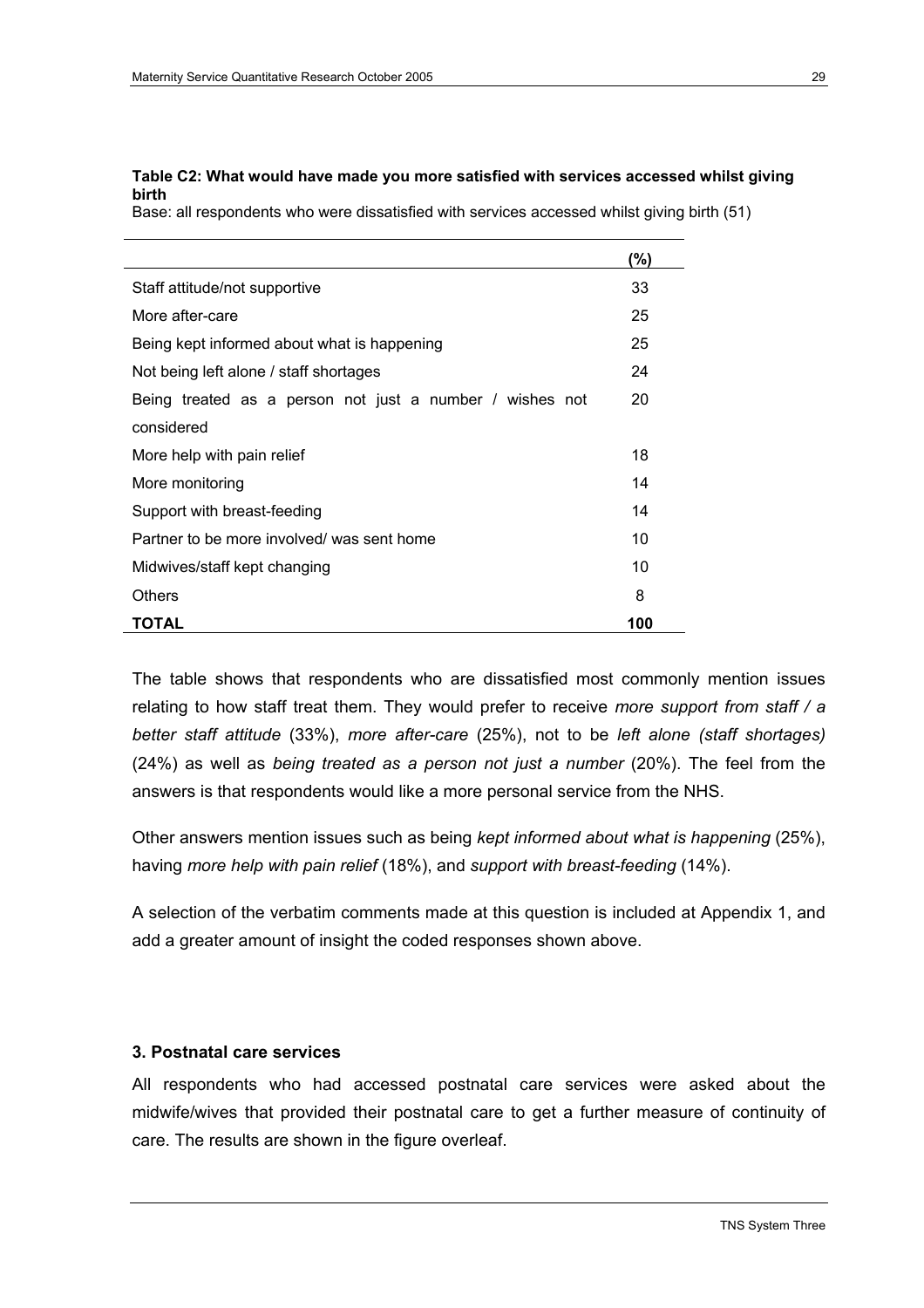### **Figure C14: Continuity of staff for postnatal care services**  Base: all respondents who have accessed postnatal care services (414)



The majority of respondents experienced continuity of staff with their postnatal care, being seen by the same midwife or team of midwives that administered their antenatal care (60%), by the same midwife or team of midwives that delivered their baby (10%). Just under a third did not receive continuity of care at this stage (31%), and only 4% received complete continuity across all three stages.

Respondents were next asked about the degree to which the midwife and health visitor worked as a team / in partnership. The results are shown in the figure overleaf.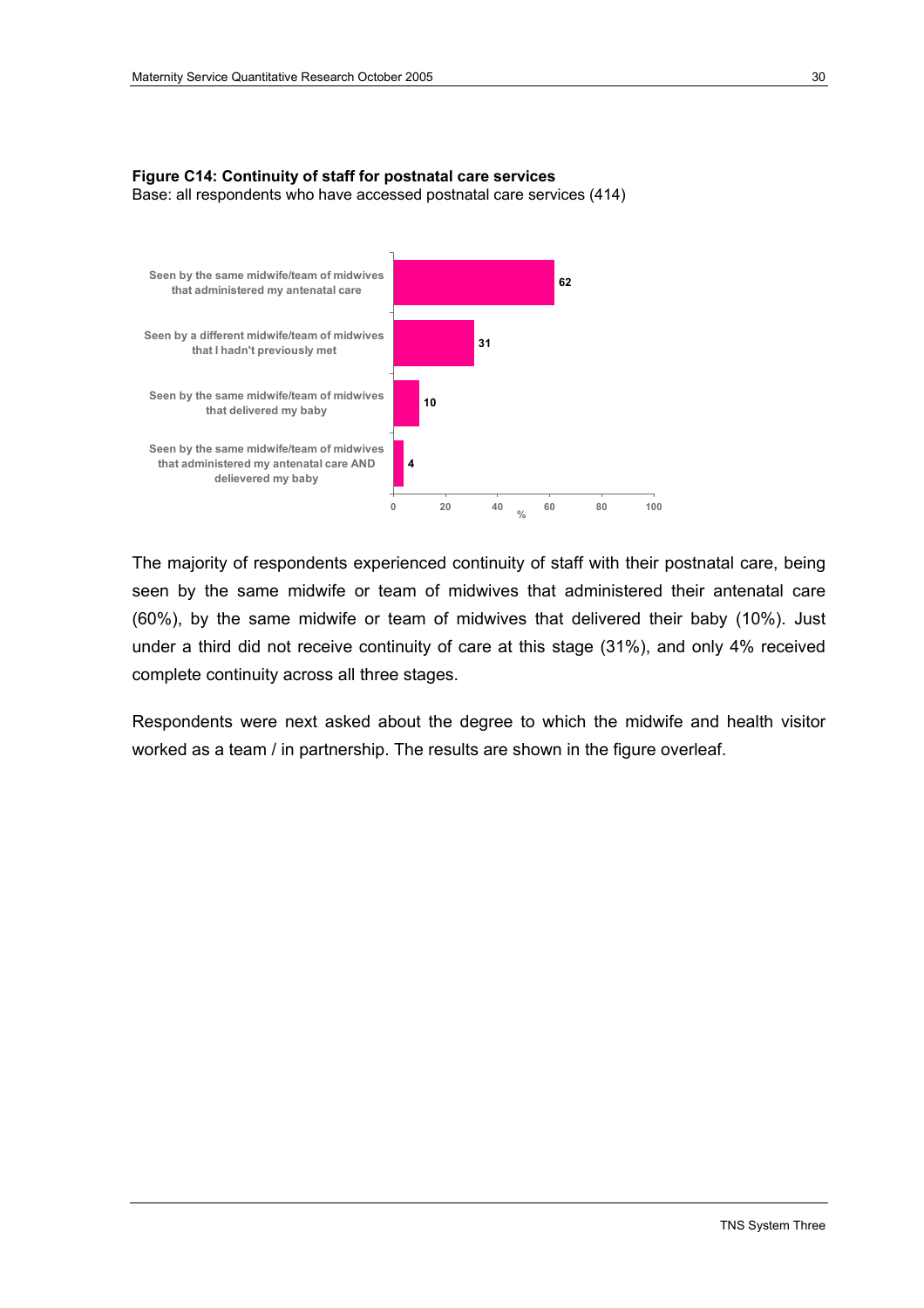

**Figure C15: Degree to which midwife and health visitor worked as a team / in partnership**  Base: all respondents who have accessed postnatal care services (414)

Responses at this measure indicate that two thirds of respondents (69%) thought that the midwife and health visitor worked well as a team, with just 26% of the total opting for the 'top box' option. Just over a quarter (26%) thought that their midwife and health visitor did not work as a team, including 9% who felt strongly about this, indicating there is room for improvement.

The questionnaire also established whether respondents with a baby had seen an infant feeding advisor whilst in hospital. Only a quarter said they had, although everyone should do so. Clearly some respondents may simply not remember seeing one but the results suggest that levels being seen by an infant feeding advisor are much lower than they should be. Of those who had seen an infant feeding advisor, just under half (47%) had some follow up to this.

It does appear to make some impact on whether breast-feeding takes place or not, with 80% of those who saw an infant feeding advisor breast-feeding compared to 71% of those who didn't see one. Overall 74% breast-fed their baby, as indicated by the figure overleaf.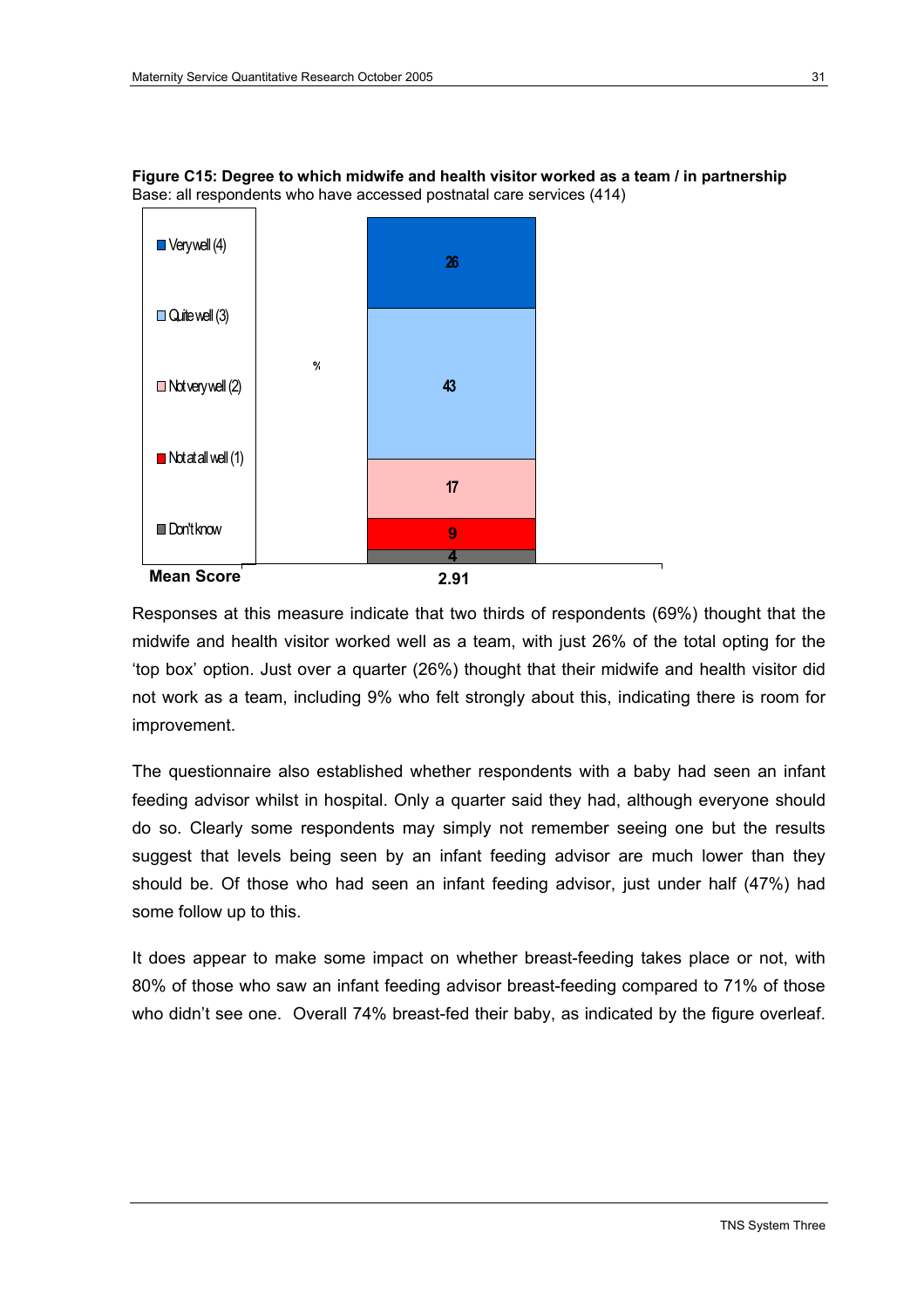### **Figure C16: Whether breast-fed baby**

Base: all respondents who have accessed postnatal care services (414)



17% of respondents breast-fed their baby for just the first month, compared to around a quarter who kept it up for 6 months or more (26%).

### *3.1 Satisfaction with postnatal care services*

Respondents were asked to rate aspects of postnatal care services, then to rate their overall satisfaction. The figure overleaf illustrates the results for the ratings of aspects of postnatal care services.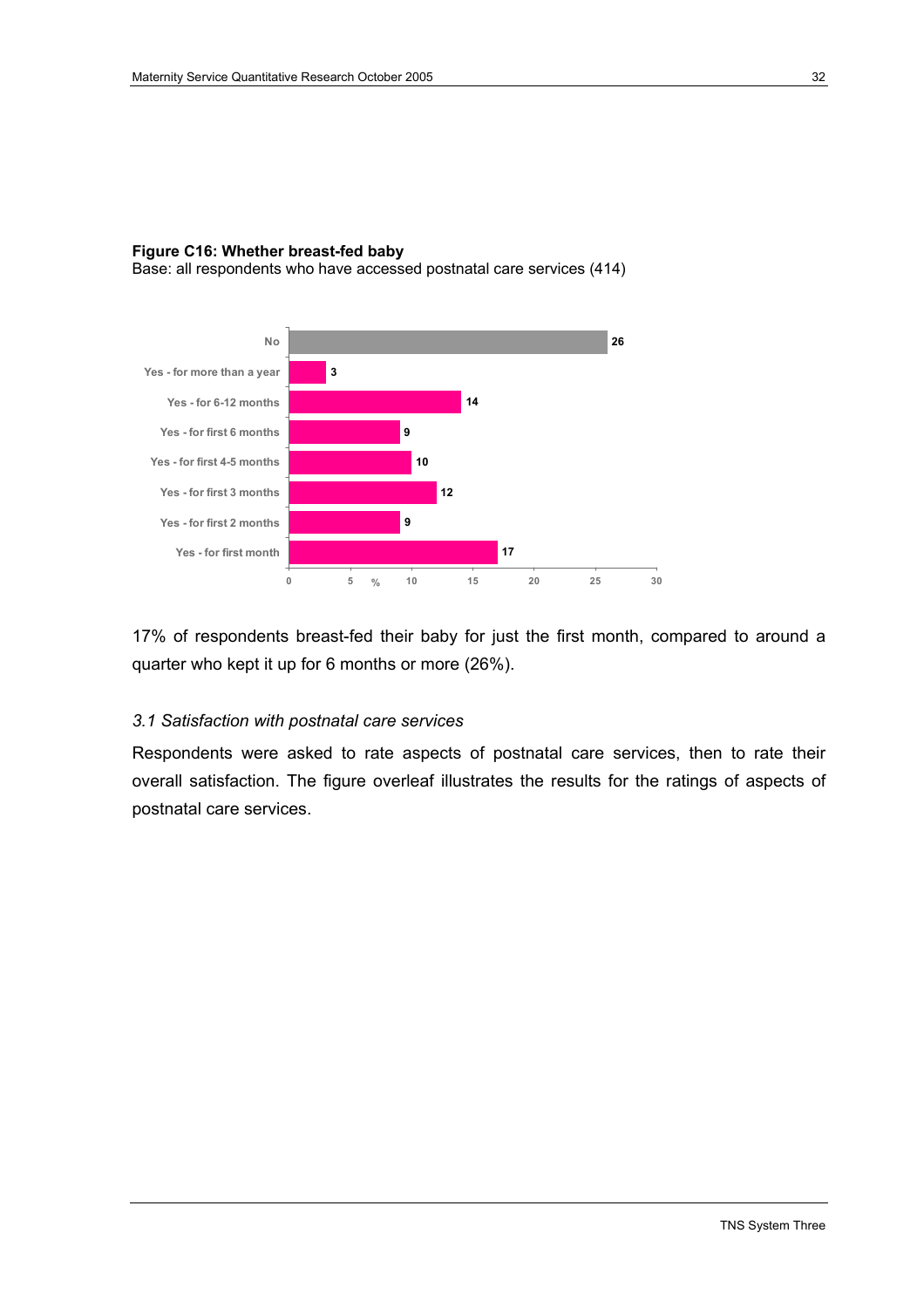

**Figure C17: Ratings of aspects of postnatal care services**  Base: all respondents who have accessed postnatal care services (414)

Similar to previous responses on this question respondents rated professionalism of staff most highly (with 82% rating it as good, giving it a mean score of 4.12), and flexibility to meet your needs least well (with 72% rating it as good giving it a mean score of 3.88). The range of mean scores was smaller than seen for aspects of care at both the antenatal and birth stages, though the 'order' of aspects was the same. Dissatisfaction was less marked than at birth, with poor ratings ranging from a high of 12% for *flexibility to meet you needs* to 6% for *professionalism of staff*. Again, the picture is fairly positive on the whole.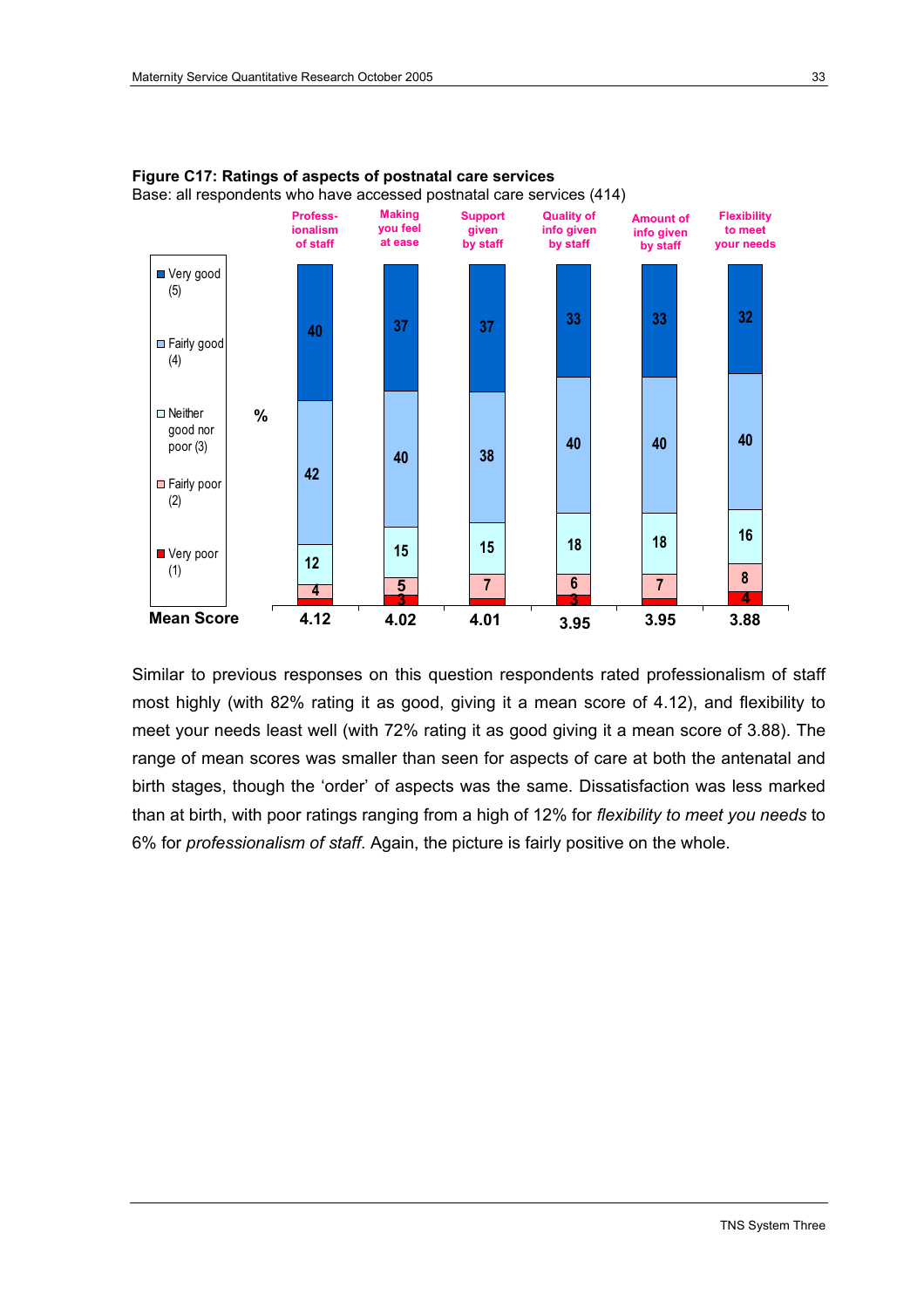Respondents were next asked to rate their overall satisfaction with postnatal care services. Results are shown in the figure below.





Results show that as with previous satisfaction measures, around 8 in 10 (79%) were satisfied with the care they received, 8% were not, and 11% were undecided. The mean score of 4.07 just exceeds that recorded for the birth stage, and is slightly below that recorded for the antenatal stage. Respondents are satisfied overall, though those who are not have genuine reasons for their dissatisfaction. These are explored in more detail in the table overleaf.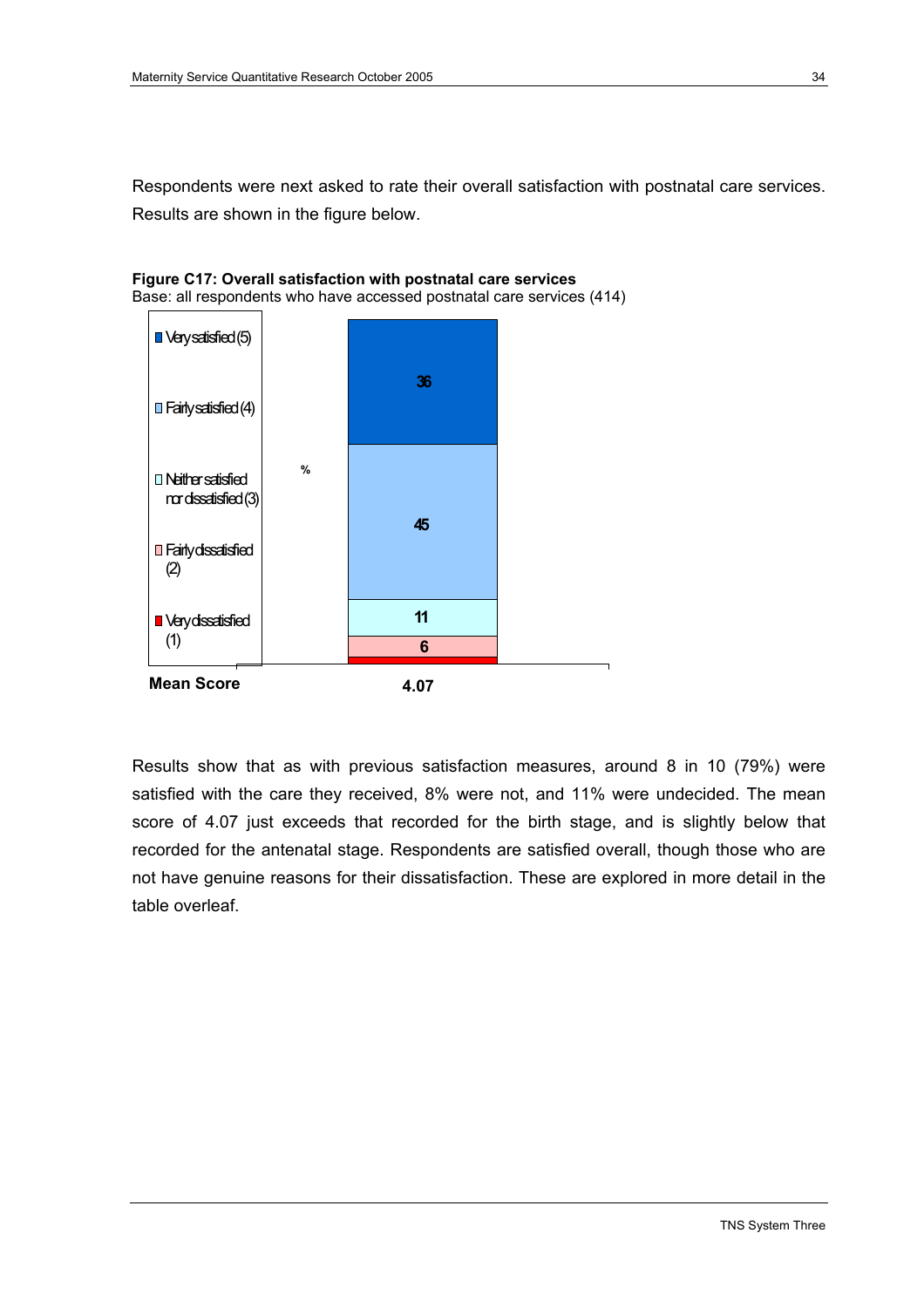|                                                         | (%) |
|---------------------------------------------------------|-----|
| Staff to be more supportive                             | 41  |
| Being treated as a person not just a number             | 31  |
| Visiting staff did very little                          | 25  |
| To see the same midwife/health visitor                  | 19  |
| Midwife/health visitor did not turn up/keep appointment | 16  |
| Staff to spend more time                                | 9   |
| Different information from different people.            | 9   |
| Baby clinic check-ups not conducted properly            | 6   |
| Help with breast-feeding                                | 6   |
| TOTAL                                                   | 100 |

#### **Table C3: What would have made you more satisfied with postnatal care services**  Base: all respondents who were dissatisfied with postnatal care services (32)

Linking with themes mentioned at the antenatal and birth stages, respondents often cite the need for *staff to be more supportive* (41%) and to be *treated as a person not just a number*  (31%) as key issues which would have made them more satisfied overall. This feeling of **not** having a personlised service, just being a 'case' being processed through a system is obviously something which alienates mothers, though is probably an inevitable consequence of overwork at busy times. More detail is included about this issue in Appendix 1.

There is also a feeling of being let down at this stage, with 16% saying that *their midwife/health visitor did not keep their appointment*. A further quarter said that the *visiting staff did very little* (25%).

#### **4. Information sources & overall performance**

In the final section of the questionnaire respondents were presented with a list of topics relating to maternity services, and were asked which sources they had used to get information on each subject. Results are shown in the tables below and overleaf: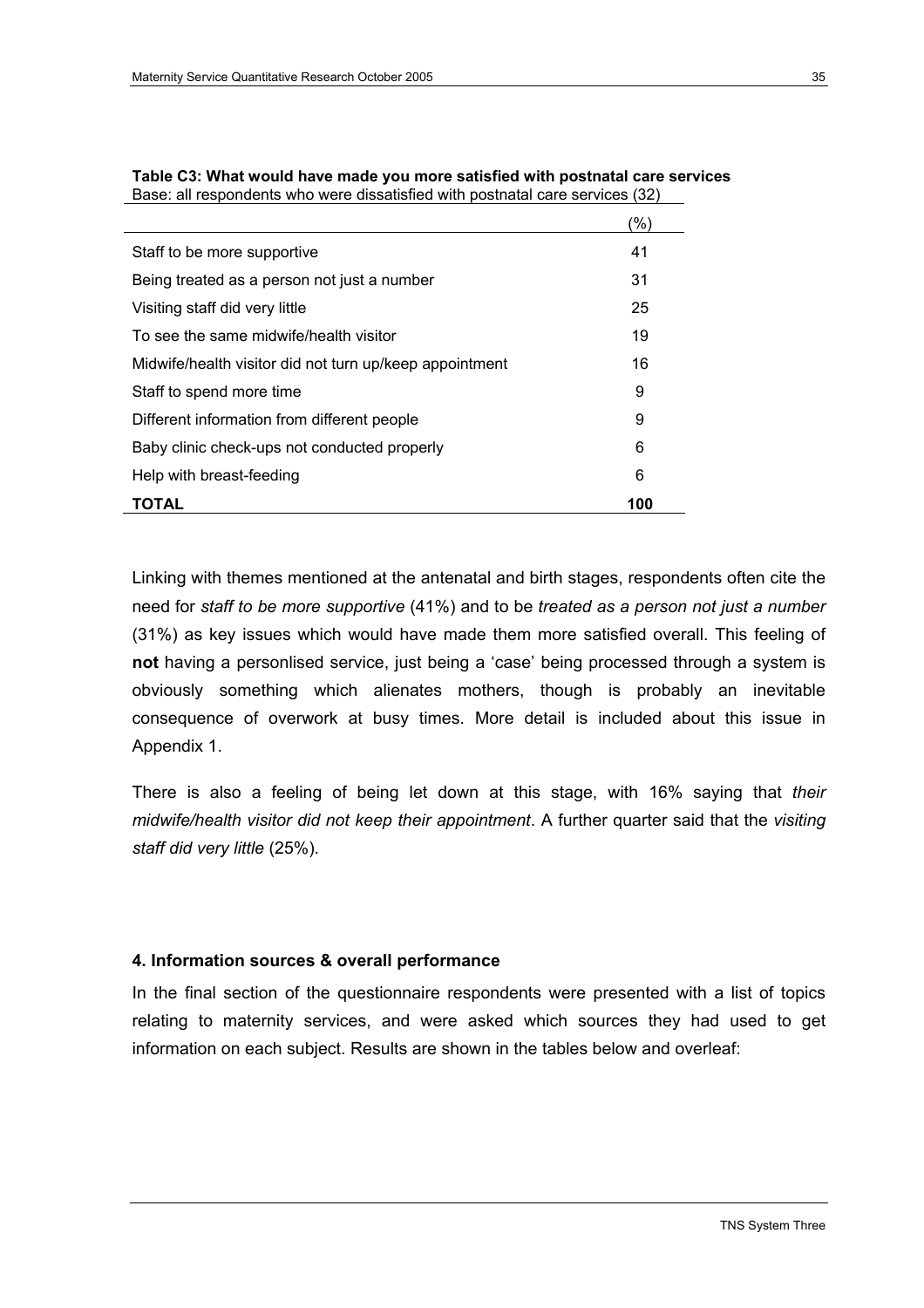### **Table C4a: Sources of information used**

Base: all respondents (500)

#### **Subject**

|        |                                                                                       | Routine<br>screening tests<br>$(\%)$ | Pain relief<br>during birth<br>$(\%)$ | (%)             | Breast feeding Care services<br>you can expect<br>(%) | What to<br>expect<br>when giving<br>birth $(%)$ |
|--------|---------------------------------------------------------------------------------------|--------------------------------------|---------------------------------------|-----------------|-------------------------------------------------------|-------------------------------------------------|
|        | Doctor (verbally)                                                                     | 32                                   | 22                                    | 12 <sub>2</sub> | 26                                                    | 18                                              |
|        | Midwife (verbally)                                                                    | 68                                   | 72                                    | 67              | 64                                                    | 61                                              |
|        | Health visitor (verbally)                                                             | 16                                   |                                       | 33              | 27                                                    | 9                                               |
|        | Pregnancy book                                                                        | 25                                   | 41                                    | 37              | 33                                                    | 45                                              |
| Source | <b>Birth-Five book</b>                                                                | 8                                    | 11                                    | 17              | 13                                                    | 13                                              |
|        | Leaflets provided by doctor etc                                                       | 25                                   | 23                                    | 38              | 24                                                    | 21                                              |
|        | Friends/family                                                                        | 13                                   | 32                                    | 33              | 23                                                    | 46                                              |
|        | Magazines                                                                             | 15                                   | 29                                    | 29              | 23                                                    | 38                                              |
|        | NICE guidance                                                                         | 1                                    | 1                                     | 1               | 1                                                     | 1                                               |
|        | None                                                                                  | 11                                   | 7                                     | 12              | 13                                                    | 9                                               |
|        | The tables show that the midwife is the most important source of information for most |                                      |                                       |                 |                                                       |                                                 |

subjects: around 60-70% of respondents cite the midwife as a source they used for routine screening tests, pain relief during birth, breast-feeding, care services you can expect, what to expect when giving birth, and how to look after your child. The Pregnancy Book is also used fairly consistently for most of the subjects, although at lower levels (33 - 45%). The main exception is for routine screening tests, where verbal information from doctors and leaflets are used as much as the pregnancy book. Leaflets are used by around a fifth to a quarter of respondents for all of these subjects but by a higher level for breast feeding. Apart from to find out routine screening tests, internal sources such as friends and family and magazines are also used by reasonably high and consistent levels.

Information is less likely to be accessed generally on the other three subjects: choice of where to give birth, lifestyle changes and maternity benefits and rights. This is particularly the case for lifestyle changes. The main sources used to find out about choices of where to give birth are doctors and midwives, by 26% and 30% respectively.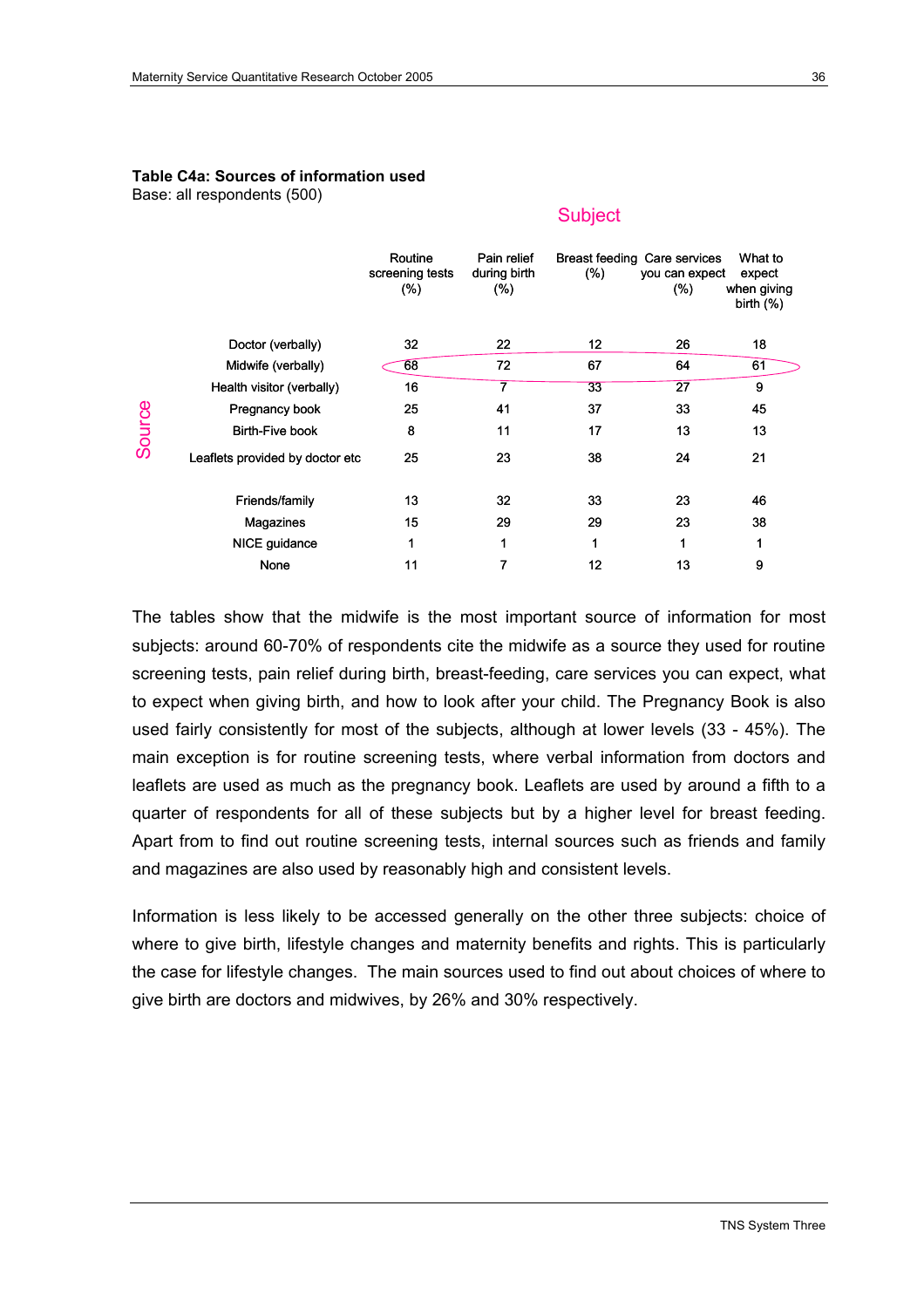#### **Table C4b: Sources of information used**

Base: all respondents (500)

### Subject

|                                 | you child (%) | to give birth $(\%)$ | How to look after Choice of where Lifestyle changes<br>(%) | Maternity<br>benefits and<br>rights (%) |
|---------------------------------|---------------|----------------------|------------------------------------------------------------|-----------------------------------------|
|                                 |               |                      |                                                            |                                         |
| Doctor (verbally)               | 6             | 26                   | 10                                                         | 8                                       |
| Midwife (verbally)              | 64            | 30                   | 25                                                         | 25                                      |
| Health visitor (verbally)       | 33            | 6                    | 14                                                         | 12                                      |
| Pregnancy book                  | 38            | 17                   | 21                                                         | 27                                      |
| <b>Birth-Five book</b>          | 27            | 4                    | 11                                                         | 10                                      |
| Leaflets provided by doctor etc | 20            | 11                   | 14                                                         | 26                                      |
|                                 |               |                      |                                                            |                                         |
| Friends/family                  | 45            | 17                   | 27                                                         | 27                                      |
| Magazines                       | 33            | 14                   | 24                                                         | 20                                      |
| NICE guidance                   | 1             | 1                    |                                                            | 1                                       |
| None                            | 12            | 19                   | 35                                                         | 17                                      |

Respondents were next asked to rate the quality of the information given about each subject. Results are shown in the two figures overleaf.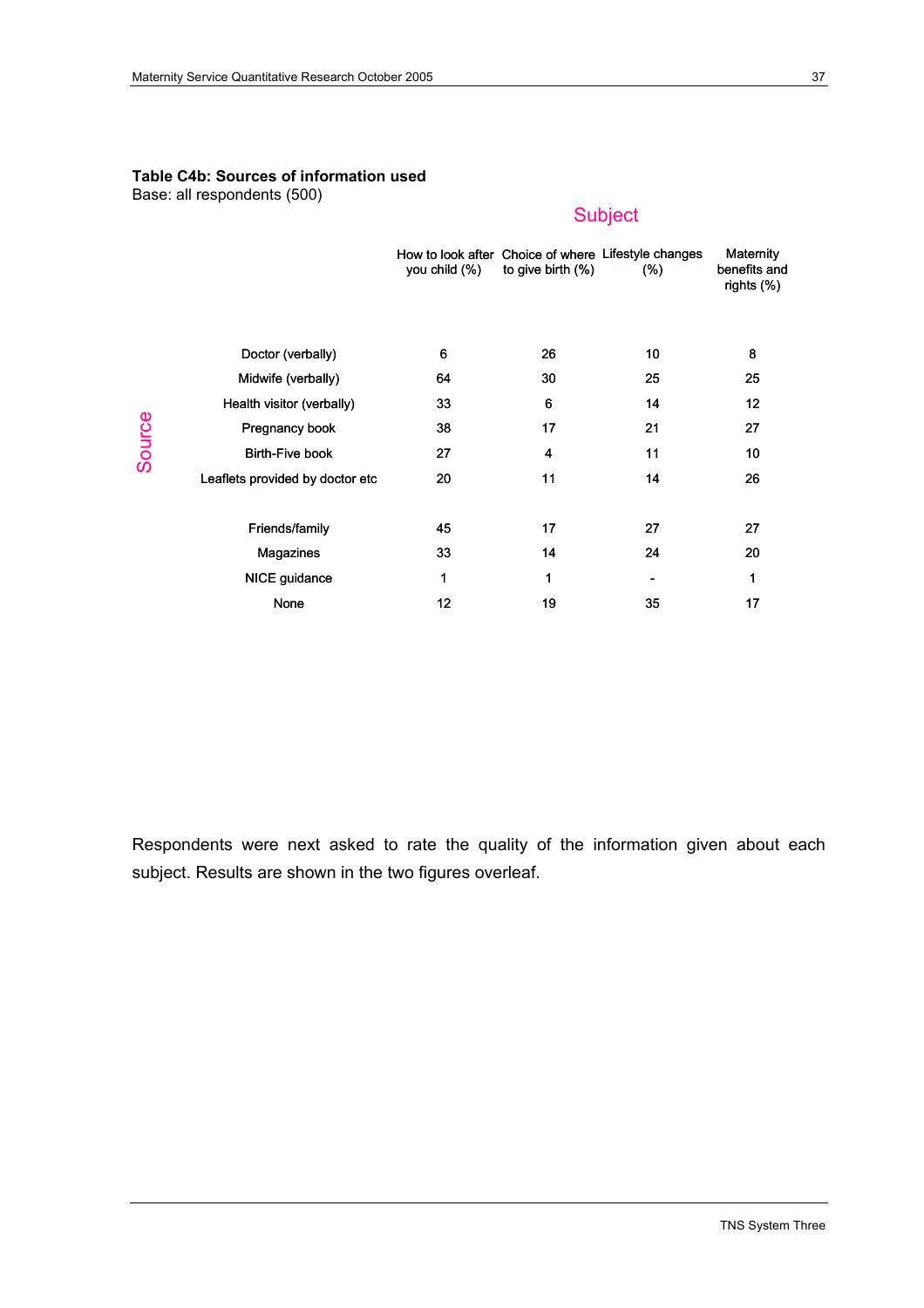#### **Figure C18a: Rating of information sources**

Base: all respondents who have accessed information from sources (326 - 464)

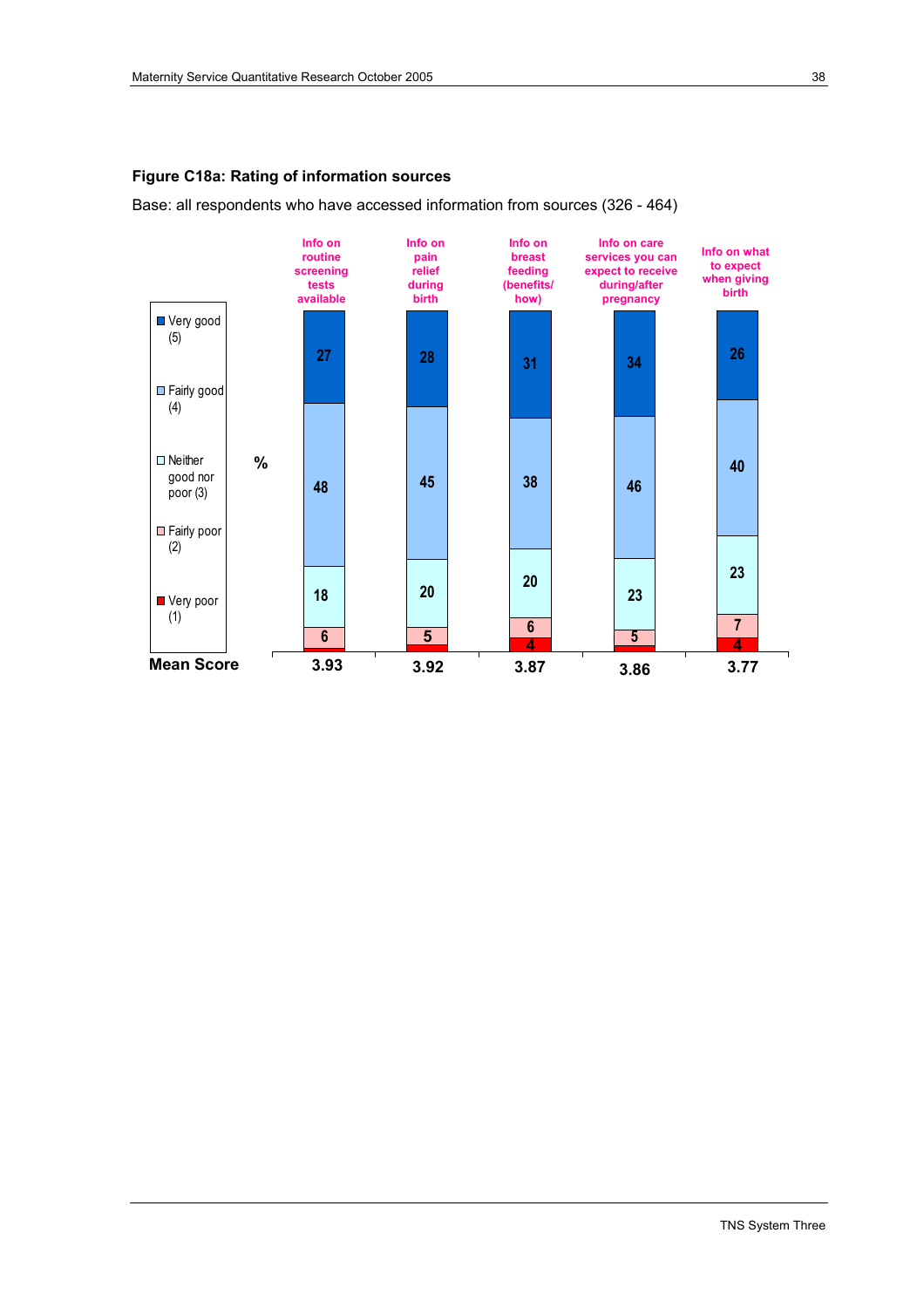

### **Figure C18b: Rating of information sources**

Base: all respondents who have accessed information from sources

Results show that information on all subjects is rated quite highly by respondents, with mean scores ranging from 3.93 for information on routine screening tests available, to 3.38 for information on maternity benefits and rights. Scores for routine screening tests available, pain relief during birth, breast-feeding, and care services you can expect to receive are particularly positive. One the whole ratings are mildly positive rather than strongly so, with 'top box' scores around 20-30%. Dissatisfaction is generally under 10%, though becomes more apparent for certain sources: 23% are dissatisfied with information on maternity benefits and rights, 16% are dissatisfied with information on lifestyle changes you may want to consider, and 15% with information on how to look after your child.

Respondents were next asked about their overall satisfaction with all maternity services. Results are shown overleaf.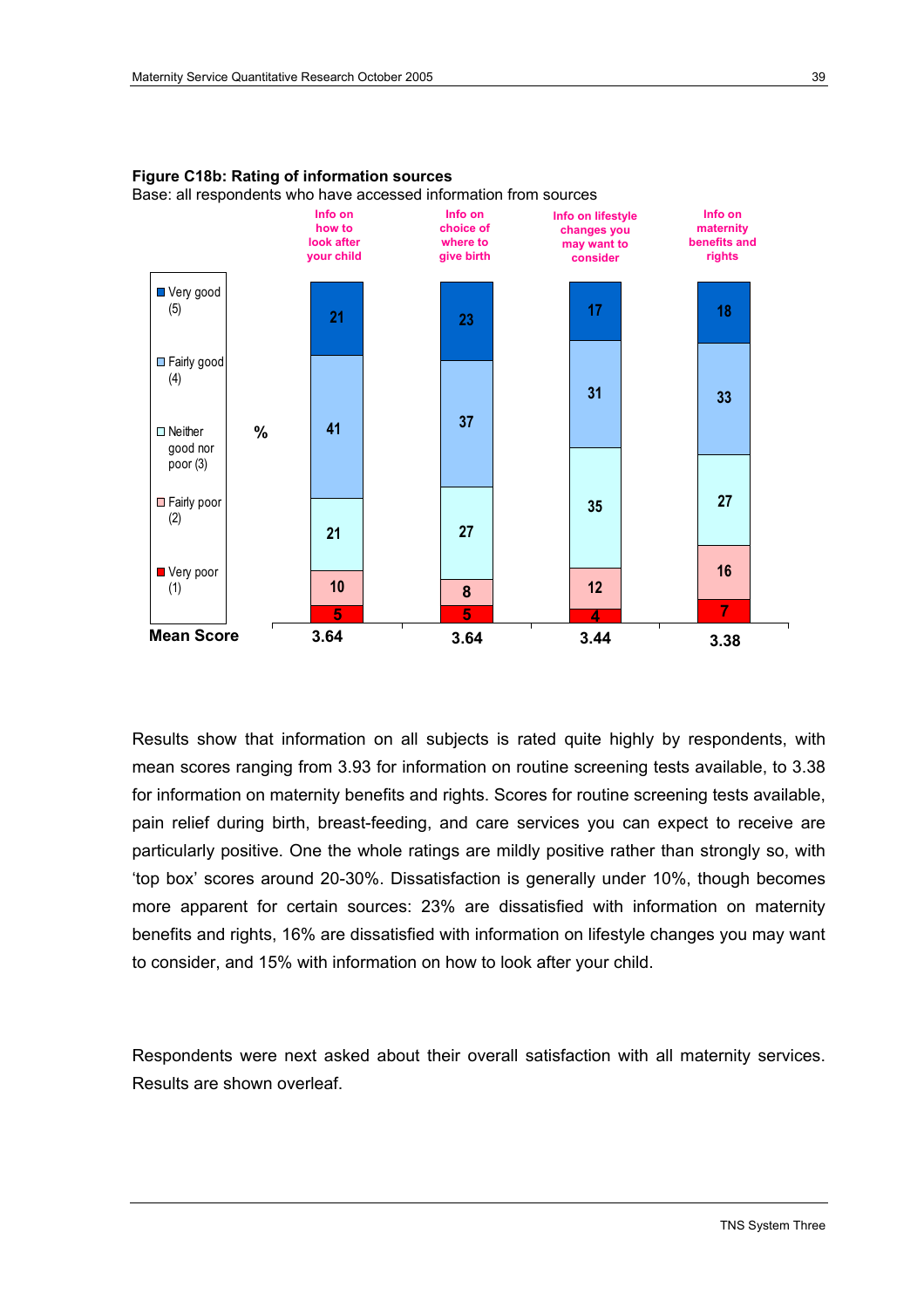

**Figure C19: Overall rating of maternity services**  Base: all respondents (500)

Just under 8 in 10 respondents (79%) rated the maternity services they received before, during and after the birth of their child as good; 28% rated them as *very* good. Most of the remaining respondents were undecided (15%), saying the service was neither good nor poor, and 7% were dissatisfied including 3% who were *very* dissatisfied. The mean score was 3.98 out of a maximum score of 5. Whilst room for improvement certainly exists - the 'top box' ratings could be higher, and a small minority are **very** dissatisfied - the situation regarding overall satisfaction is healthy, and most respondents are satisfied.

Looking at the different subgroups, we can see that the overall rating varies by continuity in antenatal staff (figure 20a), by continuity in postnatal staff (figure 20b), and by the amount of choice perceived by respondents (figure 20c). This gives clear evidence that the issues being addressed by the NSF, such as continuity, choice and support, will impact on overall ratings if they can be improved individually.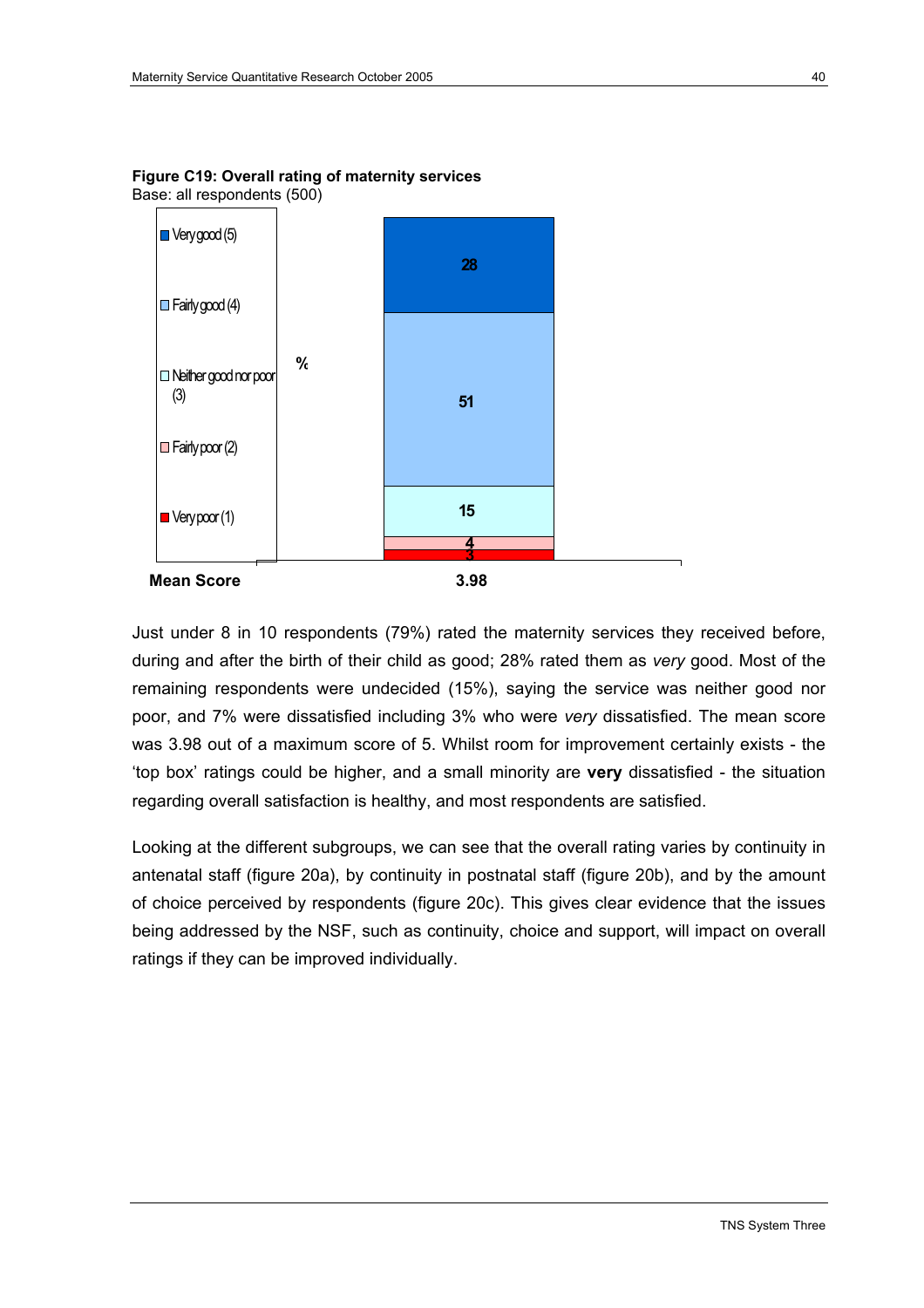

#### **Figure C20a: Overall rating of maternity services by continuity in antenatal staff**  Base: all respondents in subgroup

The above figure shows overall satisfaction with maternity services correlates with continuity of antenatal care: 'top box' satisfaction levels decrease from 39%, to 26%, to 19%, to 6% according to continuity of antenatal care.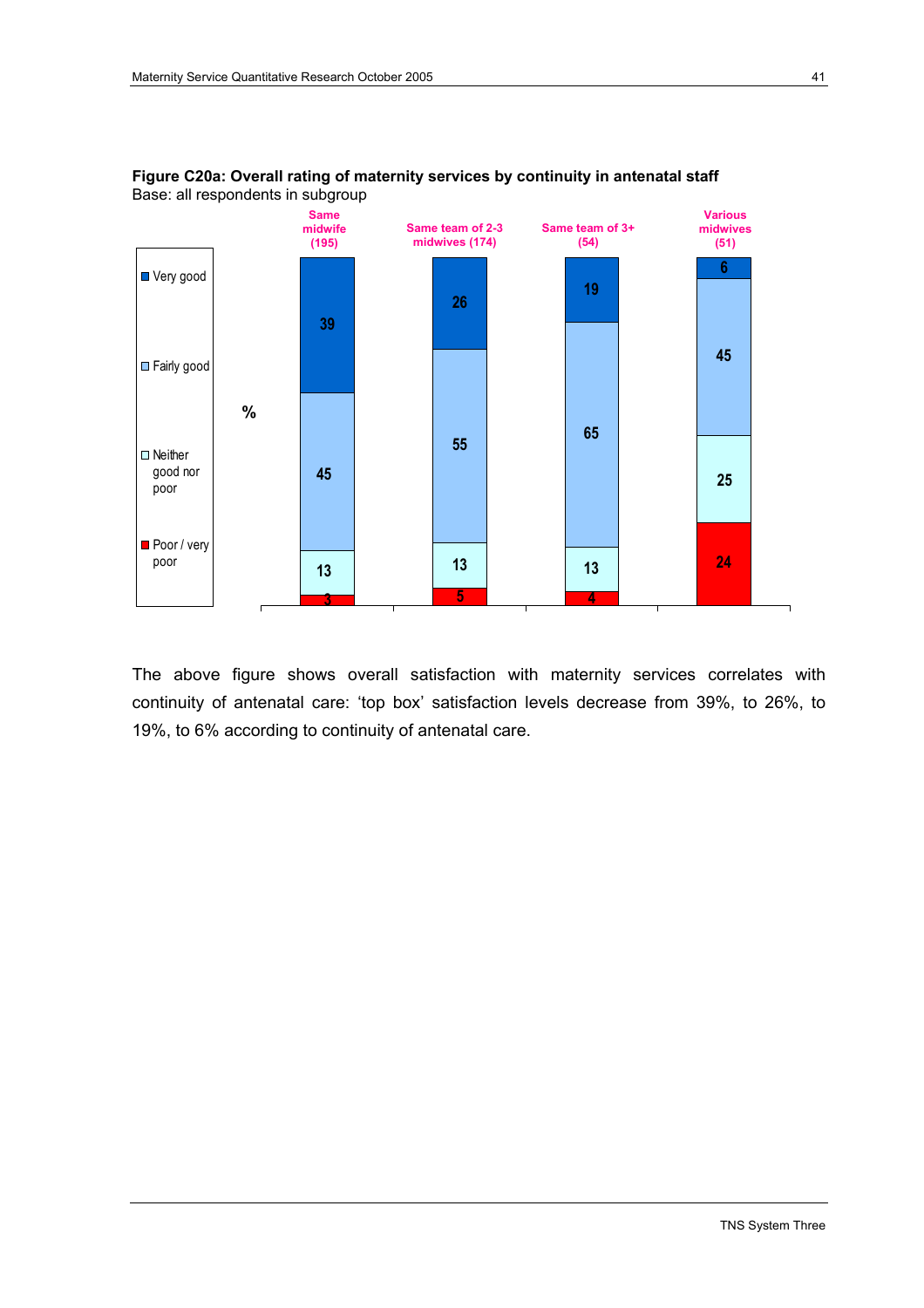



The above figure shows overall satisfaction with maternity services correlates with continuity of postnatal care: 'top box' satisfaction levels decrease from 35%, to 32%, to 15% according to continuity of postnatal care.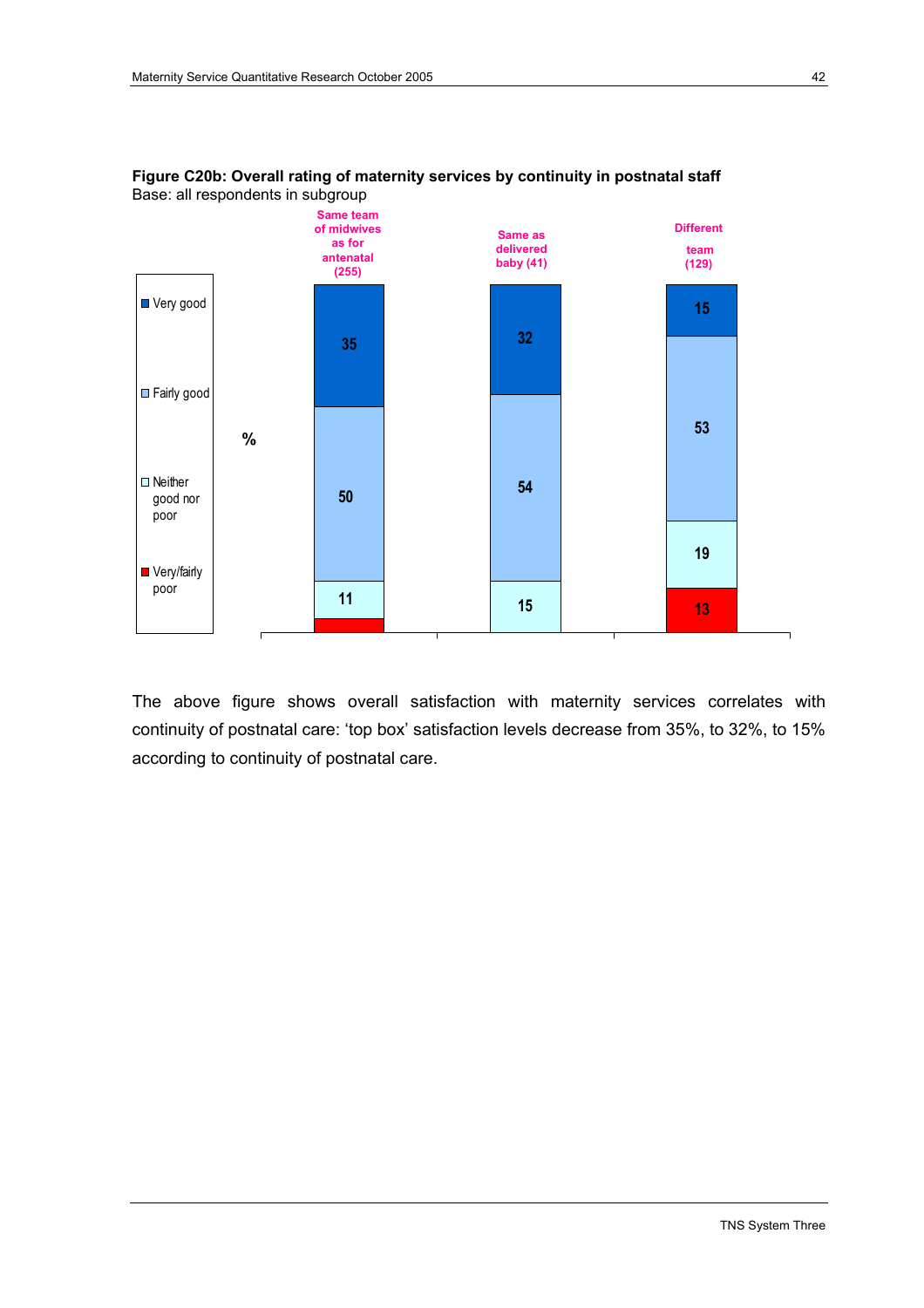

#### **Figure C20c: Overall rating of maternity services by amount of choice given**  Base: all respondents in subgroup

The above figure shows overall satisfaction with maternity services correlates with the amount of choice perceived by respondents: satisfaction levels decrease from 87% for those who thought they were given enough choice on **where** to go for antenatal check-ups to 62% for those who thought that they were not given enough choice. Similarly, satisfaction levels decrease from 90% for those who felt that they were given enough choice about **when** to go to antenatal check-ups to 59% for those who did not.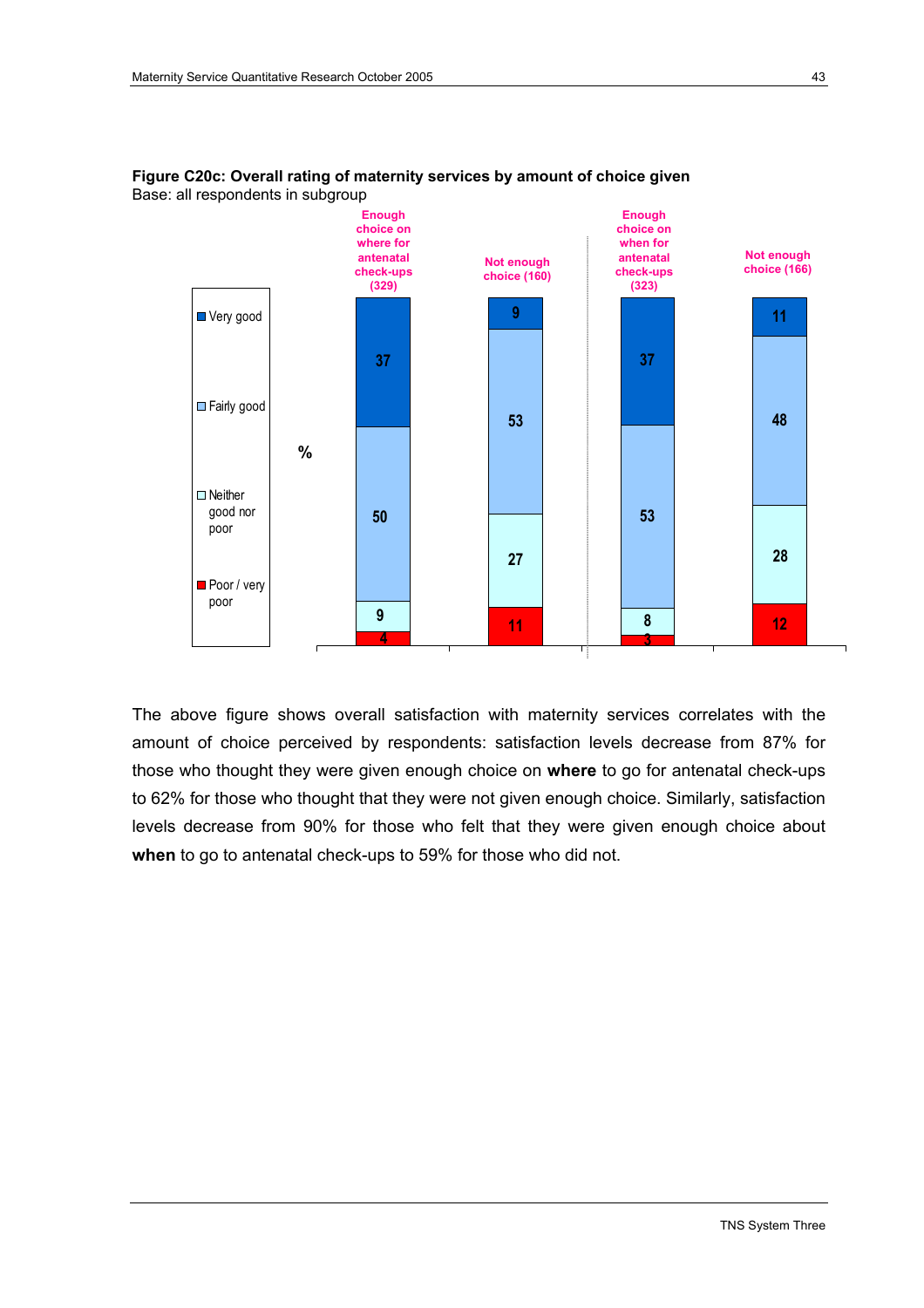## **D. Main findings: men**

The main findings for the men's survey are outlined below. Section 1 relates to the maternity services accessed by respondents' partners, as well as their experiences of antenatal care; section 2 relates to respondents' partners' experiences of giving birth; section 3 relates to postnatal care services; and section 4 relates to overall satisfaction and information sources used.

#### **1. Services accessed and antenatal care**

All respondents were presented with a list of maternity care services and were asked which their partner had accessed. Their responses are shown in the figure below:



Base: all male respondents (100)



Although take-up of individual services varied, 99% of respondents' partners accessed antenatal care, and only 2% chose private healthcare for giving birth. Reported postnatal care access at 89% was lower than was found for the women's sample (97%), but this was presumably due to the men simply being less aware of services accessed when they were back at work after paternity leave (this is particularly noticeable for the level of 58% recorded for postnatal visits to the baby clinic). Reflecting the women's findings antenatal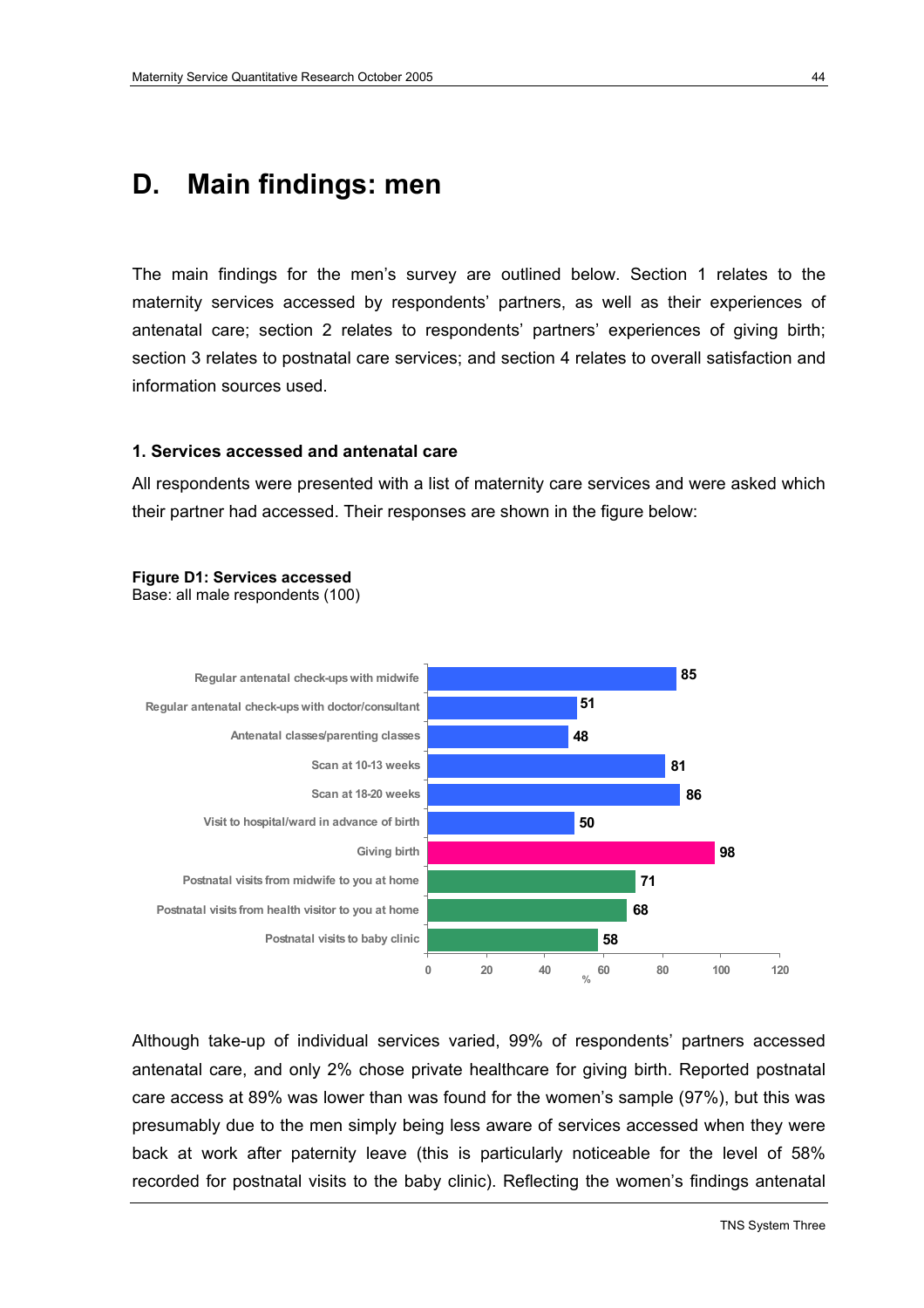care shows the greatest amount of variation in take-up. The vast majority of respondents' partners had regular antenatal check-ups with a midwife (85%) and a scan at 18-20 weeks (86%) whilst fewer attended antenatal classes (48%) or made a visit to the hospital / ward in advance of the birth (50%).

#### *1.1 Involvement in antenatal care*

Respondents were asked a number of questions about their involvement in their partner's antenatal care. The results are shown below.



#### **Figure D2: Involvement in antenatal care**

Base: all male respondents (100)

The majority of respondents attended their partner's scans (91%) and regular antenatal appointments (80%) compared to a minority who attended either a visit to the hospital / ward in advance of birth or antenatal classes (both 41%), reflecting overall access levels. When the figures are re-calculated on a base of those respondents whose partner accessed the service in question, we can see that this difference no longer exists: the vast majority of respondents in all cases accompanied their partners to the antenatal care service in question. The implication is that men **are** keen to be part of the antenatal experience.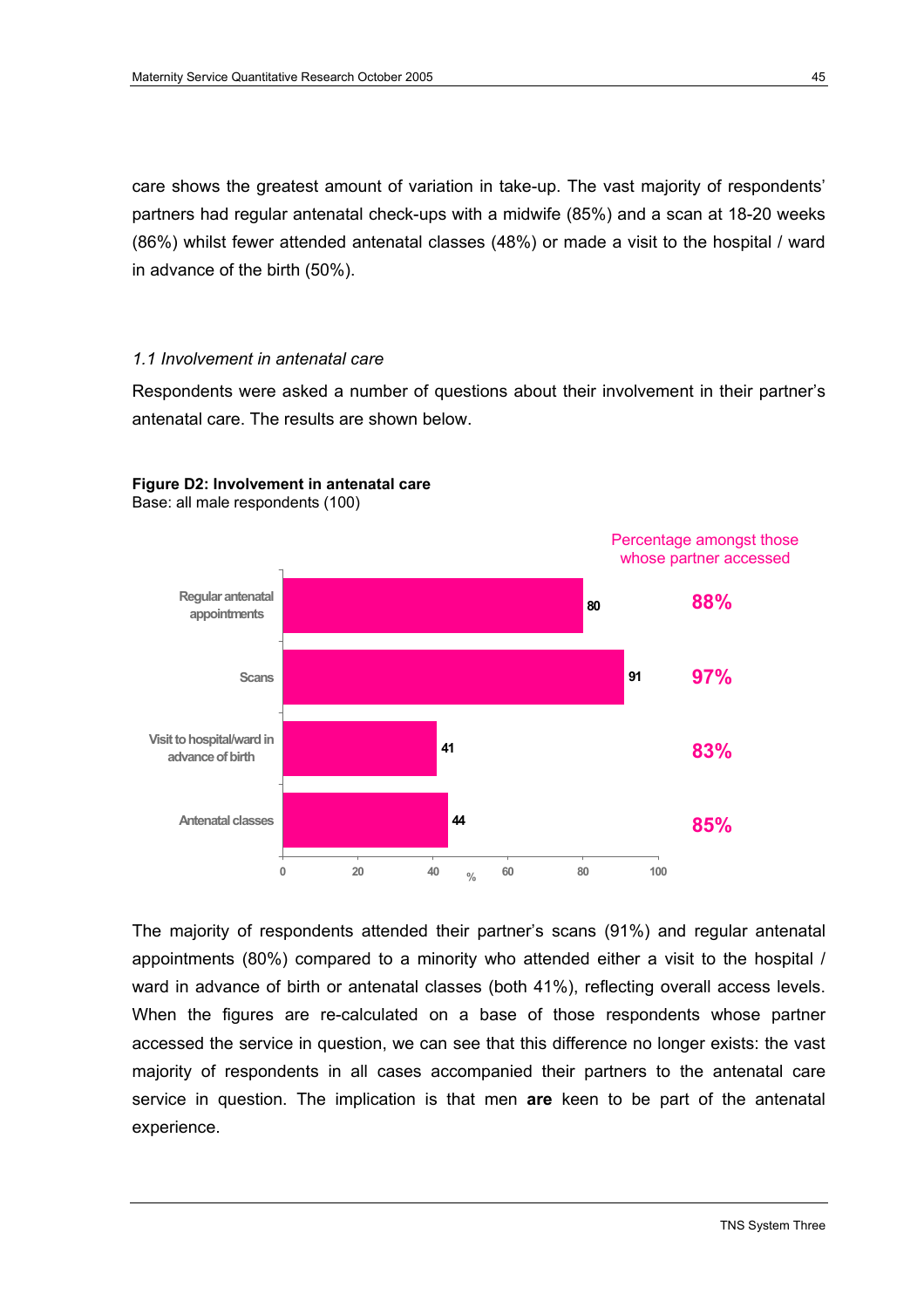Respondents were asked about the amount of encouragement given to them by midwives to be involved in their partner's antenatal care. The results are shown in the figure below.





Results indicate that the majority of men thought that they received a lot of encouragement (62%) at this stage, which is positive. A little over a quarter (26%) thought that they received a little encouragement bringing the total stating they received encouragement to 88%. Just 12% thought that they received no encouragement at all. Comparing this result to the findings from the women's survey suggests that men perceive far more encouragement than their partners, as just 40% of women said that the father received a lot of encouragement, with the total figure at just 72%.

Men were next asked how satisfied they were with this amount of encouragement. The results are shown in the figure overleaf.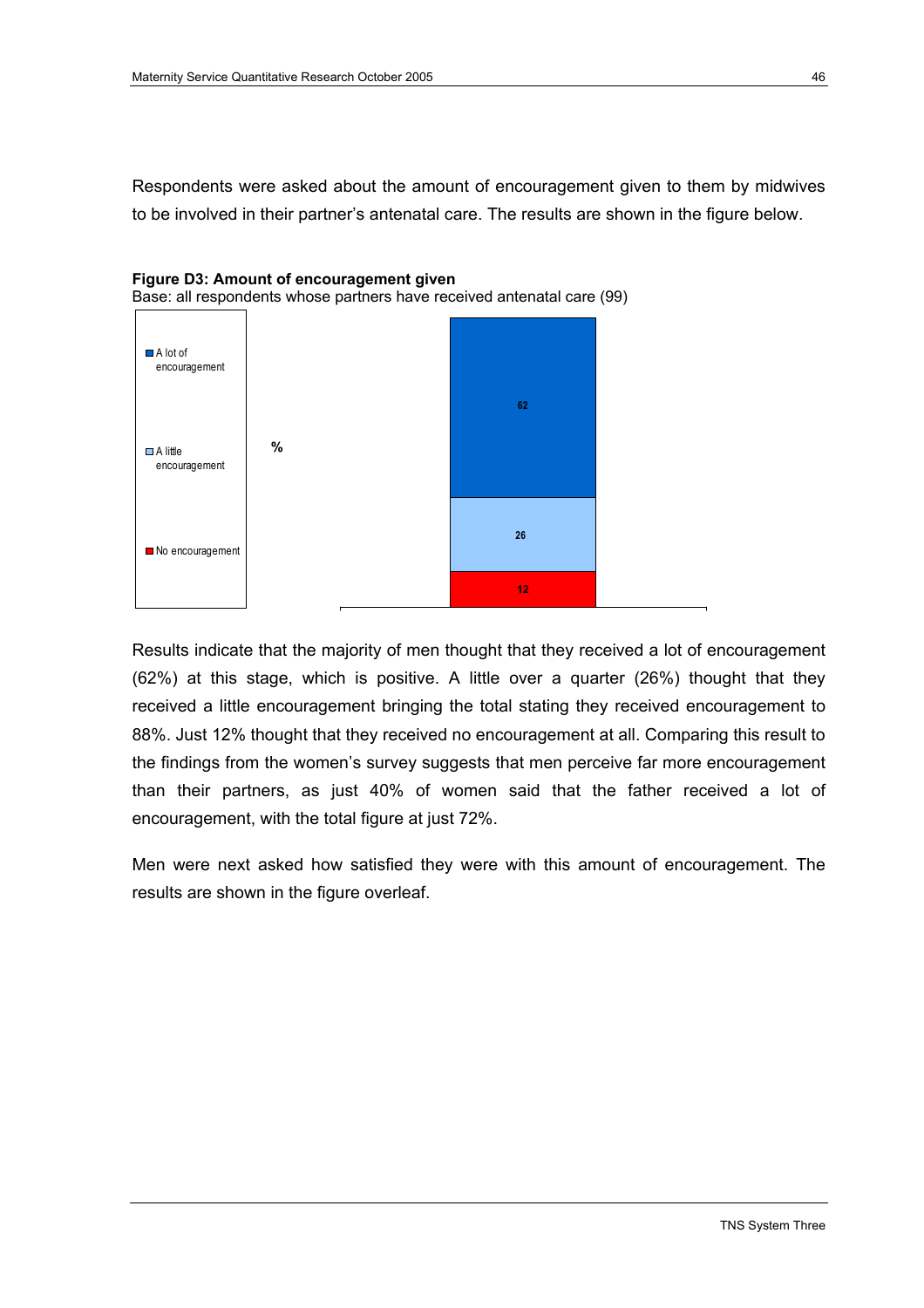

**Figure D4: Satisfaction with amount of encouragement given**  Base: all respondents whose partners have received antenatal care (99)

The majority of respondents (80%) were satisfied with the amount of encouragement given to them by midwives; just 5% were dissatisfied, and a further 14% were unsure how they felt. The mean score was 4.16 out of a possible score of 5. Looking at the correlation between satisfaction and the amount of encouragement given, it is clear that the more encouragement that was given, the more satisfied respondents were: mean satisfaction scores ranged from 4.62 for those who had received a lot of encouragement, to 3.69 for those who had received a little encouragement, to just 2.83 for those who received no encouragement at all.

The last question in the antenatal care section asked respondents to rate aspects of antenatal care received. The figure overleaf illustrates the results for the ratings of aspects of antenatal care.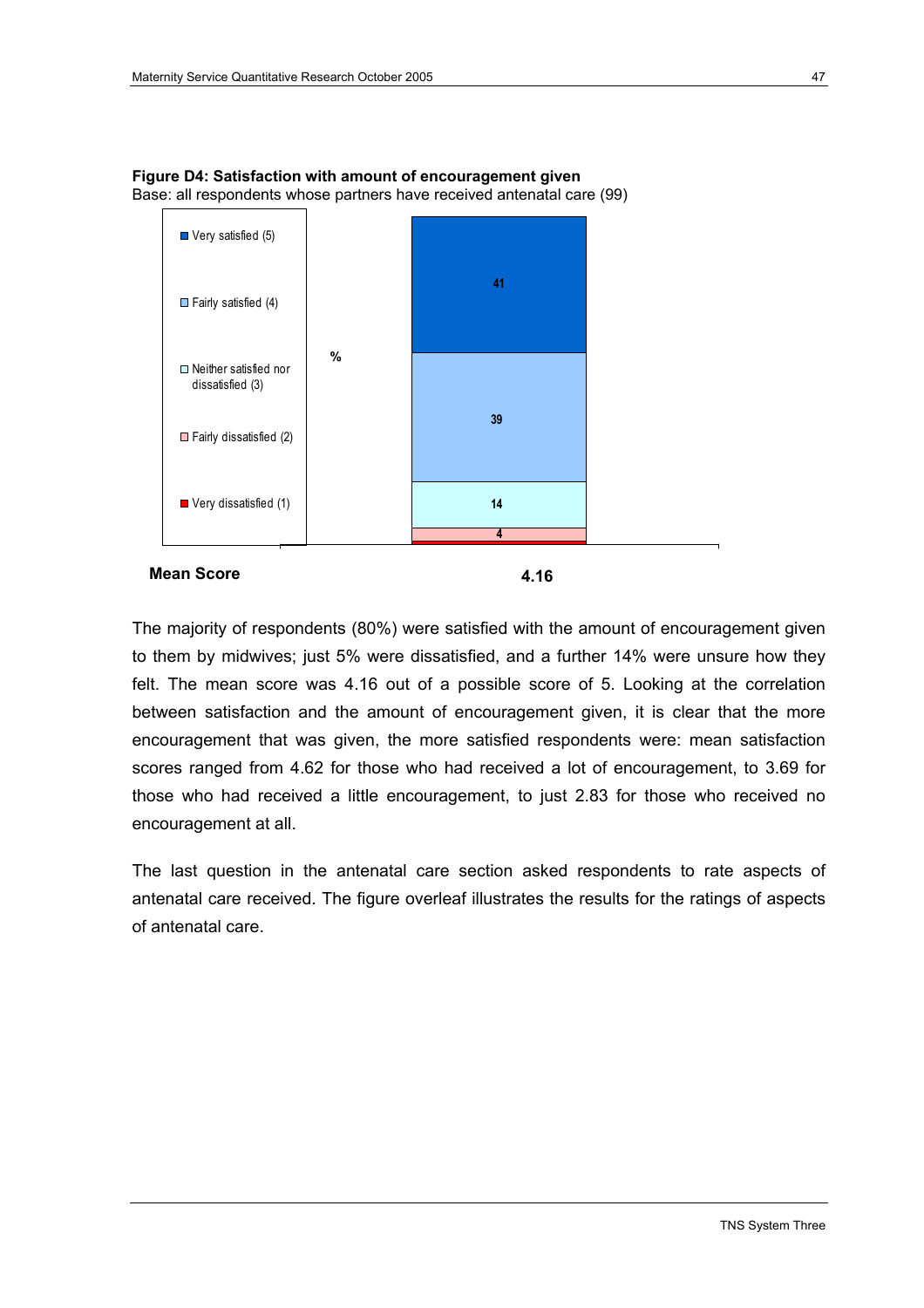

**Figure D5: Rating of aspects of antenatal care**  Base: all respondents who attended any appointments / classes / scans (96)

Responses on this measure were similar to those found for women: the scores were **good** with mean score ratings even more positive for men than they were for women. A similar order in the aspects' performance was observed: professionalism of staff was again the most highly rated aspect (with a mean score of 4.42, and 88% of respondents rating it as good) and flexibility to meet your needs was still the least well rated aspect (with a mean score of 3.82 and 71% rating it as good). The mean score for flexibility to meet your needs is significantly lower than the other aspects. Support given by staff receives a slightly better rating than making you feel at ease, with a mean score of 4.23 and a total positive rating of 88% compared to 4.20 and 86%, although the top box score is actually higher for staff making you feel at ease.

#### **2. Giving birth**

Respondents were asked where their partner had given birth, and the vast majority (81%) said that their partner had done so in a general hospital, compared to 15% who said a midwifery-led birth unit, and 4% who said at home.

96% of men said that they were present at the birth of their child when they were asked.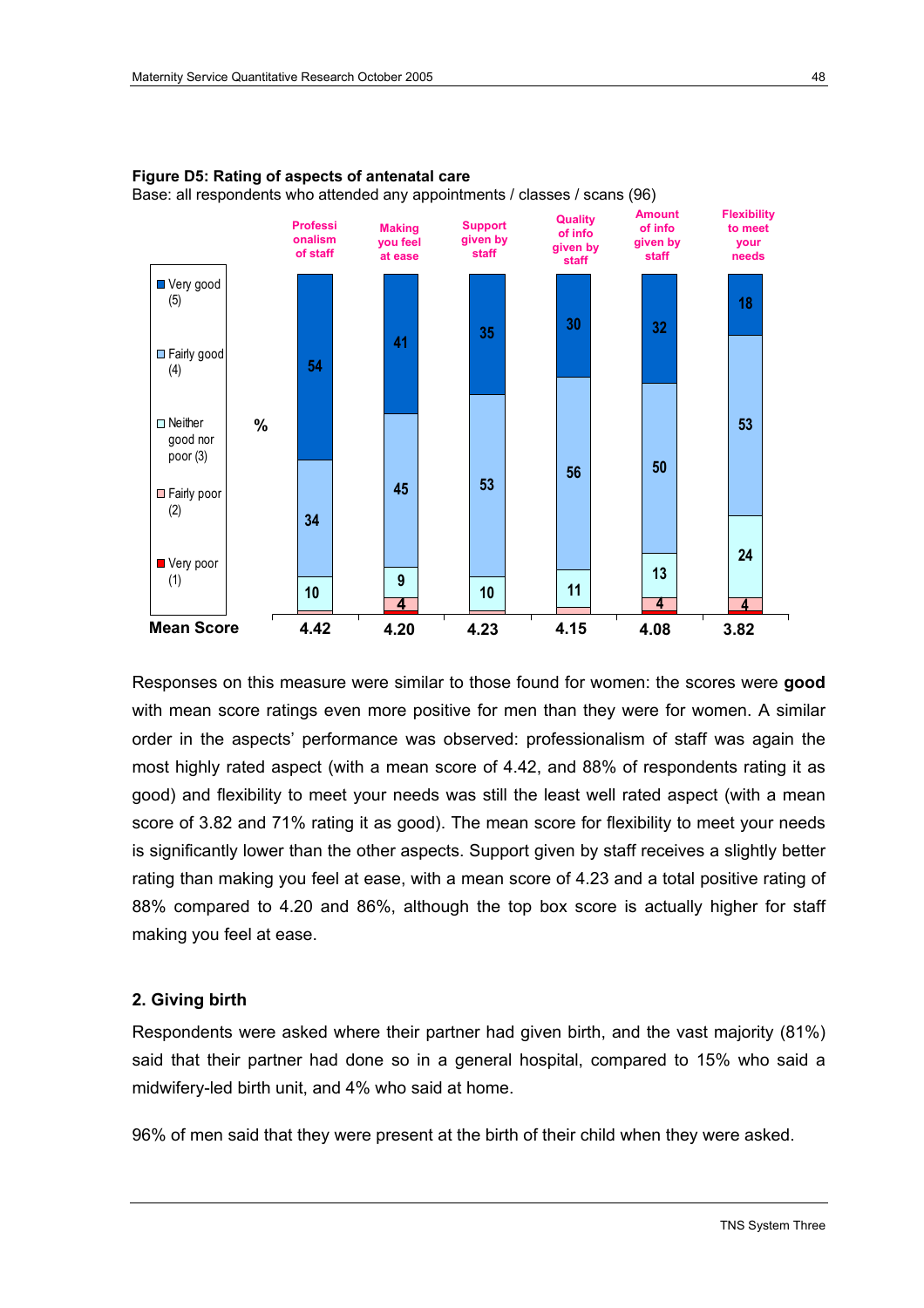Respondents went on to be asked how much encouragement they were given to be involved during and immediately after the birth of their child. The results are shown below.





Results on this measure are particularly positive, with 96% saying that they received encouragement from the midwives, including 69% who said they received a lot of encouragement. This exceeds the level of encouragement recorded for the men at the antenatal stage. Comparing this with the amount of encouragement women perceived was given (see figure C10 where 80% thought that their partner had been encouraged), we can see that men again perceive more encouragement at this time than their partners.

Respondents' satisfaction with the amount of encouragement given is shown in the figure overleaf.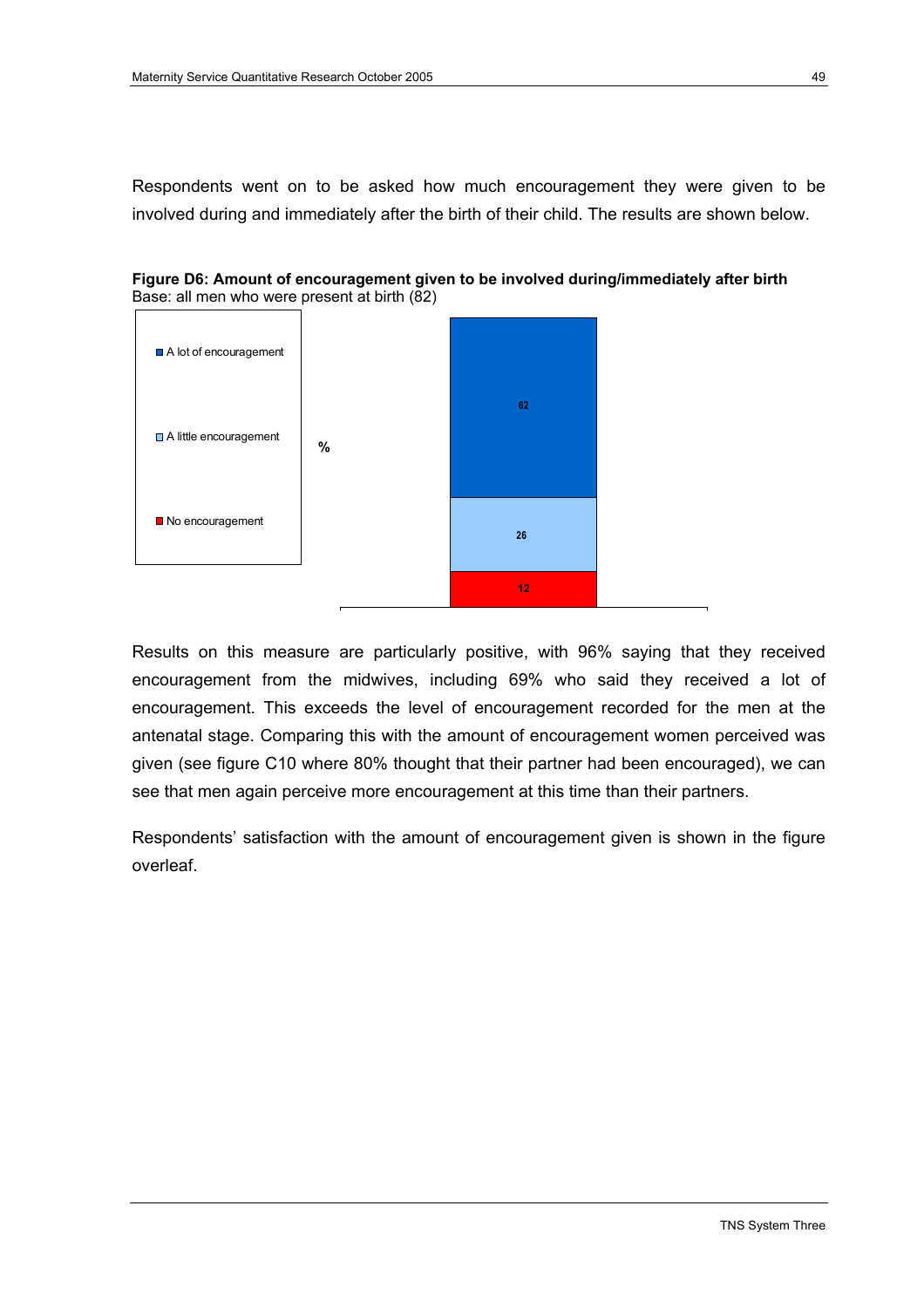

Base: all men who were present at birth (82)



The majority of respondents were **very** satisfied on this measure (55%), and 87% in total said they were satisfied overall. The mean score was 4.37. Again, the mean scores were highly correlated with the amount of encouragement felt to be given: those who perceived a lot of encouragement had a mean satisfaction score of 4.72, those who perceived a little encouragement had a mean score of 3.73, and those who perceived none had a mean score of 2.33.

Respondents were next asked to rate aspects of care services accessed whilst giving birth. Results are shown in the figure overleaf.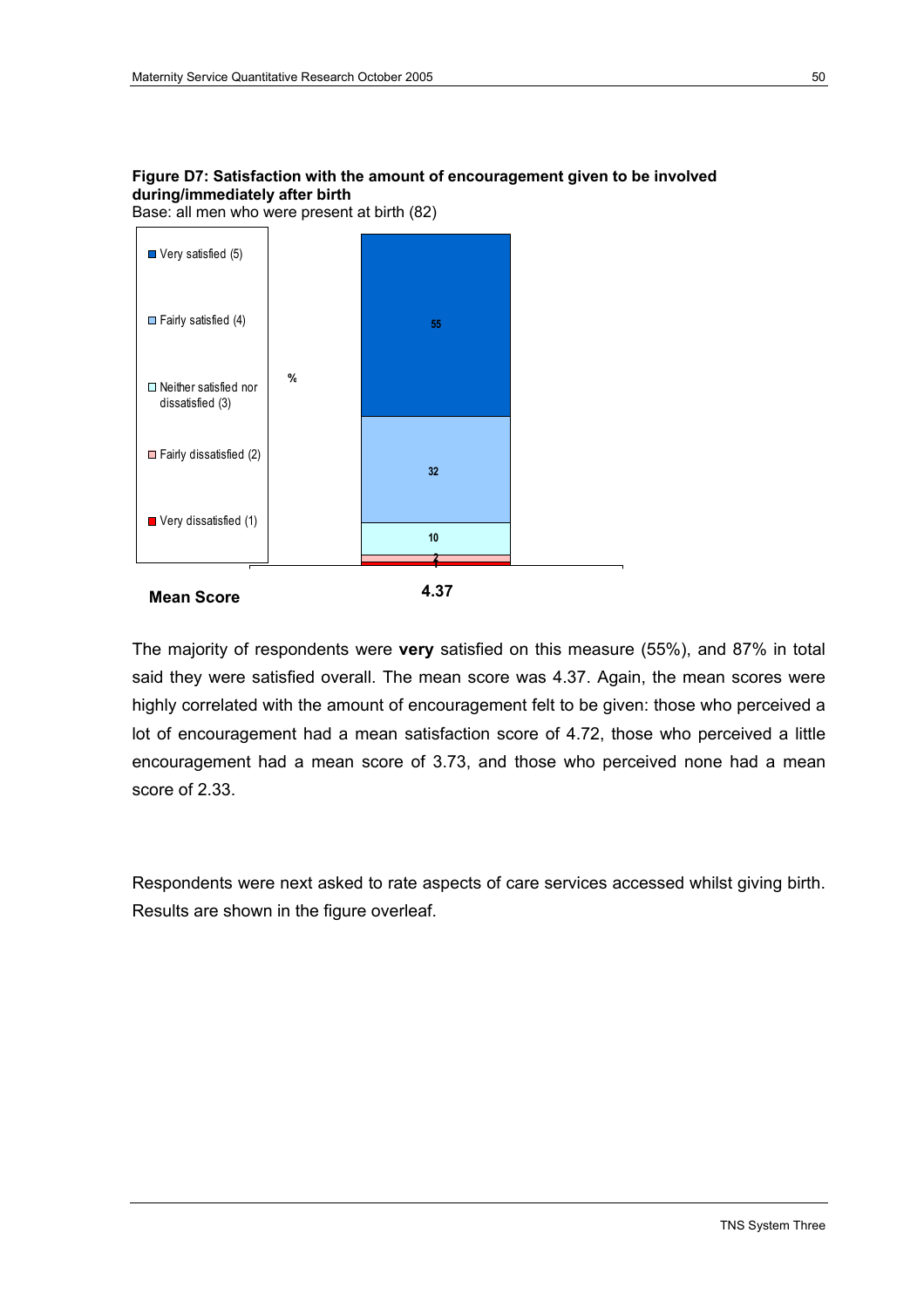



Perhaps reflecting the perceived encouragement and satisfaction with this, responses on this measure were **very good**, with mean score ratings that were even more positive than seen for the aspects of antenatal care. A similar order in the different aspects' performance was observed: *professionalism of staff* was the most highly rated aspect with a mean score of 4.45, and 87% of respondents rating it as good; *flexibility to meet your needs* was still the least well rated aspect with a mean score of 4.05 and 75% rating it as good but this time on par with *the amount of information given* (4.03). With mean scores not dipping below 4 out of a possible 5, one cannot draw any other conclusion other than that respondents were happy with the care received whilst their partner gave birth. Clearly this contrasts with the situation seen among women and is likely to be due in part to the greater involvement in the experience for women, and perhaps also to being constantly exposed to the care during the stay in hospital, without a break at home.

#### **3. Postnatal care services**

Respondents were asked whether they were present when the midwives and/or health visitor visited the mother post birth. The majority (88%) were present for at least some visits, with a quarter (24%) present at all visits. Respondents were then asked about the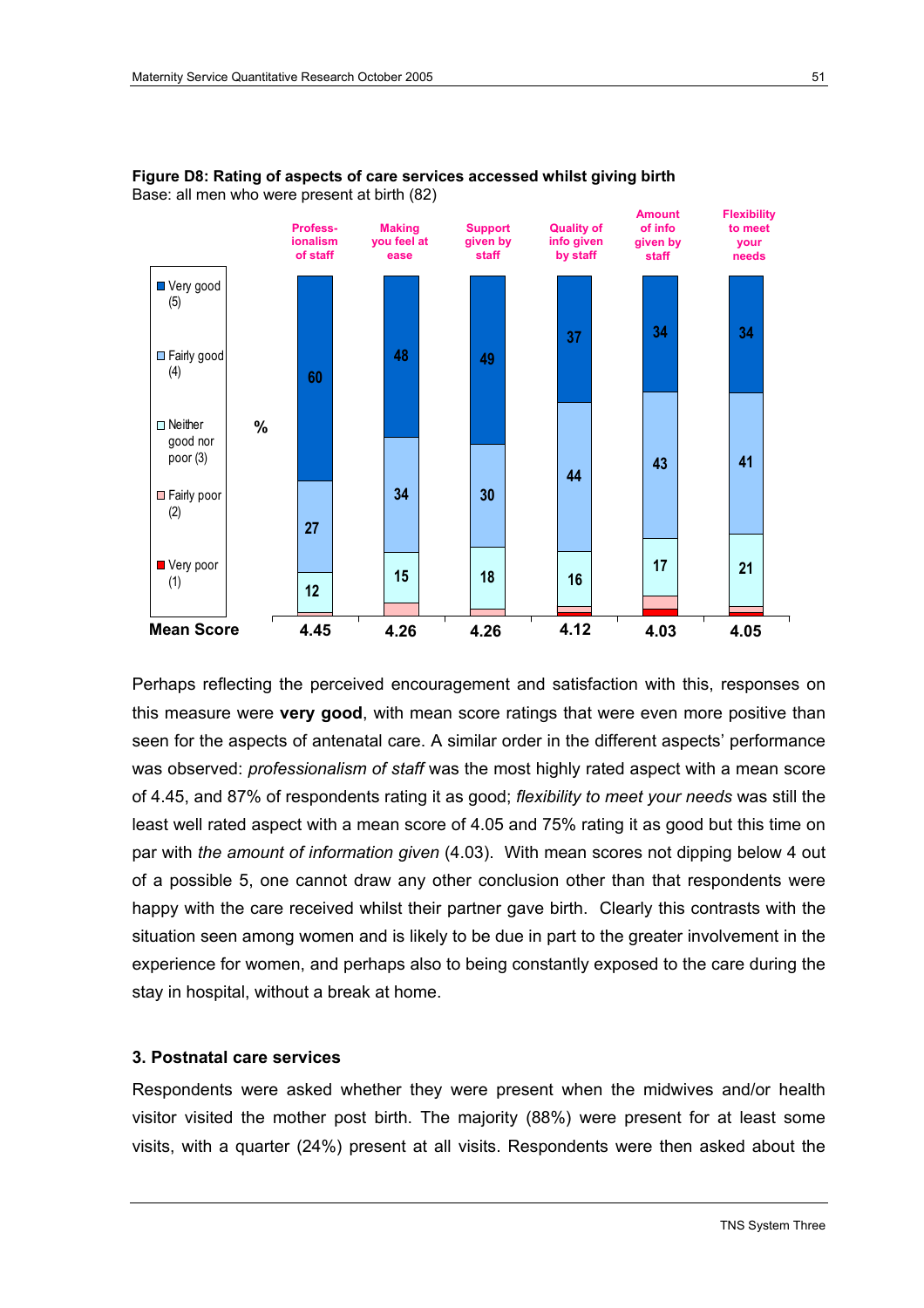amount of encouragement given to them by midwives to be involved at the postnatal stage. The results are shown below, with the results for antenatal and birth shown for comparison.

### **Figure D9: Amount of encouragement given at different stages of maternity care**

Base: all men who have accessed antenatal care (99) / were present at birth (82) / present when midwife/health visitor visited (78)



The results show that less encouragement was perceived at the postnatal stage than the previous 2 stages, with a minority (46%) citing *a lot* of encouragement, 41% *a little*  encouragement, and 13% no encouragement. It is the 'top box' rating at the postnatal stage that contrasts most strongly with the birth and antenatal stages, at 46% it is significantly smaller than the 69% observed at birth, and the 62% observed at the antenatal stage. In some ways this result is intuitive in that men may only have 2 weeks paid paternity leave, and may not be around to receive encouragement from the health professionals in question. However, they are still likely to be more satisfied with the level of encouragement, if greater encouragement has been given.

Results for satisfaction with the amount of encouragement given are shown in the figure overleaf.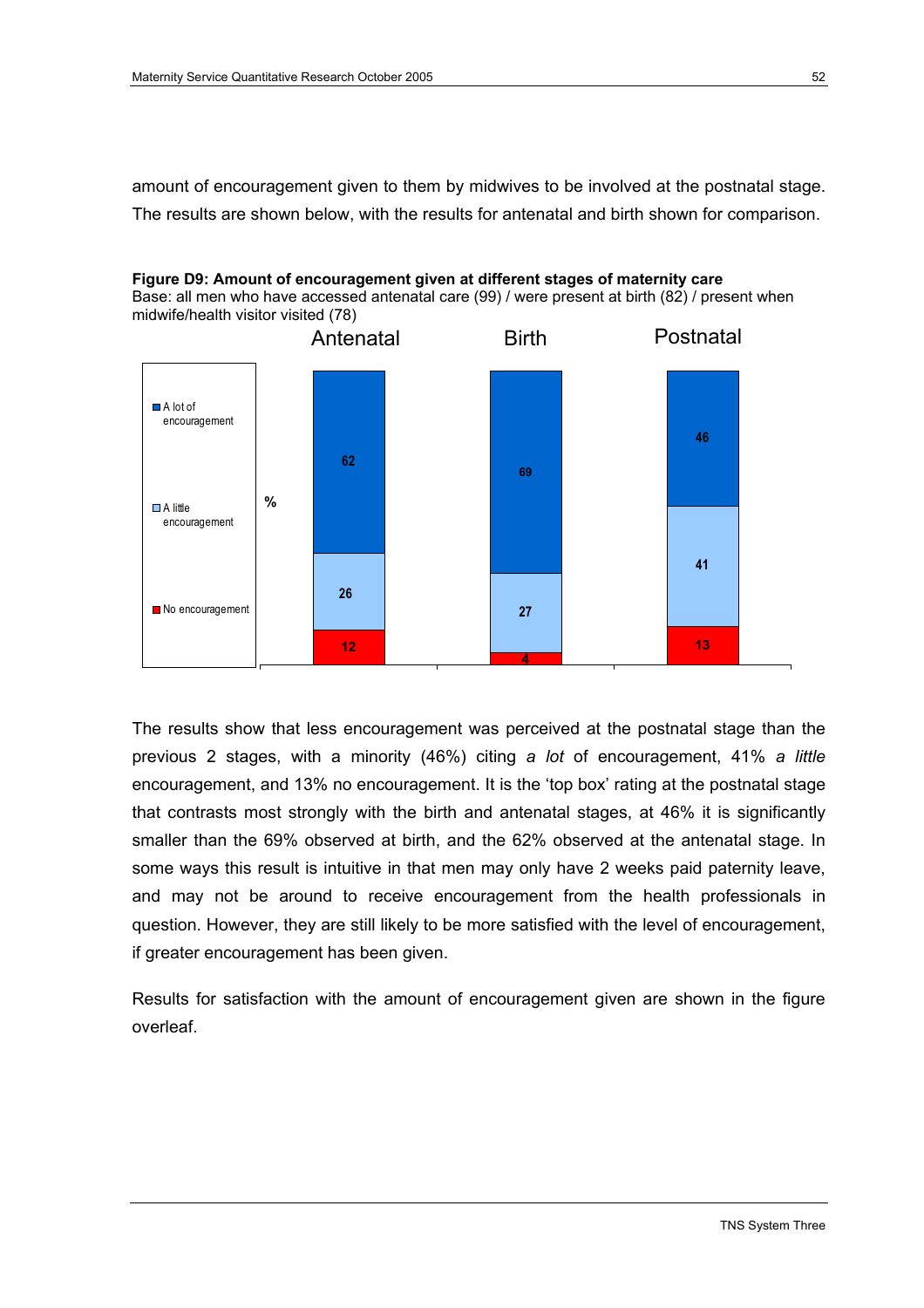#### **Figure D10: Satisfaction with amount of encouragement given to be involved at postnatal stage**





Three quarters of respondents (74%) were satisfied with the amount of encouragement they received at the postnatal stage in comparison with 80% at the antenatal stage and 87% at the birth stage. This reflects the lower levels of perceived encouragement observed at the previous measure. As found for satisfaction mean scores previously, satisfaction correlates with the amount of encouragement given here at the postnatal stage.

Respondents were next asked to rate several aspects of their child's postnatal care. Results are shown in the figure overleaf.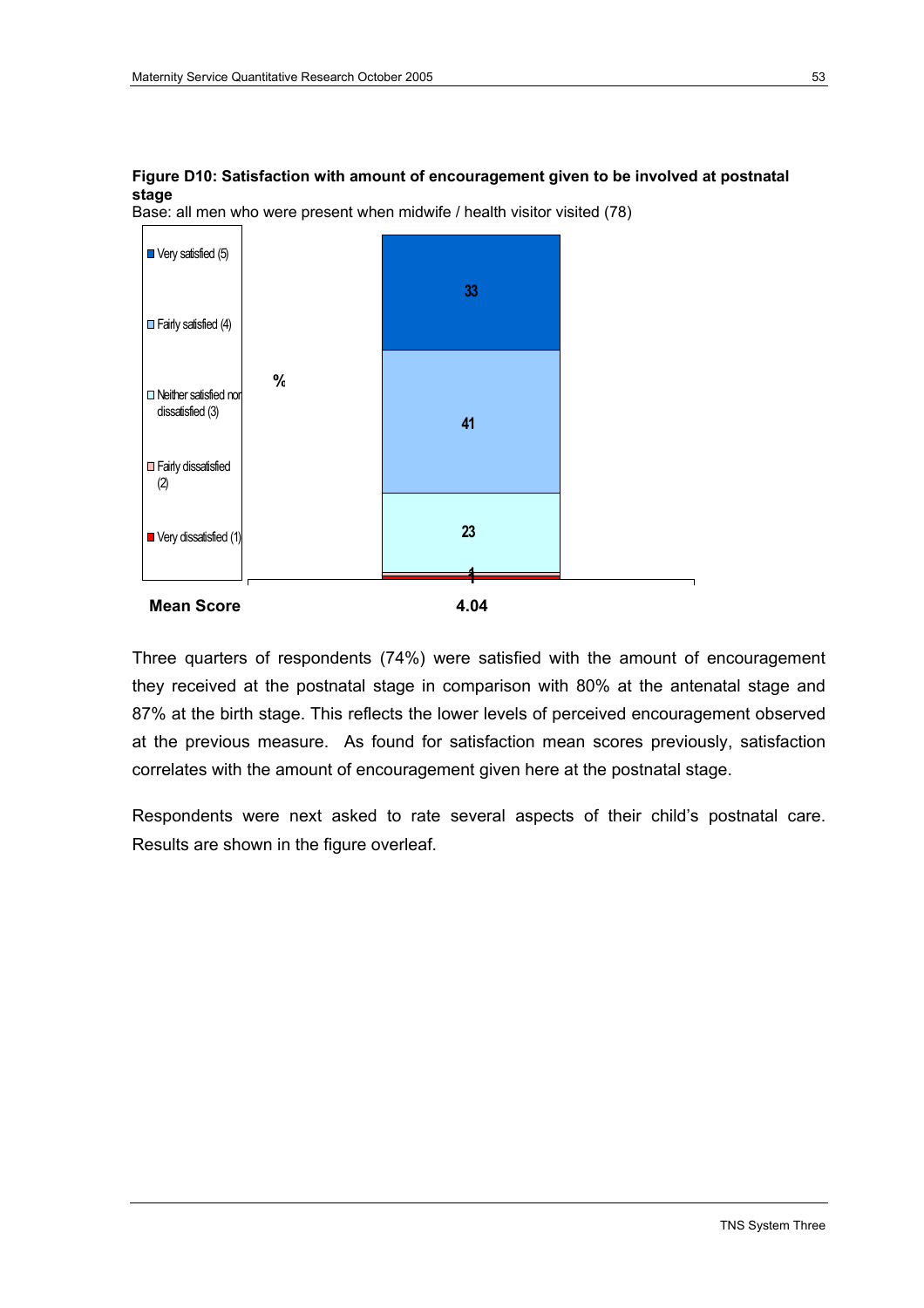

**Figure D11: Rating of aspects of postnatal care services**  Base: all men who were present when midwife / health visitor visited (78)

Results are similar to the previous questions asking respondents to rate aspects of care: ratings were again very good, though mean scores were slightly lower than were seen for aspects of care at the stage of giving birth. A similar order in the different aspects' performance was observed. Professionalism of staff was the most highly rated aspect with a mean score of 4.26, and 80% of respondents rating it as good; flexibility to meet your needs was still the least well rated aspect with a mean score of 3.86 and 68% rating it as good. Mean scores were on the whole around 4 out of a possible 5, indicating that respondents thought that good postnatal care was given overall.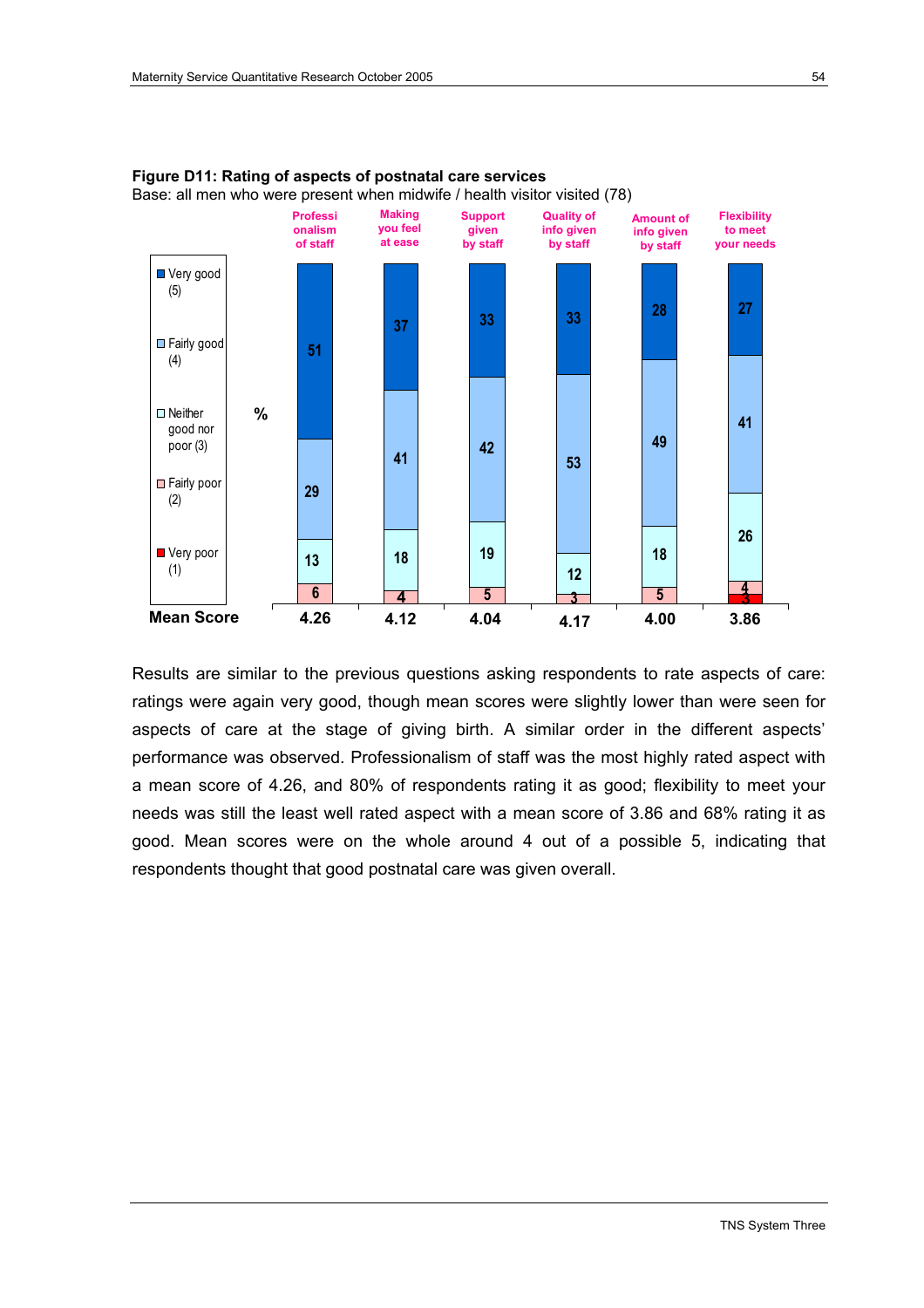#### **4. Information sources & overall performance**

Respondents were next asked about the information sources they had personally used to find out about what to expect during pregnancy and the birth of their child. The results are shown below.

### **Figure D12: Sources of information personally used to find out about what to expect during pregnancy / birth of child**

Base: all respondents (100)



Reflecting the women's findings, the midwife was the main information source for men, cited by 81% of respondents. The pregnancy book (66%), the doctor (64%), and a friend / relative (60%) were all mentioned by a majority of respondents. Respondents were then asked which information source was most useful to them: again it was the midwife that was most widely cited (by 41% of respondents), followed by the pregnancy book (18%) and the doctor and the health visitor (both 10%).

Respondents were then asked how well equipped they felt to support their partner during pregnancy and birth. Here only 2% of respondents admitted to feeling unequipped, with 63% of respondents saying they felt fairly well equipped, and 35% saying they felt very well equipped. Respondents were then asked what the NHS could have done to make them better equipped to support their partner. Results are shown in the table overleaf.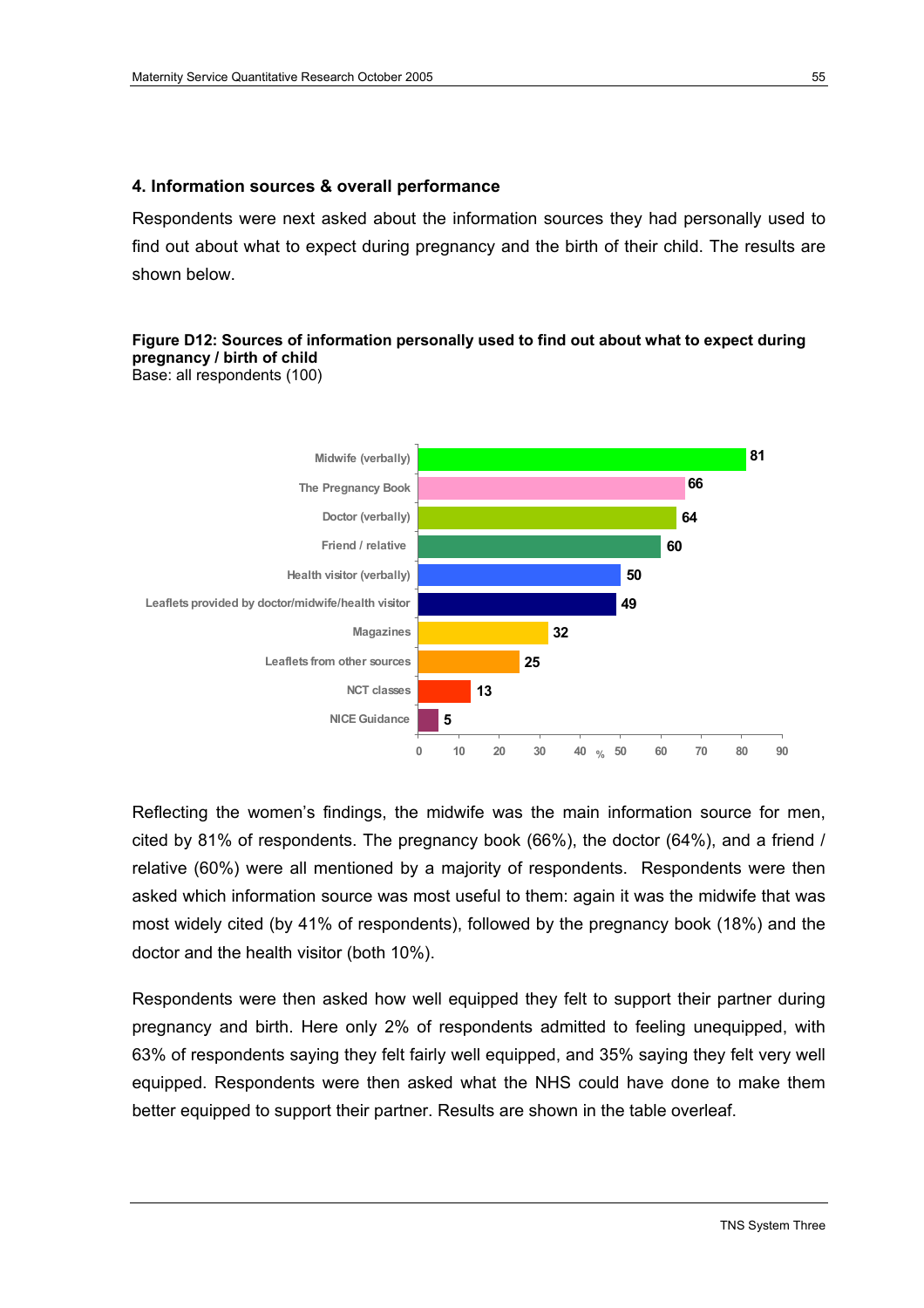| <b>Aspect</b>                                        | (%) |
|------------------------------------------------------|-----|
| Involve partners more / with classes / information   | 17  |
| More information / suggest sources of info           | 12  |
| More support in general                              | 7   |
| More support during labour                           | 4   |
| Being made to feel like a person / not just a number | 3   |
| Hospital cleanliness                                 | 3   |
| Spend more time with patients                        | 3   |
| More staff                                           | 2   |
| Flexible appointment times                           | 2   |
| Hospital parking problems / cost                     | 2   |
| Nothing / don't know                                 | 41  |
| TOTAL                                                | 100 |

| Table D1: What NHS could have done to make respondents feel better equipped |
|-----------------------------------------------------------------------------|
| Base: all respondents (100)                                                 |

A significant minority of respondents (41%) suggested that the NHS could have done nothing to make them feel better equipped to support their partner. Of those that made a suggestion, 17% said that the NHS could *involve partners more / with classes / information,*  and 12% said *more information / suggest sources of info.* A selection of verbatim comments from this question is shown in Appendix 1.

Respondents were then asked how well equipped they felt to become a parent. Here only 6% of respondents admitted to feeling unequipped, with 57% of respondents saying they felt fairly well equipped, and 37% saying they felt **very** well equipped. Respondents were then asked what the NHS could have done to make them better equipped to become a parent. Results are shown in the table overleaf.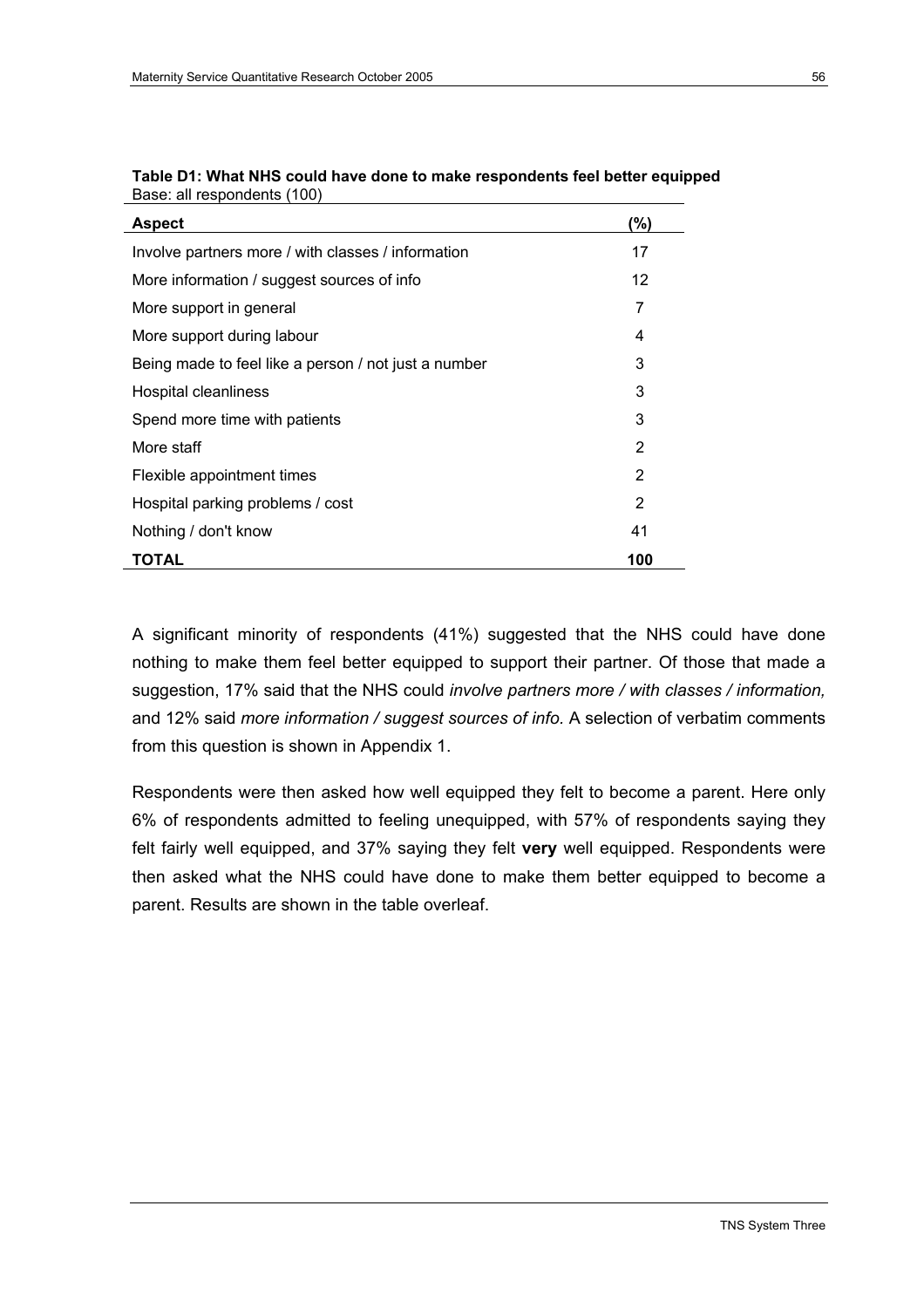| <b>Aspect</b>                                        | (%) |
|------------------------------------------------------|-----|
| Involve partners more / with classes / information   | 12  |
| More information / suggest sources of info           | 12  |
| More support in general                              | 4   |
| Being made to feel like a person / not just a number | 2   |
| Consistent advice on baby care                       | 2   |
| Flexible appointment times                           | 1   |
| <b>PND</b> information                               | 1   |
| Hospital cleanliness                                 | 1   |
| More doctors                                         | 1   |
| Hospital parking problems / cost                     | 1   |
| More support during labour                           | 1   |
| More money                                           | 1   |
| Nothing / don't know                                 | 64  |
| TOTAL                                                | 100 |

| Table D2: What NHS could have done to make feel better equipped to become a parent |
|------------------------------------------------------------------------------------|
| Base: all respondents (100)                                                        |

A clear majority here (64%) stated that there was nothing that the NHS could have done to make them feel better equipped, or that they couldn't think of anything. The most common suggestions were to *involve partners more / with classes / information* (12%), to have *more information / suggest sources of info* (12%), and to have *more support in general* (4%). Verbatim responses giving a flavour of the respondents' feelings are contained in Appendix 1.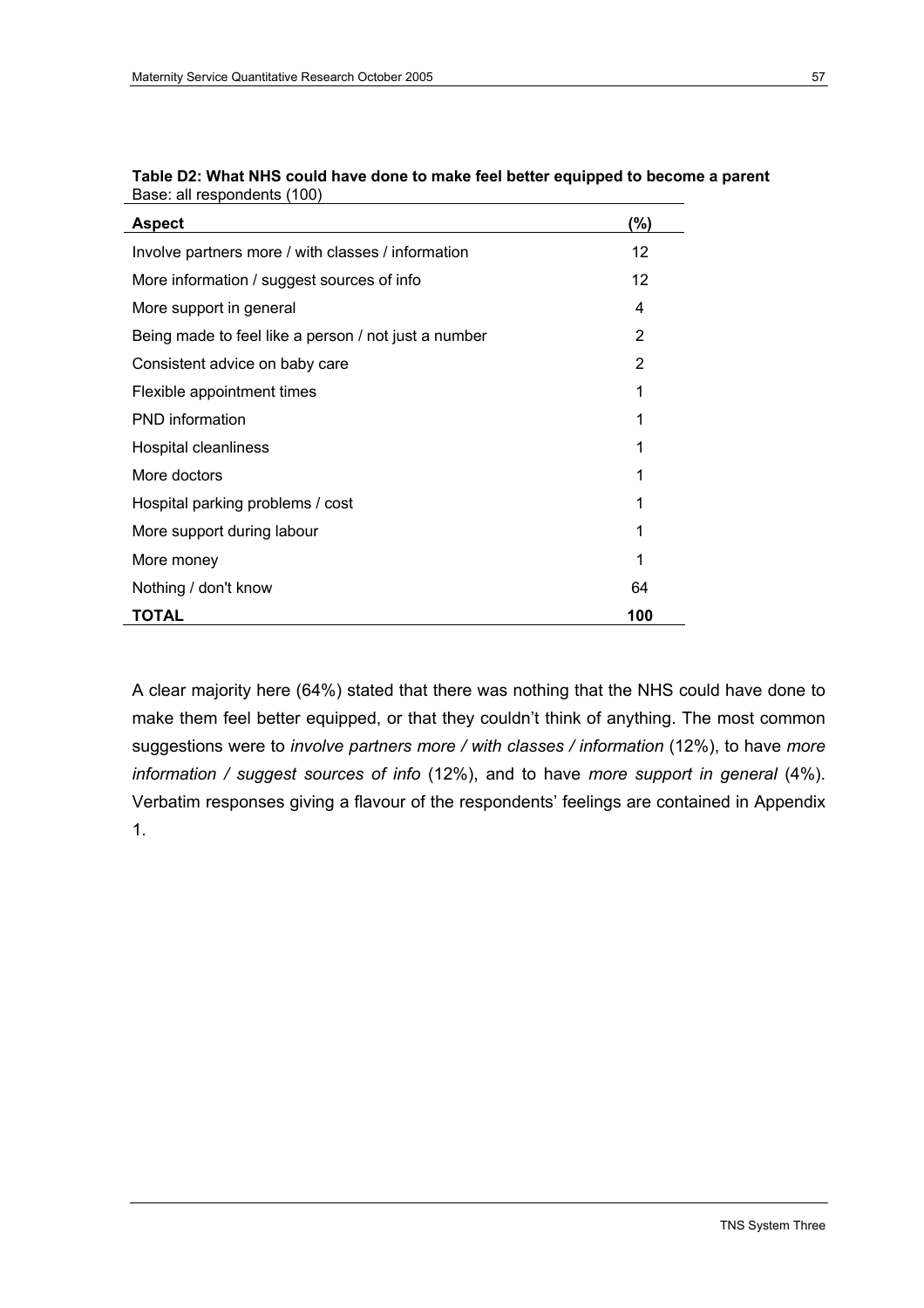## **E. Conclusions**

This research provides evidence that satisfaction with and perceptions of performance of maternity services are higher if individuals:

- receive greater continuity in the staff who care for them;
- are happy with choices offered to them;
- feel sufficiently informed to make decisions about type of birth they would like;
- have greater support given to the father of the child.

However, there appears to be scope for improvement in all of these areas. This therefore reinforces the need for the type of changes the NSF/Government manifesto will bring about, and highlights particularly:

- low levels of staff continuity throughout the whole process;
- low levels of access to (and further demand for) antenatal classes and pre-birth hospital visits;
- a lack of awareness of antenatal classes, pre-birth hospital visits and the scan at 10- 13 weeks;
- some dissatisfaction with choices available;
- almost 1 in 5 not feeling well enough informed to make decisions about the type of birth they wanted;
- the midwife being central to information delivery, but with room for improvement particularly in the quality and quantity of information given;
- a lack of flexibility to meet your needs across all antenatal, birth and postnatal care stages.

Having said this, overall performance of maternity services was good:

• less than 1 in 10 rate services as poor but also less than a third use the top box rating of very good;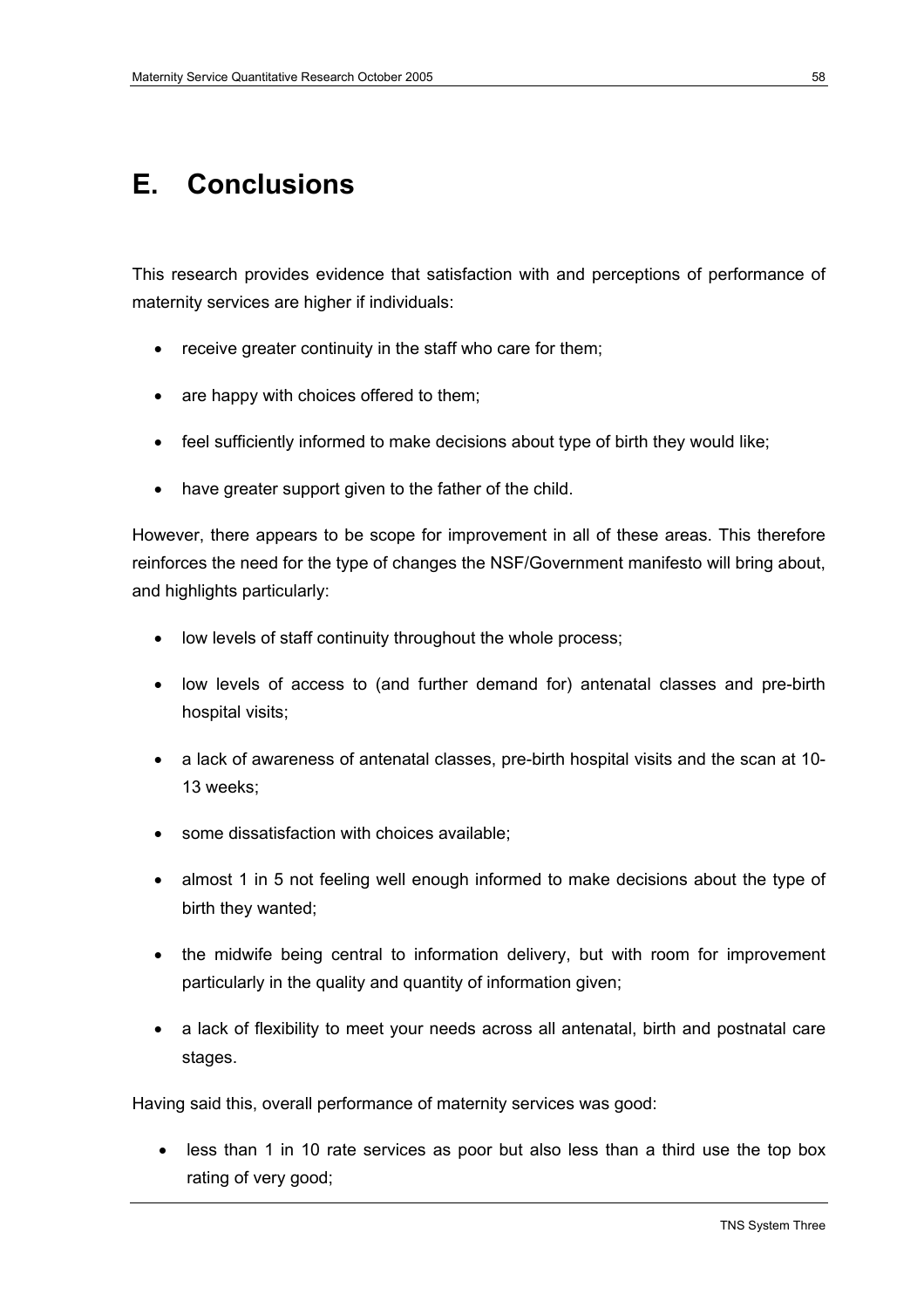- dissatisfaction was more likely to be with the giving birth stage than any other stage; it should be remembered however that this is an emotional time, and those who have had a less positive experience are likely to be quite vociferous;
- the professionalism of staff is consistently praised however situational influences (e.g. overwork) may take precedence over this.

Improvements mentioned spontaneously to improve satisfaction reflect those that the NSF will bring, such as:

- better support/staff attitude;
- continuity in staff;
- more personal treatment;
- and at the stage of giving birth: more aftercare, being kept informed, better staffing levels and more help with pain relief.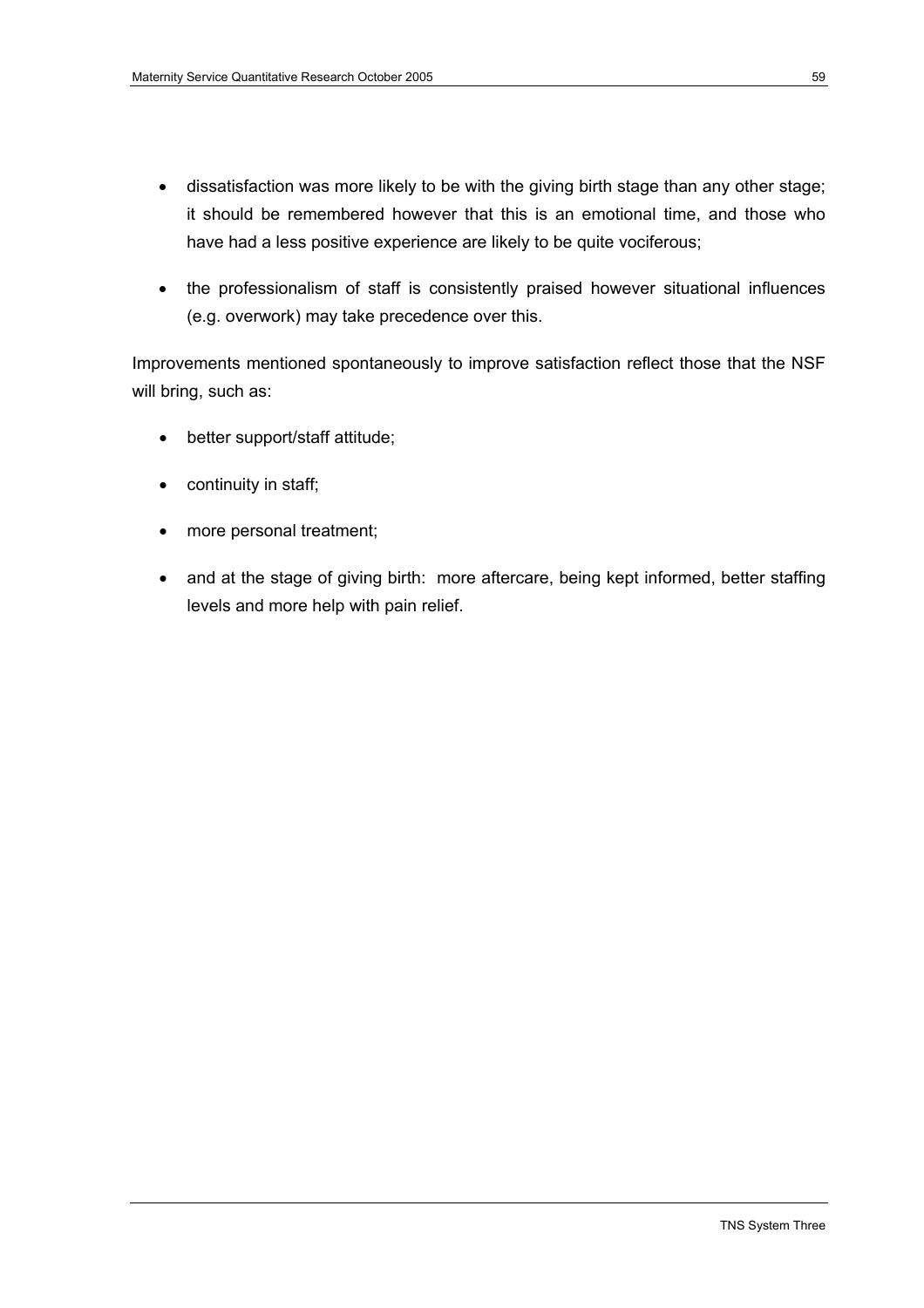## **F. Recommendations**

Some improvements will be restricted in the short-term because of resources but it may be possible to identify areas where improvements can be more easily implemented, for example:

- promotion to midwives of the need to offer encouragement to fathers at **all** stages of maternity services but particularly postnatally where they are less likely to be offered encouragement currently;
- promotion of the need to be supportive and offer a more personalised service;
- team-working between midwife and health visitor at postnatal stage.

Midwives are critical to information delivery but could arguably be better supported by Pregnancy Book (if a greater proportion read this), and by better attendance at antenatal classes.

Steps to encourage attendance at antenatal classes might include:

- a review of when these are available and how more choice could be offered;
- promoting the benefits of attending.

A review of the Pregnancy Book may also be useful.

It should also be possible to promote awareness that you can go straight to a midwife without first seeing a GP, so that a dialogue with the midwife starts *earlier rather than later.* 

Longer term actions might include:

- greater continuity in midwives, with most work to do in ensuring that birth is attended by same team of midwives;
- greater choice in when and where to hold antenatal check-ups, with consideration given to carrying out more at home if thought to be practical;
- training on the quality and quantity of information given;
- support options specifically for men, for example a male antenatal class.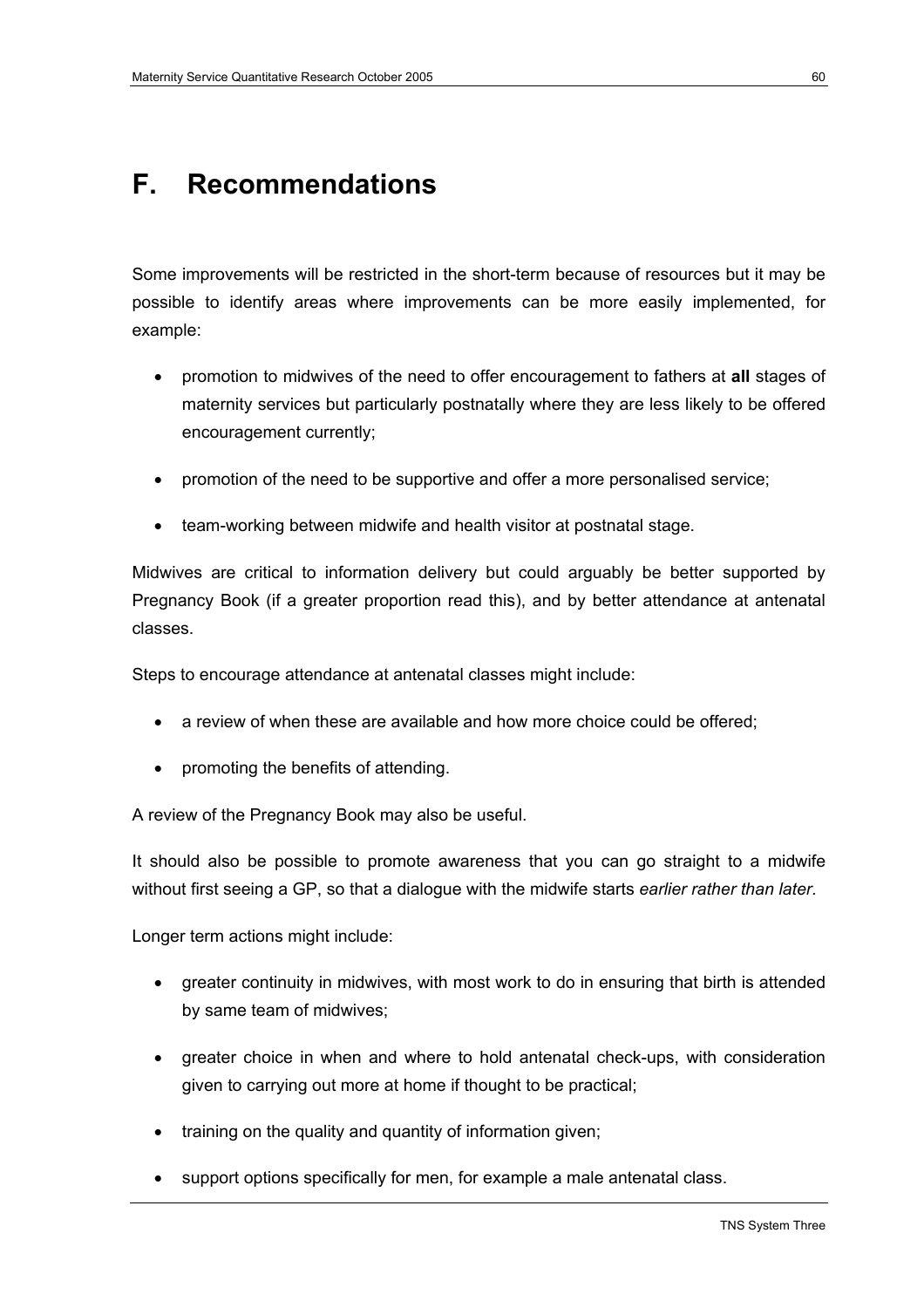## **G. Appendix 1 - verbatim comments**

*The following are a selection of verbatim comments from the open-ended questions. Please note that the comments have not been edited and appear as respondents typed them into the questionnaire.* 

#### **WOMEN**

#### *Q14b*

7009:The midwives have seen it all before therefore if you are worried about something I felt that they could be quite patronising

7097:The midwife was unhelpful & unfriendly. We were not seen by the same doctor twice, so there was no consistency in care. We had to go up to King's College Hospital for regular scans, as we were expecting MCDA twins and had VERY long waiting times to be seen and when we were seen were made to feel a) like part of a teaching experiment for the students, b) were talked over, ignored and patronised by at least one of the consultants and c) found the whole experience exhausting, stressful and both physically & emotionally draining.

2076:Well I was gonna be a 1st time mum and it seemed that i got treated like I wasn't even there I'm 21 and I look a lot younger but even so they shouldn't of treated me like that no matter how old I looked or was and whenever I told a midwife I was scared or something they just told me to stop being stupid you would think they would be a bit more supportive especially to a 1st time mum like me and I had the same thing at the hospital when I went in to have my bubba, also I wasn't impressed with when I got put on my ante natal classes as I missed 2 of the 4 classes because my midwife put me on them to close to my due date and I had my baby girl 2 weeks early everyone else in my class weren't due for 2 months or more I was due in 4 weeks so even if I had here on my due date I would have still missed the last week.

1729:More support. Never saw the same person twice and was always made to feel like I was wasting their time. I know they are busy but they made the birth of my child a nightmare that even eight months later it makes me want to cry when thinking about it.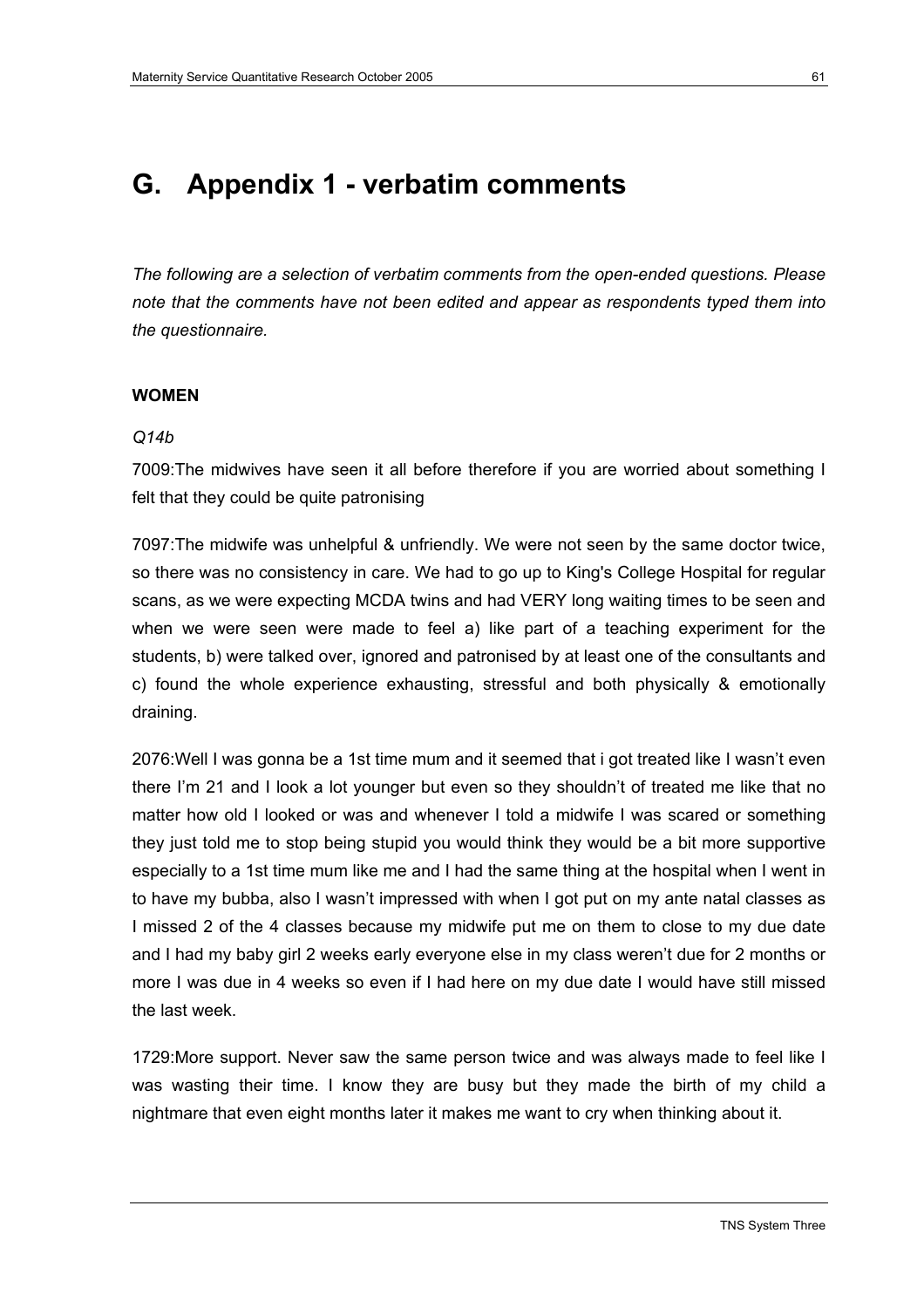1142:Midwives were always running late, I didn't feel there was enough time to discuss everything. Husband always came with me but was never spoken to or involved, & midwives did little to reassure me.

#### *Q20b*

1471:Again to be treated as an individual. To be asked rather than told how I was. To be more informed about what had just happened.

1618:After a 42 hour labour I was left alone with the baby completely exhausted and just left on the ward with no support or encouragement. I feel that if a midwife had stayed and supported me through the first hours I would have felt much happier.

1729:They sent my husband home and then refused to call him when I said the baby was coming as they didn't believe me. Twenty minutes later my son arrived and I was on my own and my husband missed the birth of my child. They then just left me and the baby for seven hours with no food or drink and sent us home. The baby had not been bathed and had not seen a doctor and we were just told there was no room for us in the ward. By then I just wanted to be as far away from there as possible so agreed to leave

1791:I felt as if we were on a conveyer belt, and left to it pretty much once my son had been born

1830:I was told all through pregnancy that at the specific hospital I could have a water birth but when I got there I was asked about pain relief, I told them gas and air and a water birth. They then told me that the pool was not plumbed in and on the ward I was taken to there was only 2 gas and air machines, one of which was broken and the other was being used. I was then left and only when I asked for pain relief (hours later) did someone come to check on me at which time I was 8 centimetres dilated and given a pethadine and taken to delivery suite. During giving birth I was not helped with the when to push and when to pant which I had gone to parenting classes to learn. Therefore I tore, and the midwife just told me to do what I want. Then when being stitched up she was very rough and seemed to not consider how I was feeling.

2202:I was induced and was in labour for almost a full day , I had about five different midwifes because of shift changes , so I didn't know who I was supposed to be speaking to. also I told the staff which pain relief I wanted but I received none at all not even gas and air even though I insisted upon something. I would have liked to have had a maximum of two midwifes helping me then communication would be much better.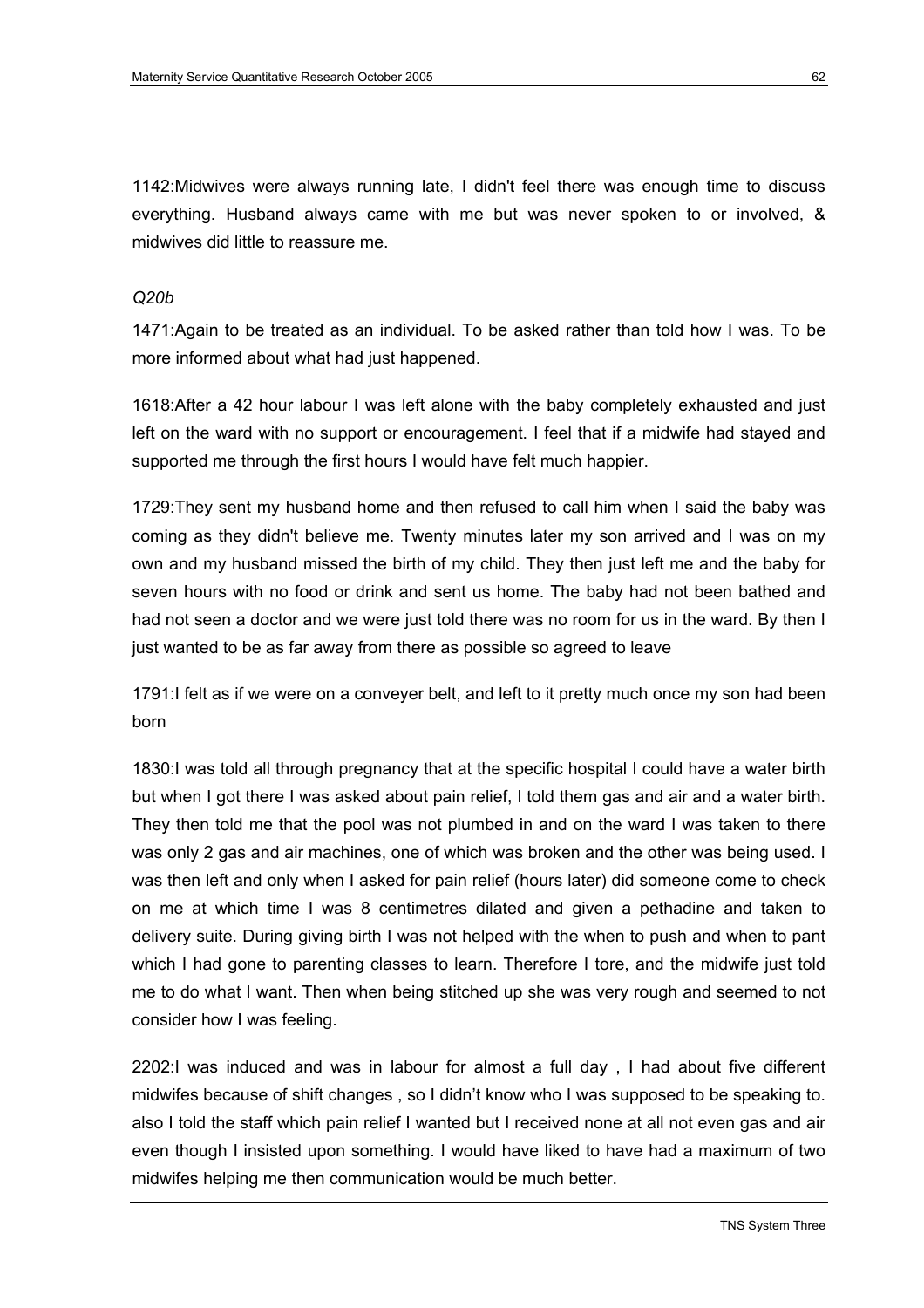226:Shortage of midwives was very apparent. We were advised to go home at one point but decided to stay as I was in so much pain. No support or information given as to how I was progressing. No monitoring of me or my baby. Left alone until I shouted for a midwife that the baby was coming and was then rushed to the delivery suite where I delivered my baby within 30 minutes.

6816:I seemed to be completely abandoned after the birth of my baby. I was wheeled down to the baby ward and left there with no introduction by staff. I was offered no food, the bed was left in a high position and I wasn't shown the buzzer or told I could buzz. The side-car cot was not set-up for me. So I was left alone in the dark in the middle of the night with no support. It was terrifying.

7097:My waters broke at 33 weeks, I had to stay in hospital for 2 days to receive steroid injections to help mature the lungs of my twin boys. They were born by emergency csection on the 3rd day in hospital. They were immediately taken to the SCBU, I wasn't encouraged to put them to the breast until they were 3 days old, we didn't have skin to skin contact until we were all home 2 weeks later and as the SCBU at our local hospital was full they transferred the boys to another hospital when they were 3 days old - this caused a lot of transport problems for my husband. I was ill after the birth (high BP, racing pulse & high temp) I had an allergic reaction to the blood transfusion and an infection due to the catheter. I HATED being in hospital - my medication was often forgotten, the food was awful and usually cold, the bed was uncomfortable and because of my fever I had to lie in sweatdrenched sheets, as the NHS now do not pay staff to change them until the patient is discharged. This awful experience has totally soured what should have been a joyous time and I feel has directly led to the postnatal depressions I have suffered and the feeling of not bonding with my sons until at least 2-3 months after their birth. If we had NOT been moved I might not have been so ill, if the boys had been put to my breast immediately (they were excellent weights and very healthy even though they were prem), if we had had skin to skin contact, if if if..... maybe things would have been different - not much I can do about that now though.

885:My babies (twins) were taken to special care I was then made to go to a ward where all the other women had babies with them, i was ignored as no one new whether my babies were alive. I wasn't given any information for 12hrs on how they were doing or when i could go and see them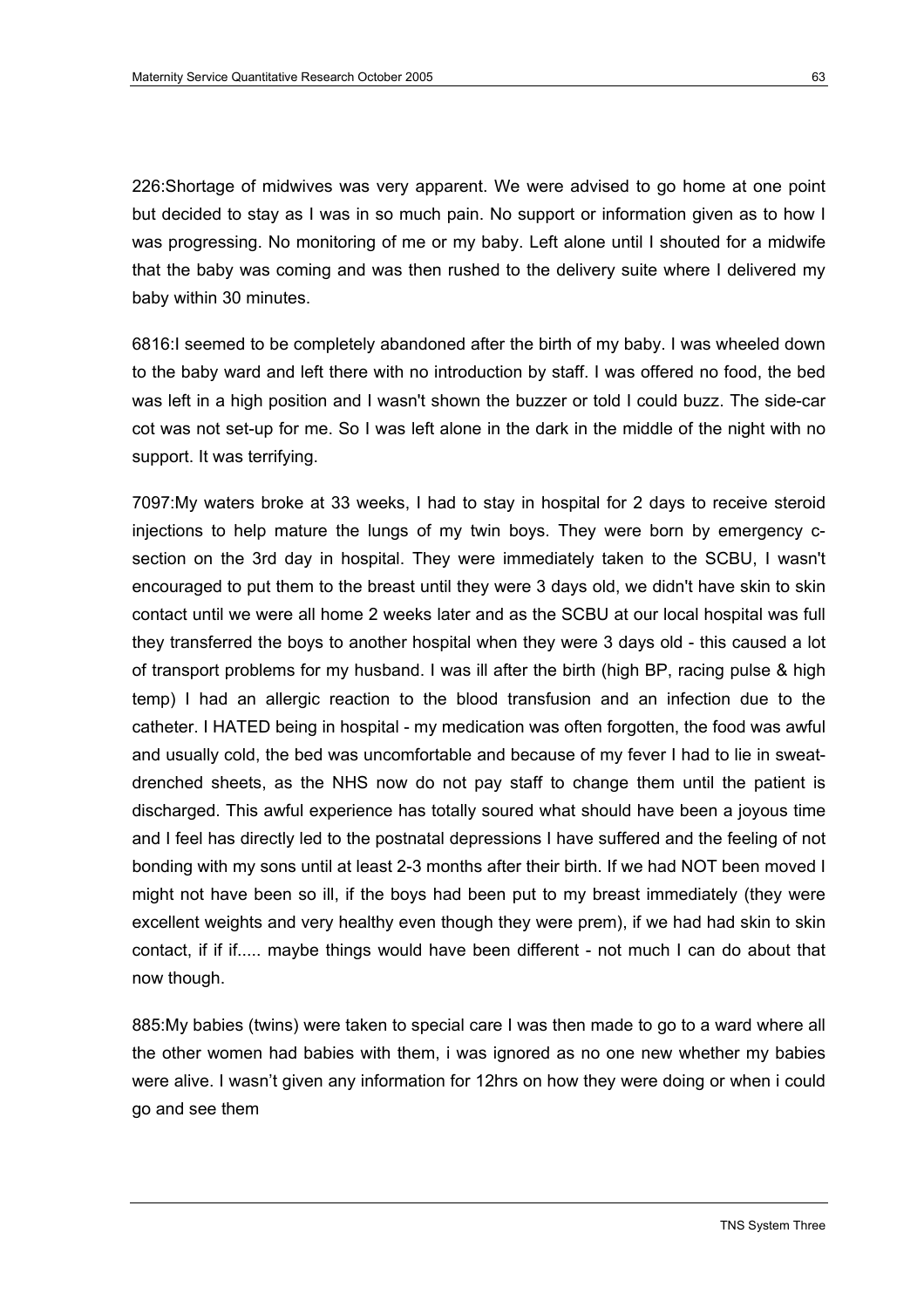#### *Q26b*

1471:I could not possibly list the improvements that would need to be made for the postnatal care to be even near satisfactory. I feel the whole system needs to be changed to be much more family friendly and for fathers or other support people to be present after birth.

1498:No help with breastfeeding, nobody seems to bother, as well baby clinic unfriendly, checkups not conducted properly.

1729:To have been seen by someone. The first 10 days was OK as my previous midwife visited but after that nothing. My Dr rushed the 6 month check and just seemed interested in ticking boxes. I then got sent a letter chucking me out of the surgery as I'd moved four miles away. The new Dr's are OK but the health visitor has never seen me and we are just rushed through on the conveyor belt at the baby clinic I haven't been able to talk to anyone about how I am or how I feel about the birth

1833:Listerning to you and giving advice not just shrugging off your concerns

2043:Midwife care was adequate, although i never knew what time they were going to turn up, my son had been transferred to a different hospital due to health problems. the health visitor was a complete waste of time, she came and filled in some of my red book, but the next time I saw her, she was telling me she was leaving and I have not heard from any other health visitor since. that was approx 4 or 5 months ago.

266:The midwives/health visitors were stuck in their ways and followed text-book mothering religiously which didn't flex to take into account all babies and mothers are different. They made me feel inadequate and useless and made me worry that I wasn't looking after my child well.

491:Not being made to feel stupid when asking questions. being told different information by different midwives

814:A proper relay of information. I was told the day I was going to leave that my baby had jaundice but it was below the dangerous level and the midwife would call round to my home the following day to retest. The following morning I got a phone call from the midwife to say that they couldn't do it at home and I would have to come into hospital. We went into hospital to take the test and were told that we would have to wait for the results. (XXX 4days wait ) I will never ever under any circumstances have another child with the nhs. That was probably a bit too specific but I felt I had to get it off my chest!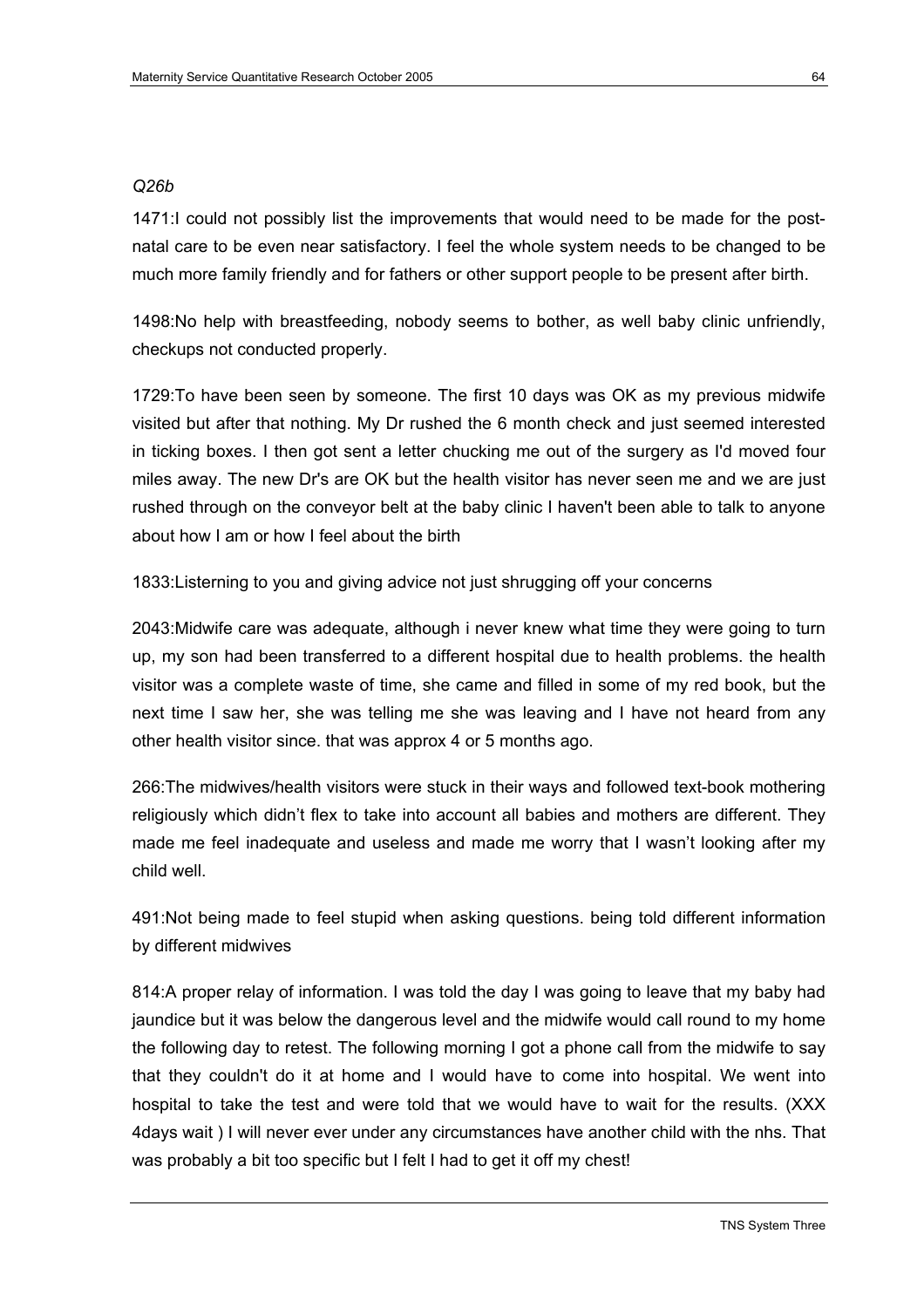1423:The postnatal care in the hospital was appalling, so much so that I left hospital within 24 hours of having my first child. I would have liked an opportunity to be shown how to bath my baby and change a nappy. However because I had chosen to use Terry toweling nappies, not one midwife knew how they should be folded!

#### *Q30*

1142:More screening tests, better standard of care - I was unable to breastfeed past 3 days, pumped for 2 weeks and when decided to stop, was made to feel pretty useless by midwife, first bottle feeding leaflet I received was given to me 2 weeks after I'd started bottle feeding. I felt my midwife & health visitor hadn't spoken, and my discharge summary wasn't completed. My antenatal care had to be on a Thursday between 9:30 and 11:30. I was given the choice of birth centre or hospital to give birth, but the benefits weren't really explained to the hospital, it was obvious they preferred the birth centre. I would have liked to attend antenatal classes but one 2 hour class was offered twice a month & I was unable to attend.

1164:Do to complications in my previous births, the midwives were not open to discussion of my needs as much as I had liked and ended up giving birth not as how I had hoped.

1247:More support for breastfeeding, i.e. access to counsellor especially when having problems. More information on screening tests available for mother (as opposed to tests on child)

1298:Could have taken on what I wanted with regards to where I gave birth! Had a lot of trouble getting a home birth as it was near Christmas. Seems it depends on them as to where you have a baby & if its convenient!

1333:Concidense in the staff you see, they need to work together more the community midwifes no nothing about what goes on in the hospital and vice versa and midwifes and health visitors need to work together

1728:I specified in my birth plan that I didn't want any formula milk giving to my baby, but she was fed formula by a midwife on the day she was born. This severely affected breastfeeding which led to me staying a week in hospital.

1614:SICK OF BEING TOLD ABOUT BREASTFEEDING ALL THE TIME - MAKE YOU FEEL LIKE A FAILURE IF YOU DON'T WANT TO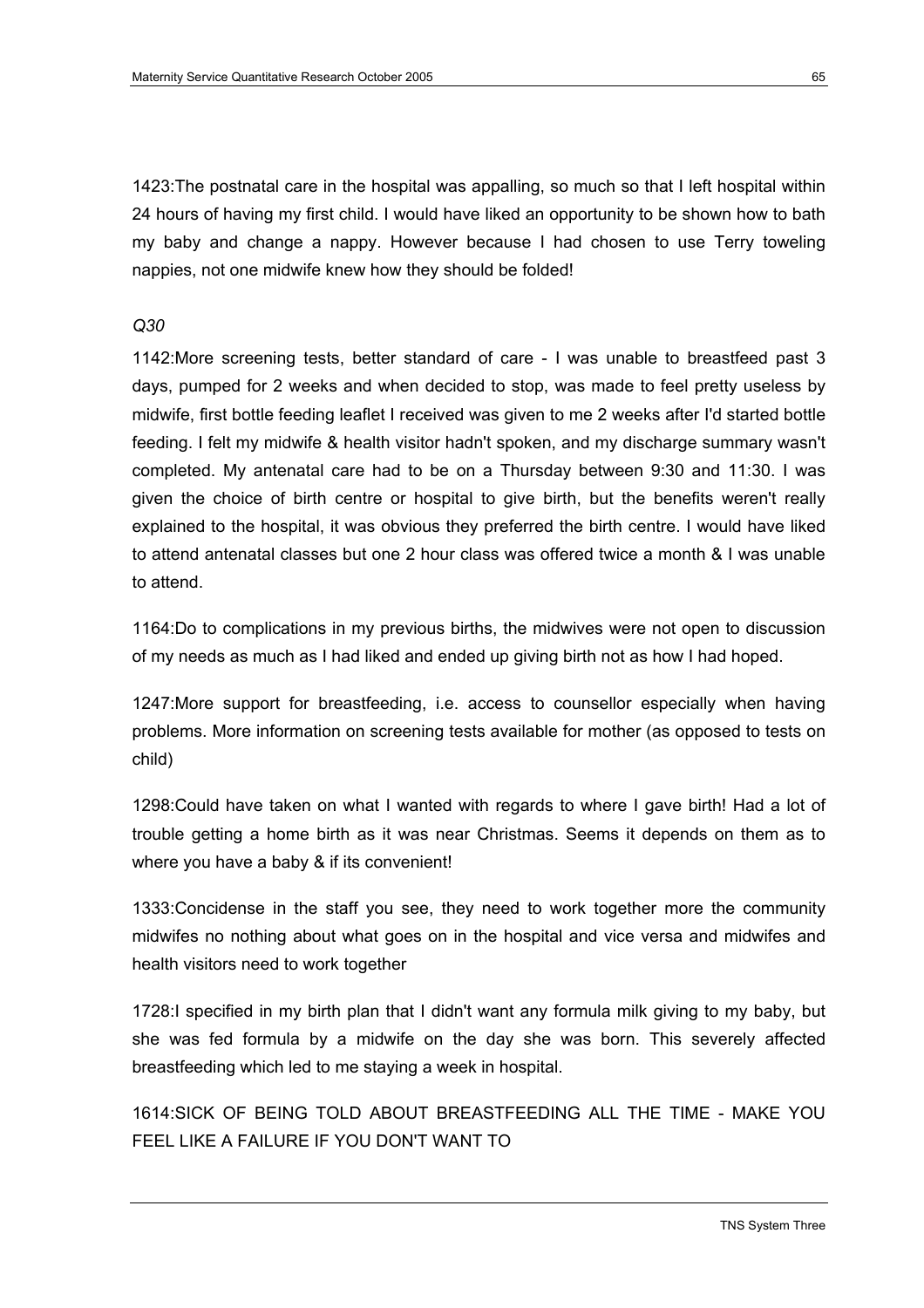1995:Hospital hygiene, and checkups at home as oppose to me spending money on taxis and buses to travel to doctors

1779:This was my second child and there was a 9 year gap, but it was assumed that i would remember everything about my first pregnancy and I felt that my antenatal appointments were rather dismissive as I was classed as low risk. my medical concerns were never really answered and I was not allowed a 20 week scan as my local health authority has stopped these. I did end up having a second scan at 36 weeks as i had low lying placenta. 20 week scans are important and a second or third or forth pregnancy should all be treated with the same amount of care as a first one.

1498:1st: that they have more m/w available, especially in the end, I just saw my GP 2nd: that the m/w in hospital are more caring, was not allowed to get up, had to lie all the time, while m/w did some paperwork. Was a horrible experience, and I hope even I ended up having a c-section I will be able to have a homebirth next time, because that hospital (Homerton in London) was horrible, 3rd world, dirty, no proper care or help, I almost got depressed. 3rd check ups of baby are done properly and not halfhearted 4th: more info about breastfeeding and help!!! I almost gave up, because I had cracked nipples. Just thank God my little one was throwing up the baby-milk so I had no choice but b/f and we still enjoy it!

#### **MEN**

*Q25* 

#### 1052:Slightly more personal service

1071:Nothing baby was born 10 weeks premature, the staff were excellent and as the baby was ill the staff helped us understand what was going on.

1081:They should have made more effort towards the home visits. A one on one can work miracles especially away from the bleak hospital environment.

1200:Not much more - they were very helpful although I felt at times they were a bit rushed off their feet

1259:List of websites / resources. Guide to being a father - supporting mother. Suggested reading lists. Doctor / practice could have taken us seriously.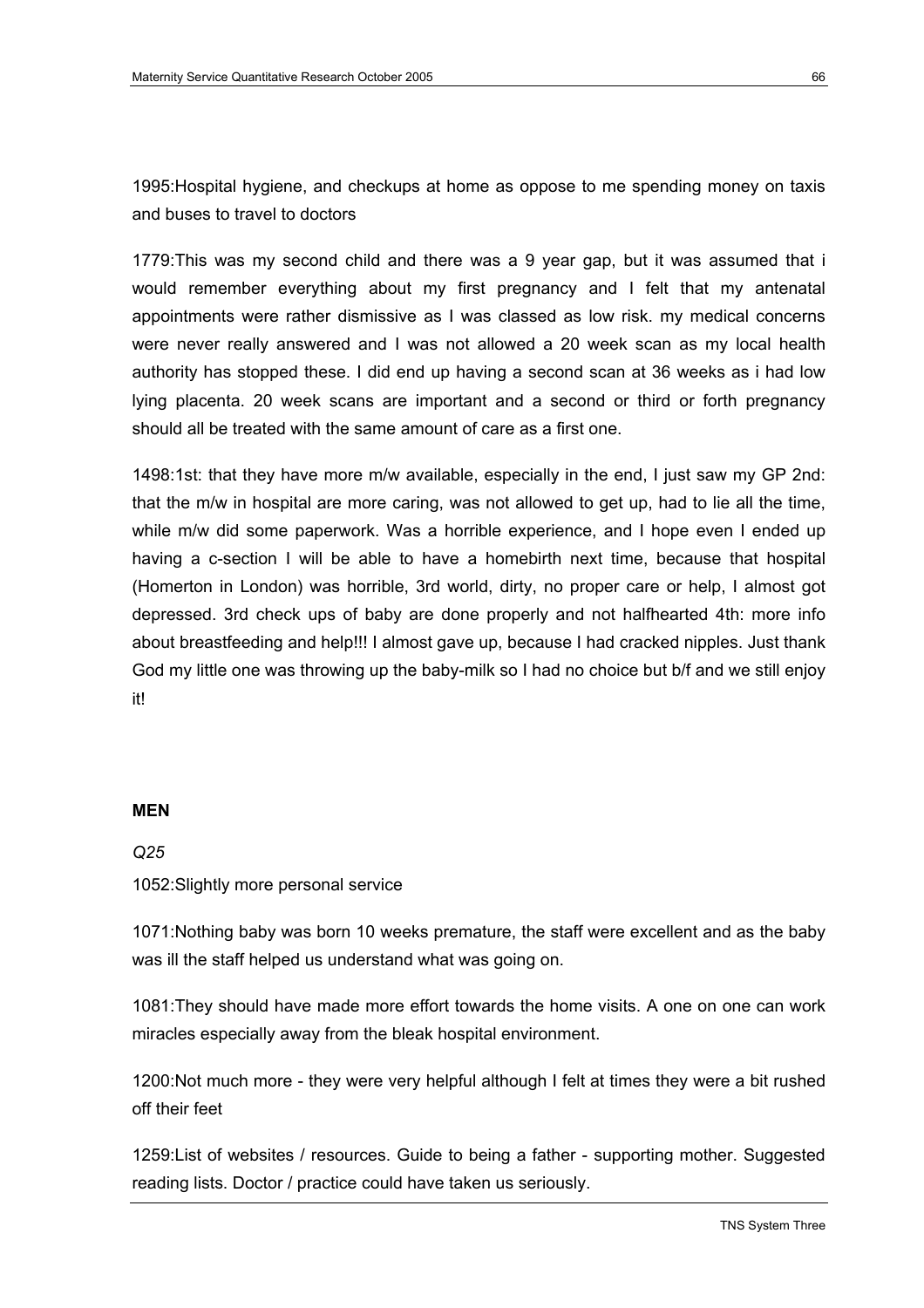1293:Digital media showing how to help the mother. IE DVD on helpful positions for backache, what to do when the mother feels uncomfortable or feels pain, and common things that you think are problems but that aren't like a bit of blood leaking etc.

1252:NHS in our area handle pregnancies pretty well. Men are a bit overlooked, but on the whole Mom and baby are well looked after

1303:Not much can be done to prepare you for that

1452:Nothing more than they did.

1454:Classes just for men

1979:Father support groups, a time when the Dads can get together with a professional to discuss concerns/worries that they may not want to talk about in the presence of their partners

#### *Q27*

2388:Could encourage and give a lot more information and support to fathers, and not kick them out as soon as baby is born.

2388:A lot more information as I had to learn by experience as nhs wasn't interested

4495:Given more literature and encouragement to be involved after the birth

4685:Nothing, we already have 3 children

5191:Supply child care for other siblings of the family during labour

533:The support in the antenatal class was good, but the local midwife and the midwife in the hospital were rushed and didn't give my wife and myself a confident feeling.

2580:Again, i deserve to know what's going on... this did not happen

37:Not keep us waiting in the corridor and accessing my wife quick , before all hell broke loose.

274:More personal attention, guidance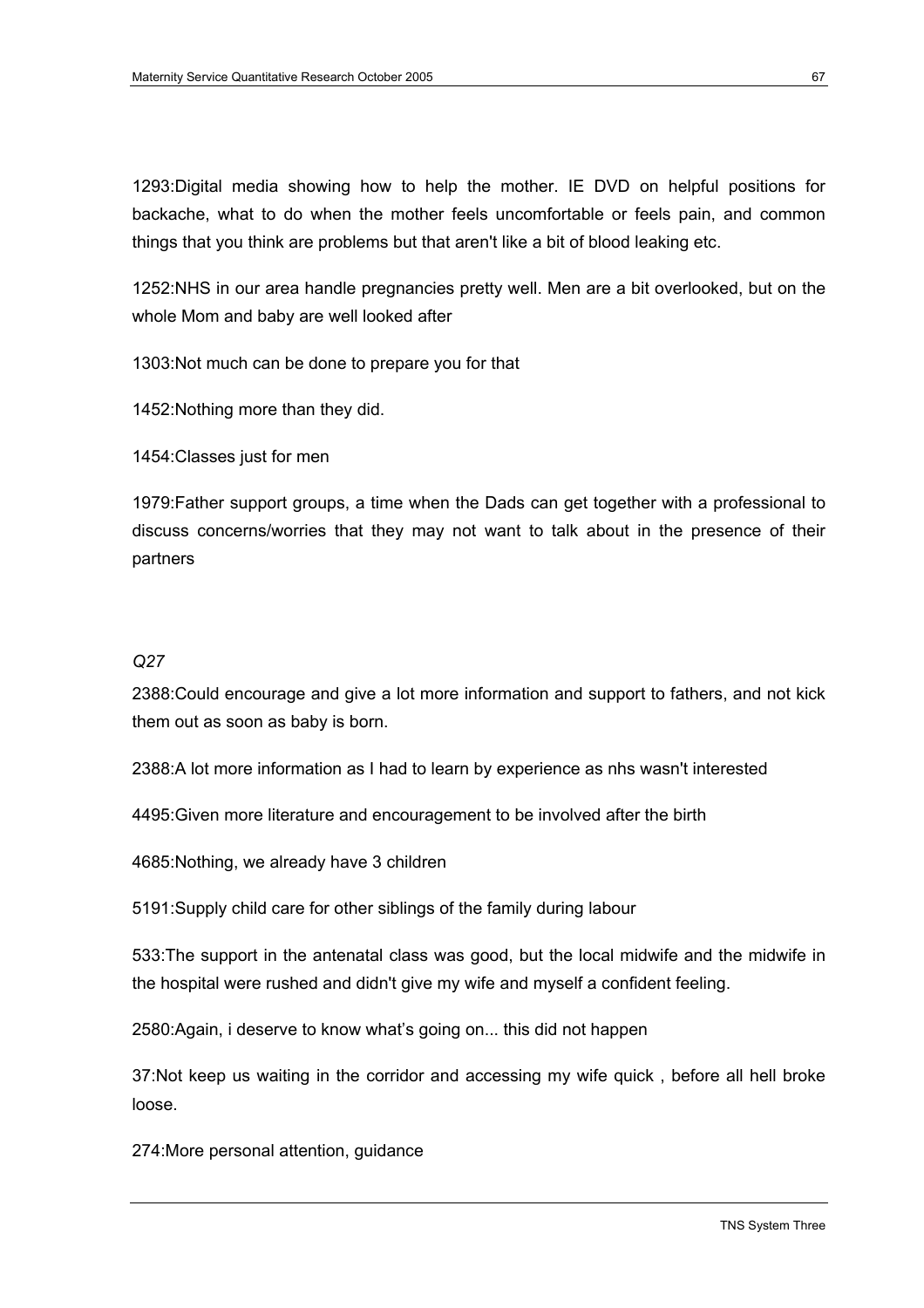5481:As a third time father I knew what was going to happen and how. but on our first birth, I felt totally useless and pushed out by all the staff and equipment that was there.

558:Have greater flexibility with appointment times. Making it earlier for partners or baby sitting arrangements.

995:I felt comfortable with every aspect of the pregnancy and birth.

995:I felt extremely well equipped to deal with the pregnancy and birth.

970:Nothing - my problem is I'm not a very emotional person, so emotionally, I could have been better, although, I felt everything inside!

894:Shown me how to change a nappy and bath him. Be more consistent with their advice. Some said give him a dummy others said 'we don't approve of dummies'

864:Maybe more support after the birth. I think most mothers were worried about the pain and what to expect up until the birth. Afterwards (the birth)wasn't focused on as much.

719:Having early pregnancy appointments and pre labour appointments with a midwife would have been nice. Maybe they would have noticed my wife had high blood pressure and protein leading up to the birth and not when our baby was 2 days overdue. Having enough staff on the antenatal ward would have been nice too, so that we wouldn't have had to wait 5 hours to be discharged after the doctor and pediatrician said we could go home.

649:Given us more support when we told them about our concerns about the level of care we were receiving and the information- or lack of it

649:The antenatal classes could have been more informative and concentrated more on actual real concerns and less on team building and playing games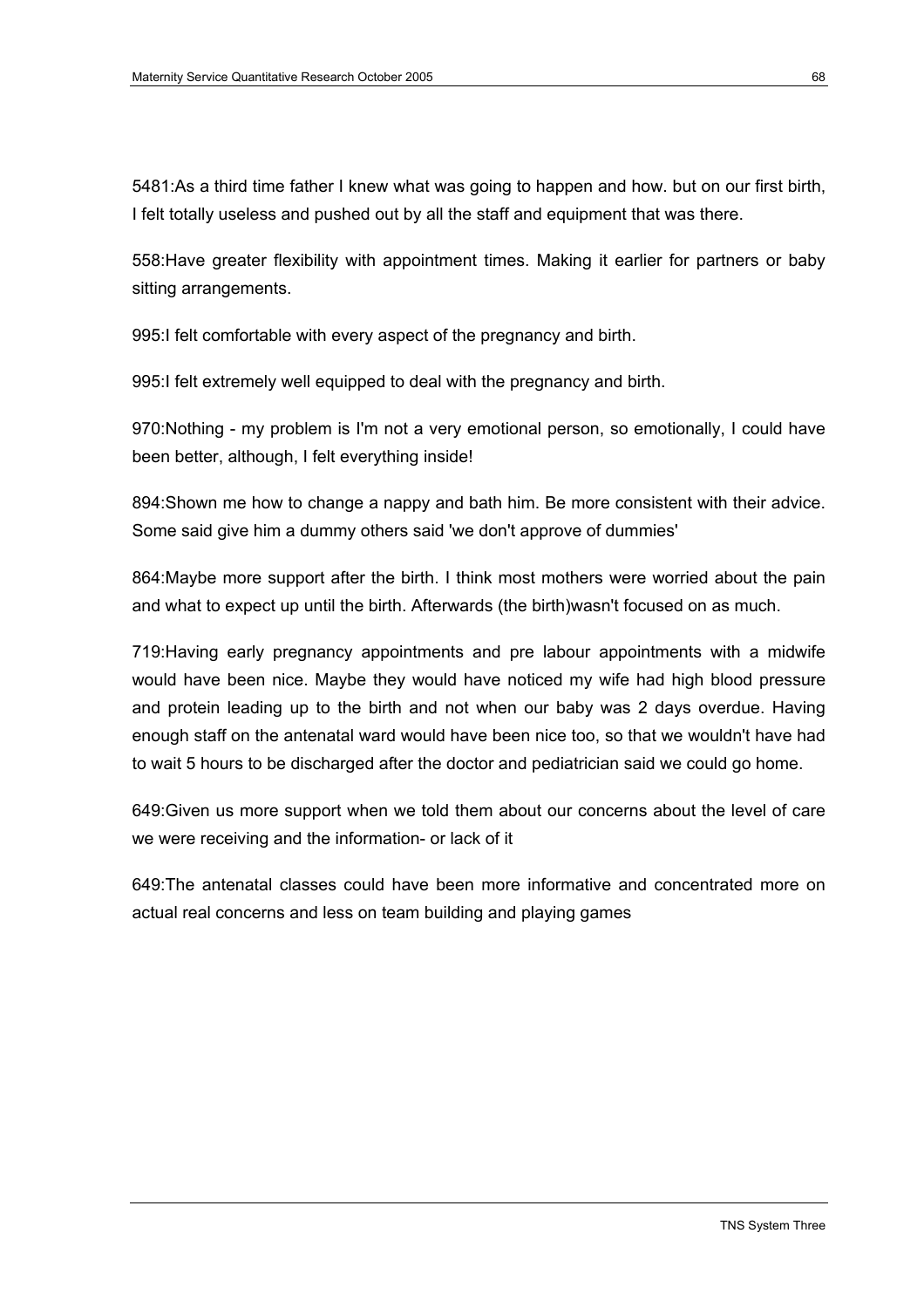# **H. Appendix 2 - questionnaires**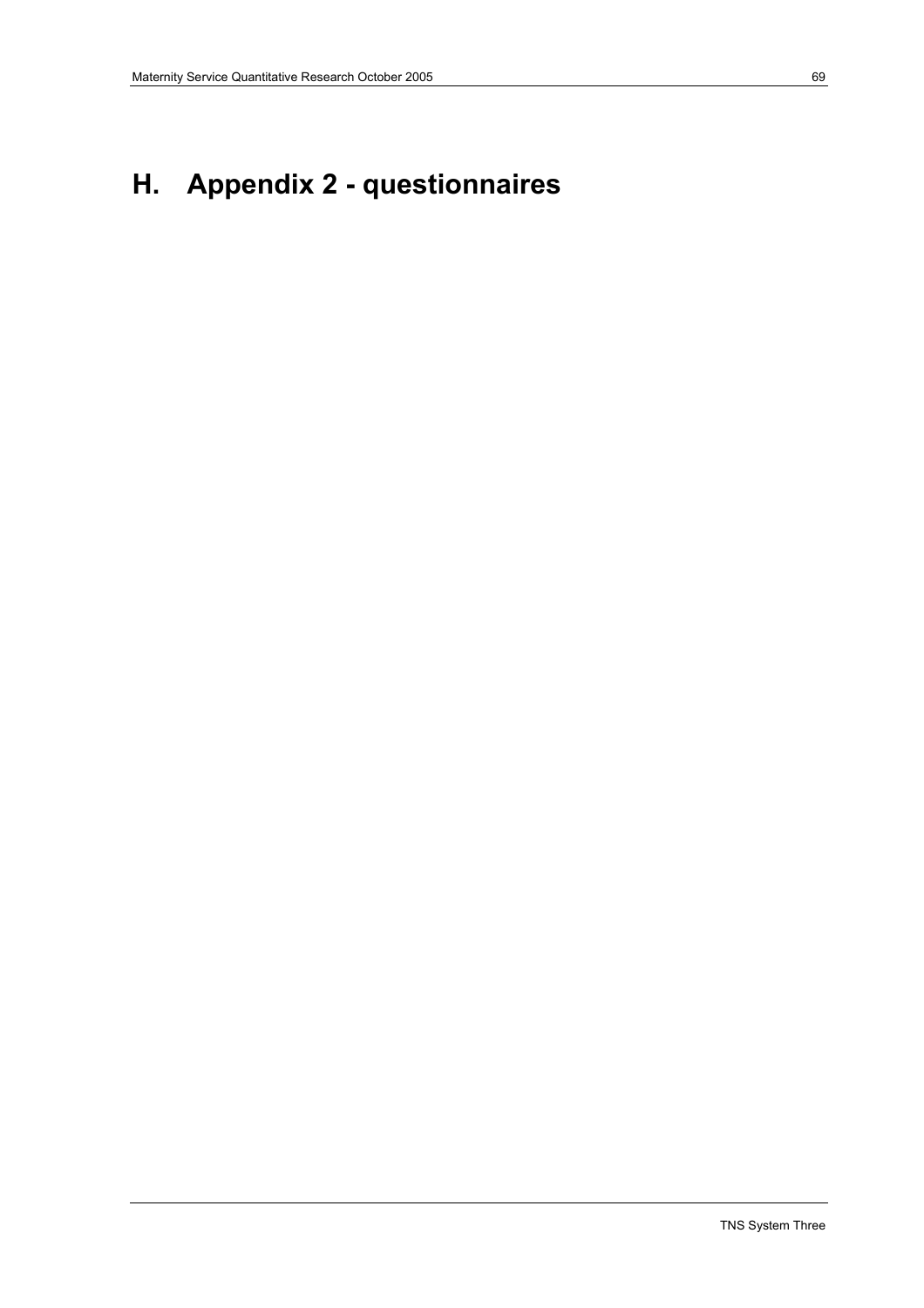# **J.128514: Maternity Services Quantitative Research FINAL questionnaire (26 August 2005)**

# **Email sent with link to questionnaire will contain information about the background to the survey & we will reiterate this at the beginning of the questionnaire.**

We are carrying out research with women who are currently pregnant or have a child aged 0-12 months. We want to establish which maternity services they had access to or made use of and to determine how well the services provided met their needs. We would very much appreciate your help with this survey. All answers given are completely confidential and will be analysed along with responses from many other women. The findings from this survey will help shape NHS maternity services for the future.

## **Screening questionnaire**

R1. First of all, we would like to check whether you are currently expecting a child or have a baby aged up to12 months. Please select the code which applies to you.

Up to 26 weeks pregnant 26-29 weeks pregnant 30-33 weeks pregnant 34 weeks + pregnant Have a child/children 0-3 months Have a child/children 3-6 months Have a child/children 6-9 months Have a child/children 9-12 months Have a child/children 12 months+ None of above

WILL ONLY CONTINUE IF 26+ WEEKS PREGNANT OR HAVE A CHILD 0-12 **MONTHS** 

R2. And have you been living in the UK for at least 2 years?

Yes No

WILL ONLY CONTINUE IF YES.

## **Main questionnaire**

For this questionnaire, we would like you to think specifically about the maternity services you accessed when you were pregnant with your child aged 0-12 months and not services you might have used during or after any other pregnancy.

1) When you were pregnant with your child aged 0-12 months, which of these maternity services did you access **through the NHS**?

(For this questionnaire, we would like you to think specifically about the maternity services you have accessed during this pregnancy and not services you might have used during or after any other pregnancy.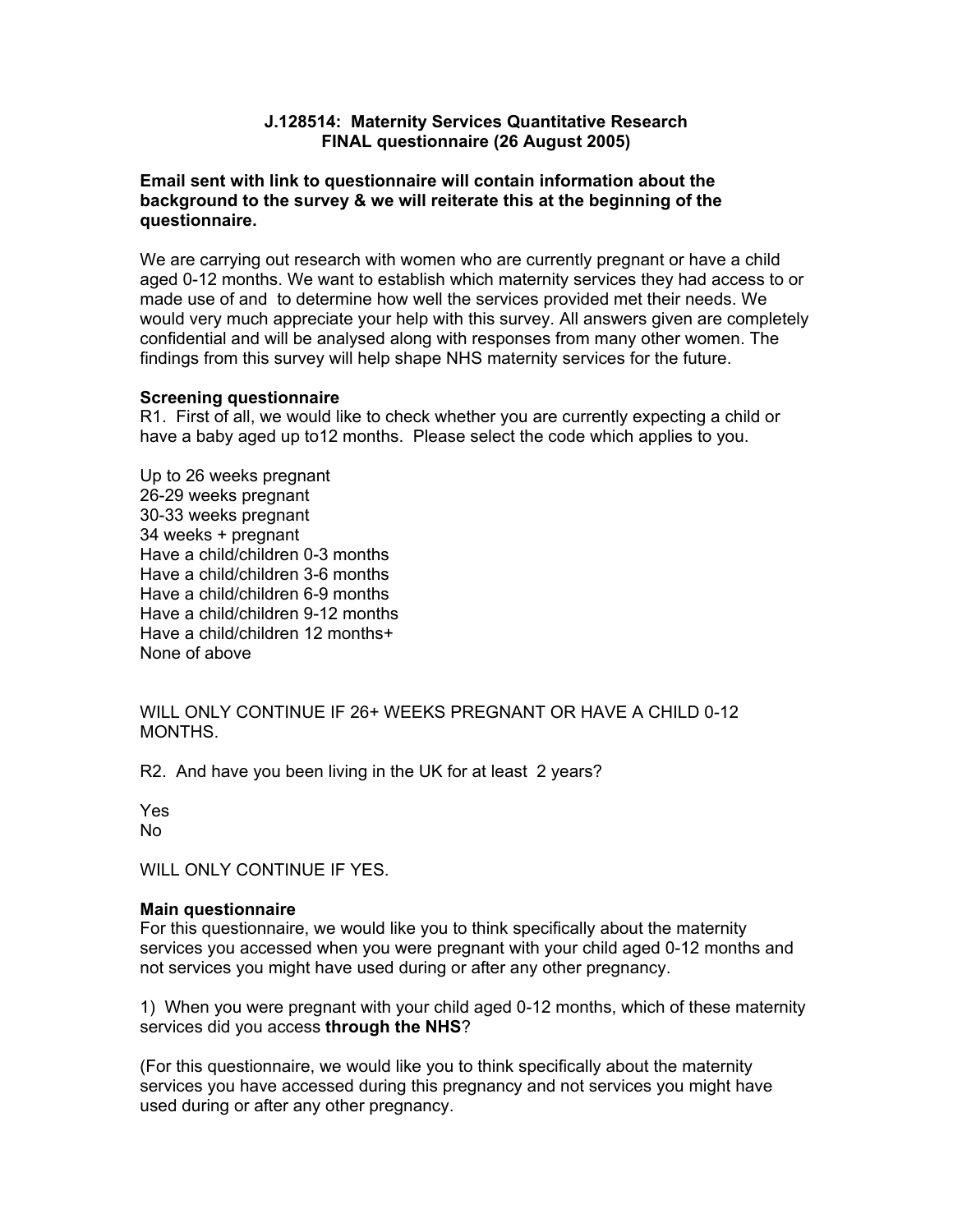Thinking about your pregnancy, which of these maternity services have you accessed through the NHS so far or do you intend to access?)

| Regular antenatal check-ups with midwife            |    |
|-----------------------------------------------------|----|
| Regular antenatal check-ups with doctor/consultant  | 2  |
| Antenatal classes / parenting classes               | 3  |
| Scan at 10-13 weeks                                 | 4  |
| Scan at 18-20 weeks                                 | 5  |
| Visit to hospital/ward in advance of birth          | 6  |
| Services accessed when giving birth                 |    |
| Postnatal visits from midwife to you at home        | 8  |
| Postnatal visits from health visitor to you at home | 9  |
| Postnatal visits to baby clinic                     | 10 |
| Other (PLEASE SPECIFY)                              |    |

# **NOTE THAT 7-10 ABOVE WILL NOT BE SHOWN FOR PREGNANT WOMEN AT Q1 OR Q2.**

2a) For each of these that you didn't (haven't or don't intend to) access through the NHS, please tick a box to indicate why not. (SINGLE CODE FOR EACH.)

|                     | Accessed<br>service privately<br>(/will access | Was told<br>service was<br>not available | Did not know<br>service was<br>available to me | Chose not to<br>use this service |
|---------------------|------------------------------------------------|------------------------------------------|------------------------------------------------|----------------------------------|
|                     | privately)                                     | to me                                    |                                                |                                  |
| Regular antenatal   |                                                |                                          |                                                |                                  |
| check-ups with      |                                                |                                          |                                                |                                  |
| midwife             |                                                |                                          |                                                |                                  |
| Regular antenatal   |                                                |                                          |                                                |                                  |
| check-ups with      |                                                |                                          |                                                |                                  |
| doctor/consultant   |                                                |                                          |                                                |                                  |
| Antenatal classes   |                                                |                                          |                                                |                                  |
| / parenting         |                                                |                                          |                                                |                                  |
| classes             |                                                |                                          |                                                |                                  |
| Scan at 10-13       |                                                |                                          |                                                |                                  |
| weeks               |                                                |                                          |                                                |                                  |
| Scan at 18-20       |                                                |                                          |                                                |                                  |
| weeks               |                                                |                                          |                                                |                                  |
| Visit to            |                                                |                                          |                                                |                                  |
| hospital/ward in    |                                                |                                          |                                                |                                  |
| advance of birth    |                                                |                                          |                                                |                                  |
| <b>Services</b>     |                                                |                                          |                                                |                                  |
| accessed when       |                                                |                                          |                                                |                                  |
| giving birth        |                                                |                                          |                                                |                                  |
| Postnatal visits    |                                                |                                          |                                                |                                  |
| from midwife to     |                                                |                                          |                                                |                                  |
| you at home         |                                                |                                          |                                                |                                  |
| Postnatal visits    |                                                |                                          |                                                |                                  |
| from health visitor |                                                |                                          |                                                |                                  |
| to you at home      |                                                |                                          |                                                |                                  |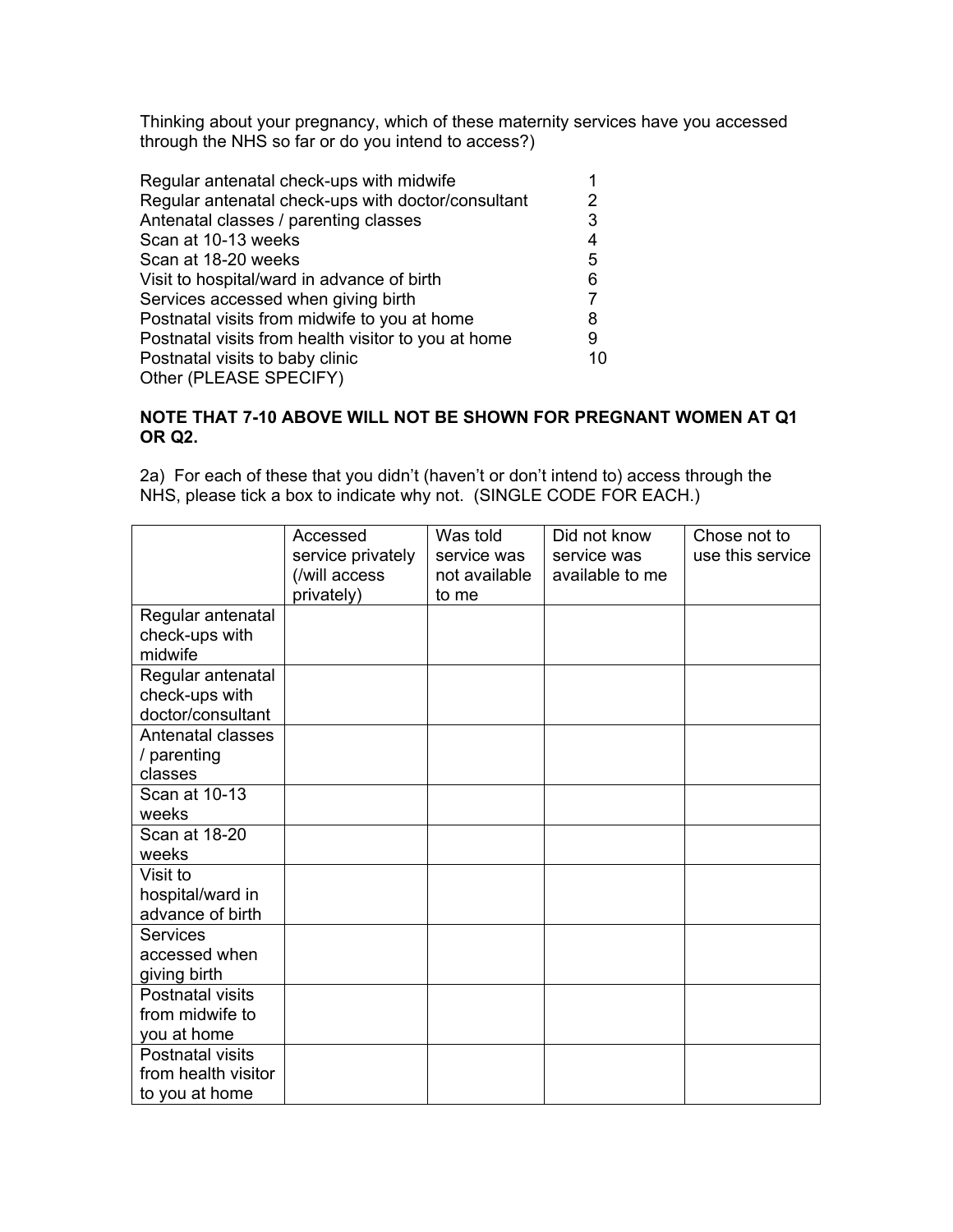| Postnatal visits to |  |  |
|---------------------|--|--|
| baby clinic         |  |  |

Q2b) Are there any services that you didn't access (haven't accessed or don't intend to) through the NHS that you would have liked to?

LIST AS FOR Q2a & INCLUDE DK

For the rest of the questionnaire, we would like you to think about and answer in relation to maternity services that you accessed through the NHS, and NOT private services.

The next section relates to **Antenatal care**: this is the care you receive from health professionals during your pregnancy. It includes information on services that are available and support to help you make choices.

ASK ALL Q3a) At what stage did you first seek care during your pregnancy? S/C

Before 8 weeks 8-11 weeks 12-15 weeks 16-20 weeks after 20 weeks Not sure/can't remember Did not seek (Have not sought) any care

3b) At this stage, did you go to your GP or directly to a midwife? S/C

GP Midwife Other (PLEASE SPECIFY) Not sure

IF MIDWIFE NOT CODED Q3c) Were you aware that you could have gone directly to a midwife?

Yes No

IF MIDWIFE AT Q3b OR YES AT Q3c, ASK Q3d Q3d) How did you find out that you could go directly to a midwife? S/C

Friend told me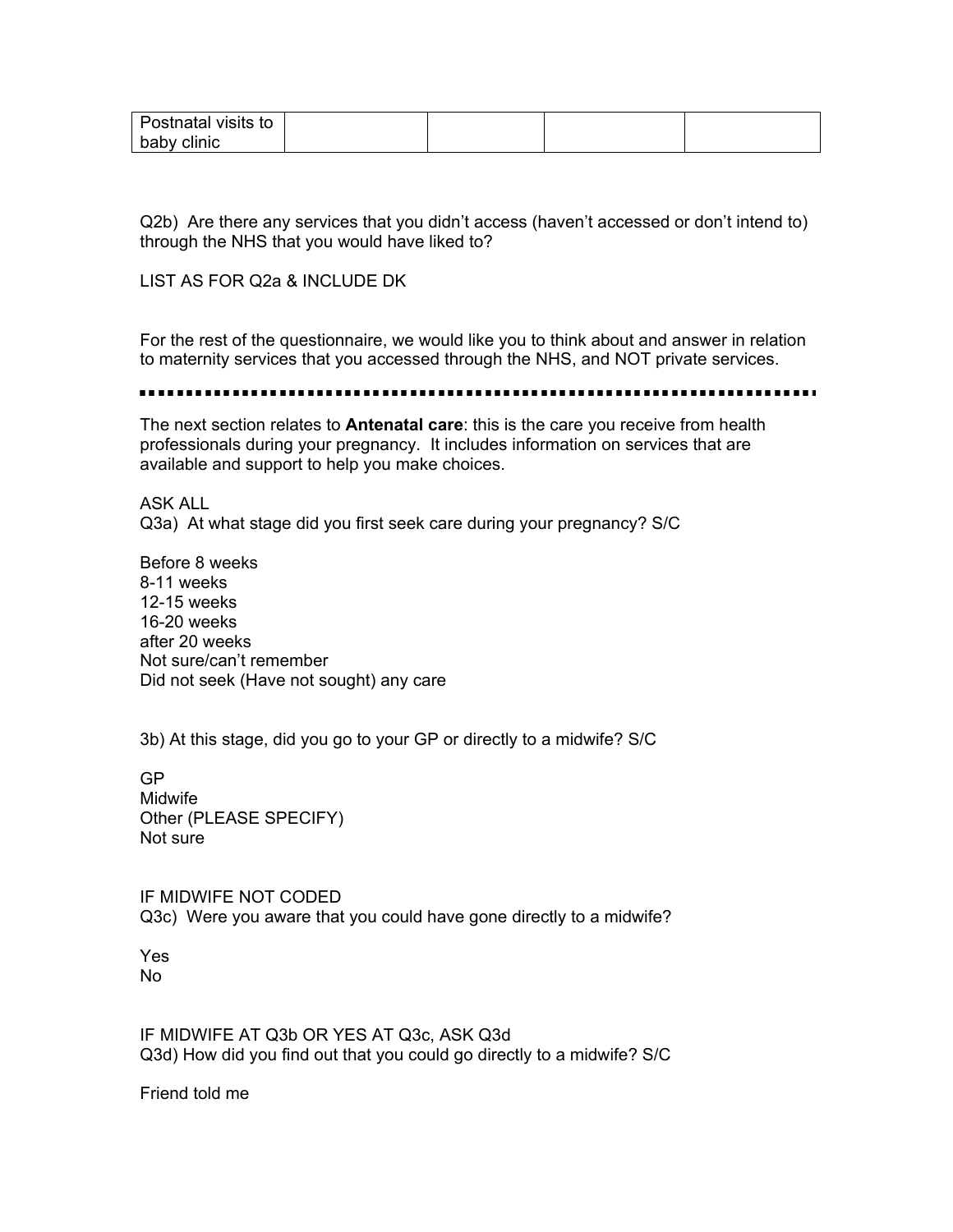Remembered from previous pregnancy Read in a book about pregnancy Read on a leaflet in GP's surgery Other (WRITE IN) Not sure /can't remember

IF CODE 1 AT Q1 AND MIDWIFE NOT CODED AT Q3b Q4a At what stage of your pregnancy, approximately, did you first see a midwife? S/C

Before 8 weeks 8-11 weeks 12-15 weeks 16-20 weeks after 20 weeks Not sure/can't remember

IF CODE 2 AT Q1 ASK Q4b and Q4c) Q4b) At what stage of your pregnancy, approximately, did you first see a hospital doctor/consultant? S/C

Before 8 weeks 8-11 weeks 12-15 weeks 16-20 weeks after 20 weeks Not sure/can't remember

Q4c) Were you introduced to a midwife at the same time?

Yes No Not sure/can't remember

IF CODE 1 AND CODE 2 CODED AT Q1 Q5a) Thinking about your antenatal appointments / check-ups, which of the following best describes your situation? S/C

I was (am) always seen by a midwife I was (am) generally seen by midwife, but also have to see a hospital doctor for routine checks I was (am) regularly seen by hospital doctor

ASK Q6 IF ANTENATAL APPOINTMENTS WITH MIDWIFE ACCESSED (CODE 1 AT Q1)

6) Now thinking about the care you receive(d) from midwives at antenatal appointments / check-ups, which of the following best describes your situation? S/C

I was (am) seen almost always by the same midwife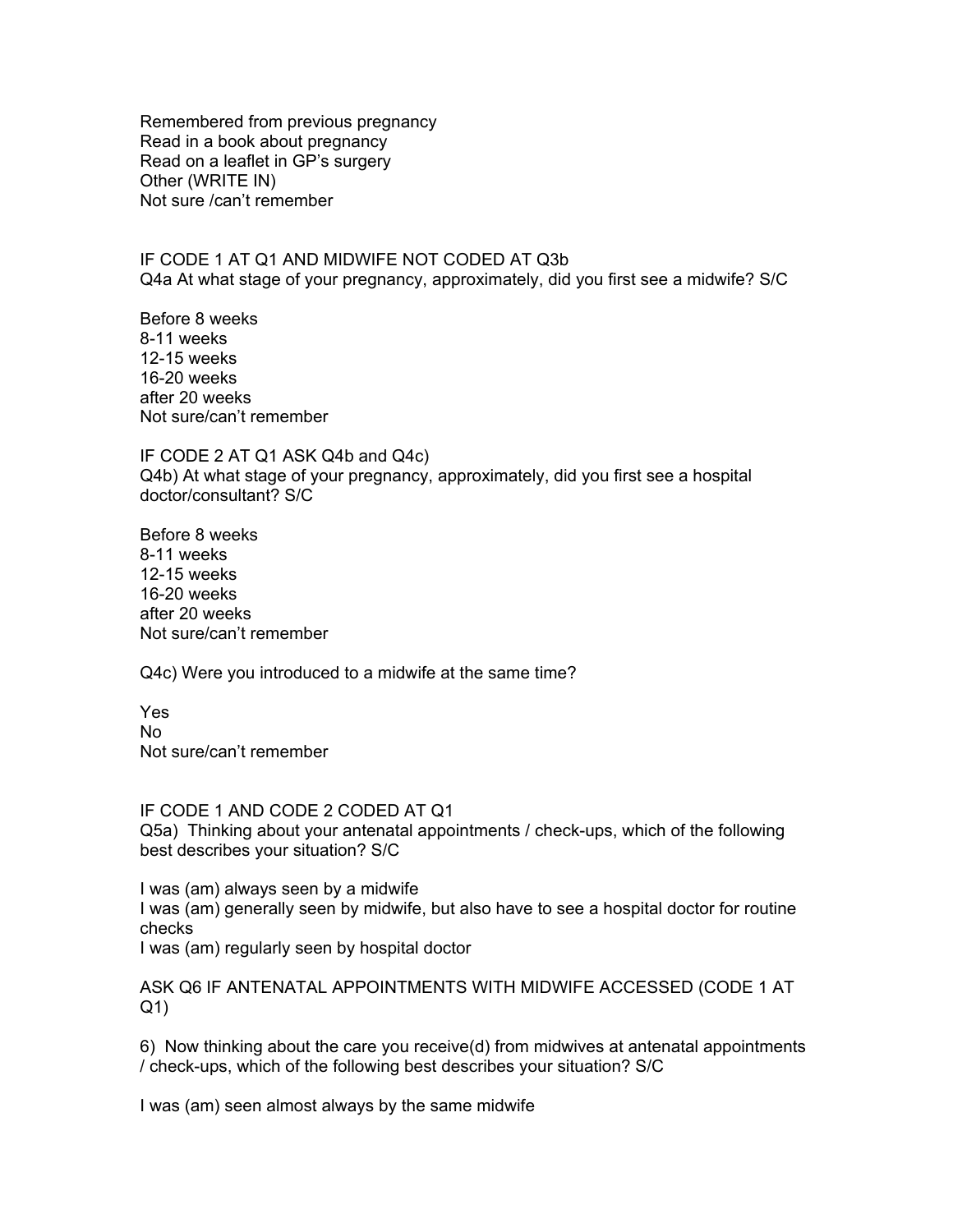I was (am) seen by the same team of midwives (2 or 3 individuals) I was (am) seen by the same team of midwives (more than 3 individuals) The midwife I saw seemed (see seems) to vary all the time Not sure / can't remember

ASK Q7 - 9 IF ANTENATAL APPOINTMENTS ACCESSED (CODE 1 OR 2 AT Q1)

7a) Did (Do) you feel you had (have) enough choice about **when** to attend antenatal appointments / check-ups?

Yes No

IF NO, ASK Q7b) Q7b) What kind of choice would you have liked (like) to have about when to attend antenatal appointments / check-ups? M/C

Choice of day of week Choice of time of day (daytime only) Choice of time of day (daytime and evening) Other choice (write in) Don't Know

ASK ALL CODED 1 AT Q1 8) Where did (do) you have your antenatal appointments/check-ups? IF AT MORE THAN ONE LOCATION, PLEASE TICK ALL THAT APPLY.

At home At midwife's clinic/GP surgery Other local setting e.g. children's centre At hospital Other (WRITE IN)

9a) Did (Do) you feel you had (have) enough choice about **where** to go for these?

Yes No

IF NO AT 9a), ASK 9b). 9b) Where would you like to have gone (go) for antenatal appointments? M/C

At home Midwife's clinic/GP surgery Other local setting e.g. children's centre hospital Other (WRITE IN) Don't Know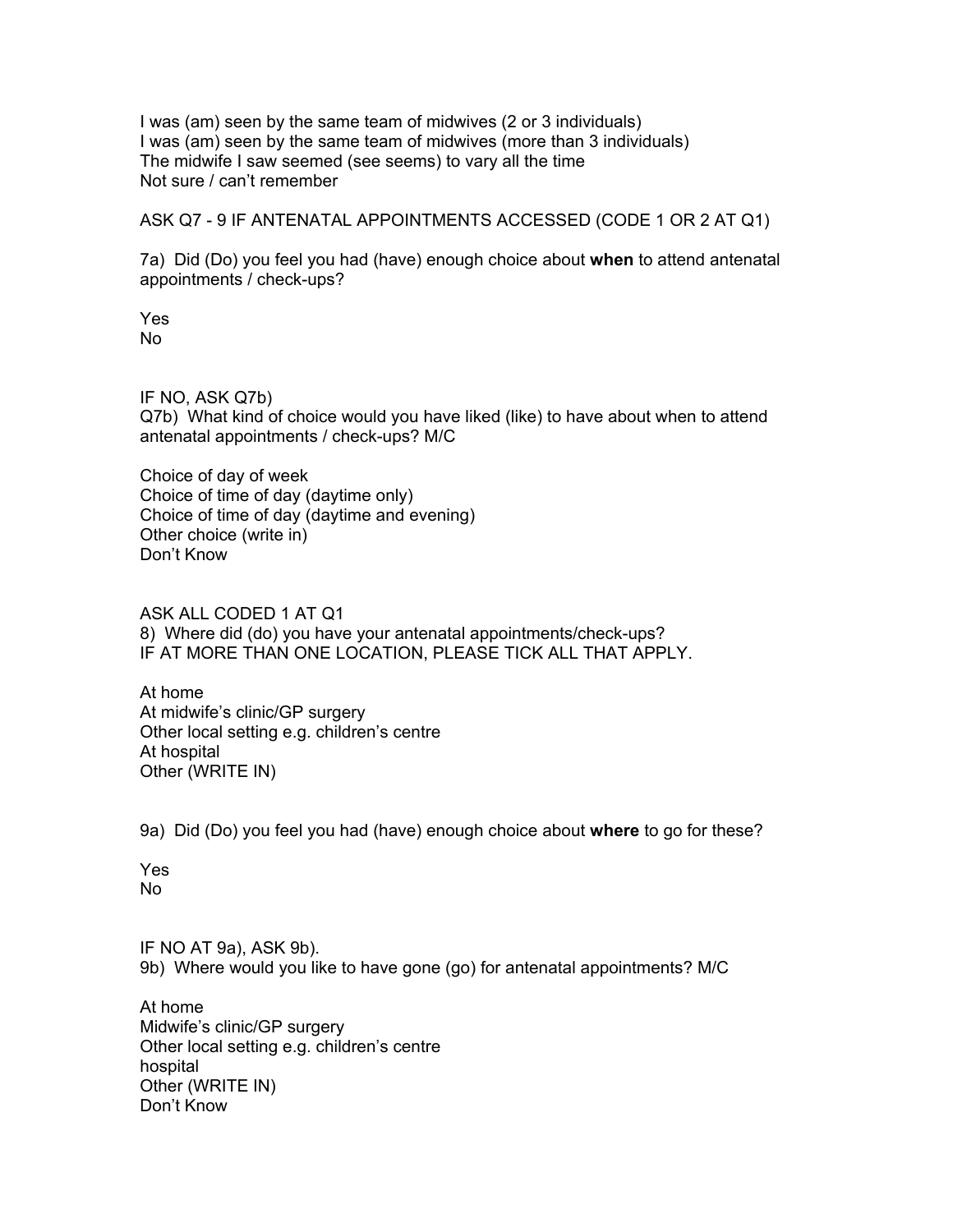IF ANTENATAL CLASSES ACCESSED (CODE 3 AT Q1), Q10-11 ASKED 10a) Thinking about your antenatal / parenting classes, did (did/do) you feel you had (have) enough choice about **when** to attend?

Yes No

IF NO, ASK 10b)

10b) What kind of choice would you like to have had (have) about when to attend antenatal / parenting classes? Please tick all that apply.

Choice of day of week Choice of time of day Other choice (write in) Don't Know

11) Was (Was/Is) the father of your child invited to attend any of your antenatal / parenting classes? S/C

Yes - invited to one only Yes – invited to some Yes – invited to all No – not invited Father of child not present (For pregnant women – Not yet discussed)

Q12-13 ASKED IF ANTENATAL CARE ACCESSED AT Q1 (CODES 1-6) **NOT ASKED** IF CODE 5 AT Q11 12) Overall, how much encouragement did (does) your midwife give the father of your child to be involved in your antenatal care? S/C

A lot of encouragement A little encouragement No encouragement

13) Thinking about all of the NHS services you used during your antenatal care, please rate them on the following aspects using the scale shown? (very good, fairly good, neither/nor, fairly poor, very poor) ROTATE ORDER AND S/C FOR EACH

Professionalism of staff Support given by staff Making you feel at ease Flexibility to meet your needs Amount of information given by staff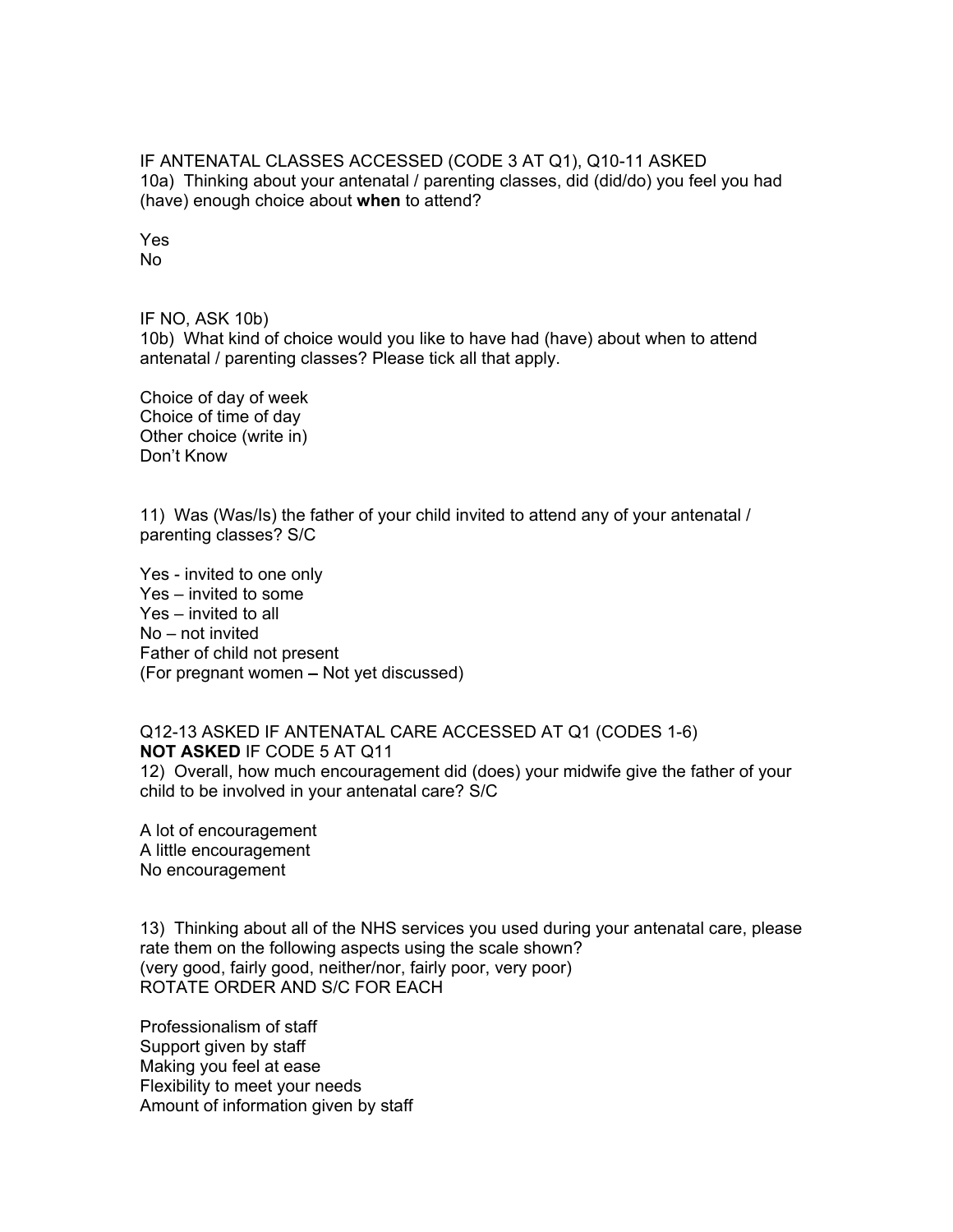Quality of information given by staff

14a) Thinking more generally about your antenatal care, how satisfied were (are) you with this overall? S/C

(Very satisfied, fairly satisfied, neither satisfied nor dissatisfied, fairly dissatisfied, very dissatisfied)

IF DISSATISFIED:

14b) What would have made (make) you more satisfied with your antenatal care? Please provide full details.

Q15 - 20 TO BE ASKED IF GIVING BIRTH ACCESSED AT Q1

The next section of the questionnaire relates to giving **Birth** and the care that you received directly related to the delivery of your baby.

15) Where did you give birth? S/C

At home In a general hospital In a midwifery led birth unit Other (Specify)

16a) Did you feel sufficiently informed to make decisions about the type of birth you wanted to have?

Yes No Not sure

IF NO, OTHERS SKIP TO Q17 16b) What would you like to have been given more information about? M/C

Pain relief Choices of where to give birth What to expect when giving birth How to recognise the early signs of labour Water birth Other (TYPE IN) Don't Know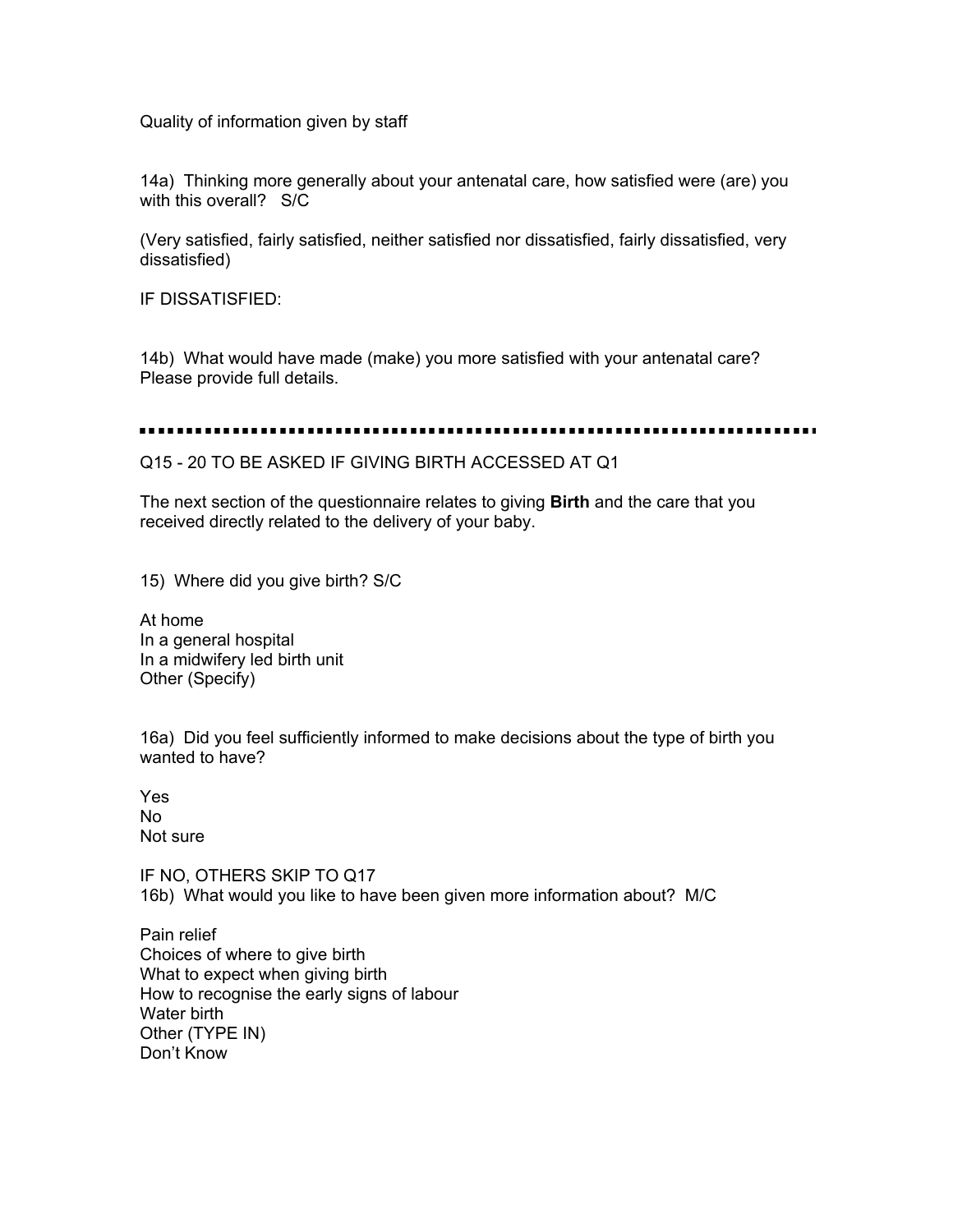ASK ALL WHO CODED GIVING BIRTH AT Q1

17) If your baby was delivered by a midwife, was it (one of) the same midwife (wives) who provided your antenatal care?

Yes No Not Sure Not delivered by midwife

18) Overall, how much encouragement did your midwife/doctor give the father of your child to be involved during and immediately after the birth? S/C

A lot of encouragement A little encouragement No encouragement Don't Know Father of your child not present

19) Thinking about the care you received during and immediately after the birth of your baby, please rate the following aspects using the scale shown. ROTATE ORDER, S/C FOR EACH (Very good, fairly good, neither good nor poor, fairly poor, very poor)

Professionalism of staff Support given by staff Making you feel at ease Flexibility to meet your needs Amount of information given by staff Quality of information given by staff

20a) Overall, thinking about the care you received during and immediately after the birth of your baby, how satisfied were you with that?

(Very satisfied, fairly satisfied, neither satisfied nor dissatisfied, fairly dissatisfied, very dissatisfied)

IF DISSATISFIED:

20b) What would have made you more satisfied with the care you received during and immediately after the birth of your baby? Please provide full details.

## 

Q21-26 ASKED IF POSTNATAL SERVICES ACCESSED AT Q1 (CODES 8-10)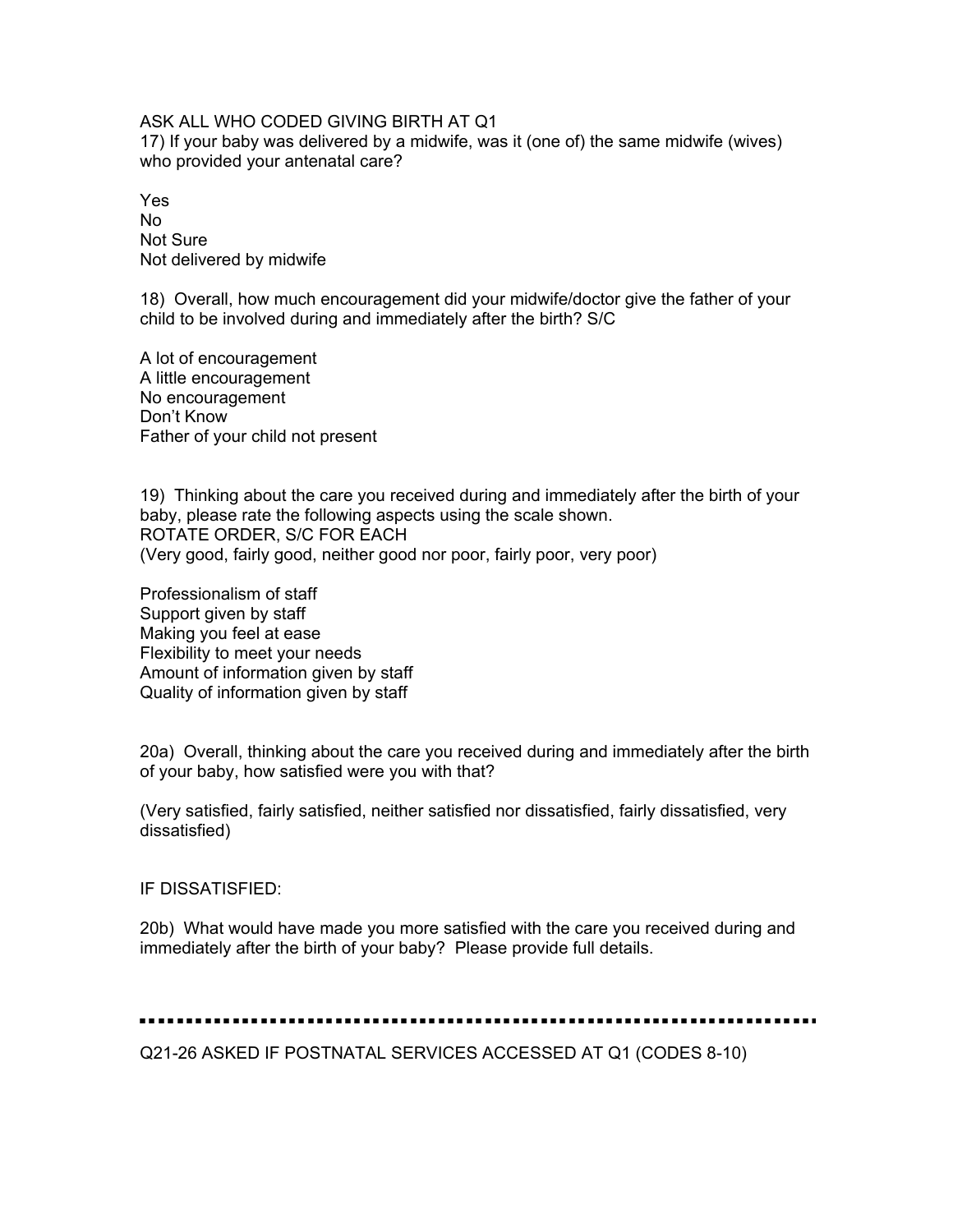The next section of the questionnaire relates to **Postnatal care**: this is the care that you receive from health professionals after the birth of your baby once you have returned home.

21) Thinking about your postnatal care, which of these best describes the midwife or midwives you saw? (WILL ALLOW CODES 1&2 TO BE MULTICODED)

I was seen by the same midwife/team of midwifes that administered my antenatal care I was seen by the same midwife/team of midwifes that delivered my baby I was seen by a different midwife/team of midwifes that I had not previously met Don't Know

22) How well do you feel that the midwife and health visitor worked in partnership / as a team? S/C

Very well Quite well Not very well Not at all well Don't Know

23) Was postnatal depression discussed with you during your postnatal care?

Yes No Can't remember

24a) Did you breast-feed your baby and if so, for how long? S/C

No Yes for first month Yes for first 2 months Yes for first 3 months Yes for first 4-5 months Yes for first 6 months Yes for more than 6 months up to a year Yes for more than a year

24b) Did you see an infant feeding advisor whilst still in hospital?

Yes No Not sure / can't remember

IF YES 24c) And was there any follow-up on this either in the hospital or at home?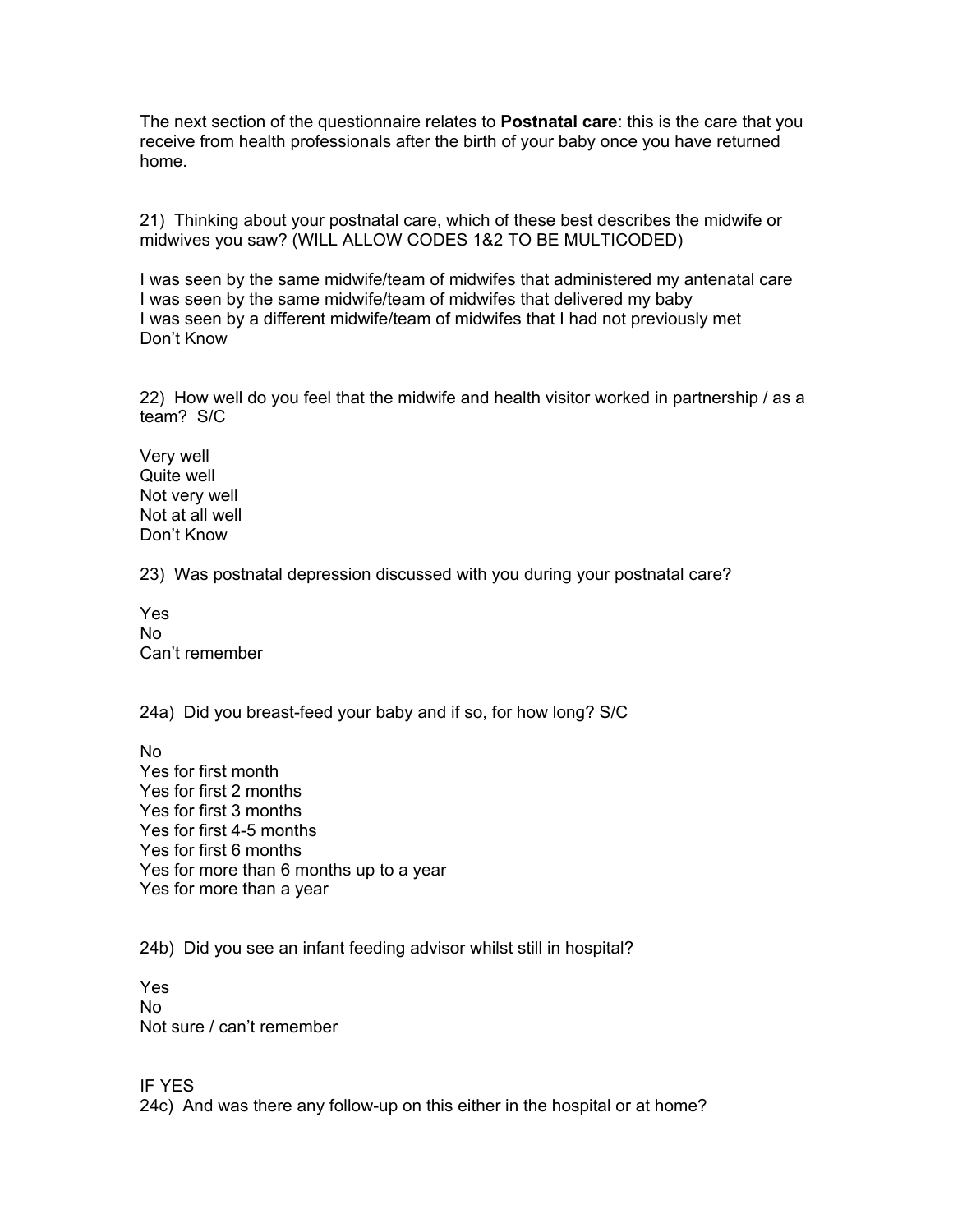Yes No Not sure / can't remember

ASK ALL ACCESSING POSTNATAL SERVICES (CODES 8-10 AT Q1) 25) Thinking about your postnatal care, please rate each of the following aspects using the scale shown. (Very good, fairly good, neither good nor poor, fairly poor, very poor) ROTATE ORDER, S/C FOR EACH

Professionalism of staff Support given by staff Making you feel at ease Flexibility to meet your needs Amount of information given by staff Quality of information given by staff

26a) Thinking about the postnatal care you received from midwives and health visitors at home after the birth and beyond that, how satisfied were you with that?

(Very satisfied, fairly satisfied, neither/nor, fairly dissatisfied, very dissatisfied)

IF DISSATISFIED:

26b) What would have made (make) you more satisfied with your postnatal care? Please provide full details.

ASK ALL

The final section relates to information provided about all the maternity services available to you.

Q27) Please indicate whether you have accessed information on the following subjects, from any of the following sources. INFORMATION SUBJECTS TO BE SHOWN SEQUENTIALLY & ROTATED, WITH SOURCES SHOWN AS A PRECODED LIST

From which sources did you access information on ……. INSERT E.G. STATEMENT 1) PLEASE TICK ALL THAT APPLY

I have not accessed any information on this subject Doctor (verbally) Midwife (verbally) Health visitor (verbally) Website (SPECIFY WHICH)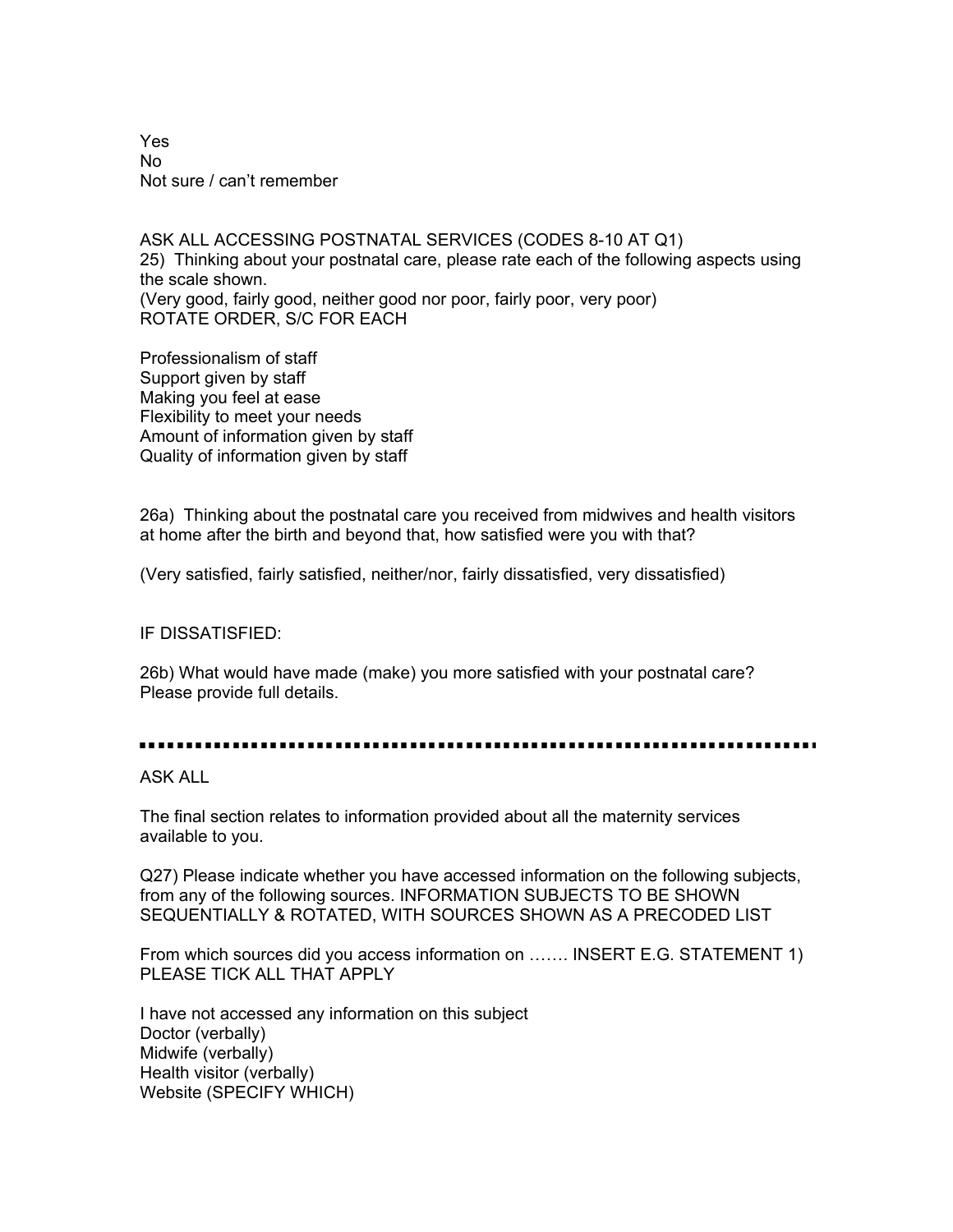Pregnancy book (given to you by your doctor/midwife/health visitor) Birth-Five book Leaflets provided by doctor/midwife/health visitor Friends/family Magazines NICE Guidance on antenatal care for pregnant women Other (specify) Can't remember / not sure

# STATEMENTS

- 1) ..the care/services you can expect to receive during and after pregnancy
- 2) ..routine screening tests available
- 3) ..lifestyle changes you may want to consider
- 4) ..maternity benefits and rights
- 5) ..choice of where to give birth
- 6) ..what to expect when giving birth
- 7) ..pain relief during birth
- 8) ..breast feeding (benefits of and how to)
- 9) ..how to look after your child (Eg. Bathing, changing nappies)

28) How would you rate the information you accessed on the following subjects in terms of how well it met your needs? Please try to think only about the information that was provided through NHS services.

LIST TO ONLY CONTAIN ITEMS THAT WERE CHOSEN AT Q27. PRESENT THE SUBJECTS / RATINGS IN A TABLE. ROTATE ORDER IN WHICH SUBJECTS LISTED. ONLY ASK FOR THOSE **NOT** CODED "I HAVE NOT ACCESSED" AT Q27

(Very good, Fairly good, Neither good nor poor, Fairly poor, Very poor, Don't know, plus option of 'not yet provided' for Pregnant women)

Information on the care/services you can expect to receive during and after pregnancy Information on routine screening tests available Information on lifestyle changes you may want to consider Information on maternity benefits and rights Information on choice of where to give birth Information on what to expect when giving birth Information on pain relief during birth Information on breast feeding (benefits of and how to) Information on how to look after your child (Eg. Bathing, changing nappies)

29) Thinking now about ALL maternity services that you have accessed through the NHS (so far), how would you rate these using the following scale:

Very good, fairly good, neither good nor poor, fairly poor, very poor

30) Again thinking about ALL maternity services you have accessed through the NHS (so far), aside from what you have mentioned already what could have been done better? What would have really made the experience better for you?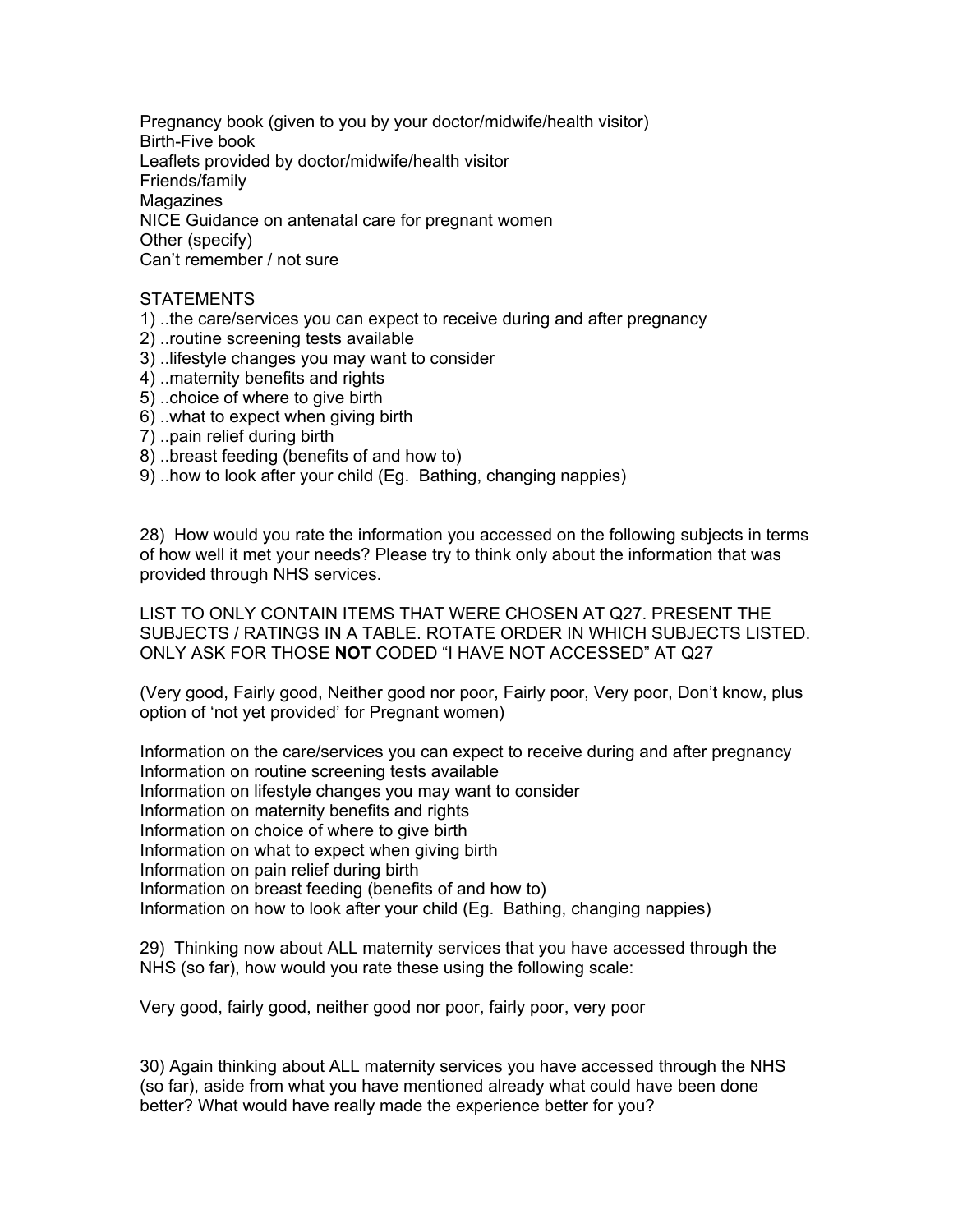# PLEASE TYPE IN FULL DETAILS.

## **Classification**

Region - panel data Age - Panel data SEG - Panel data Marital status - Panel data Presence of other children - Panel data Household income - Panel data Educational achievement - Panel data

C1 Which of the following categories best describes your working status?

Working full-time Working part-time Currently not-working – but intend to go back to work full-time Currently not working – but intend to go back to work part-time Currently not working and don't foresee any change to this I would prefer not to answer this question

C2. Which if any of these would you use to describe your ethnic group? SINGLE CODE

# **White**

**British** Irish Other White background (specify)

## **Mixed**

White and Black Caribbean White and Black African White and Asian Other Mixed background (specify)\_\_\_\_\_\_\_\_\_\_\_\_\_\_\_\_\_\_\_\_\_\_\_\_\_\_\_\_\_

## **Asian or Asian British**

Indian Pakistani Bangladeshi Other Asian background (specify)\_\_\_\_\_\_\_\_\_\_\_\_\_\_\_\_\_\_\_\_\_\_\_\_\_\_\_\_

# **Black or Black British**

**Caribbean** African Other Black background (specify)\_\_\_\_\_\_\_\_\_\_\_\_\_\_\_\_\_\_\_\_\_\_\_\_\_\_\_\_

# **Chinese or other ethnic group**

Chinese Other ethnic background (please specify)\_\_\_\_\_\_\_\_\_\_\_\_\_\_\_\_\_\_\_\_\_\_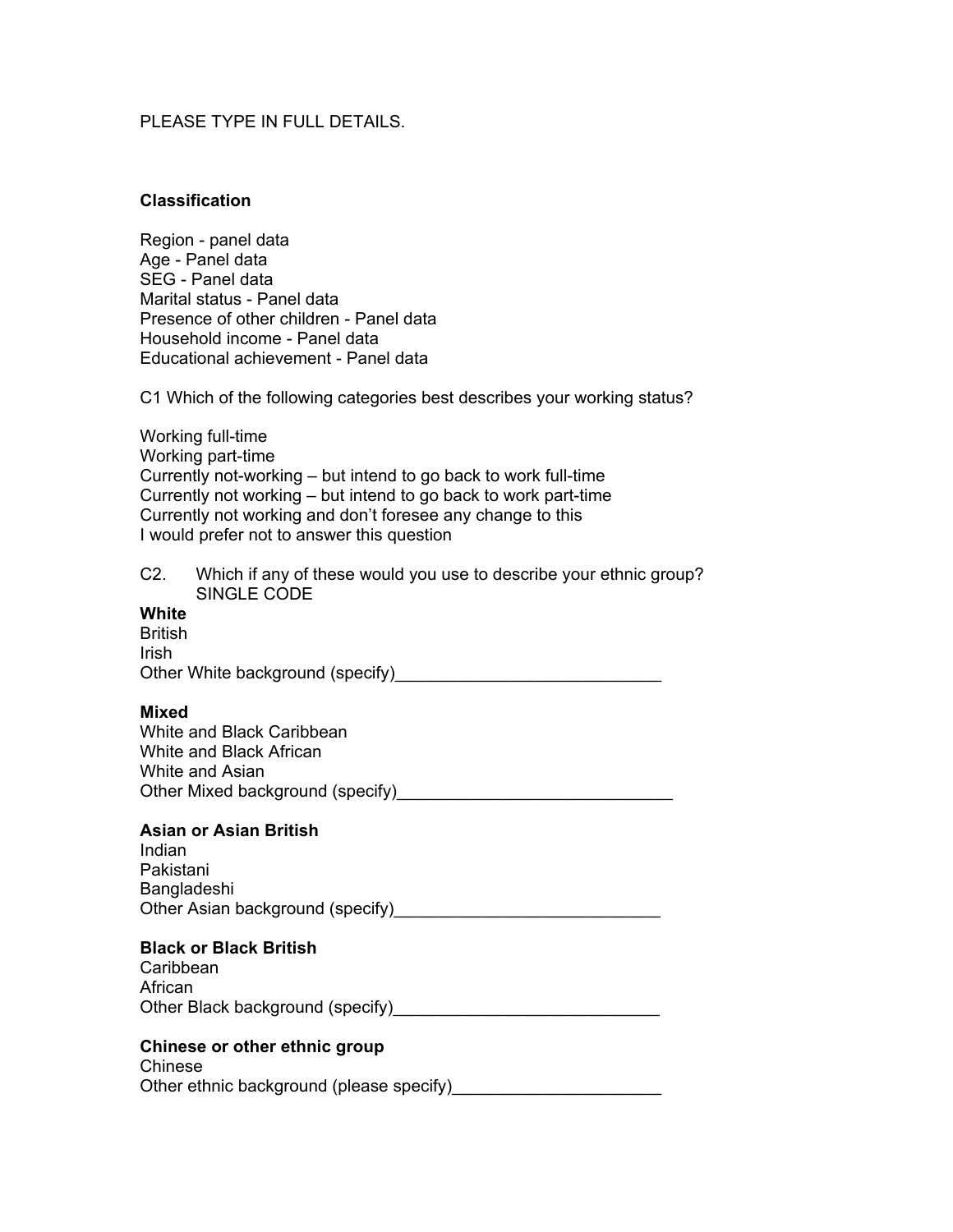I would prefer not to answer this question

C3 Which religion, if any, do you regard yourself as belonging to?

 None Church of England Roman Catholic Other Christian Buddhist Hindu Jewish Muslim Sikh Another religion I would prefer not to answer this question

C4. Do you have any long-standing illness, disability or infirmity? By long-standing I mean anything that has troubled you over a period of time or that is likely to affect you over a long period of time.

SINGLE CODE Yes GO TO C5 No GO TO C6 I would prefer not to answer this question GO TO C6

ALL ANSWERING 'YES' (CODE 1) AT C4 C5. And does this illness or disability limit your activities in any way?

SINGLE CODE Yes No I would prefer not to answer this question

ASK ALL C5 Do you consider yourself to have any learning difficulties?

Yes No I would prefer not to answer this question

STANDARD CLOSING STATEMENT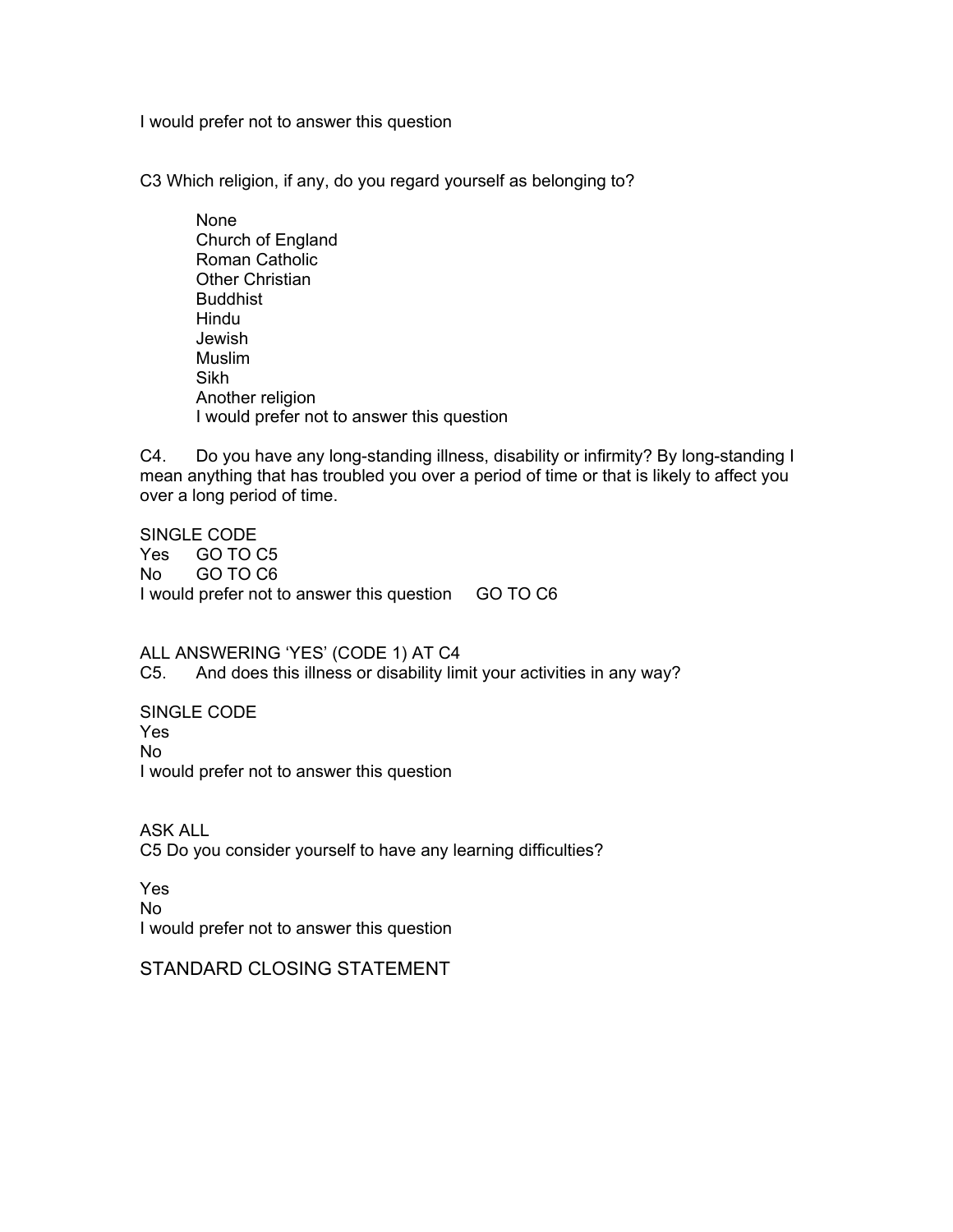# **J.128514: Maternity Services Quantitative Research**

# **FINAL questionnaire - Men (26 August 2005)**

# **Email sent with link to questionnaire will contain information about the background to the survey & we will reiterate this at the beginning of the questionnaire.**

We are carrying out research about the experience of fathers during pregnancy and around the time of the birth of a child. We want to understand how fathers feel about the NHS maternity services available to families at this time, and the involvement of fathers in these. Different people have different wishes and experiences when their child is born, and some fathers may be more or less involved, but it is important that we hear from a wide range of people. We would very much appreciate your help with this survey. All answers given are completely confidential and will be analysed along with responses from many others. The findings from this survey will help shape NHS maternity services for the future.

## **Screening questionnaire**

R1 First of all, we would like to check whether you have a baby aged up to12 months. Please select the code which applies to you.

Have a child/children 0-3 months Have a child/children 3-6 months Have a child/children 6-9 months Have a child/children 9-12 months Have a child/children 12 months+ None of above

WILL ONLY CONTINUE IF HAVE A CHILD 0-12 MONTHS.

R2 Do you live with the mother and baby?

Yes No

IF NO

R3 Were you in contact with the mother and baby around the time of the birth?

Yes No

WILL ONLY CONTINUE IF YES AT R2 OR R3

R4 Have you been living in the UK for at least 2 years? Yes No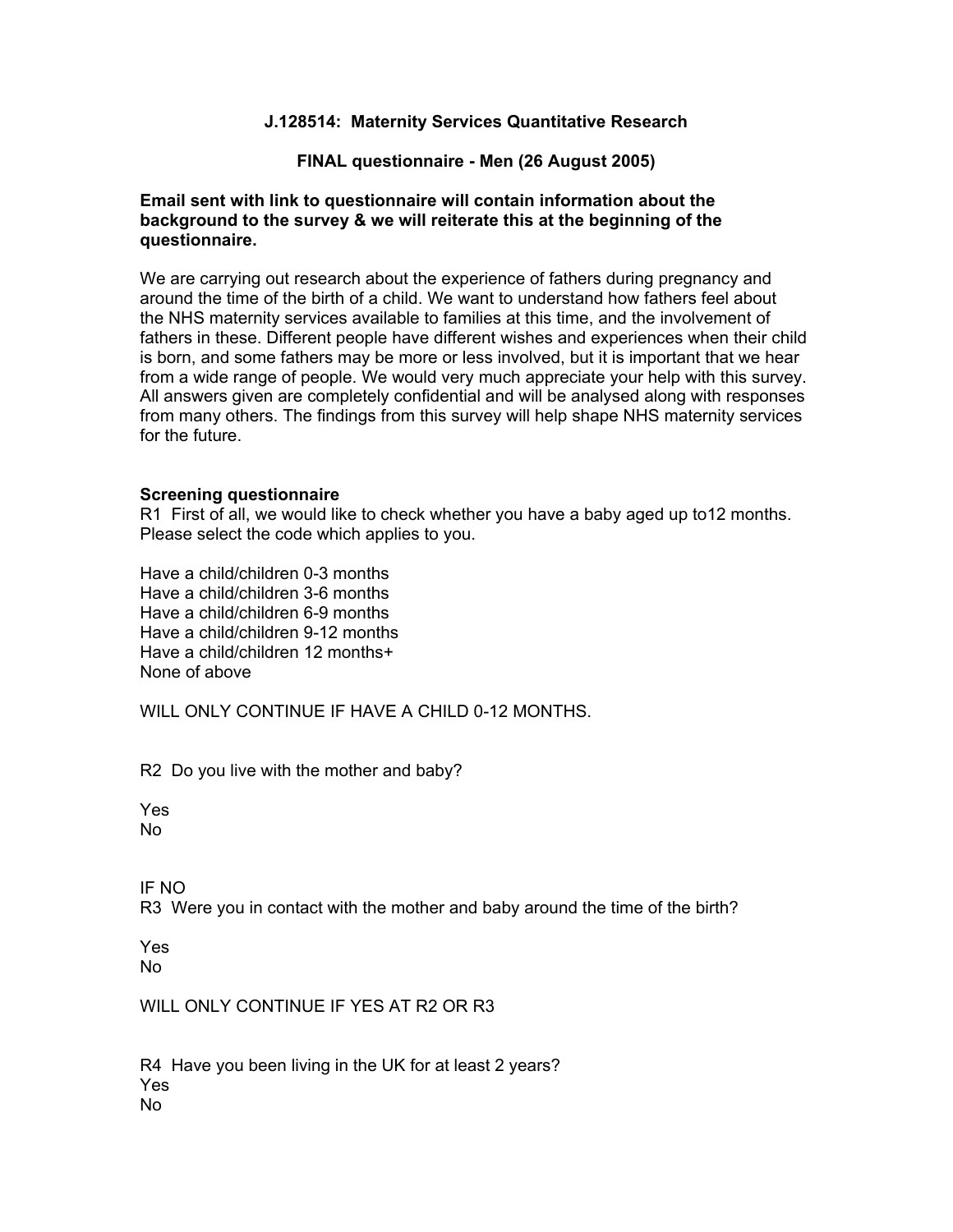# WILL ONLY CONTINUE IF YES.

For this questionnaire, we would like you to think specifically about the maternity services accessed by the mother of your child when she was pregnant with the child you have aged 0-12 months and not services you might have experienced during or after any other pregnancy.

## **Main questionnaire**

Q1) Which of these maternity services did the mother of your baby access through the NHS before, during and after the birth of this child? Please tick all you think she accessed.

| Regular antenatal check-ups with midwife                  |    |
|-----------------------------------------------------------|----|
| Regular antenatal check-ups with doctor/consultant        |    |
| Antenatal classes / parenting classes                     | 3  |
| Scan at 10-13 weeks                                       | 4  |
| Scan at 18-20 weeks                                       | 5  |
| Visit to hospital/ward in advance of birth                | 6  |
| Services accessed when giving birth                       |    |
| Postnatal visits from midwife to you at home              | 8  |
| Postnatal visits from health visitor to you at home       | 9  |
| Postnatal visits to baby clinic<br>Other (PLEASE SPECIFY) | 10 |

Q2) For each of these that she didn't access through the NHS, please tick a box to indicate why not.

|                                                  | Accessed          | Was told                     | Did not know             | Chose not to     | Don't know |
|--------------------------------------------------|-------------------|------------------------------|--------------------------|------------------|------------|
|                                                  | service privately | service was<br>not available | service was<br>available | use this service |            |
| Regular antenatal<br>check-ups with              |                   |                              |                          |                  |            |
| midwife<br>Regular antenatal<br>check-ups with   |                   |                              |                          |                  |            |
| doctor/consultant<br>Antenatal classes           |                   |                              |                          |                  |            |
| /parenting<br>classes                            |                   |                              |                          |                  |            |
| Scan at 10-13<br>weeks                           |                   |                              |                          |                  |            |
| Scan at 18-20<br>weeks                           |                   |                              |                          |                  |            |
| Visit to<br>hospital/ward in<br>advance of birth |                   |                              |                          |                  |            |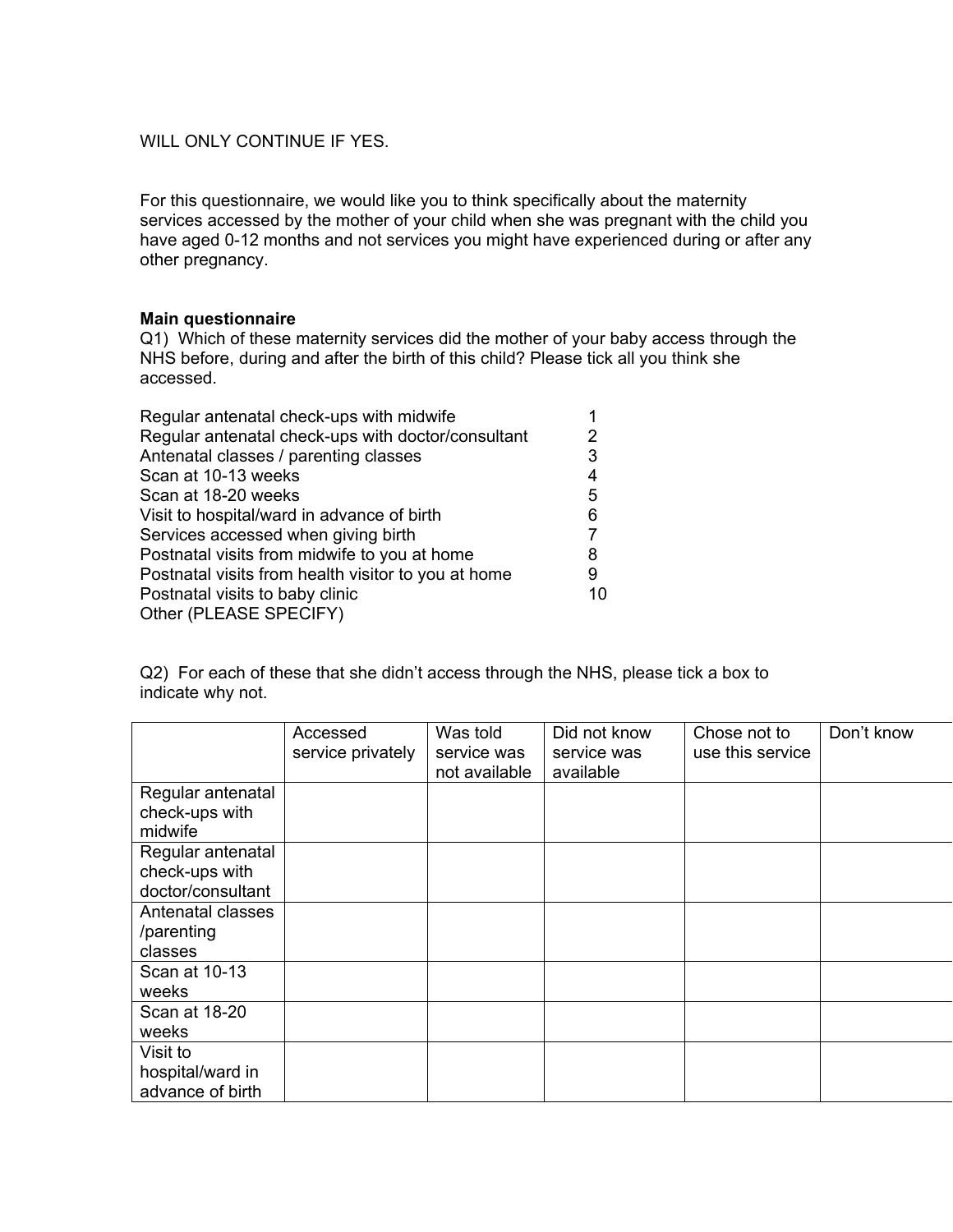| Services<br>accessed when<br>giving birth |  |  |  |
|-------------------------------------------|--|--|--|
| Postnatal visits                          |  |  |  |
| from midwife to                           |  |  |  |
| you at home                               |  |  |  |
| Postnatal visits                          |  |  |  |
| from health visitor                       |  |  |  |
| to you at home                            |  |  |  |
| Postnatal visits to                       |  |  |  |
| baby clinic                               |  |  |  |

For the rest of the questionnaire, we would like you to think about and answer in relation to maternity services that the mother of your child accessed **through the NHS**, and NOT private services.

#### . . . . .

Q3 - 11 TO BE ASKED IF ANTENATAL SERVICES ACCESSED AT Q1 (CODES 1-6)

The next section relates to **Antenatal care**: this is the care a woman receives from health professionals during her pregnancy. Antenatal care includes information on services that are available, and support to help you make choices.

# IF CODE 1 OR 2 AT Q1, ASK Q3

Q3 Did you attend any of the **regular antenatal appointments / check-ups** (not including scans) with the mother of the baby?

Yes – some Yes – all No Not sure / can't remember

IF CODE 4 OR 5 AT Q1, ASK Q4 Q4 Did you attend any **scans** with the mother of the baby?

Yes No Not sure / can't remember

IF CODE 6 AT Q1, ASK Q5 Q5 Did you attend the **visit to the hospital/ward** prior to the birth with the mother of the baby?

Yes No Not sure / can't remember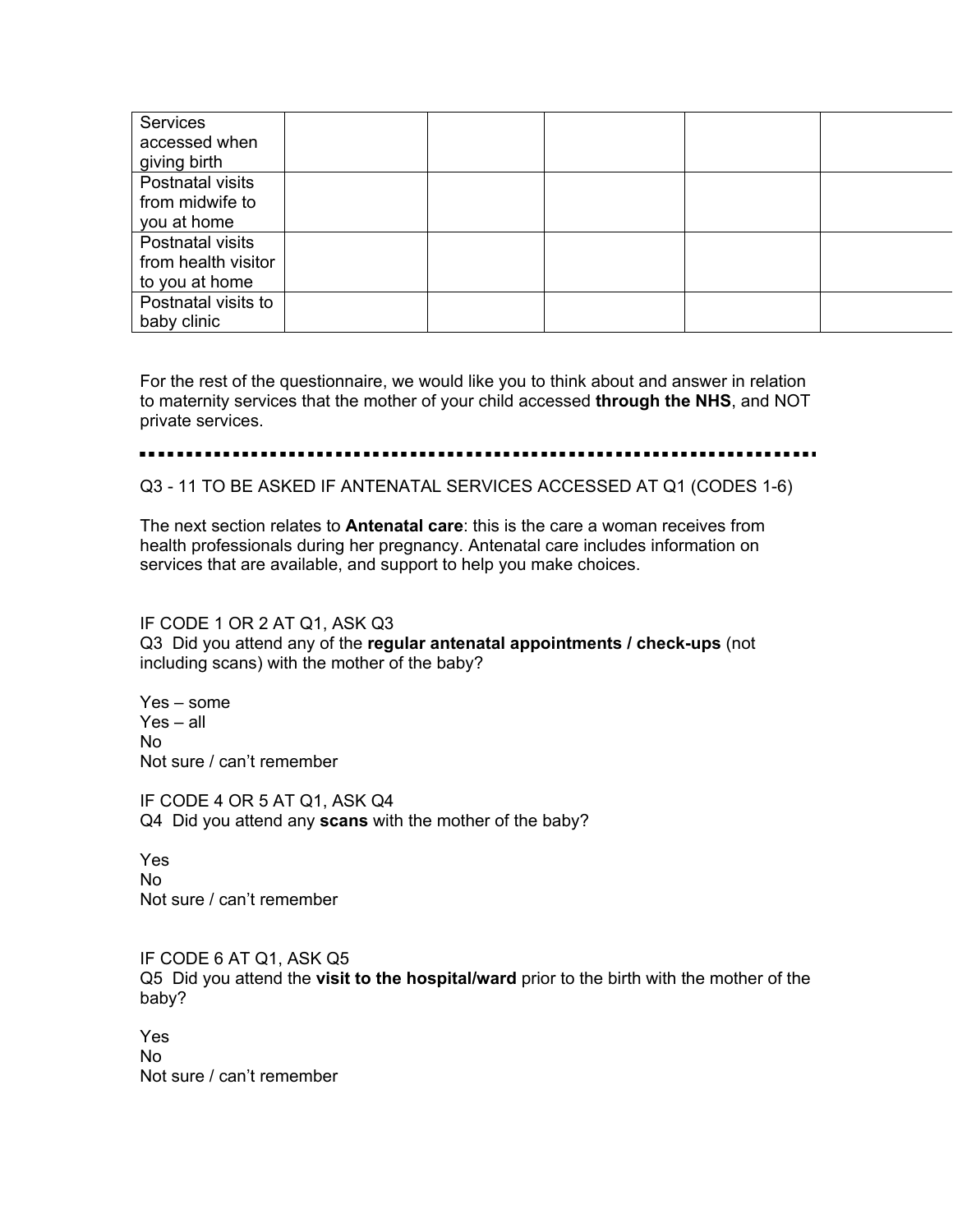IF CODE 3 AT Q1, ASK Q6 Q6) Were you invited to attend any of the **antenatal/parenting classes** with the mother of the baby?

Yes - invited to one only Yes – invited to some Yes – invited to all No – not invited Don't know

IF YES Q7) And did you attend?

Yes – all I was invited to Yes – some of those I was invited to No

IF ANY OF CODES 1-6 AT Q1, ASK Q8-10 Q8) Overall, how much encouragement did the midwife/midwives give you to be involved the antenatal care?

A lot of encouragement A little encouragement No encouragement

Q9) How satisfied were you with the amount of encouragement the midwife/wives gave you?

Very satisfied Fairly satisfied Neither satisfied nor dissatisfied Fairly dissatisfied Very dissatisfied

IF DISSATISFIED Q10) What would have made (make) you more satisfied? Please provide full details.

IF ATTENDED ANY APPOINTMENTS, CLASSES, SCANS, ETC (YES AT Q3, Q4, Q5 OR Q7) Q11) Thinking about your experience of the antenatal care given, please rate the following aspects using the scale shown. (very good, fairly good, neither/nor, fairly poor, very poor) ROTATE ORDER, S/C FOR EACH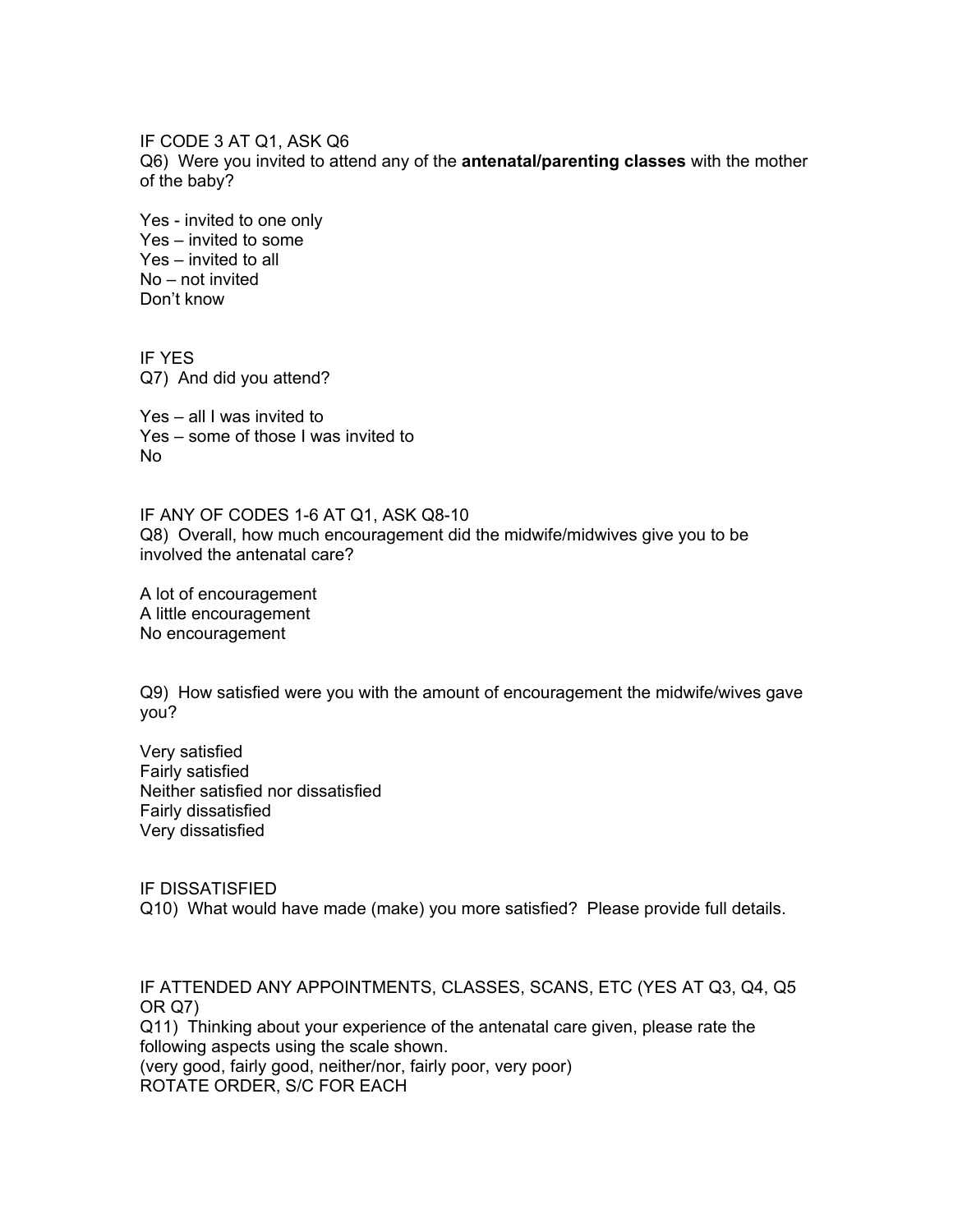Professionalism of staff Support given by staff Making you feel at ease Flexibility to meet your needs Quality of information given Amount of information given

.....................

# Q12-17 ASKED IF CODE 7 CODED AT Q1

The next section of the questionnaire relates to **Birth**: this is the care that a woman receives directly related to the delivery of her baby.

Q12) Where did the mother give birth to the baby?

At home In a general hospital In a midwifery led birth unit Other (specify)

Q13) Were you present at the birth or while the mother and baby were being cared for afterwards?

Yes No

IF YES AT Q13, ASK Q14- Q17 Q14) Overall, how much encouragement did (does) the midwife//wives give you to be involved **during and immediately after the birth** of your child?

A lot of encouragement A little encouragement No encouragement

Q15) How satisfied were you overall with the amount of encouragement the midwife/wives gave you?

Very satisfied Fairly satisfied Neither satisfied nor dissatisfied Fairly dissatisfied Very dissatisfied

IF DISSATISFIED Q16) What would have made you more satisfied? Please provide full details.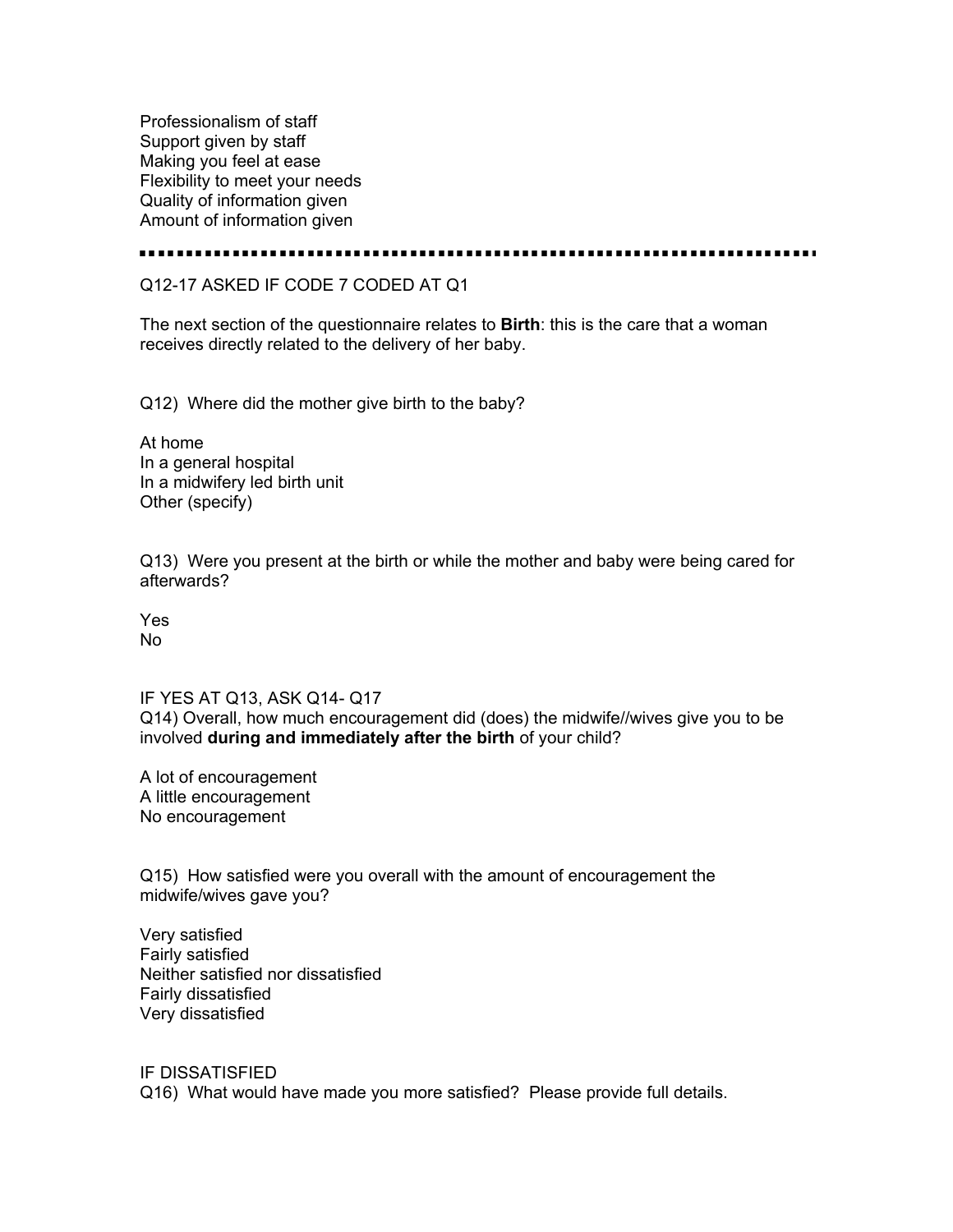Q17) Thinking about the experience you had during and immediately after the birth of your child, please rate the following aspects using the scale shown. ROTATE ORDER, S/C FOR EACH

(Very good, fairly good, neither good nor poor, fairly poor, very poor, DK)

Professionalism of staff Support given by staff Making you feel at ease Flexibility to meet your needs Amount of information given by staff Quality of information given

Q18 - 22 ASKED IF CODES 8-9 CODED AT Q1,

The next section of the questionnaire relates to **Postnatal care**: this is the care that a woman receives from health professionals after the birth of her baby once she has returned home.

Q18) Were you present when the midwife/midwives and/or health visitor visited the mother and baby at home after the birth?

Yes – all visits Yes – some visits No Not sure

IF YES AT Q18, ASK Q19-22

Q19) Overall, how much encouragement did (does) your midwife and health visitor give you to be involved during the postnatal care period?

A lot of encouragement A little encouragement No encouragement

Q20) How satisfied were you with the amount of encouragement the midwife/wives gave you?

Very satisfied Fairly satisfied Neither satisfied nor dissatisfied Fairly dissatisfied Very dissatisfied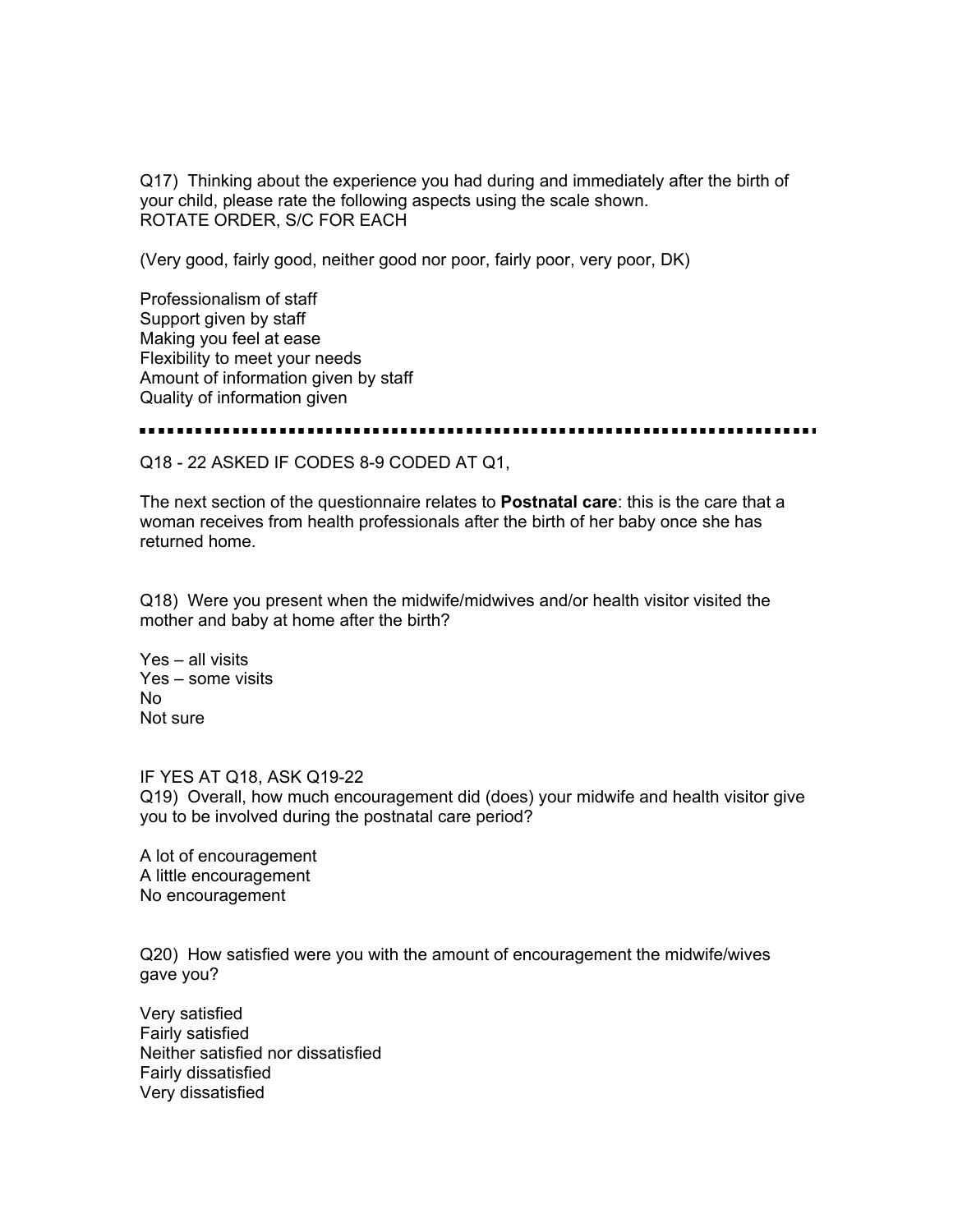IF DISSATISFIED

Q21) What would have made you more satisfied? Please provide full details.

Q22) Thinking about the postnatal care period, please rate the following aspects using the scale shown. ROTATE ORDER, S/C FOR EACH

(Very good, fairly good, neither good nor poor, fairly poor, very poor)

Professionalism of staff Support given by staff Making you feel at ease Flexibility to meet your needs Amount of information given by staff Quality of information given

ASK ALL

The final section relates to information provided to you about all maternity services.

Q23a) What sources of information did you personally use to find out about what to expect during the pregnancy and birth of the child? Please tick all that you used

Doctor (verbally) Midwife (verbally) Health visitor (verbally) Website (SPECIFY WHICH) The Pregnancy Book (given to you by your doctor/midwife/health visitor) Other book (SPECIFY WHICH) Leaflets provided by doctor/midwife/health visitor Leaflets from other sources Friend/relative From magazines NICE Guidance on antenatal care for pregnant women NCT classes Other (SPECIFY) None Don't know / can't remember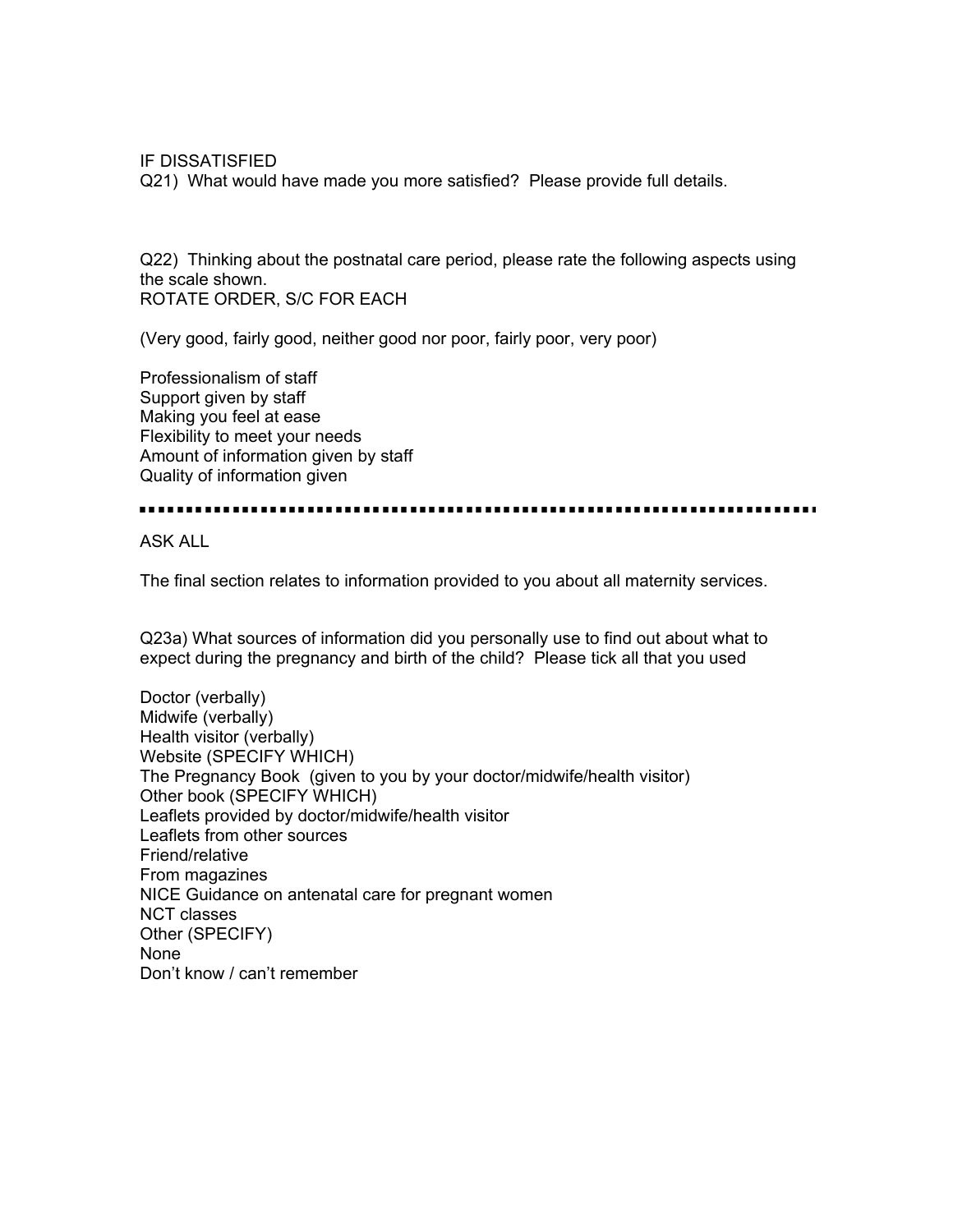IF NONE AT Q23a) SKIP TO Q24 Q23b) And which did you find most useful? LIST ALL ITEMS CODED AT Q23A). S/C

X Y Z None Don't know / can't remember

Q24) How well equipped did you feel to support your partner during pregnancy and birth?

Very well equipped Fairly well equipped Not very well equipped Not at all well equipped

Q25) What could the NHS have done to help you feel better equipped?

Q26) How well equipped did you personally feel to become a parent?

Very well equipped Fairly well equipped Not very well equipped Not at all well equipped Was already a parent

IF 'WAS ALREADY A PARENT CODED AT Q26, SKIP TO CLASSIFICATION. Q27) What could the NHS have done to help you feel better equipped?

#### **Classification**

Working status - panel data Region - panel data Age - panel data SEG - Panel data Marital status - Panel data Presence of other children - Panel data Household income - Panel data Educational achievement - Panel data

C1. Which if any of these would you use to describe your ethnic group? SINGLE CODE

**White British**